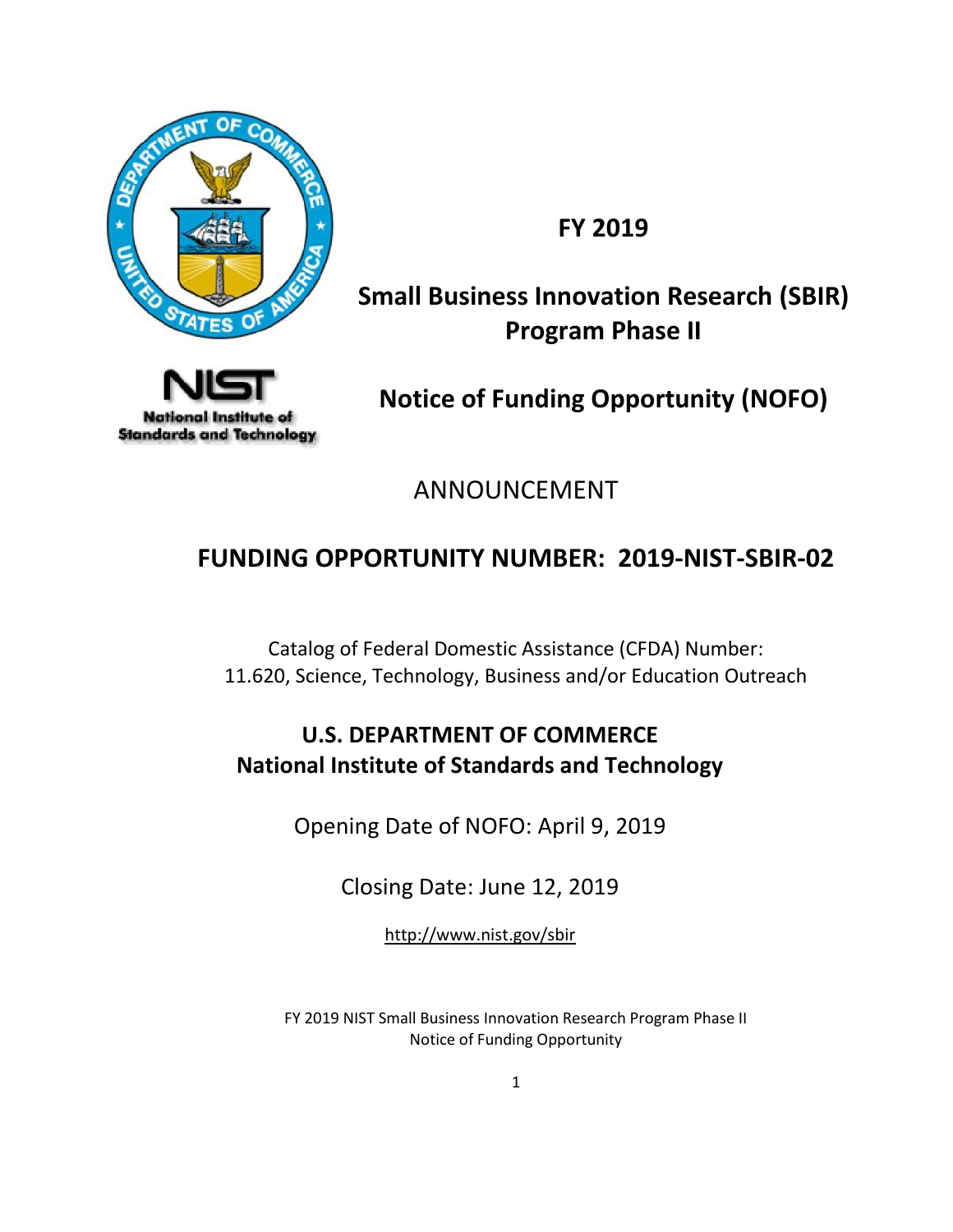| 2.02 Research Activities Involving Human Subjects, Human Tissue, Data or Recordings Involving        |
|------------------------------------------------------------------------------------------------------|
| 2.03 Research Applications Involving Live Vertebrate Animals or Pre-Existing Cell Lines/Tissues from |
| 2.04 Certifications Regarding Federal Felony and Federal Criminal Tax Convictions, Unpaid Federal    |
|                                                                                                      |
|                                                                                                      |
|                                                                                                      |
| FY 2019 NIST Small Business Innovation Research Program Phase II<br>Notice of Funding Opportunity    |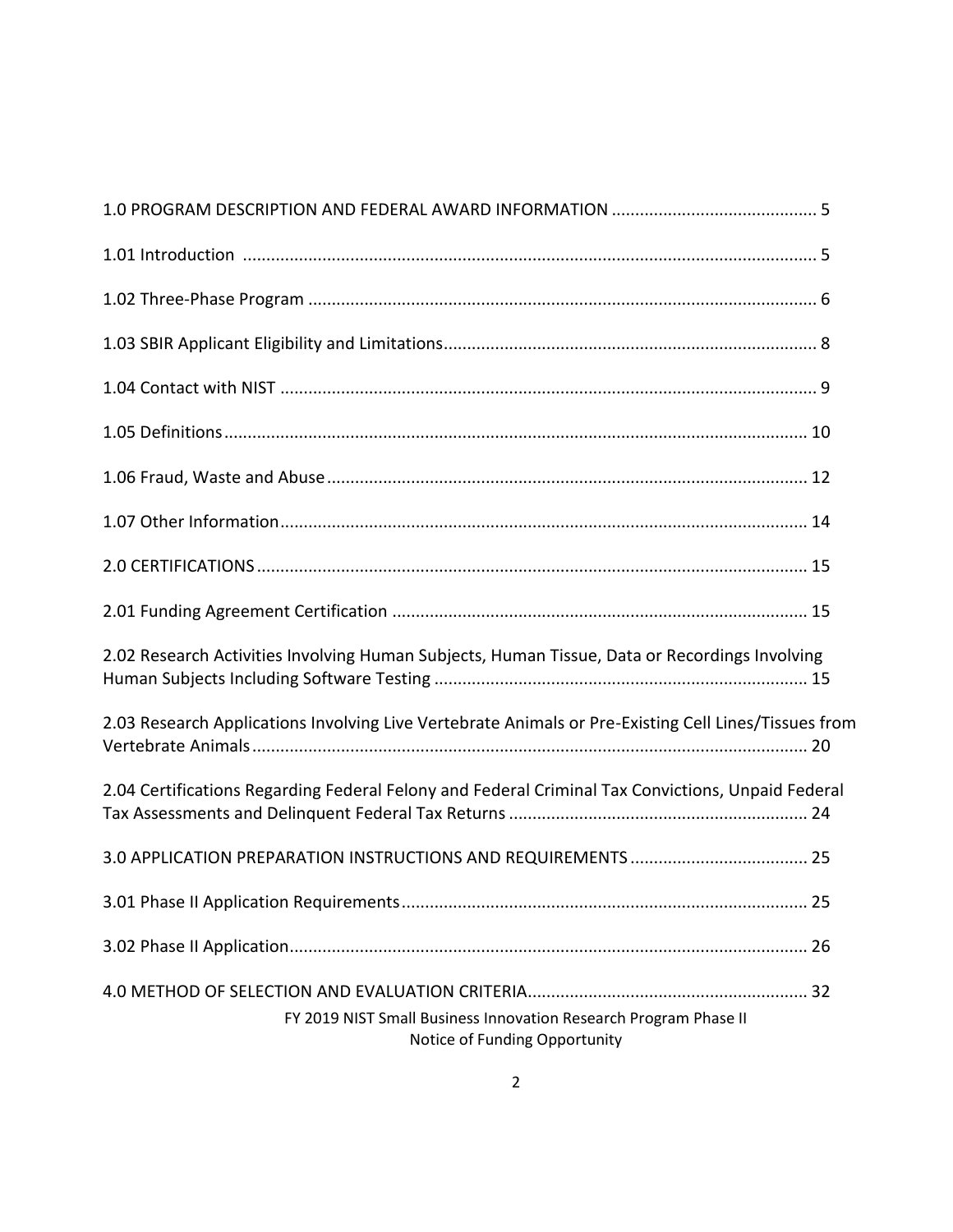| 5.12 Technical Assistance for Application Preparation and Project Conduct  47 |  |
|-------------------------------------------------------------------------------|--|
|                                                                               |  |
|                                                                               |  |
|                                                                               |  |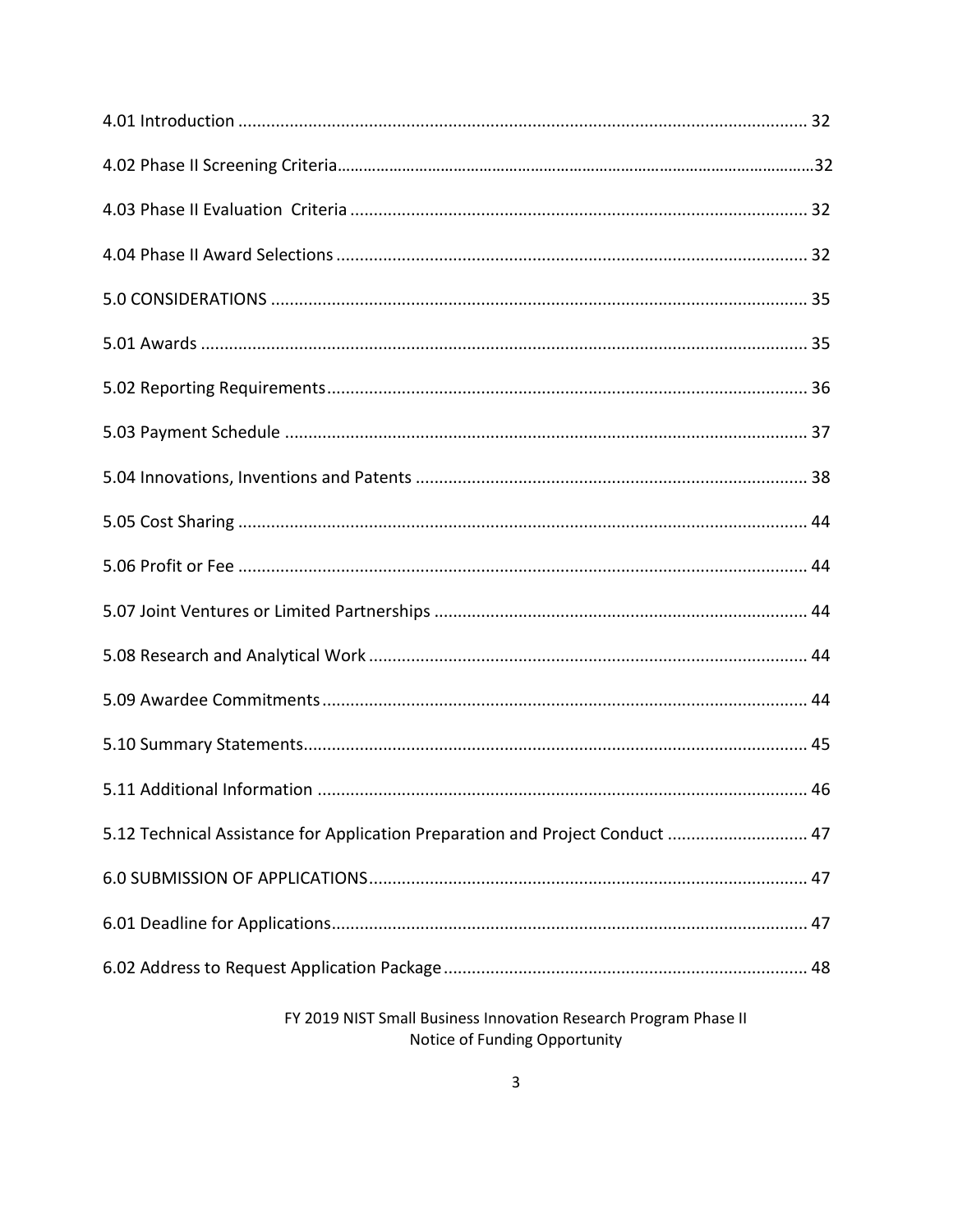| 8.03 Unique Entity Identifier and System for Award Management (SAM)  57 |  |
|-------------------------------------------------------------------------|--|
|                                                                         |  |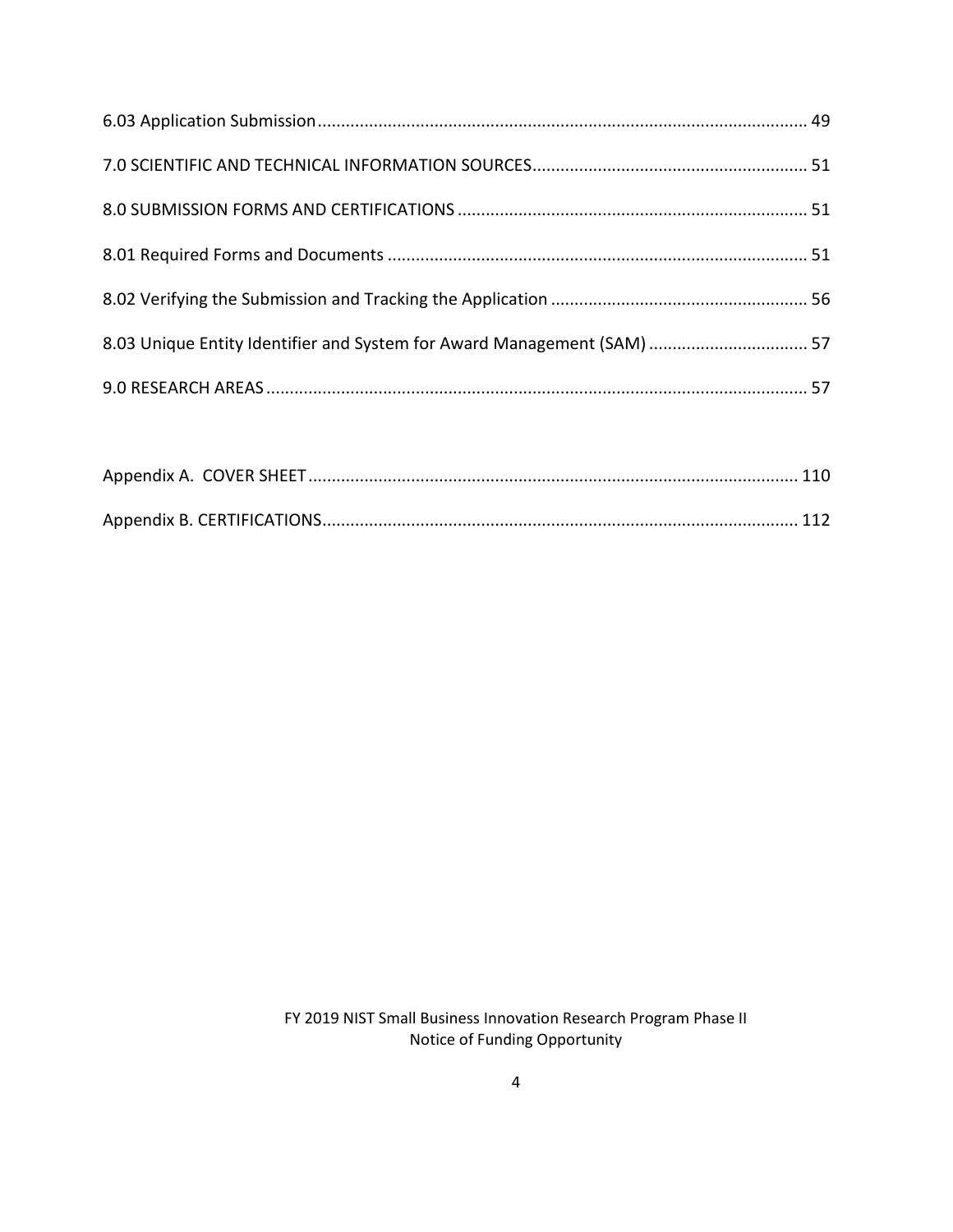# **US DEPARTMENT OF COMMERCE NATIONAL INSTITUTE OF STANDARDS AND TECHNOLOGY FY 2019 SMALL BUSINESS INNOVATION RESEARCH (SBIR) PROGRAM PHASE II NOTICE OF FUNDING OPPORTUNITY (NOFO)**

## <span id="page-4-0"></span>**1.0 PROGRAM DESCRIPTION AND FEDERAL AWARD INFORMATION**

#### <span id="page-4-1"></span>**1.01 Introduction**

The National Institute of Standards and Technology (NIST) invites FY 2018 NIST SBIR Phase I awardees to submit Phase II research applications under this Notice of Funding Opportunity (NOFO). Only FY 2018 NIST SBIR Phase I awardees are eligible to submit applications in response to this NOFO for Phase II of their projects.

The Small Business Innovation Research (SBIR) program was originally established in 1982 by the Small Business Innovation Development Act (P.L. 97-219), codified at 15 U.S.C. § 638. It was then expanded and extended by the Small Business Research and Development (R&D) Enhancement Act of 1992 (P.L. 102-564), and received subsequent reauthorization and extensions, the most recent of which extends the SBIR program through 2022. (P.L. 115-232).

Eleven Federal agencies implement SBIR by setting aside a portion of their extramural research and development budget each year to fund research applications from small science and technology-based firms. The statutory purpose of the SBIR Program is to strengthen the role of innovative small business concerns (SBCs) in Federally-funded research or research and development (R/R&D). Specific program goals are to:

(1) stimulate technological innovation; (2) use small business to meet Federal R/R&D needs; (3) foster and encourage participation by socially and economically disadvantaged small businesses and by women-owned small businesses in technological innovation; and (4) increase private sector commercialization of innovations derived from Federal R/R&D, thereby increasing competition, productivity, and economic growth.

The NIST FY 2019 SBIR program identifies and solicits applications in topics that fall within NIST's mission and allow collaboration between NIST scientists and the SBIR awardees whenever possible. Subtopics set forth in Section 9 of this NOFO are intended to cultivate private sector innovation.

In developing topics and subtopics and when reviewing applications, NIST gives high priority to small business concerns that participate in or conduct energy efficiency or renewable energy system R&D projects, consistent with Executive Order (EO) 13329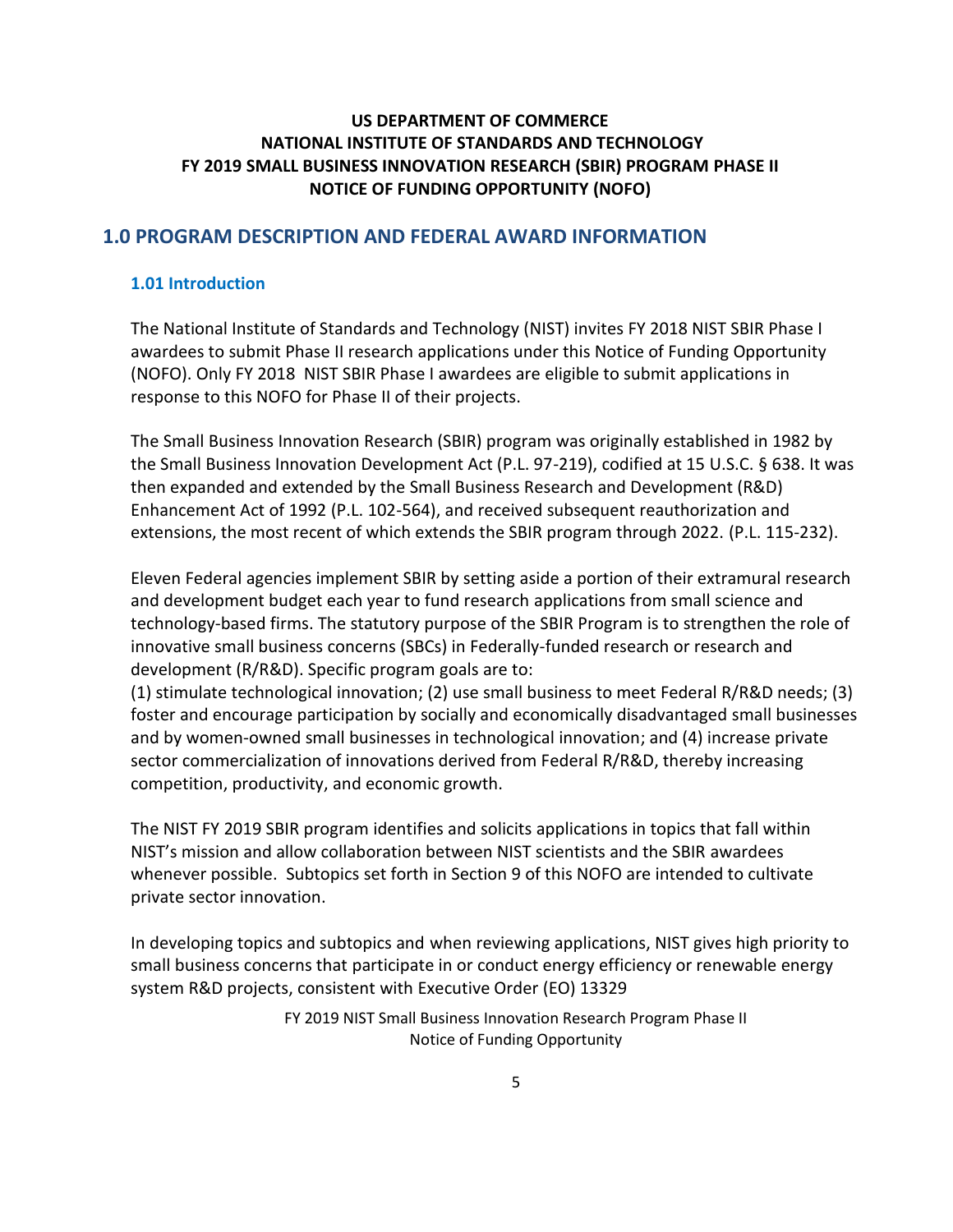[\(http://www.gpo.gov/fdsys/pkg/FR-2004-02-26/pdf/04-4436.pdf](http://www.gpo.gov/fdsys/pkg/FR-2004-02-26/pdf/04-4436.pdf)) "Encouraging Innovation in Manufacturing," the Energy Independence and Security Act of 2007 (P.L. 110-140 § 1203(e), codified at 15 U.S.C. § 638(z)), and the Small Business Administration (SBA) SBIR Policy Directive, § 9, found at [http://www.sbir.gov/sites/default/files/sbir\\_pd\\_with\\_1-8-](http://www.sbir.gov/sites/default/files/sbir_pd_with_1-8-14_amendments_2-24-14.pdf) 14 amendments 2-24-14.pdf.

For any SBIR award for a subtopic that requires a license to use a NIST-owned invention covered by a patent or patent application, the SBIR awardee will need to contact NIST's Technology Partnerships Office for a license to use the NIST-owned invention. Such awardees will be granted a non-exclusive research license and will be given the opportunity to negotiate a non-exclusive or an exclusive commercialization license to the NIST-owned invention, in accordance with the Federal patent licensing regulations, set forth in 37 C.F.R. Part 404, and to the extent that such NIST-owned invention is available for licensing and has not otherwise been exclusively licensed to another party. It is the goal of this program to position the SBIR awardee to use and build upon such licensed NIST-owned invention with the awardee's own innovation to develop a commercially viable product based on the NIST-owned invention.

## <span id="page-5-0"></span>**1.02 Three-Phase Program**

The SBIR statute (15 U.S.C. § 638) requires the Department of Commerce to establish a threephase SBIR program by reserving a percentage of its extramural R&D budget to be awarded to small business concerns for innovation research. SBIR policy is provided by the SBA through the SBIR Policy Directive found at [http://www.sbir.gov/sites/default/files/sbir\\_pd\\_with\\_1-8-](http://www.sbir.gov/sites/default/files/sbir_pd_with_1-8-14_amendments_2-24-14.pdf) [14\\_amendments\\_2-24-14.pdf.](http://www.sbir.gov/sites/default/files/sbir_pd_with_1-8-14_amendments_2-24-14.pdf)

The funding vehicles for NIST's SBIR program in both Phase I and Phase II are cooperative agreements. NIST's authority to implement its SBIR program through cooperative agreements is 15 U.S.C. § 272(b)(4). NIST programmatic authorities for the research areas listed in this NOFO are found at 15 U.S.C. § 272(b) and (c). The nature of NIST's "substantial involvement" will generally be collaboration with the awardees in carrying out the scope of work. Grants and agreements administrative requirements set forth at 2 C.F.R. Part 200 will apply to NIST SBIR awards.

## **1.02.01 Phase I - Feasibility Research**

The purpose of Phase I is for NIST to determine the technical feasibility of the research, preliminary commercialization merit of the proposed effort, and the quality of the awardee's performance. The application should concentrate on describing research that will significantly contribute to proving the feasibility of the proposed Phase II research and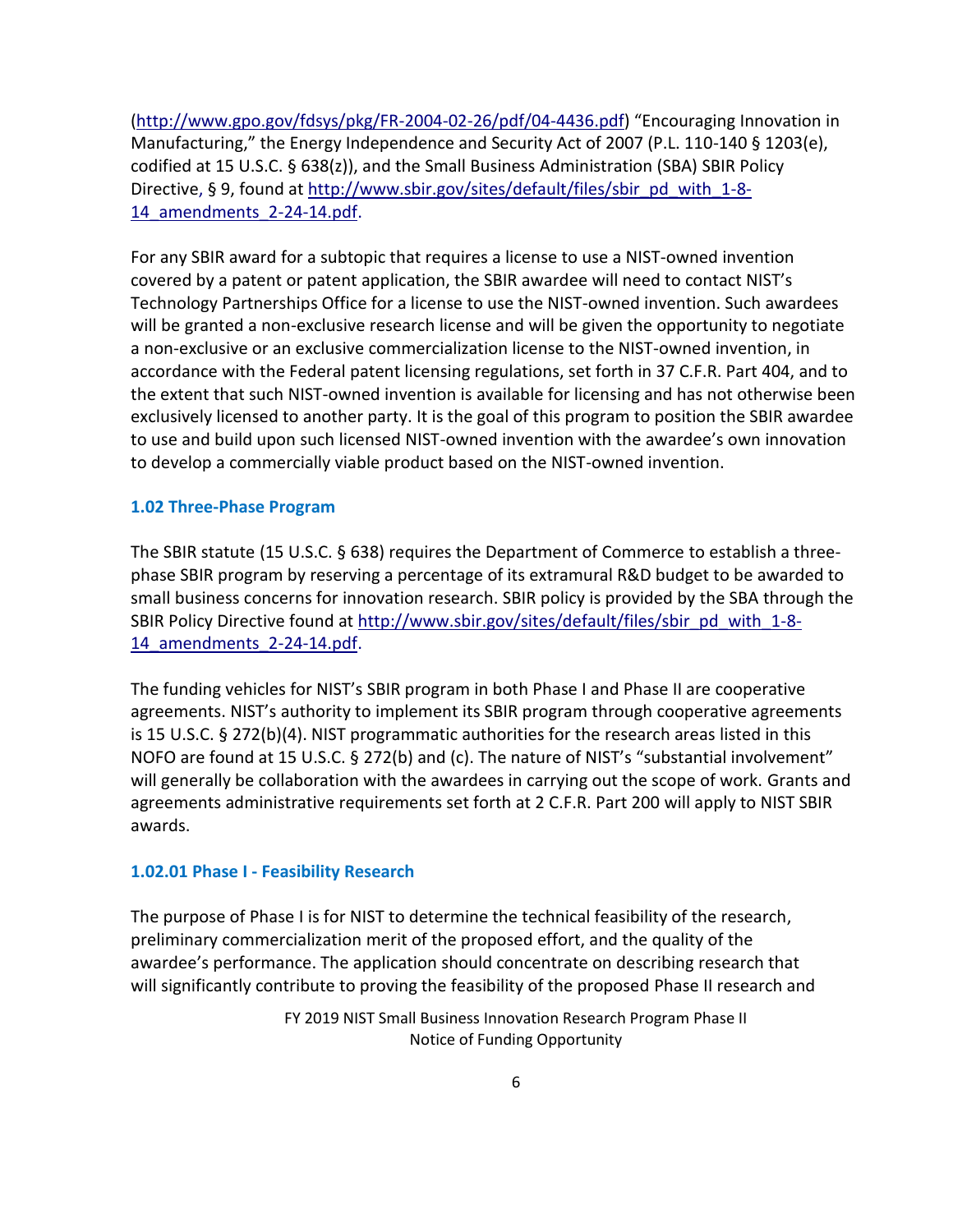commercialization potential, prerequisites to receiving further support in Phase II. Each Phase I award is for up to \$100,000 and up to a six (6) month period of performance. Up to an additional \$6,500 may be requested for Technical and Business Assistance (TABA); see Section 5.11 for more information about TABA.

### **This NOFO is not soliciting applications for Phase I research.**

#### **1.02.02 Phase II - Research and Development**

This NOFO provides an opportunity to all FY 2018 NIST SBIR Phase I awardees to submit a Phase II application following completion of Phase I. This NOFO provides instructions for FY 2019 NIST SBIR Phase II application preparation and submission requirements.

In Phase II, work from Phase I that exhibits potential for commercial application is further developed. Phase II is the R&D or prototype development phase. To apply for a Phase II award, each Phase I awardee will be required to submit a comprehensive application outlining the proposed research and a detailed plan to commercialize the final product. Each NIST Phase II award is for up to \$400,000 and up to a 24-month period of performance. One year after completing the Phase II R&D activity, the awardee shall be required to report on its commercialization activities. Up to an additional \$6,500 may be requested for Technical and Business Assistance (TABA); see Section 5.11 for more information about TABA.

#### **1.02.03 Phase III - Commercialization**

Phase III refers to work that derives from, extends, or completes an effort made under prior SBIR funding agreements, but is funded by sources other than the SBIR Program. Phase III work is typically oriented towards commercialization of SBIR research or technology and may be for products, production, services, R/R&D or a combination thereof.

## **1.02.04 Commercialization Readiness Pilot Program**

As allowed in Section 5123 of the SBIR/STTR Reauthorization Act of 2011, Division E of Pub. L. 112-81, codified in 15 U.S.C. § 638(gg), NIST has received authorization to establish a Commercialization Readiness Pilot Program (CRPP). NIST may provide follow-on funding (up to an additional \$100,000) to selected awardees after completion of Phase II. The funding would be used to further develop Phase II technologies, to support advancement toward Phase III, and to increase the likelihood of commercialization. NIST is under no obligation to make any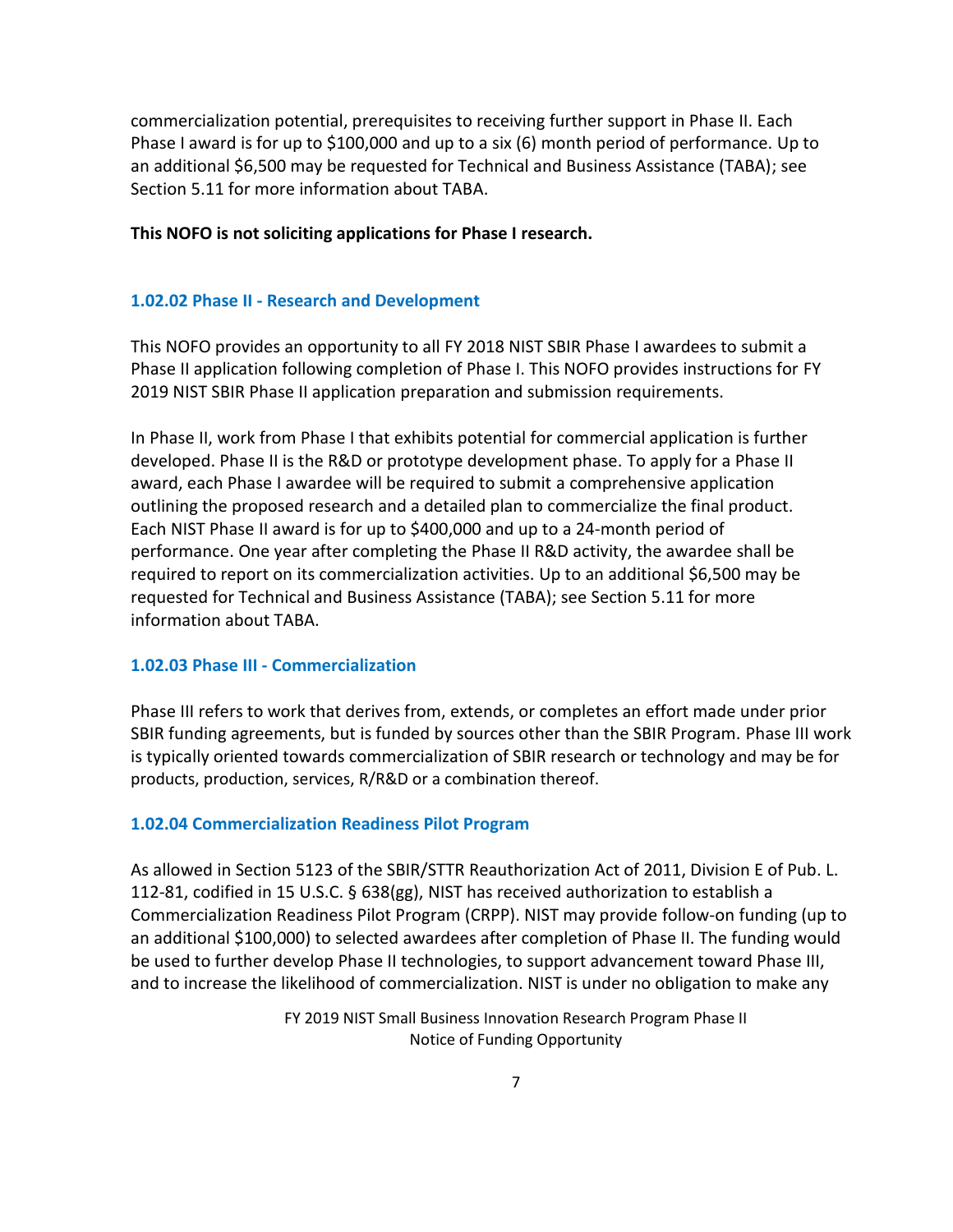#### CRPP awards.

#### <span id="page-7-0"></span>**1.03 SBIR Applicant Eligibility and Limitations**

#### **1.03.01 Applicant Qualifications**

Under this NOFO, only FY 2018 NIST SBIR Phase I awardees are eligible to submit applications. Each applicant must qualify as a small business concern for R/R&D purposes, as defined in Section 1.05 of this NOFO, at the time of award. In addition, the primary employment of the principal investigator must be with the small business at the time of the award and during the conduct of the proposed research. Primary employment means that more than one-half of the principal investigator's time is spent working with the small business. Primary employment with a small business precludes full-time employment with another organization. Occasionally, deviations from this requirement may occur, which must be approved in writing by the NIST Grants Officer after consultation with the SBIR Program Manager. Further, a small business may only replace the principal investigator on an SBIR Phase II award if the NIST Grants Officer provides prior written approval. Personnel obtained through a Professional Employer Organization or other similar personnel leasing company may be considered employees of the awardee.

The R/R&D work must be performed in the United States. Requests for an exemption must be submitted in writing at the time of application submission. Only rare and unique circumstances will be considered for an exemption. The NIST Grants Officer must approve each exemption and its terms in writing.

NIST has elected to not use the authority that would allow venture capital operating companies (VCOCs), hedge funds or private equity firms to participate in the SBIR Program. Therefore, applications in which work would be performed by VCOCs will not be considered for award.

For Phase II, a minimum of one-half of the research and/or analytical effort must be performed by the awardee. The total cost for all consultant fees, facility leases, usage fees, and other subcontract/subaward or purchase agreements may not exceed one-half of the total award.

Each applicant will be required to provide certain information via [www.sbir.gov](http://www.sbir.gov/) as well as other information required by the SBIR Policy Directive *(see* Appendices V-VI), found at [https://www.sbir.gov/sites/default/files/sbir\\_pd\\_with\\_1-8-14\\_amendments\\_2-24-14.pdf.](https://www.sbir.gov/sites/default/files/sbir_pd_with_1-8-14_amendments_2-24-14.pdf) Each SBC applying for an award is required to update the appropriate information in the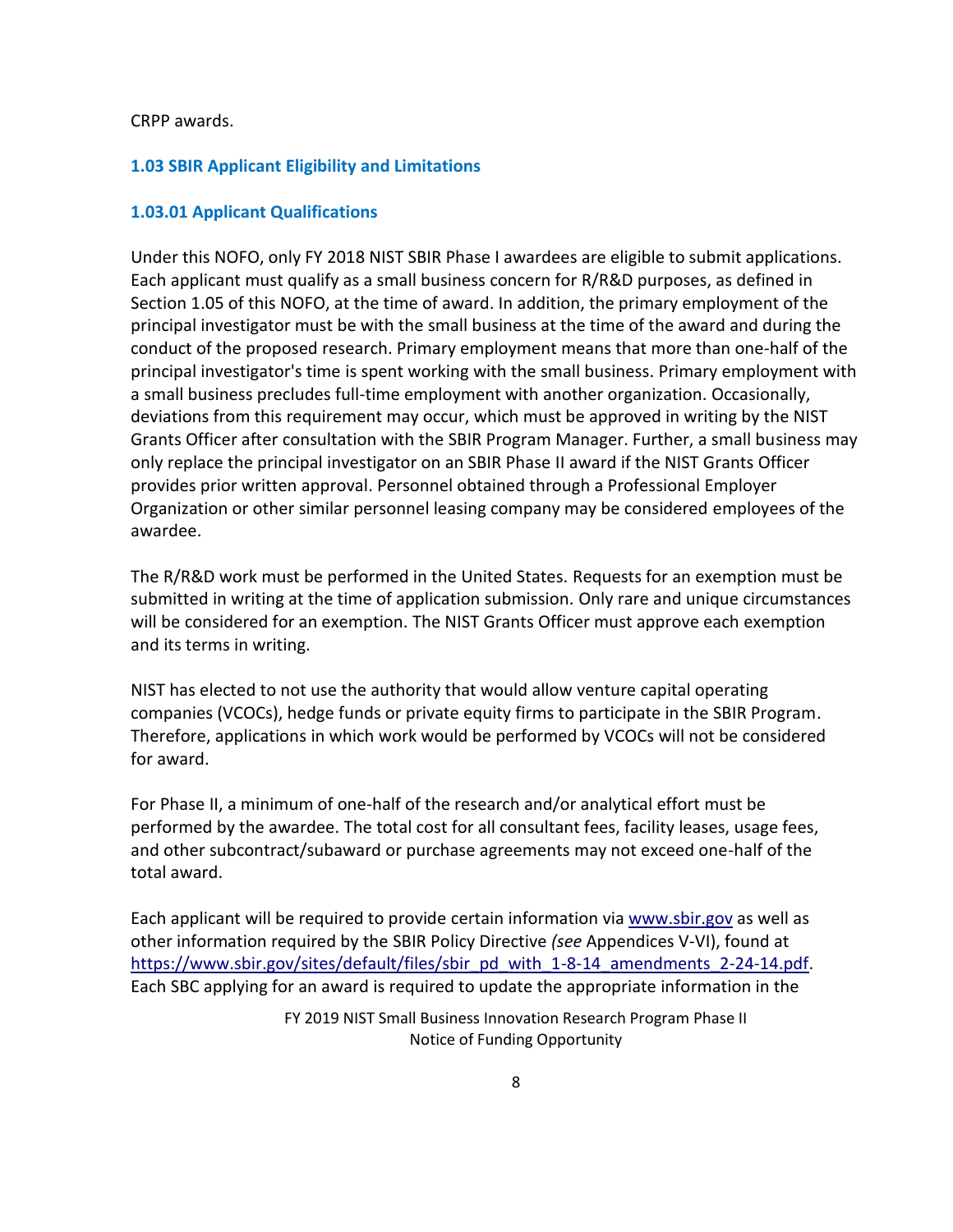SBA Tech-Net database on SBIR.gov for any of its existing and prior Phase II awards.

Applicants may not participate in the review of applications.

The statement of work of an SBIR award awarded under this NOFO cannot overlap with the statement of work of an existing NIST Cooperative Research and Development Agreement (CRADA) with the awardee. NIST will consider the issue of any potential overlap on a case-bycase basis.

# **1.03.02 Company Registry Requirements**

SBA maintains and manages a Company Registry at<http://www.sbir.gov/registration> to track ownership and affiliation requirements for all companies applying to the SBIR Program. **Phase II applicants must register in the Company Registry prior to submitting an application. The applicant must save its information from the registration in a .pdf document and append this document to the SF-424 form as described at the end of Section 8.01. of this NOFO.** All applicants are required to report and/or update their registration information in the SBA Company Registry prior to each SBIR application submission or if any information changes prior to an award.

# <span id="page-8-0"></span>**1.04 Contact with NIST**

In the interest of competitive fairness, all oral or written communication with NIST regarding Section 9.0 Research Topics is prohibited during the Phase II open NOFO period. Questions and answers will not be accepted through, nor posted on, Grants.gov.

Applicants may contact the NIST Hollings Manufacturing Extension Partnership (MEP) for technical assistance with application preparation. More information on obtaining technical assistance from MEP Centers for application preparation can be found in Section 5.12 of this NOFO.

For general programmatic, electronic submission, or grants questions, please contact the appropriate individual:

| <b>Subject Area</b>           | <b>Point of Contact</b>      |
|-------------------------------|------------------------------|
| <b>Programmatic Questions</b> | Mary Clague                  |
|                               | Phone: (301) 975-4188        |
|                               | Fax: (301) 975-3482          |
|                               | E-mail: mary.clague@nist.gov |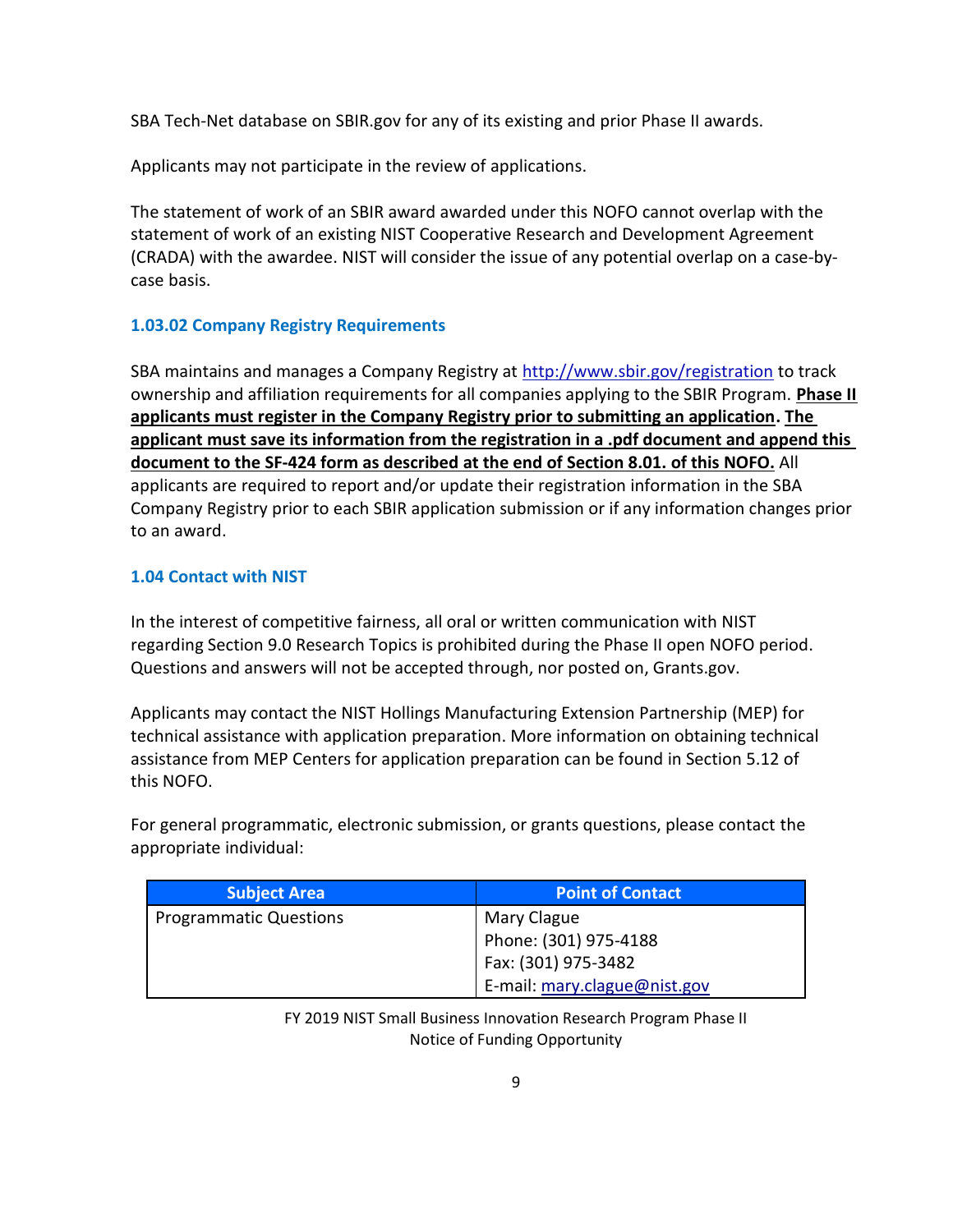| <b>Subject Area</b>                                            | <b>Point of Contact</b>                                                                                                                                          |
|----------------------------------------------------------------|------------------------------------------------------------------------------------------------------------------------------------------------------------------|
|                                                                | or<br>J'aime Maynard<br>Phone: (301) 975-8408<br>E-mail: jmaynard@nist.gov                                                                                       |
| <b>Electronic Application Submission</b><br>through Grants.gov | Leon Sampson<br>Phone: (301) 975-3086<br>Fax: (301) 975-6368<br>E-mail: grants@nist.gov<br>or<br>Grants.gov<br>Phone: 800-518-4726<br>E-mail: support@grants.gov |
| <b>Grant Rules and Regulations</b>                             | Dean Iwasaki<br>Phone: (301) 975-8449<br>Fax: (301) 975-6368<br>E-mail: dean.iwasaki@nist.gov                                                                    |

# <span id="page-9-0"></span>**1.05 Definitions**

Except as specifically noted by citation or reference, all definitions below are excerpted from the SBA SBIR Policy Directive, available at [http://sbir.gov/sites/default/files/sbir\\_pd\\_with\\_1-8-](http://sbir.gov/sites/default/files/sbir_pd_with_1-8-14_amendments_2-24-14.pdf) [14\\_amendments\\_2-24-14.pdf.](http://sbir.gov/sites/default/files/sbir_pd_with_1-8-14_amendments_2-24-14.pdf)

Applicant – The organizational entity that qualifies as a Small Business Concern (SBC) at all pertinent times and that submits a contract proposal or a grant application for a funding agreement under the SBIR Program.

Awardee - The organizational entity that receives an SBIR Phase I, Phase II or Phase III award.

FY 2019 NIST Small Business Innovation Research Program Phase II Notice of Funding Opportunity Commercialization - The process of developing products, processes, technologies, or services and the production and delivery (whether by the originating party or others) of the products, processes, technologies, or services for sale to or use by the Federal government or commercial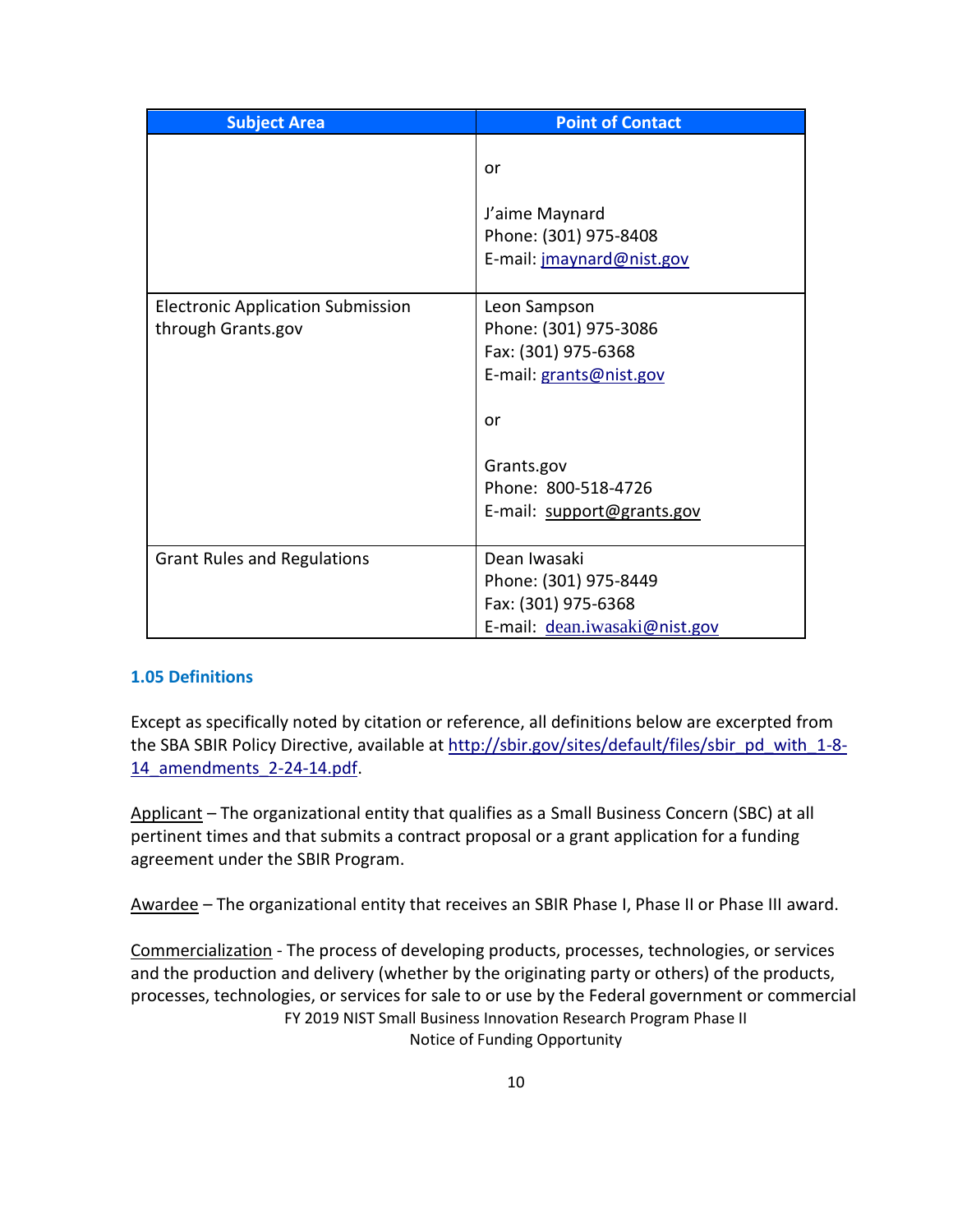markets.

Cooperative Agreement - A financial assistance mechanism used when substantial Federal programmatic involvement with the awardee during performance is anticipated by the issuing agency. The Cooperative Agreement contains the responsibilities and respective obligations of the parties.

Contract – A mutually binding legal relationship obligating the seller to furnish equipment, goods or services and the buyer to pay for them.

Essentially Equivalent Work - Work that is substantially the same research, which is proposed for funding in more than one contract proposal or grant application submitted to the same Federal agency or submitted to two or more different Federal agencies for review and funding consideration; or work where a specific research objective and the research design for accomplishing the objective are the same or closely related to another proposal or award, regardless of the funding source.

Feasibility - The practical extent to which a project can be performed successfully.

Funding Agreement - Any contract, grant, or cooperative agreement entered into between any Federal agency and any SBC for the performance of experimental, developmental, or research work, including products or services, funded in whole or in part by the Federal Government.

Joint Venture – [See 13 C.F.R.](http://www.law.cornell.edu/cfr/text/13/121.103) § 121.103(h).

Research or Research and Development (R/R&D) - Any activity that is:

(1) a systematic, intensive study directed toward greater knowledge or understanding of the subject studied;

(2) a systematic study directed specifically toward applying new knowledge to meet a recognized need; or

(3) a systematic application of knowledge toward the production of useful materials, devices, services, or methods, and includes design, development, and improvement of prototypes and new processes to meet specific requirements.

SBIR Technical Data - All data generated during the performance of an SBIR award.

SBIR Technical Data Rights - The rights an SBIR awardee obtains in data generated during the performance of any SBIR Phase I, Phase II, or Phase III award that an awardee delivers to the Government during or upon completion of a Federally-funded project, and to which the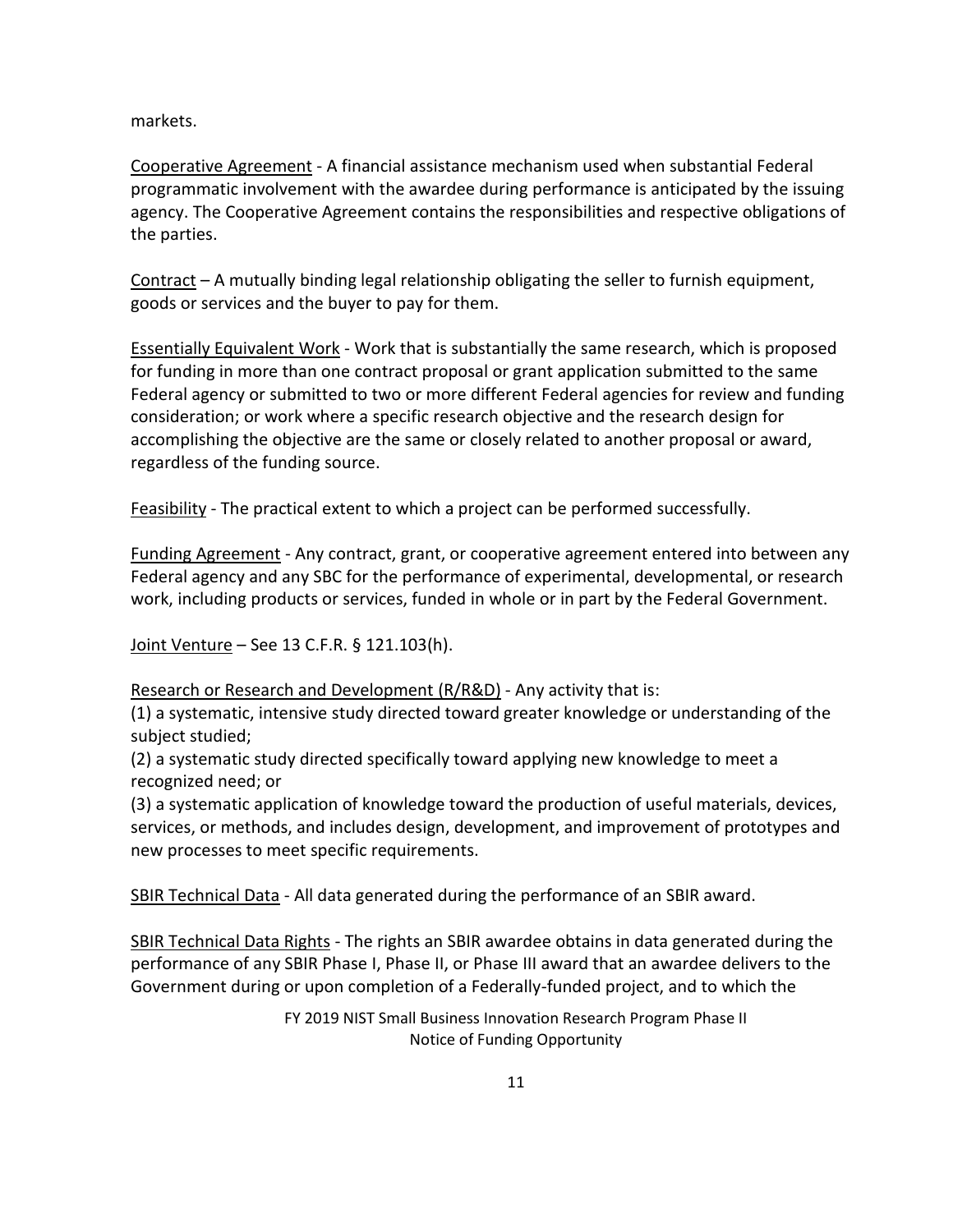Government receives a license.

Small Business Concern (SBC) – A concern that meets the requirements set forth in 13 C.F.R. § 121.702 (available at [http://www.gpo.gov/fdsys/granule/CFR-2011-title13-vol1.CFR-2011](http://www.gpo.gov/fdsys/pkg/CFR-2011-title13-vol1/pdf/CFR-2011-title13-vol1-sec121-801.pdf) [title13-vol1-sec121-702\)](http://www.gpo.gov/fdsys/pkg/CFR-2011-title13-vol1/pdf/CFR-2011-title13-vol1-sec121-801.pdf).

Socially and Economically Disadvantaged SBC (SDB) - Se[e 13 C.F.R.](https://www.federalregister.gov/select-citation/2012/08/06/13-CFR-124) Part 124, Subpart B.

Socially and Economically Disadvantaged Individual - See 13 C.F.R. [§§ 124.103](https://www.federalregister.gov/select-citation/2012/08/06/13-CFR-124.103) and 124.104.

Subaward – See 2 C.F.R. § 200.92.

Women-Owned Small Business (WOSB) - An SBC that is at least 51% owned by one or more women, or in the case of any publicly owned business, at least 51% of the stock is owned by women, and women control the management and daily business operations.

## <span id="page-11-0"></span>**1.06 Fraud, Waste and Abuse**

As defined in the SBIR Policy Directive section 9(f), fraud includes any false representation about a material fact or any intentional deception designed to deprive the United States unlawfully of something of value or to secure from the United States a benefit, privilege, allowance, or consideration to which an individual or business is not entitled. Waste includes extravagant, careless, or needless expenditure of Government funds, or the consumption of Government property, that results from deficient practices, systems, controls, or decisions. Abuse includes any intentional or improper use of Government resources, such as misuse of rank, position, or authority or resources. Examples of fraud, waste, and abuse relating to the SBIR Program include, but are not limited to:

(i) misrepresentations or material, factual omissions to obtain, or otherwise receive funding under, an SBIR award;

(ii) misrepresentations of the use of funds expended, work done, results achieved, or compliance with program requirements under an SBIR award;

(iii) misuse or conversion of SBIR award funds, including any use of award funds while not in full compliance with SBIR Program requirements, or failure to pay taxes due on misused or converted SBIR award funds;

(iv) fabrication, falsification, or plagiarism in applying for, carrying out, or reporting results from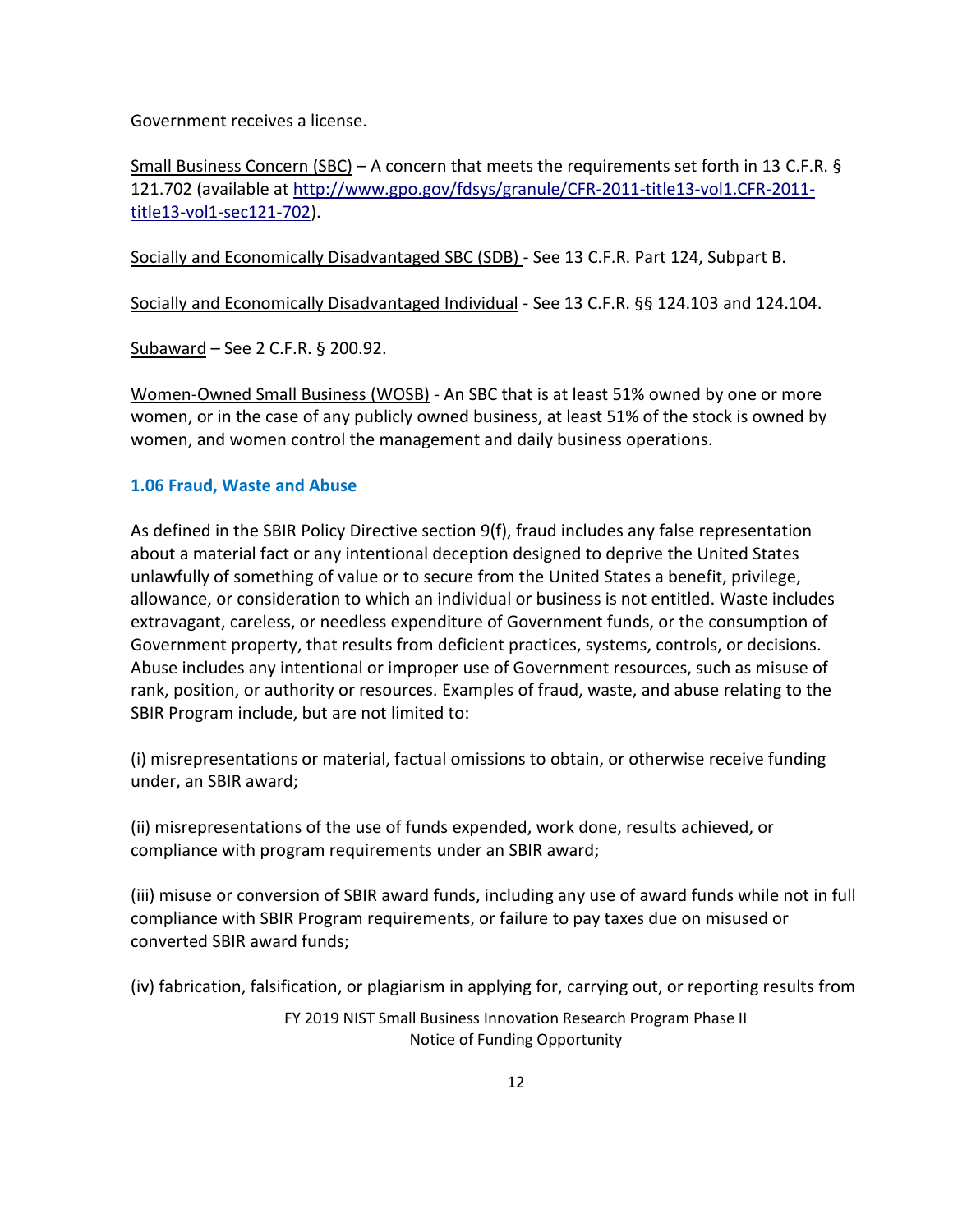an SBIR award;

(v) failure to comply with applicable federal costs principles governing an award;

(vi) extravagant, careless, or needless spending;

(vii) self-dealing, such as making a sub-award to an entity in which the Principal Investigator (PI) has a financial interest;

(viii) acceptance by agency personnel of bribes or gifts in exchange for grant or contract awards or other conflicts of interest that prevents the Government from getting the best value; and

(ix) lack of monitoring, or follow-up if questions arise, by agency personnel to ensure that awardee meets all required eligibility requirements, provides all required certifications, performs in accordance with the terms and conditions of the award, and performs all work proposed in the application.

Report any allegations of fraud, waste and abuse using the online Department of Commerce Office of Inspector General [Complaint Form,](https://www.oig.doc.gov/Pages/online-hotline-complaint-form.aspx) available at

<https://www.oig.doc.gov/Pages/online-hotline-complaint-form.aspx> send an e-mail to**:**  [Hotline@oig.doc.gov.](mailto:Hotline@oig.doc.gov) **Note:** Because the Internet is not secure, it is possible, though unlikely, that e-mail complaints may be read by persons other than your intended source. If you are concerned about this, you may choose to call or mail. Contact information for the Office of Inspector General is available at: [https://www.oig.doc.gov/pages/Contact-Us.aspx.](https://www.oig.doc.gov/pages/Contact-Us.aspx) Please do not include Personally Identifiable Information (PII) through the website or via e-mail. PII is considered to be items containing Social Security numbers, dates of birth, credit card and passport numbers, or other personally identifying information that could adversely affect an individual. Web submissions and e-mails containing such information will be blocked by our system administrator and will not be processed by our Complaint Department. Should you desire to provide this information, please contact the Hotline by telephone at the numbers listed below.

#### **Phone:**

Toll Free 800-424-5197 In the DC metro area 202-482-2495 TTD Toll Free 855-860-6950 TTD in the DC metro area 202-482-5923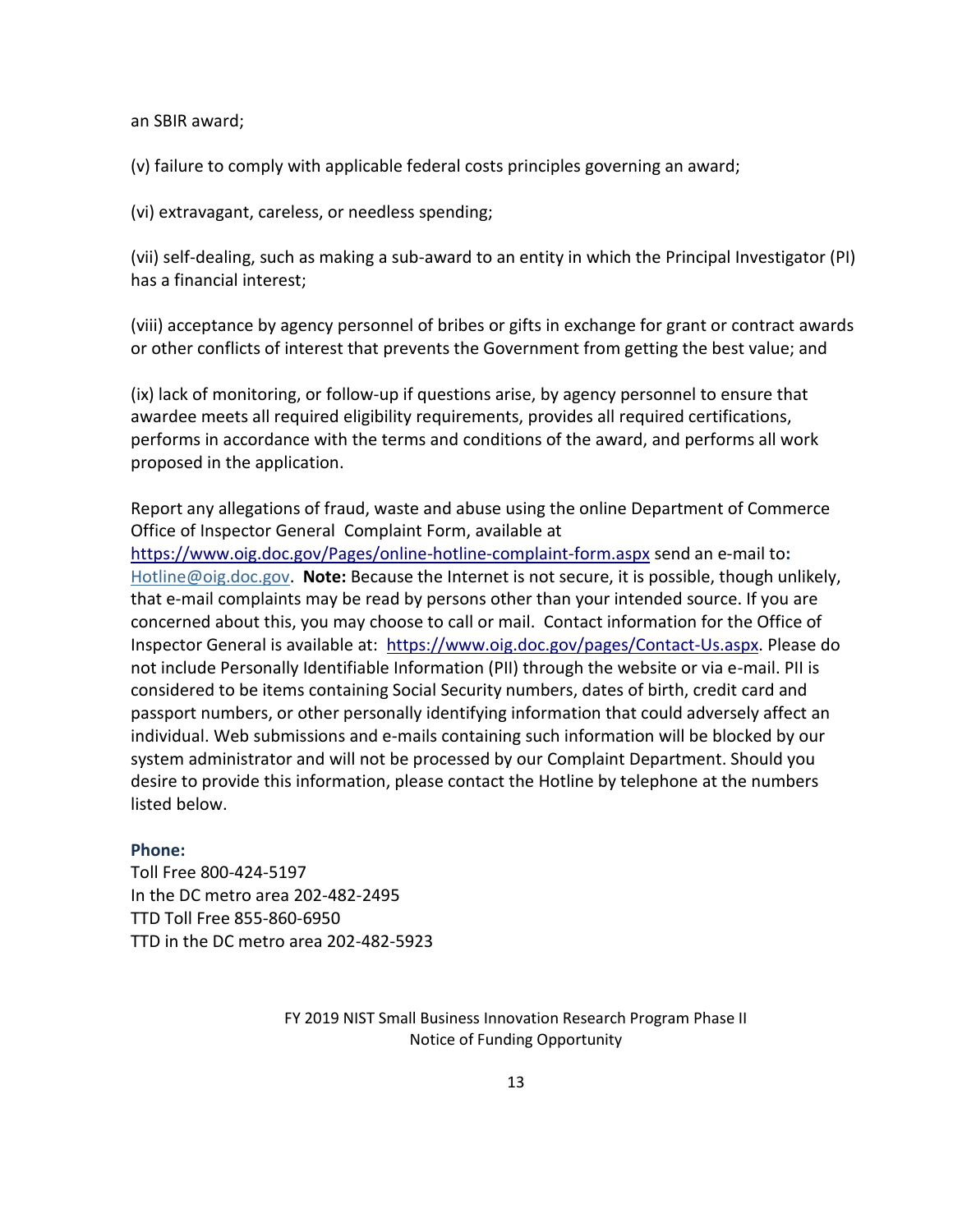#### **Mail:**

Office of Inspector General Complaint Intake Unit, Mail Stop 7886 1401 Constitution Avenue, N.W. Washington, DC 20230

**Fax:** 855-569-9235

#### <span id="page-13-0"></span>**1.07 Other Information**

#### **1.07.01 Personal and Business Information**

The applicant acknowledges and understands that information and data contained in applications for financial assistance, as well as information and data contained in financial, performance and other reports submitted by applicants, may be used by the Department of Commerce in conducting reviews and evaluations of its financial assistance programs. For this purpose, applicant information and data may be accessed, reviewed and evaluated by Department of Commerce employees, other Federal employees, and also by Federal agents and contractors, and/or by non-Federal personnel, all of whom enter into appropriate conflict of interest and confidentiality agreements covering the use of such information. As may be provided in the terms and conditions of a specific financial assistance award, applicants are expected to support program reviews and evaluations by submitting required financial and performance information and data in an accurate and timely manner, and by cooperating with Department of Commerce and external program evaluators. In accordance with 2 C.F.R. § 200.303(e), applicants are reminded that they must take reasonable measures to safeguard protected personally identifiable information and other confidential or sensitive personal or business information created or obtained in connection with a Department of Commerce financial assistance award.

In addition, Department of Commerce regulations implementing the Freedom of Information Act (FOIA), 5 U.S.C. § 552, are found at 15 C.F.R. Part 4, Public Information. These regulations set forth rules for the Department regarding making requested materials, information, and records publicly available under the FOIA. Applications submitted in response to this Notice of Funding Opportunity may be subject to requests for release under the Act. In the event that an application contains information or data that the applicant deems to be confidential commercial information that should be exempt from disclosure under FOIA, that information should be identified, bracketed, and marked as Privileged, Confidential, Commercial or Financial Information. In accordance with 15 CFR § 4.9, the Department of Commerce will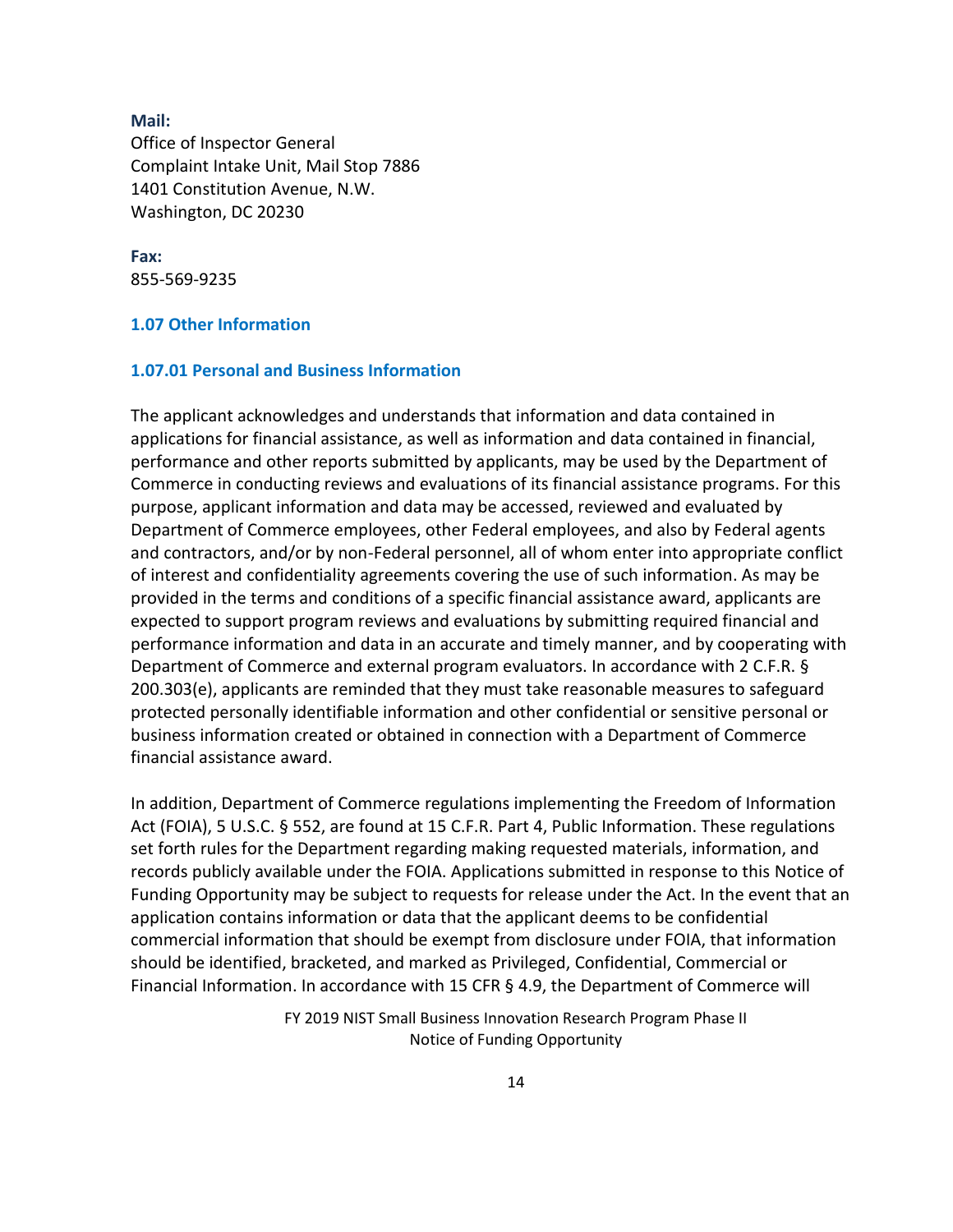protect from disclosure confidential business information contained in financial assistance applications and other documentation provided by applicants to the extent permitted by law.

# <span id="page-14-0"></span>**2.0 CERTIFICATIONS**

## <span id="page-14-1"></span>**2.01 Funding Agreement Certification**

Awardees will be required to certify size, ownership and other SBIR Program requirements at the time of award and during the funding agreement life cycle using the SBIR Funding Agreement Certification and the SBIR Funding Agreement Certification – Life-Cycle Certification, which are provided in Appendix B of this NOFO.

## <span id="page-14-2"></span>**2.02 Research Activities Involving Human Subjects, Human Tissue, Data or Recordings Involving Human Subjects Including Software Testing**

Any application that includes research activities involving human subjects, human tissue/cells, or data or recordings from or about human subjects, must satisfy the requirements of the Common Rule for the Protection of Human Subjects ("Common Rule"), codified for the Department of Commerce at 15 C.F.R. Part 27. Research activities involving human subjects that fall within one or more of the classes of vulnerable subjects found in 45 C.F.R. Part 46, Subparts B, C and D must satisfy the requirements of the applicable subpart(s). In addition, any such application that includes research activities on these subjects must be in compliance with all applicable statutory requirements imposed upon the Department of Health and Human Services (DHHS) and other Federal agencies, all regulations, policies and guidance adopted by DHHS, the Food and Drug Administration (FDA), and other Federal agencies on these topics, and all Executive Orders and Presidential statements of policy on applicable topics. (Regulatory Resources[: http://www.hhs.gov/ohrp/humansubjects/index.html](http://www.hhs.gov/ohrp/humansubjects/index.html) which includes links to FDA regulations, but may not include all applicable regulations and policies).

On January 19, 2017, a final rule was published in the *Federal Register* that made significant amendments to the Common Rule:

[https://www.federalregister.gov/documents/2017/01/19/2017-01058/federal-policy-for-the](https://www.federalregister.gov/documents/2017/01/19/2017-01058/federal-policy-for-the-protection-of-human-subjects)[protection-of-human-subjects](https://www.federalregister.gov/documents/2017/01/19/2017-01058/federal-policy-for-the-protection-of-human-subjects). These amendments, known as the "2018 Requirements," took effect on January 21, 2019. Any award made by NIST in this competition will be subject to the 2018 Requirements.

NIST uses the following Common Rule definitions for research and human subjects research: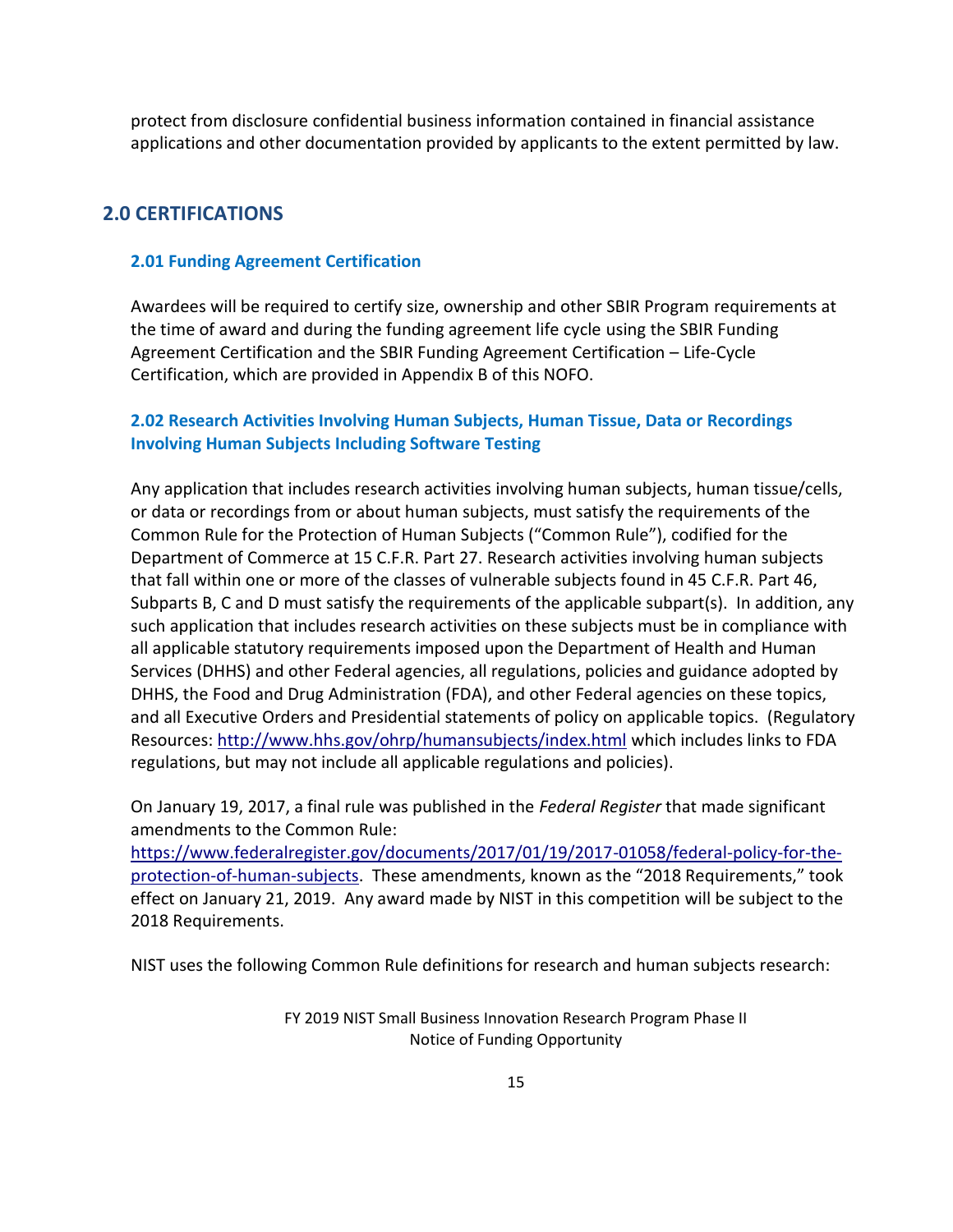*Research:* A systematic investigation, including research development, testing and evaluation, designed to develop or contribute to generalizable knowledge. Activities which meet this definition constitute research for purposes of this policy, whether or not they are conducted or supported under a program which is considered research for other purposes. For example, some demonstration and service programs may include research activities.

*Human Subject:* A living individual about whom an investigator (whether professional or student) conducting research: (i) Obtains information or biospecimens through intervention or interaction with the individual, and uses, studies, or analyzes the information or biospecimens; or (ii) Obtains, uses, studies, analyzes, or generates identifiable private information or identifiable biospecimens.

- *(1) Intervention* includes both physical procedures by which information or biospecimens are gathered and manipulations of the subject or the subject's environment that are performed for research purposes.
- (2) *Interaction* includes communication or interpersonal contact between investigator and subject.
- (3) *Private information* includes information about behavior that occurs in a context in which an individual can reasonably expect that no observation or recording is taking place, and information which has been provided for specific purposes by an individual and that the individual can reasonably expect will not be made public (for example, a medical record). Private information must be individually identifiable (i.e., the identity of the subject is or may readily be ascertained by the investigator associated with the information) in order for obtaining the information to constitute research involving human subjects.
- (4) *Identifiable biospecimen* includes a biospecimen for which the identity of the subject is or may readily be ascertained by the investigator or associated with the biospecimen.

*See* 15 C.F.R. § 27.102 (Definitions).

**1) Requirement for Federalwide Assurance.** If the application is accepted for [or awarded] funding, organizations that have an Institutional Review Board (IRB) are required to follow the procedures of their organization for approval of exempt and nonexempt research activities that involve human subjects. Both domestic and foreign organizations performing non-exempt research activities involving human subjects will be required to have protocols approved by a cognizant, active IRB currently registered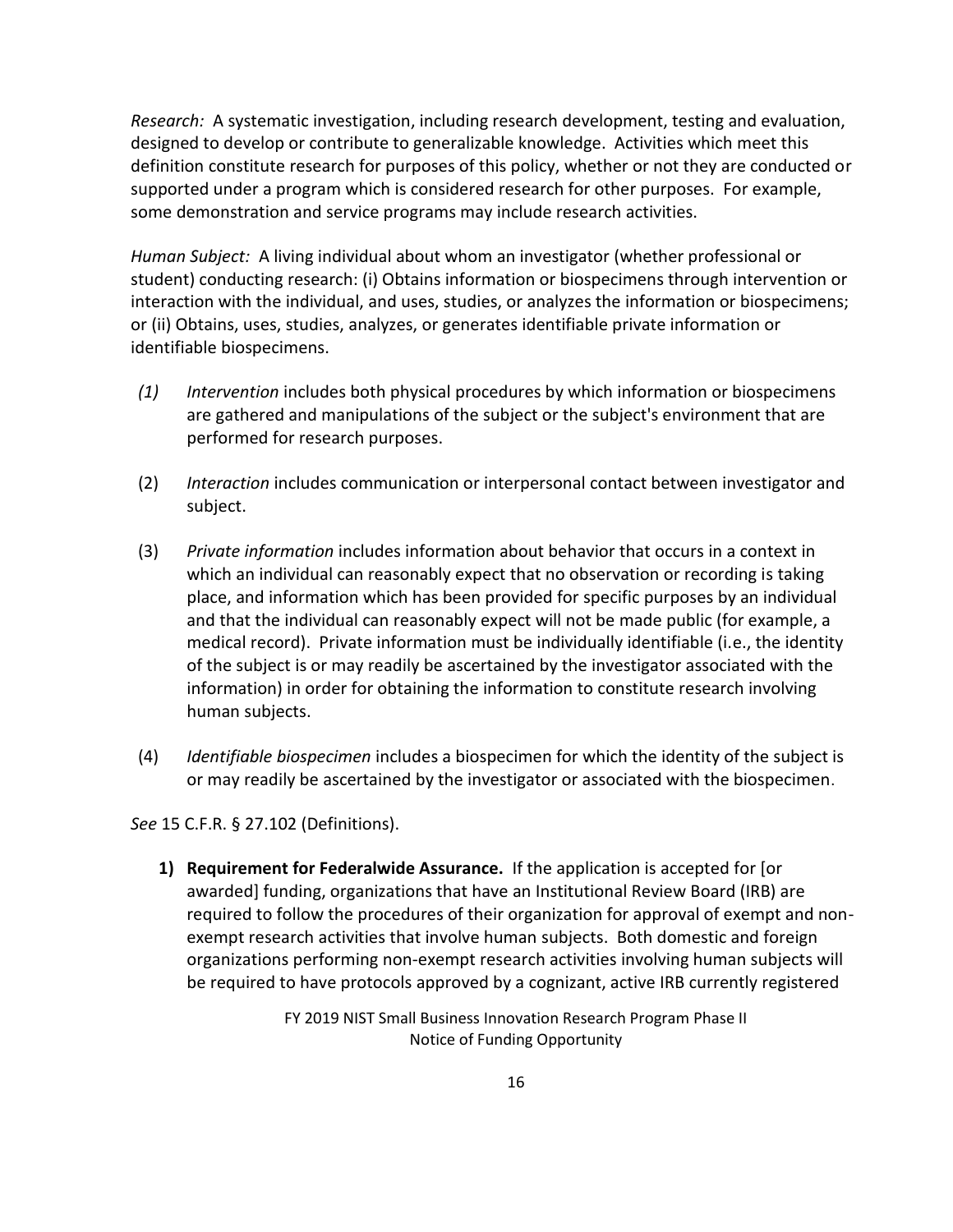with the Office for Human Research Protections (OHRP) within the DHHS that is linked to the engaged organizations. All engaged organizations must possess a currently valid Federalwide Assurance (FWA) on file from OHRP. Information regarding how to apply for an FWA and register an IRB with OHRP can be found at [http://www.hhs.gov/ohrp/assurances/index.html.](http://www.hhs.gov/ohrp/assurances/index.html) *See* 15 C.F.R. § 27.103. NIST relies only on OHRP-issued FWAs and IRB Registrations for both domestic and foreign organizations for NIST supported research involving human subjects. NIST will not issue its own FWAs or IRB Registrations for domestic or foreign organizations.

- **2) Administrative Review.** The NIST Human Subjects Protection Office (HSPO) reserves the right to conduct an administrative review<sup>1</sup> of all applications that potentially include research involving human subjects and were approved by an authorized non-NIST institutional entity (an IRB or entity analogous to the NIST HSPO) under 15 C.F.R. § 27.112 (Review by Institution). If the NIST HSPO determines that an application includes research activities that potentially involve human subjects, the applicant will be required to provide additional information to NIST for review and approval. The documents required for funded proposals are listed in each section below. Most documents will need to be produced during the proposal review process; however, the Grants Officer may allow final versions of certain required documents to be produced at an appropriate designated time post-award. Research involving human subjects may not start until the NIST Grants Officer issues an award explicitly authorizing such research. In addition, all amendments, modifications, or changes to approved research and requests for continuing review and closure will be reviewed by the NIST HSPO.
- **3) Required documents for proposal review. All applications involving human subjects research must clearly indicate, by separable task, all research activities believed to be exempt or non-exempt research involving human subjects, the expected institution(s) where the research activities involving human subjects may be conducted, and the institution(s) expected to be engaged in the research activities.**

 $\overline{a}$ 

Notice of Funding Opportunity

FY 2019 NIST Small Business Innovation Research Program Phase II <sup>1</sup> Conducting an "administrative review" means that the NIST HSPO will review and verify the performing institution's determination for research not involving human subjects or exempt human subjects research. In addition, for nonexempt human subjects research, the NIST HSPO will review and confirm that the research and performing institution(s) are in compliance with 15 C.F.R. Part 27, which means HSPO will 1) confirm the engaged institution(s) possess, or are covered under a Federalwide Assurance, 2) review the research study documentation submitted to the IRB and verify the IRB's determination of level of risk and approval of the study for compliance with 15 C.F.R. Part 27, 3) review and verify IRB-approved substantive changes to an approved research study before the changes are implemented, and 4) review and verify that the IRB conducts a continuing review at least annually, as appropriate.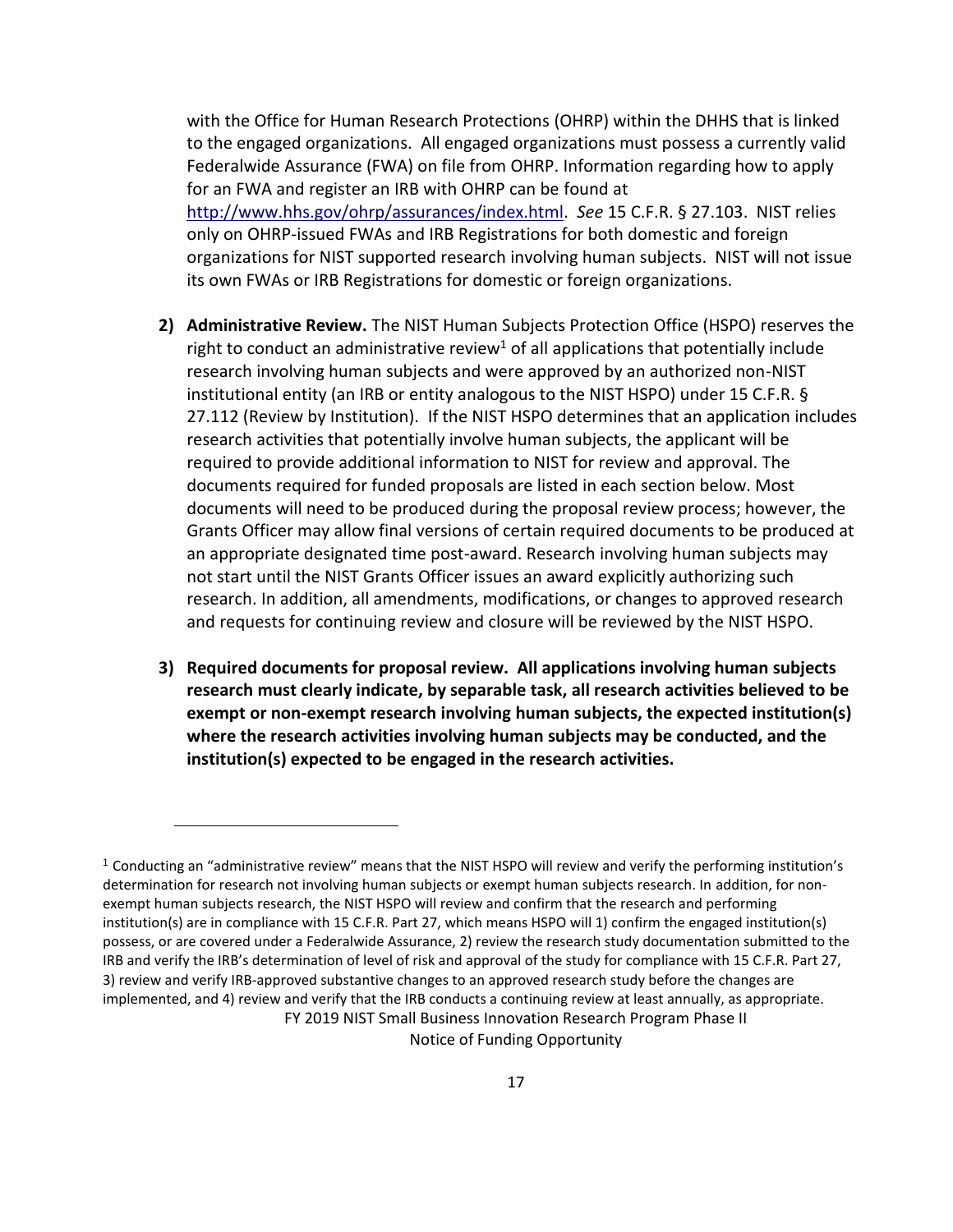- a. **Not research determination.** If an activity/task involves human subjects as defined in the Common Rule, but the applicant participant(s) indicates to NIST that the activity/task is not research as defined in the Common Rule, the following information may be requested for that activity/task:
	- (1) Justification, including the rationale for the determination and such additional documentation as may be deemed necessary by NIST to review and/or support a determination that the activity/task in the application is not research as defined in the Common Rule.
	- (2) If the applicant participant(s) used a cognizant IRB that provided a determination that the activity/task is not research, a copy of that determination documentation must be provided to NIST. The applicant participant(s) is not required to establish a relationship with a cognizant IRB if they do not have one.

NIST will review the information submitted and may coordinate further with the applicant before determining whether the activity/task will be defined as research under the Common Rule in the applicable NIST financial assistance program or project.

- b. **Research not involving human subjects**. If an activity/task is determined to be research and involves human subjects, but is determined to be *not human subjects research* (or *research not involving human subjects*) under the Common Rule, the following information may be requested for that activity/task:
	- (1) Justification, including the rationale for the determination and such additional documentation as may be deemed necessary by NIST to review and/or support a determination that the activity/task in the application is not research as defined in the Common Rule.
	- (2) If the applicant participant(s) used a cognizant IRB that provided a determination that the activity/task is research not involving human subjects, a copy of that determination documentation must be provided to NIST. The applicant participant(s) is not required to establish a relationship with a cognizant IRB if they do not have one.
- c. **Exempt research determination with no IRB.** If the application appears to NIST to include exempt research activities, and the performer of the activity or the supplier and/or the receiver of the information or biospecimens from human subjects **does not** have a cognizant IRB to provide an exemption determination, the following information may be requested during the review process so that NIST can evaluate whether an exemption under the Common Rule applies (*see* 15 C.F.R. § 27.104(b) and (d)):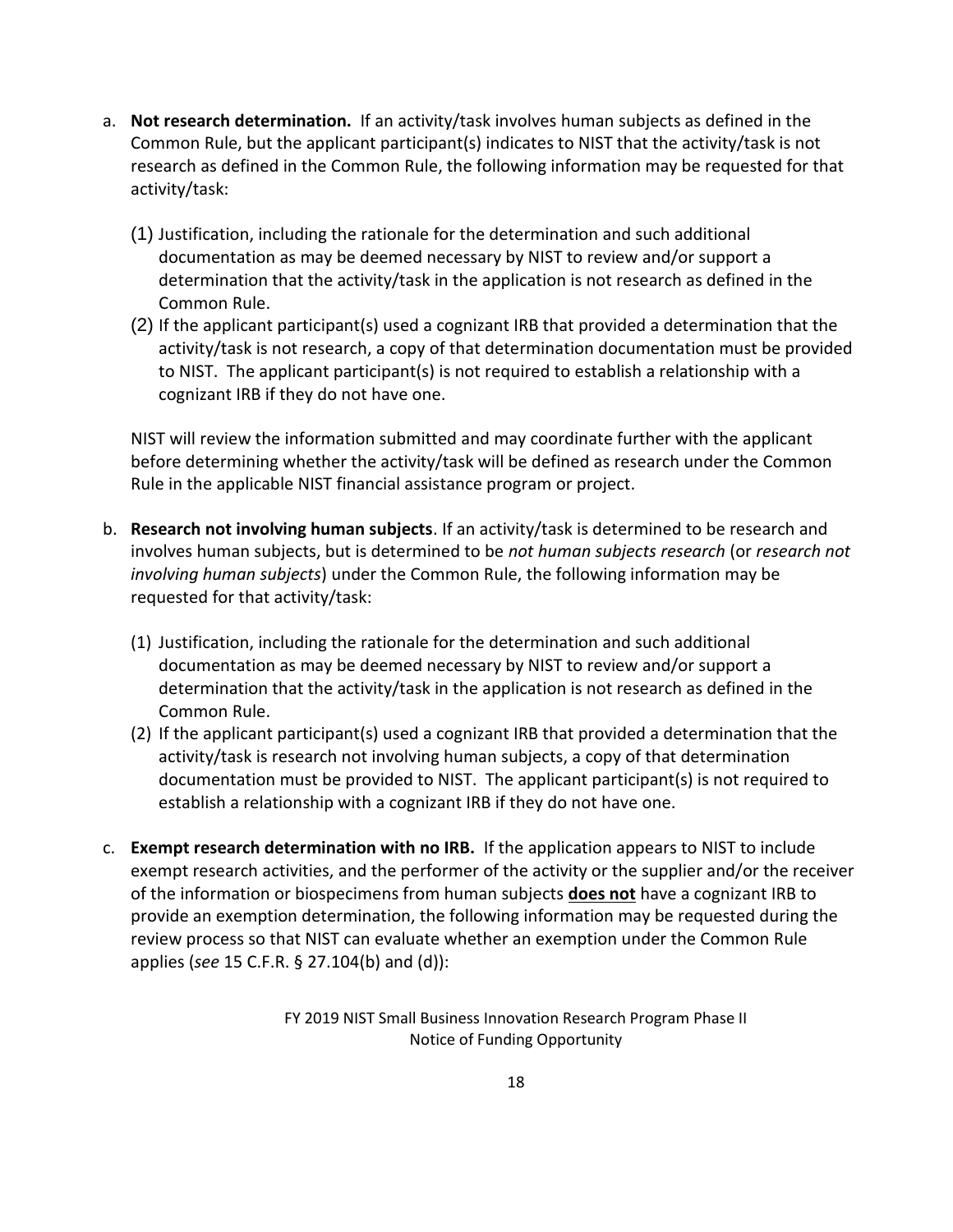- (1) The name(s) of the institution(s) where the exempt research will be conducted.
- (2) The name(s) of the institution(s) providing the biospecimens or information from human subjects.
- (3) A copy of the protocol for the research to be conducted; and/or the biospecimens or information from human subjects to be collected/provided, not pre-existing samples (*i.e.,* will proposed research collect only information without personal identifiable information, will biospecimens or information be de-identified and when and by whom was the deidentification performed, how were the materials or data originally collected).
- (4) For pre-existing biospecimens or information from human subjects, provide copies of the consent forms used for collection and a description of how the biospecimens or information were originally collected and stripped of personal identifiers. If copies of consent forms are not available, explain.
- (5) Any additional clarifying documentation that NIST may deem necessary in order to make a determination whether the activity/task or use of biospecimens or information from human subjects is exempt under the Common Rule.
- d. **Research review with an IRB.** If the application appears to NIST to include research activities (exempt or non-exempt) involving human subjects, and the proposed performer of the activity has a cognizant IRB registered with OHRP, and linked to their Federalwide Assurance, the following information may be requested during the review process:
	- (1) The name(s) of the institution(s) where the research will be conducted.
	- (2) The name(s) and institution(s) of the cognizant IRB(s), and the IRB registration number(s).
	- (3) The FWA number of the applicant linked to the cognizant IRB(s).
	- (4) The FWAs associated with all organizations engaged in the planned research activity/task, linked to the cognizant IRB.
	- (5) If the IRB review(s) is pending, the estimated start date for research involving human subjects.
	- (6) The IRB approval date (if currently approved for exempt or non-exempt research).
	- (7) If any of the engaged organizations has applied for or will apply for an FWA or IRB registration, those details should be clearly provided for each engaged organization.

If the application includes research activities involving human subjects to be performed in the first year of an award, additional documentation may be requested by NIST during pre-award review for those performers, and may include the following for those research activities:

(1) A signed (by the study principal investigator) copy of each applicable final IRB-approved protocol.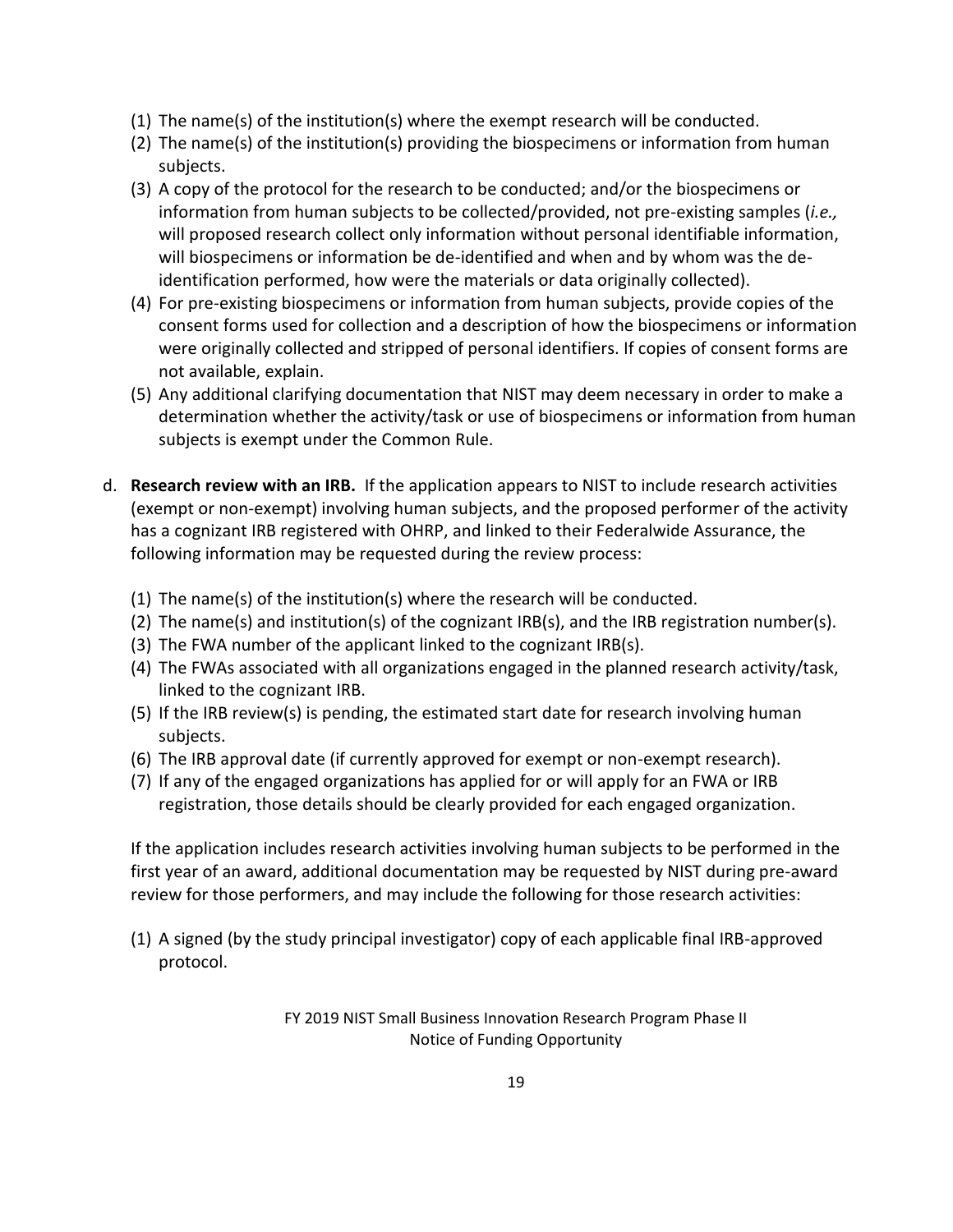- (2) A signed and dated approval letter from the cognizant IRB(s) that includes the name of the institution housing each applicable IRB, provides the start and end dates for the approval of the research activities, and any IRB-required interim reporting or continuing review requirements.
- (3) A copy of any IRB-required application information, such as documentation of approval of special clearances (*i.e.,* biohazard, HIPAA, etc.) conflict-of-interest letters, or special training requirements.
- (4) A brief description of which portions of the IRB submitted protocol are specifically included in the application submitted to NIST, if the protocol includes tasks not included in the application, or if the protocol is supported by multiple funding sources. For protocols with multiple funding sources, NIST will not approve the study without a non-duplication-offunding letter indicating that no other federal funds will be used to support the tasks proposed under the proposed research or ongoing project.
- (5) If a new protocol will only be submitted to an IRB if an award from NIST is issued, a draft of the proposed protocol.
- (6) Any additional clarifying documentation that NIST may request during the review process to perform the NIST administrative review of research involving human subjects. (*See* 15 C.F.R. § 27.112 (Review by Institution)).

This clause reflects the existing NIST policy and requirements for Research Involving Human Subjects. Should the policy be revised prior to award, a clause reflecting the policy current at time of award may be incorporated into the award.

If the policy is revised after award, a clause reflecting the updated policy may be incorporated into the award.

For more information regarding research projects involving human subjects, contact Anne Andrews, Director, NIST Human Subjects Protection Office (e-mail: [anne.andrews@nist.gov;](mailto:anne.andrews@nist.gov) phone: (301) 975-5445).

# <span id="page-19-0"></span>**2.03 Research Applications Involving Live Vertebrate Animals or Pre-Existing Cell Lines/Tissues from Vertebrate Animals**

Any application that proposes research activities involving live vertebrate animals that are to be cared for, euthanized, or used by award recipients to accomplish research goals, teaching, or testing must meet the requirements of the Animal Welfare Act (AWA) (7 U.S.C. § 2131 et seq.), and the AWA final rules (9 C.F.R. Parts 1, 2, and 3), and if appropriate, the Good Laboratory Practice for Nonclinical Laboratory Studies (21 C.F.R. Part 58). In addition, such research activities should be in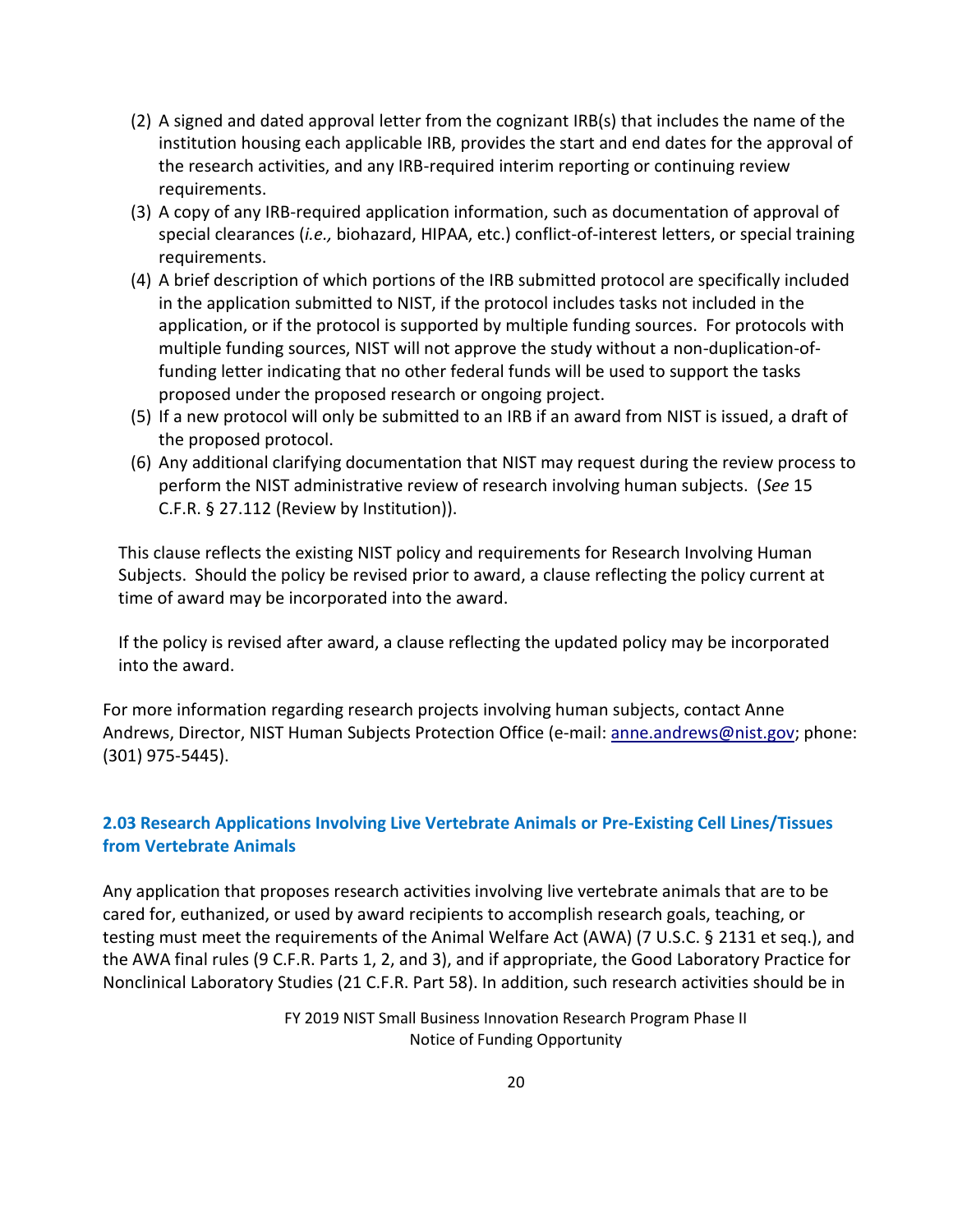compliance with the *"U.S. Government Principles for Utilization and Care of Vertebrate Animals Used in Testing, Research, and Training"* (Principles). The Principles and guidance on these Principles are available in the National Research Council's "Guide for the Care and Use of Laboratory Animals,"," which can be obtained from National Academy Press, 500 5<sup>th</sup> Street, N.W., Department 285, Washington, DC 20055, or as a free PDF online at [http://www.nap.edu/catalog/12910/guide-for-the-care-and-use-of-laboratory-animals-eighth.](http://www.nap.edu/catalog/12910/guide-for-the-care-and-use-of-laboratory-animals-eighth)

- **1) Administrative Review.** NIST reserves the right to conduct an administrative review<sup>2</sup> of all applications that potentially include research activities that involve live vertebrate animals, or custom samples from, or field studies with live vertebrate animals. If the application includes research activities, field studies, or custom samples involving live vertebrate animals, the applicant will be required to provide additional information for review and approval. In addition, NIST will verify the applicant's determination(s) of excluded samples from vertebrate animals. The documents required for funded proposals are listed in each section below. Some may be requested for a pre-review during the proposal review process; however, the Grants Officer may allow final versions of certain required documents to be produced at an appropriate designated time post-award. If an award is issued, no research activities involving live vertebrate animals shall be initiated or costs incurred for those activities under the award until the NIST Grants Officer issues written approval. In addition, all re-approvals, amendments, modifications, changes, annual reports and closure will be reviewed by NIST.
- **2) Required documents for NIST proposal review.** *The applicant should clearly indicate in the application, by separable task, all research activities believed to include research involving live vertebrate animals and the institution(s) where the research activities involving live vertebrate animals may be conducted. In addition, the applicant should indicate any activity/task that involves an excluded or custom collection from vertebrate animals, or a field study with animals.*

 $\overline{a}$ 

<sup>&</sup>lt;sup>2</sup> Conducting an "administrative review" means that the NIST HSPO will review and verify the performing institution's IACUC's approval of research with live vertebrate animals, and confirm that the research and performing institution(s) have an appropriate assurance and are in compliance with applicable regulations. HSPO will 1) confirm the engaged institution(s) possess, or are covered under an applicable assurance, 2) review the research study documentation submitted to the IACUC and verify the IACUC's determination of level of risk and approval of the study for compliance with applicable regulations, 3) review and verify IACUC-approved substantive changes to an approved research study before the changes are implemented, and 4) review and verify that the IACUC receives an annual report for the study and conducts an appropriate continuing review at least every three years.

FY 2019 NIST Small Business Innovation Research Program Phase II Notice of Funding Opportunity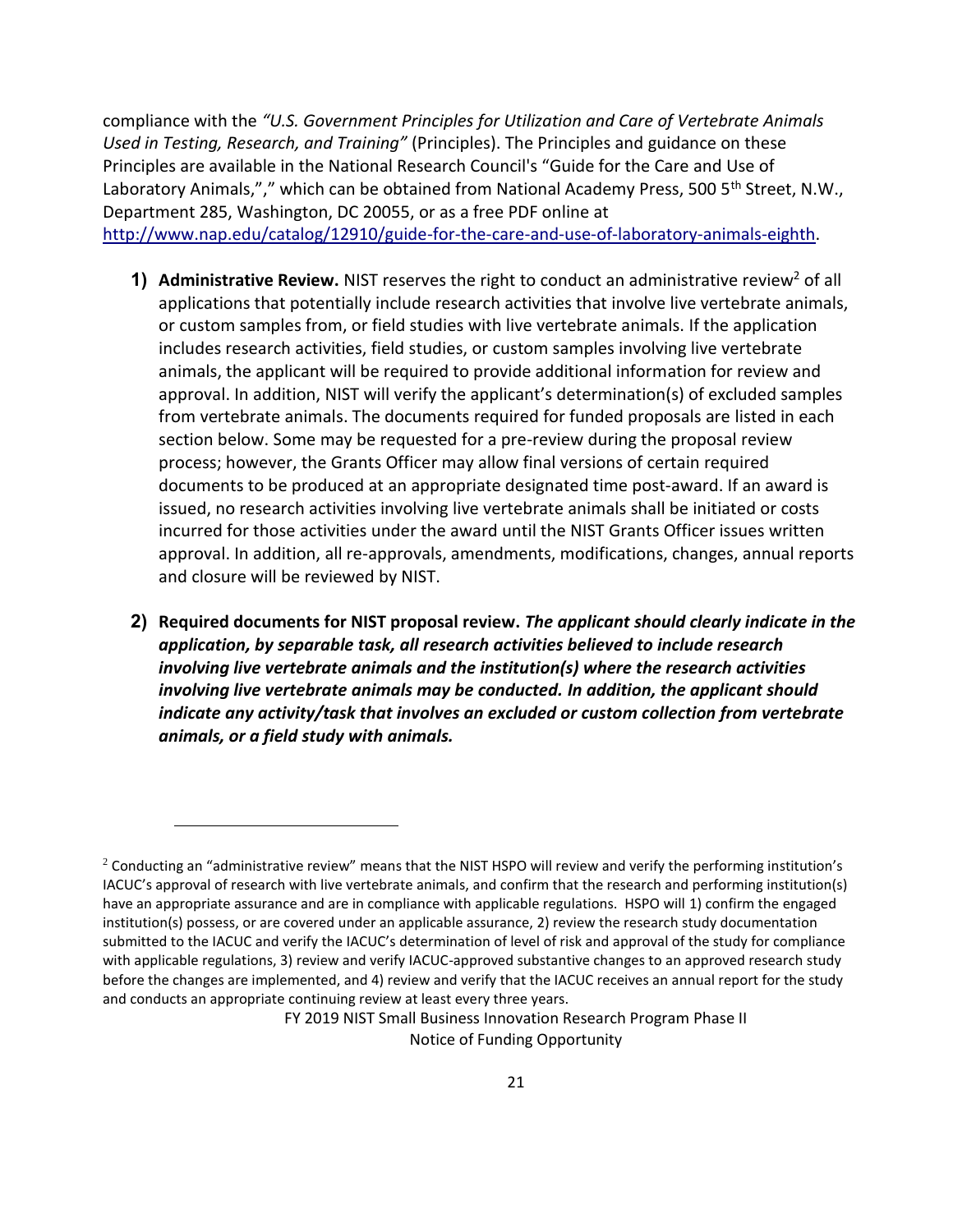a) **Excluded Collections from Vertebrate Animals:** The requirements for review and approval by an Institutional Animal Care and Use Committee (IACUC) do not apply to proposed research using preexisting images of animals or to research plans that do not include live animals. These regulations also do not apply to obtaining stock or preexisting items from animal material suppliers (*e.g.,* tissue banks), such as pre-existing cell lines and tissue samples, or from commercial food processors, where the vertebrate animal was euthanized for food purposes and not for the purpose of sample collection.

For pre-existing cell lines and tissue samples originating from vertebrate animals, NIST requires that the proposer provide documentation or the rationale for the determination that the cell line or tissue is pre-existing and not a custom collection from live vertebrate animals for an activity/task within the proposal. NIST may require additional documentation to review and/or support the determination that the cells and/or tissues from vertebrate animals are excluded from IACUC review.

- b) **Custom Collections Harvested from Live Vertebrate Animals:** NIST requires documentation for obtaining custom samples from live vertebrate animals from animal material suppliers and other organizations (*i.e.,* universities, companies, and government laboratories, etc.). A custom sample includes samples from animal material suppliers, such as when a catalog item indicates that the researcher is to specify the characteristics of the live vertebrate animal to be used, or how a sample is to be collected from the live vertebrate animal.
- c) **Field Studies of Animals:** Some field studies of animals may be exempt under the Animal Welfare Act from full review and approval by an animal care and use committee, as determined by each institution. Field study is defined as "*… a study conducted on freeliving wild animals in their natural habitat...".* 9 C.F.R. § 1.1. However, this term excludes any study that involves an invasive procedure or that harms or materially alters the behavior of an animal under study. Field studies, with or without invasive procedures, may also require obtaining appropriate federal or local government permits (marine mammals, endangered species, etc.). If the applicant's institution requires review and approval by an animal care and use committee, NIST will require that documentation to be provided as described below.
- d) **For custom collections or studies with live vertebrate animals that require review and approval by an animal care and use committee the following documentation is required:**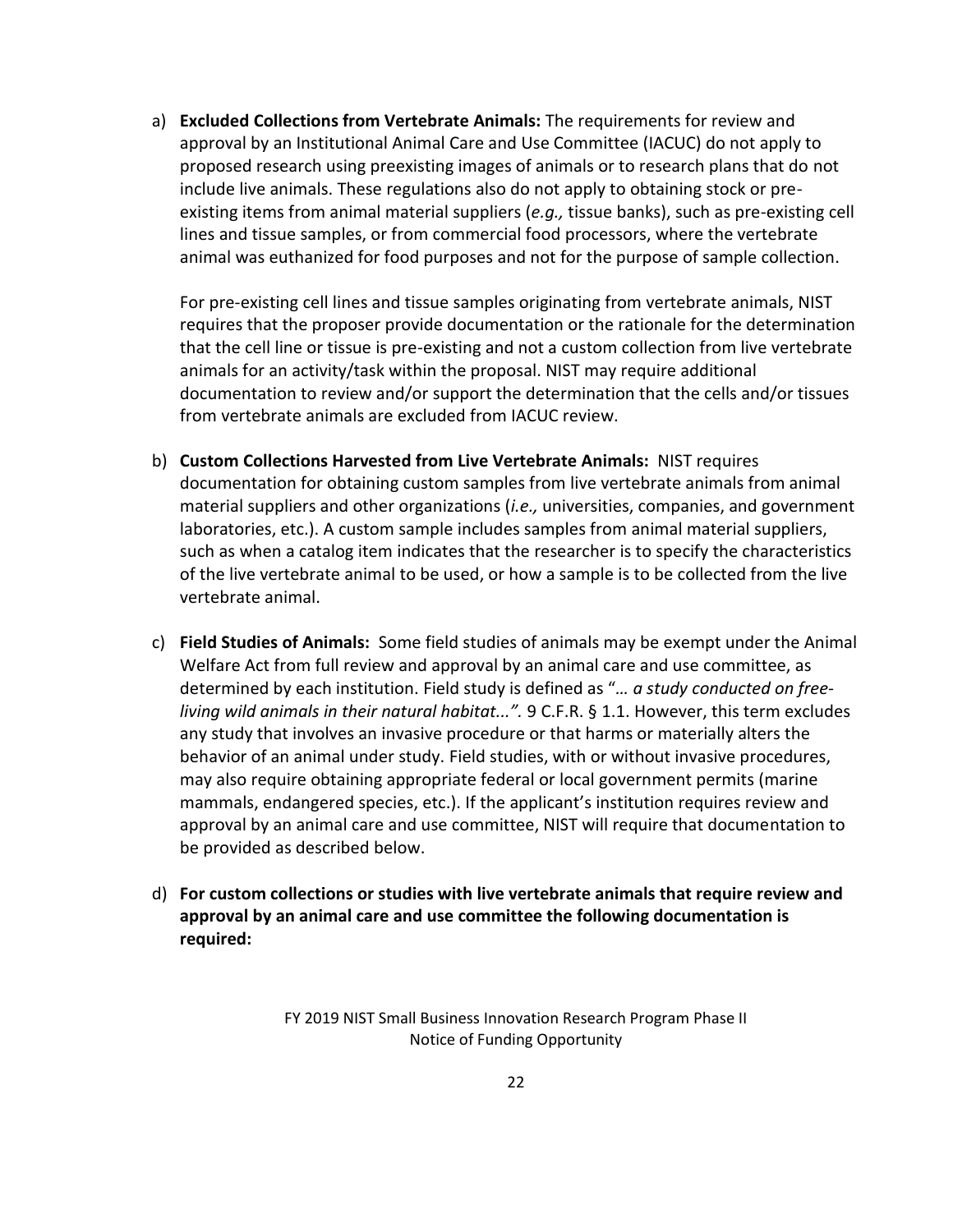- (1) **Requirement for Assurance.** An applicable assurance for the care and use of the live vertebrate animal(s) to be used in the proposed research is required. NIST may request documentation to confirm an assurance, if adequate confirmation is not available through an assuring organization's website. The cognizant IACUC where the research activity is located may hold one or more assurances applicable to the research activity that are acceptable to NIST. These four assurances are:
	- i. Animal Welfare Assurance from the Office of Laboratory Animal Welfare (OLAW) indicated by the OLAW assurance number, *i.e.,* A-1234;
	- ii. USDA Animal Welfare Act certification indicated by the certification number, *i.e.,* 12-R-3456;
	- iii. Association for the Assessment and Accreditation of Laboratory Animal Care (AAALAC) indicated by providing the organization name accredited by AAALAC as listed in the AAALAC Directory of Accredited Organizations; and
	- iv. Letter of Assurance of compliance with the Animal Welfare Act, the U.S. Government Principles, and National Marine Fisheries Service (NFMS) IACUC policy that is valid for five years and provided by a NMFS Regional IACUC for activities with marine mammals or sea turtles (NMFS Policy Directive 04- 112).
- (2) **Documentation of Research Review by an IACUC:** If the applicant's application appears to include research activities, field studies, or custom sample collections involving live vertebrate animals the following information regarding review by an applicable IACUC may be requested during the application review process:
	- 1. The name(s) of the institution(s) where the research involving live vertebrate animals will be conducted and/or custom samples collected.
	- 2. The assurance type and number, as applicable, for the cognizant Institutional Animal Care and Use Committee (IACUC) where the research activity is located. [For example: Animal Welfare Assurance from the Office of Laboratory Animal Welfare (OLAW) should be indicated by the OLAW assurance number, i.e. A-1234; an USDA Animal Welfare Act certification should be indicated by the certification number i.e. 12-R-3456; and an Association for the Assessment and Accreditation of Laboratory Animal Care (AAALAC) should be indicated by AAALAC.]
	- 3. The IACUC approval date for the Animal Study Protocol (ASP) (if currently approved).
	- 4. If the review by the cognizant IACUC is pending, the estimated start date for research involving vertebrate animals.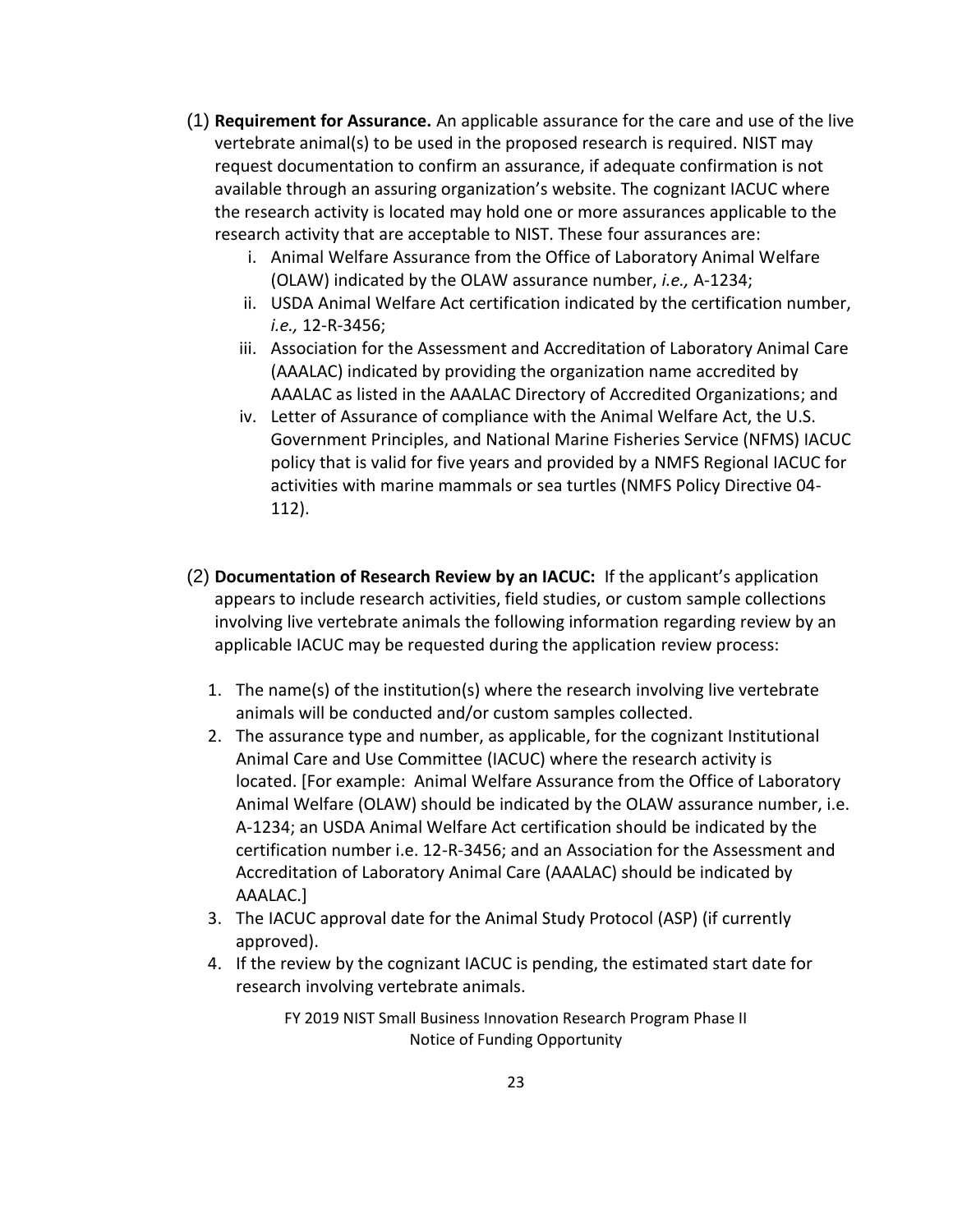- 5. If any assurances or IACUCs need to be obtained or established, that should be clearly stated.
- 6. If any special permits are required for field studies, those details should be clearly provided for each instance, or indicated as pending.

If the application includes research activities involving vertebrate animals to be performed in the first year of an award, additional documentation may be requested by NIST during pre-award review for those performers, and may include the following for those research activities, which may also include field studies, custom sample collections involving live vertebrate animals:

- 1. A signed (by the Principal Investigator) copy of the IACUC approved ASP.
- 2. Documentation of the IACUC approval indicating the approval and expiration dates of the ASP.
- 3. If applicable, a non-duplication-of-funding letter if the ASP is funded from several sources.
- 4. If a new ASP will only be submitted to an IACUC if an award from NIST is issued, a draft of the proposed ASP may be requested.
- 5. Any additional clarifying documentation that NIST may request during review of applications to perform the NIST administrative review of research involving live vertebrate animals.

This clause reflects the existing NIST policy for Research Involving Live Vertebrate Animals. Should the policy be revised prior to award, a clause reflecting the policy current at time of award may be incorporated into the award.

If the policy is revised after award, a clause reflecting the updated policy may be incorporated into the award.

For more information regarding research projects involving live vertebrate animals, contact Linda Beth Schilling, Senior Analyst (e-mail: [linda.schilling@nist.gov;](mailto:linda.schilling@nist.gov) phone: 301-975-2887).

# <span id="page-23-0"></span>**2.04 Certifications Regarding Federal Felony and Federal Criminal Tax Convictions, Unpaid Federal Tax Assessments and Delinquent Federal Tax Returns**

In accordance with Federal appropriations law, an authorized representative of the selected applicant(s) may be required to provide certain pre-award certifications regarding federal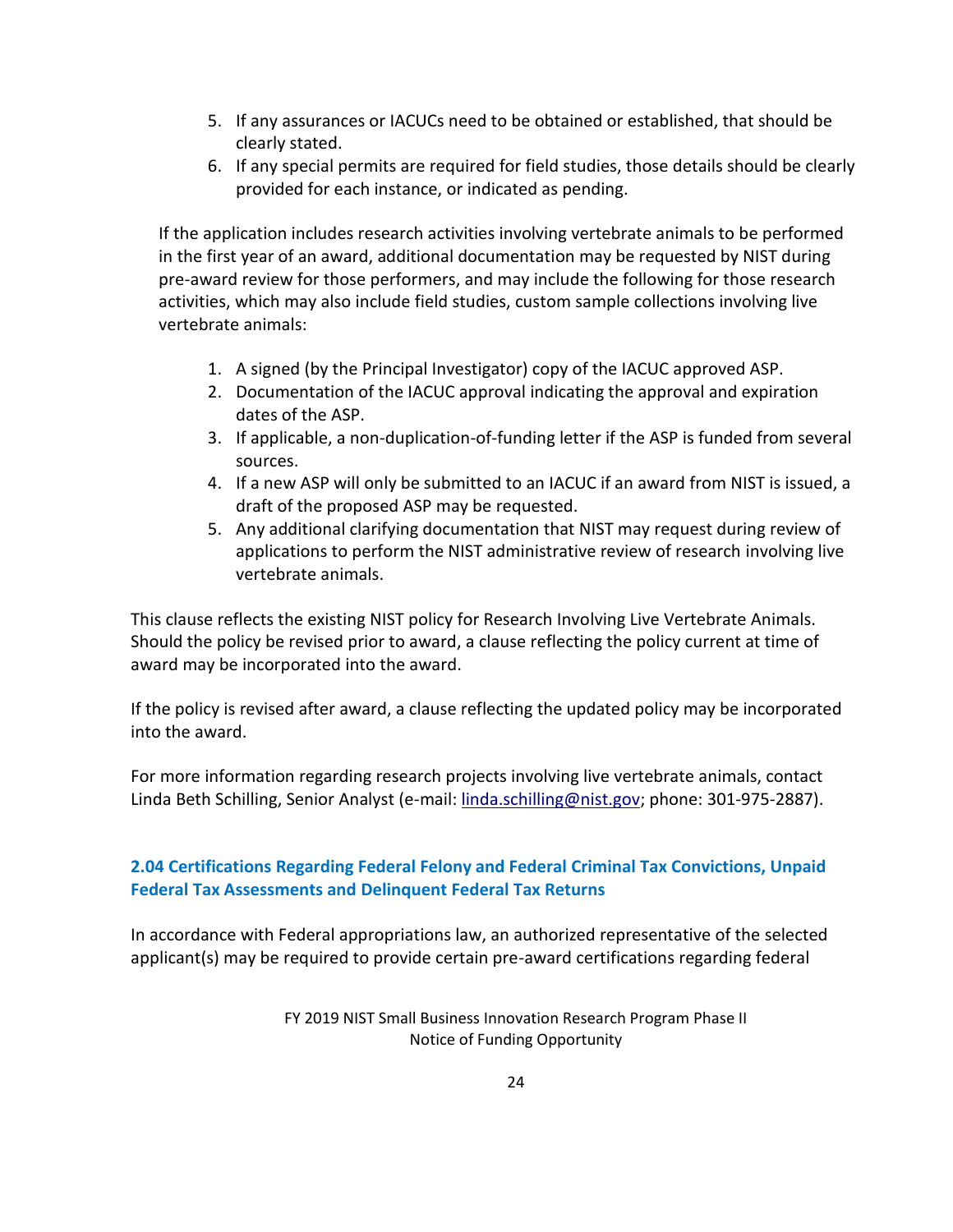felony and federal criminal tax convictions, unpaid federal tax assessments, and delinquent federal tax returns.

# <span id="page-24-0"></span>**3.0 APPLICATION PREPARATION INSTRUCTIONS AND REQUIREMENTS**

## <span id="page-24-1"></span>**3.01 Phase II Application Requirements**

# **Only FY 2019 Phase II applications may be submitted in response to this NOFO**. **Only FY 2018 Phase I awardees are eligible to submit FY 2019 Phase II applications.**

The application must provide sufficient information to demonstrate that the proposed work represents a sound approach to the investigation of an important scientific or engineering innovation worthy of support. The application must sufficiently address the applicable subtopic in Section 9. The application must be self-contained and written with all the care and thoroughness of a scientific paper submitted for publication. It should indicate a thorough knowledge of the current status of research area addressed by the application. Each application should be checked carefully by the applicant to ensure inclusion of all essential material needed for a complete evaluation (see Sections 4.02 and 8.01).

The application must not only be responsive to the specific NIST program interests described in Section 9 of the NOFO, but also must serve as the basis for technological innovation leading to new commercial products, processes, or services that benefit the public.

NIST reserves the right to not submit an application for technical review if NIST determines the application has insufficient scientific and technical information, fails to comply with the administrative procedures as outlined in the applicable Screening Criteria in Section 4.02, or is missing any of the required forms and documents listed in Section 8.01.

All applicants are required to provide information for SBA's database ([www.sbir.gov\)](http://www.sbir.gov/). The following are examples of the data to be entered by applicants into the database:

- Any business concern or subsidiary established for the commercial application of a product or service for which an SBIR award is made.
- Revenue from the sale of new products or services resulting from the research conducted under each Phase II award.
- Additional investment from any source, other than Phase I or Phase II awards, to further the research and development conducted under each Phase II award.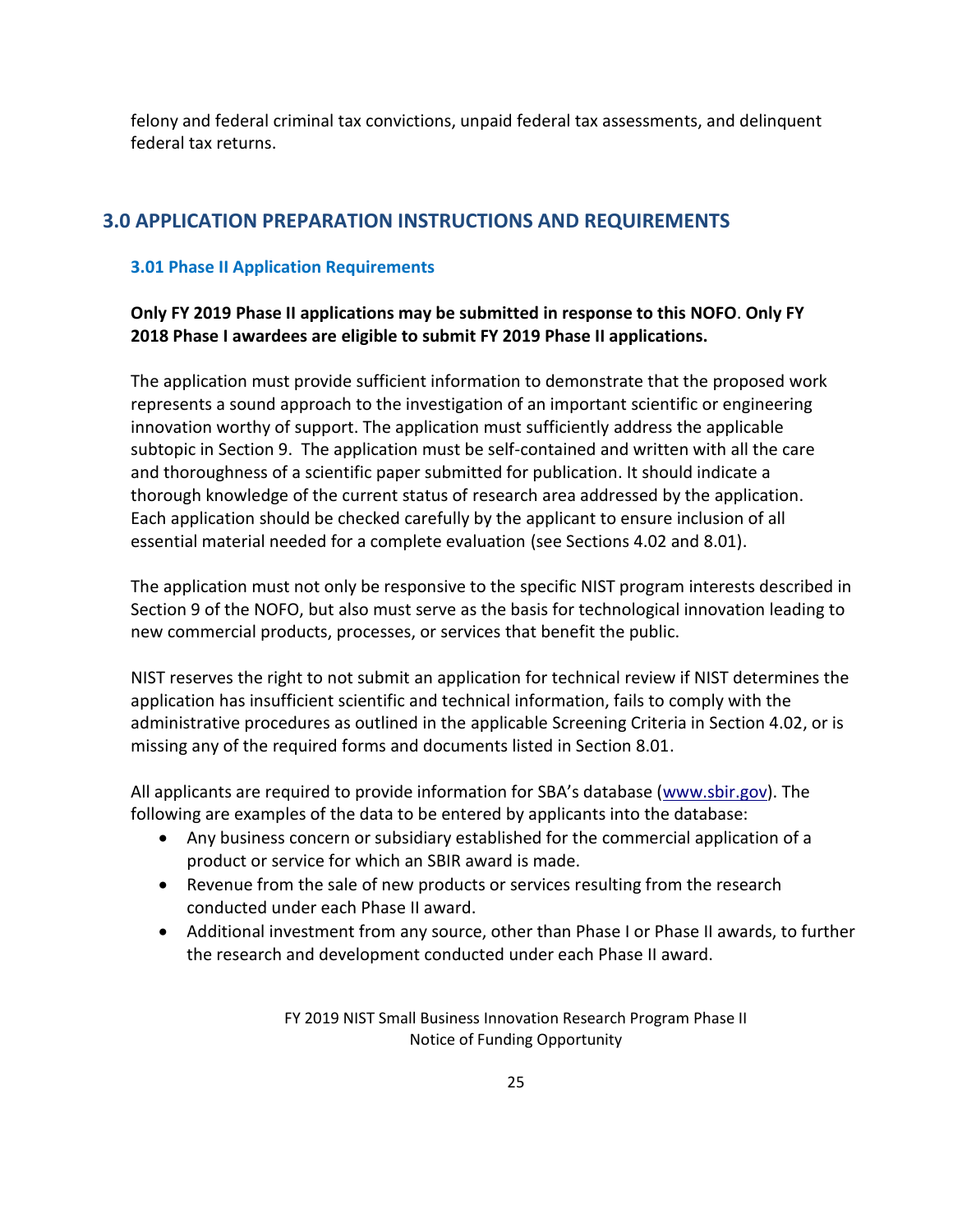• Updated information in the SBA Tech-Net database on sbir.gov for any prior award received by the SBC. The SBC may apportion sales or additional investment information relating to more than one Phase II award among those awards, if it notes the apportionment for each award.

Each Phase II awardee is required to update appropriate information on the award in the database upon completion of the last program objective under the funding agreement and is requested to voluntarily update the information in the database annually thereafter for a minimum period of 5 years.

# <span id="page-25-0"></span>**3.02 Phase II Application**

A complete application must include a Technical Proposal (described below) and all other forms and documents listed in Section 8.01.

The Cover Sheet and Technical Content portion of the Technical Proposal is limited to 25 pages. Additional pages beyond the 25-page limit will not be considered in the evaluation process. Pages should be of standard size (8 1/2" x 11"; 21.6 cm x 27.9 cm) with margins of 2.5 cm and type at least 10-point font. All units of measurement should be presented in metric units.

**The Technical Proposal portion of the application requires the following:**

- **(a) Cover Sheet (3.02.01) pages 1 and 2,**
- **(b) Technical Content (3.02.02) pages 3 through 25,**
- **(c) Commercialization Plan (3.02.03), and**
- **(d) Phase I Final Report (3.02.04).**

**The listing of all forms and documents needed to complete the application is given in Section 8.01 of this NOFO.** The additional required forms and documents in Section 8.01 are not included in the 25-page count.

See Section 6.0 for information on the submission of applications in response to this NOFO.

## **3.02.01 Cover Sheet**

A completed Cover Sheet (*see* Appendix A of this NOFO) is a required part of the Technical Proposal. The Cover Sheet is counted as pages 1 and 2 of the Technical Proposal.

If an applicant checks 'Yes' on #11, the applicant's contact information will be provided to the NIST Hollings Manufacturing Extension Partnership (MEP). These applicants may be contacted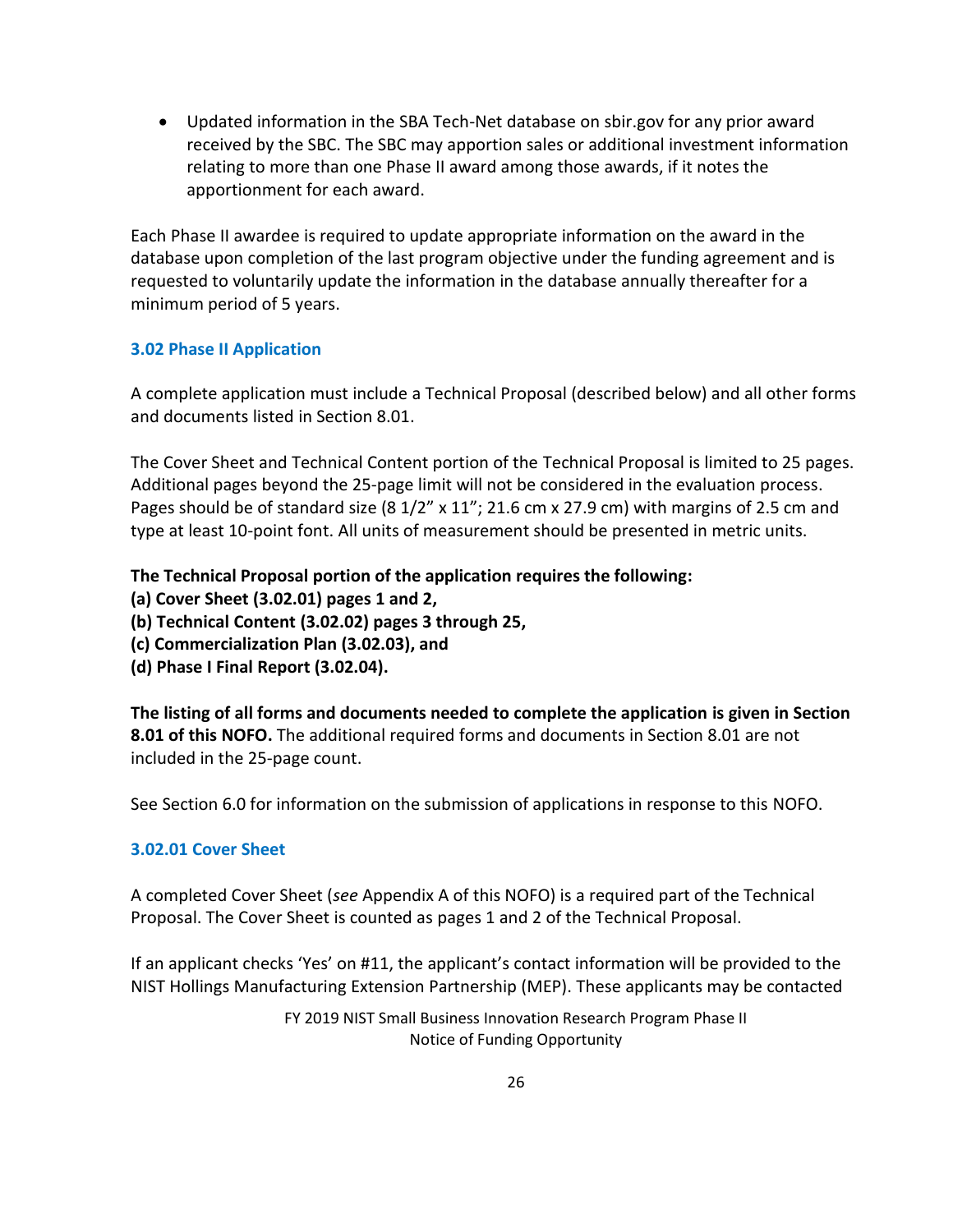by their local MEP Center to explore a wide range of services and initiatives to help identify potential opportunities to accelerate and strengthen growth and competitiveness in the global marketplace for small and medium-sized manufacturers, including business-related support services that could potentially benefit the applicant's proposed project.

The applicant must provide in the space available on the Cover Sheet an abstract (limited to 200 words) and summary of potential commercial application of the research results (limited to 100 words). Each applicant's abstract and summary of potential commercial applications will be provided to the SBA and published on the NIST SBIR website [\(www.nist.gov/tpo/small](http://www.nist.gov/tpo/small-business-innovation-research-program)[business-innovation-research-program\)](http://www.nist.gov/tpo/small-business-innovation-research-program) and [therefore](http://www.sbir.gov/) should not contain proprietary information.

## **3.02.02 Technical Content**

Beginning on page 3 of the Technical Proposal, include the following items with headings as shown:

**(1) Identification and Significance of the Problem or Opportunity.** Make a clear statement of the specific research problem or opportunity addressed, its innovativeness, commercial potential, and why it is important. Explain how it applies to a specific subtopic in Section 9 that was utilized in Phase I.

**(2) Phase II Technical Objectives.** State the specific objectives of the Phase II effort.

**(3) Phase II Work Plan**. Include a detailed description of the Phase II R&D plan. The plan should indicate what will be done, where it will be done, and how the research will be carried out. The method(s) planned to achieve each objective or task should be discussed in detail.

**(4) Related R/R&D.** Describe significant R/R&D that is directly related to the application, including any conducted by the principal investigator or by the proposing SBC. Describe how it relates to the proposed effort and describe any planned coordination with outside sources. The applicant must persuade evaluators of his or her awareness of key, recent R/R&D conducted by others in the specific topic area.

**(5) Key Individuals and Bibliography of Related Work.** Identify key individuals involved in Phase II, including their related education, experience, and publications. Where vitae are extensive, summaries that focus on the most relevant experience and publications are desired and may be necessary to meet application size limitations.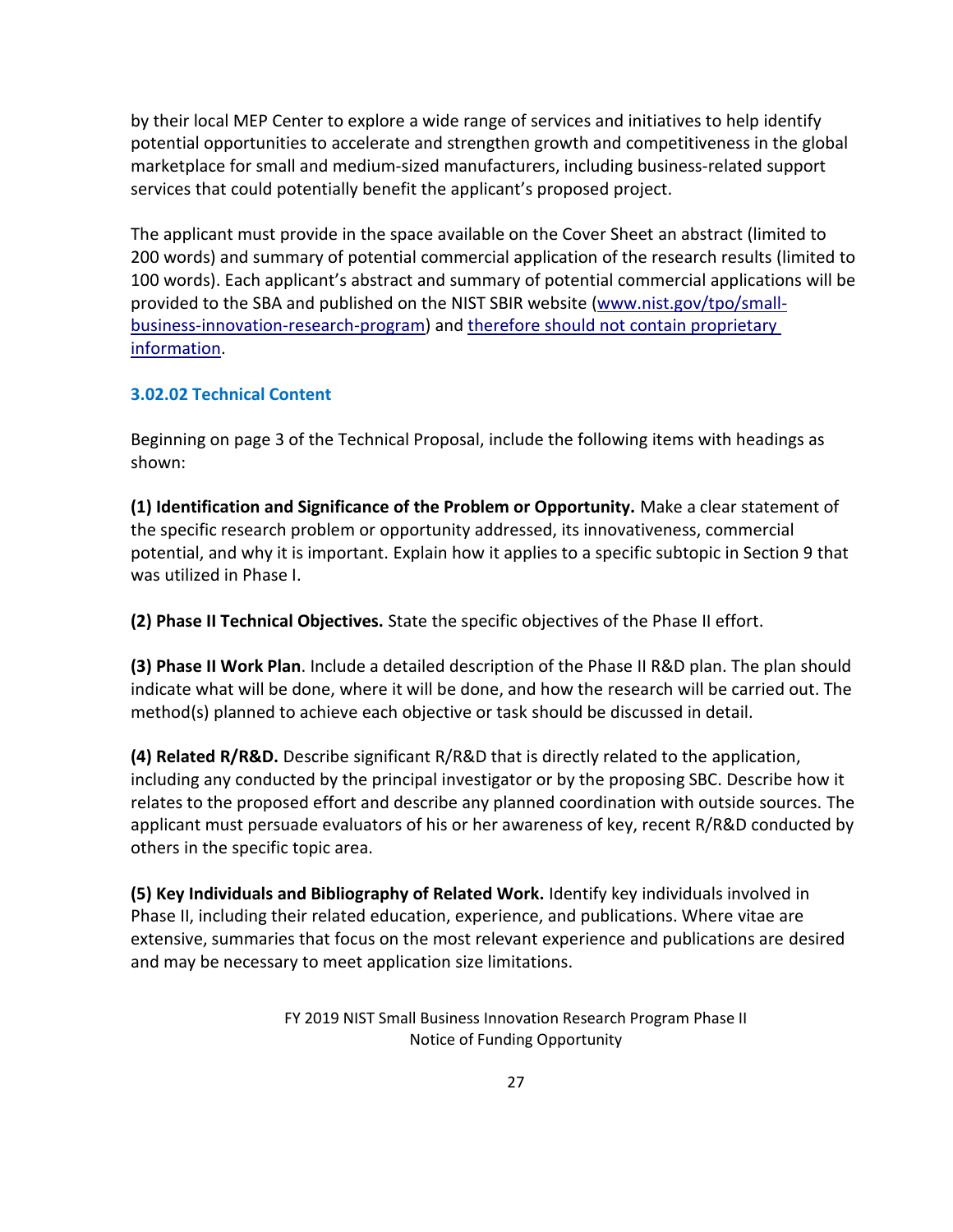**(6) Relationship with Future R/R&D.** Discuss the significance of the Phase II effort in providing a foundation for the Phase III. Also state the anticipated commercial results of the proposed approach.

**(7) Facilities and Equipment.** A detailed description, availability, and location of instrumentation and physical facilities proposed for Phase II should be provided.

**(8) Consultants, Contracts, and Subawards.** The purpose of this section is to show that any third-party research assistance would materially benefit the proposed effort and that arrangements for such assistance are in place at time of application submission.

For Phase II, a minimum of one-half of the research and/or analytical effort must be performed by the awardee. Outside involvement in the project is encouraged where it strengthens the conduct of the research. Outside involvement is not a requirement of this program and is limited to no more than one-half of the research and/or analytical effort in Phase II. The total cost for all consultant fees, facility leases, usage fees, and other subcontract/subaward or purchase agreements may not exceed one-half of the total award.

No individual or entity may serve as consultant, contractor, or subrecipient if they have been the recipient of any NIST information related to the research area that is not generally available to the public.

The following definitions apply to this NOFO:

1. Consultant - A person outside the firm, named in the application as contributing to the research, must provide a signed statement confirming his/her availability, role in the project, and agreed consulting rate for participation in the project.

2. Contract - Similarly, where a contract is involved in the research, the contractor institution must furnish a letter signed by an appropriate official describing the programmatic arrangements and confirming its agreed participation in the research, with its proposed budget for this participation.

3. Subawards - As the funding instrument used in this program is financial assistance, an awardee might pass through funds to another organization to carry out part of the Federallysupported project. A "subaward" relationship fits the circumstances more appropriately than a contract when used to carry out part of the Federally-supported project. *See* 2 CFR §§ 200.92 (subaward), 200.93 (subrecipient), and 200.330 (Subrecipient and contractor determinations), respectively.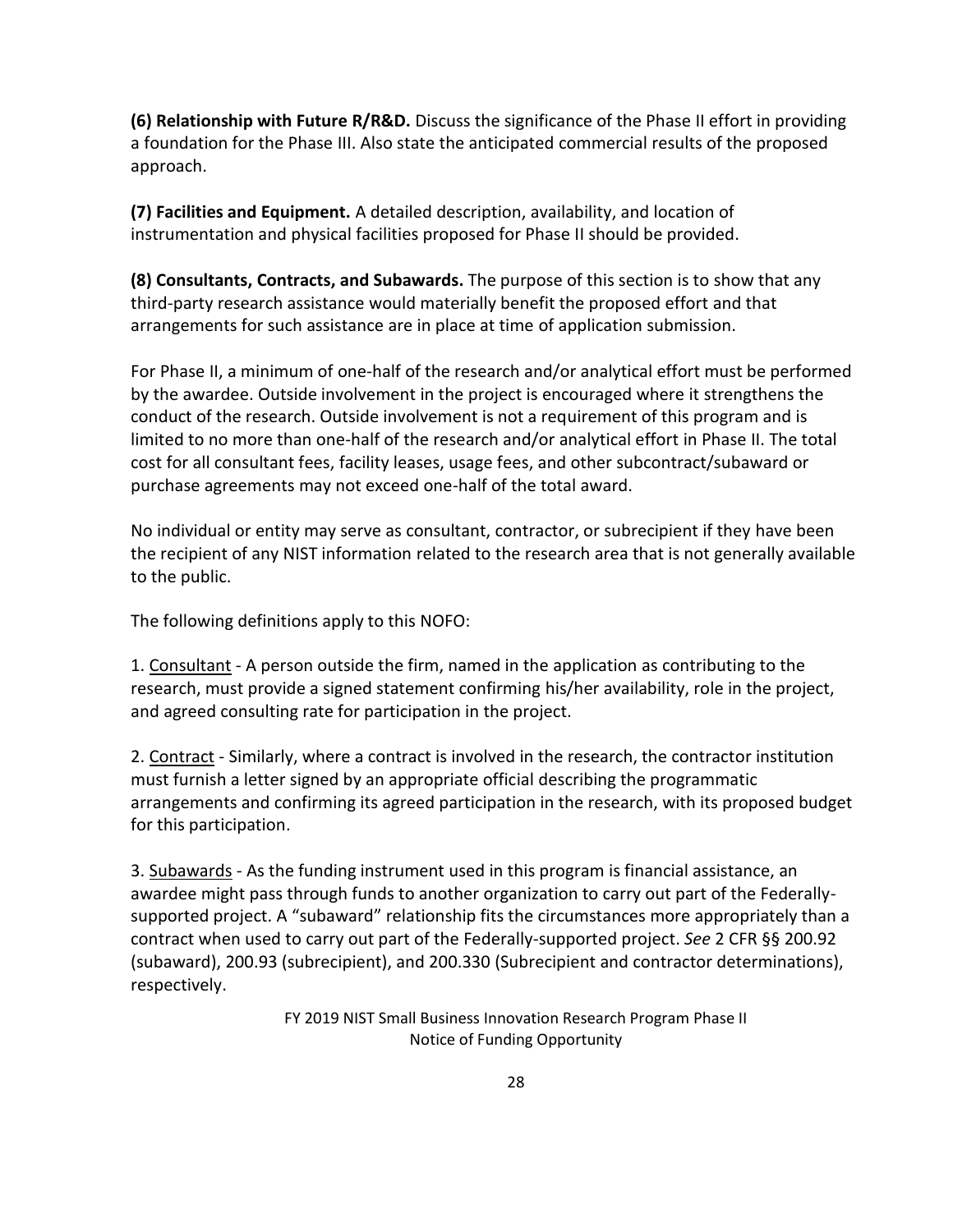The subrecipient institution must furnish a letter signed by an appropriate official describing the programmatic arrangements and confirming its agreed participation in the research, with its proposed budget for this participation.

**(9) Cooperative Research and Development Agreements (CRADA).** State if the applicant is a former or current CRADA partner with NIST, or with any other Federal agency, naming the agency, title of the CRADA, and any relationship with the proposed work. The statement of work of an SBIR award awarded under this NOFO cannot overlap with the statement of work of an existing CRADA with any federal agency, including NIST, with the awardee. NIST will consider whether there is any overlap on a case by case basis.

**(10) Guest Researcher.** State if the applicant or any of its consultants, contractors, or subrecipients or their employees is a domestic or foreign guest researcher at NIST (see [http://www.nist.gov/tpo/collaborations/guestresearchers.cfm\)](http://www.nist.gov/tpo/collaborations/guestresearchers.cfm), naming the sponsoring laboratory.

**(11) Cost Sharing.** Cost sharing is not required and is not considered during the evaluation process for Phase II applications.

**(12) Similar Applications or Awards. WARNING --** While it is permissible to submit identical applications or applications containing a significant amount of essentially equivalent work for consideration under numerous Federal program funding announcements, **it is unlawful to enter into a funding agreement requiring essentially equivalent work to an SBIR award (***see* **15 U.S.C. § 638(bb)(3)).** If there is any question concerning this, it must be disclosed to the soliciting agency or agencies before award.

If an application submitted in response to this NOFO is substantially the same as another application that has been funded, is now being funded, or is pending with another Federal Agency, the applicant must provide the following information:

(a) Names and addresses of agencies to which an application was submitted or from which an award was received.

(b) Date of application submission or date of award.

(c) Title, number, and date of NOFO(s) under which an application was submitted or award received.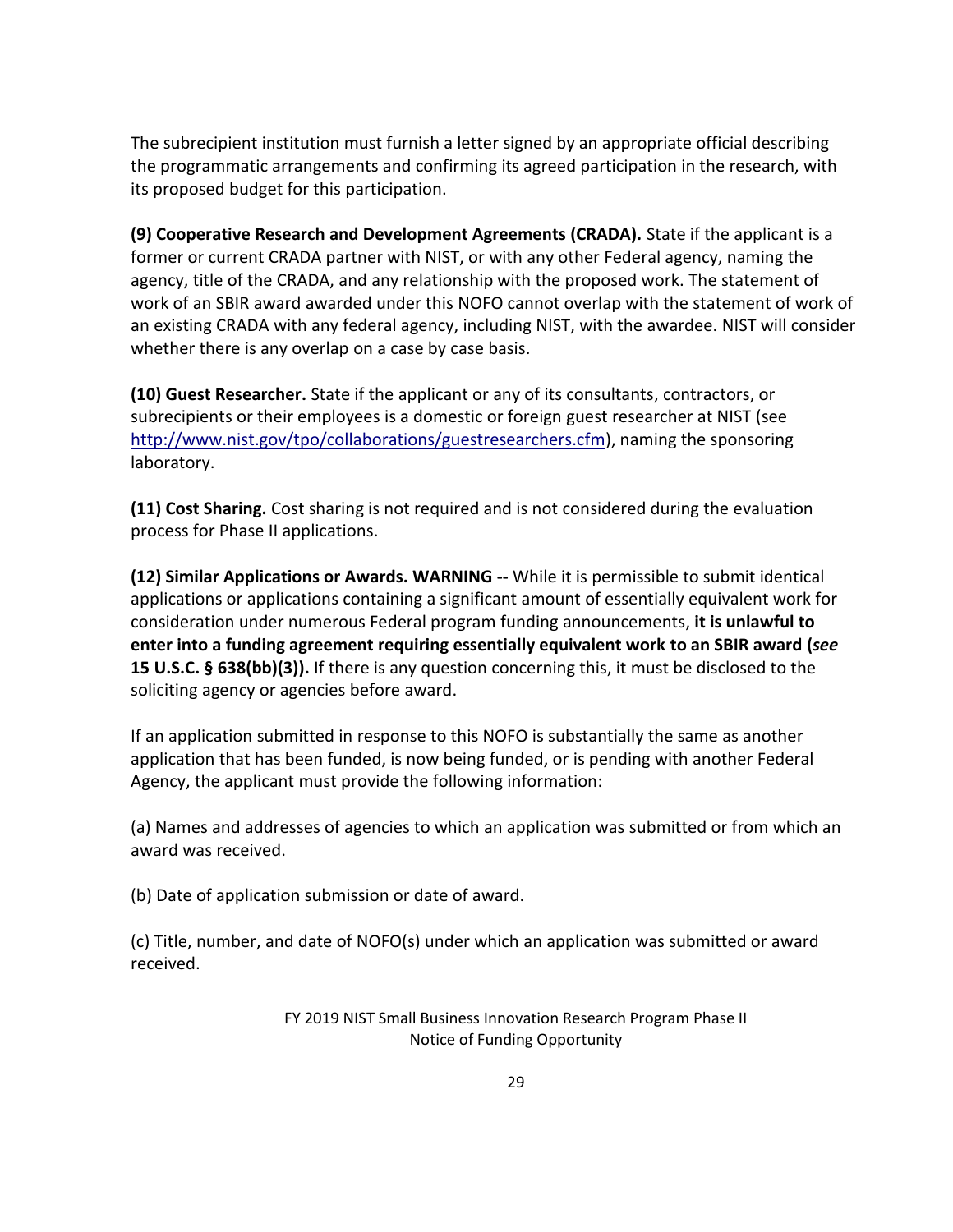(d) Specific applicable research topic(s) for each application submitted or award received.

(e) Title of research projects for each application submitted or award received.

(f) Name and title of principal investigator or project manager for each application submitted or award received.

If no equivalent application is under consideration or award for equivalent work received, a statement to that effect **must** be included in this section of the technical content area of the application.

## **3.02.03 Commercialization Plan**

Attach a copy of your commercialization plan that follows the guidelines below.

An important criterion for selection of NIST Phase II awards is the potential for commercial applications of the research, as evidenced by one or more of the following:

- The Small Business Concern's record of commercializing SBIR and other research;
- The existence of Phase III follow-on funding commitments from the private sector or non-SBIR Government funding sources; and
- Other indicators of the concept's commercial potential.

There are no page limits (upper or lower) for the commercialization plan because each project is distinct and each company's vision for deploying its technology into the marketplace is unique.

The commercialization plan should provide information directly related to bringing the anticipated research results to market. For more information on preparing a commercialization plan, please visit the Small Business Administration website, Writing a Business Plan: [http://www.sba.gov/category/navigation-structure/starting-managing-business/starting](http://www.sba.gov/category/navigation-structure/starting-managing-business/starting-business/how-write-business-plan)[business/how-write-business-plan.](http://www.sba.gov/category/navigation-structure/starting-managing-business/starting-business/how-write-business-plan)

The commercialization plan should indicate how the Phase II research results are to be carried out in Phase III and should address the following areas: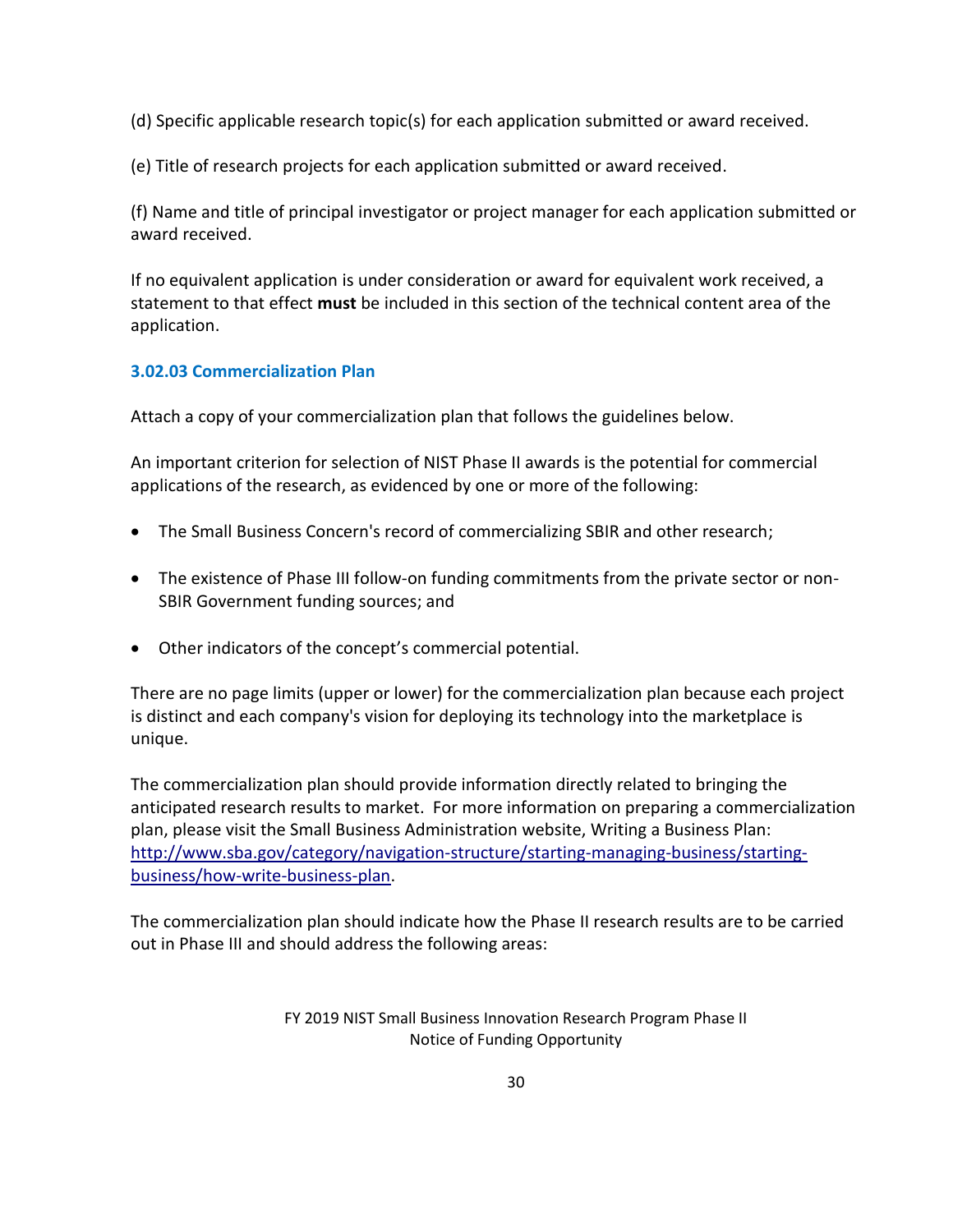**Company** - A brief description of your company, the nature of your business and field(s) of interest including core competencies, present size (number of employees and annual sales level), any current products that have had significant sales, history of previous Federal and non-Federal funding, and any growth in the company that can be attributed to the SBIR program.

**Commercial Applications** - A clear description of the product/service/process you plan on providing as a result of your Phase II research and the potential commercial application or use.

**Potential Markets and Customers** - Who will be your customers? What market(s) have you identified for this technology? What are your estimates of the size, growth potential, and monetary value of the market(s)? What is your estimated market share 5 years after the first sale?

**Competition** - Who are the major competitors in these markets, present or anticipated? What significant advantages do you anticipate your technology will have over the competition? What is innovative about your anticipated technology or products? How do you intend to compete with competitors?

**Past Intellectual Property Success** - Have you filed one or more patents as a result of this SBIR project or taken other steps to protect intellectual property, such as registering copyrights?

**Path to Commercialization** - A description of the approach you will take to convert your Phase II research results into a viable product/service/process for the marketplace. Include the following to the extent possible:

- a) Time Frame to Market. Include a timeline, with milestones, for bringing the invention to a point of practical application and to the marketplace. What is the estimated date of the first commercial sale?
- b) What are the hurdles or barriers to entry to overcome?
- c) A description of your available resources including manufacturing, marketing, technical, and how they will be employed to fulfill the development of the commercialization plan.
- d) Describe in some level of detail your strategy and the steps you will take to bring this technology to market and sell your product/process/service.
- e) Describe the nature and status of any third party relationships crucial to commercialization including, but not limited to other licenses required, sublicenses of the licensed NIST Invention (for "Lab to Market" projects), financing, research, marketing, distribution and manufacturing.
- f) Describe the existence of Phase III follow-on funding commitments from the private sector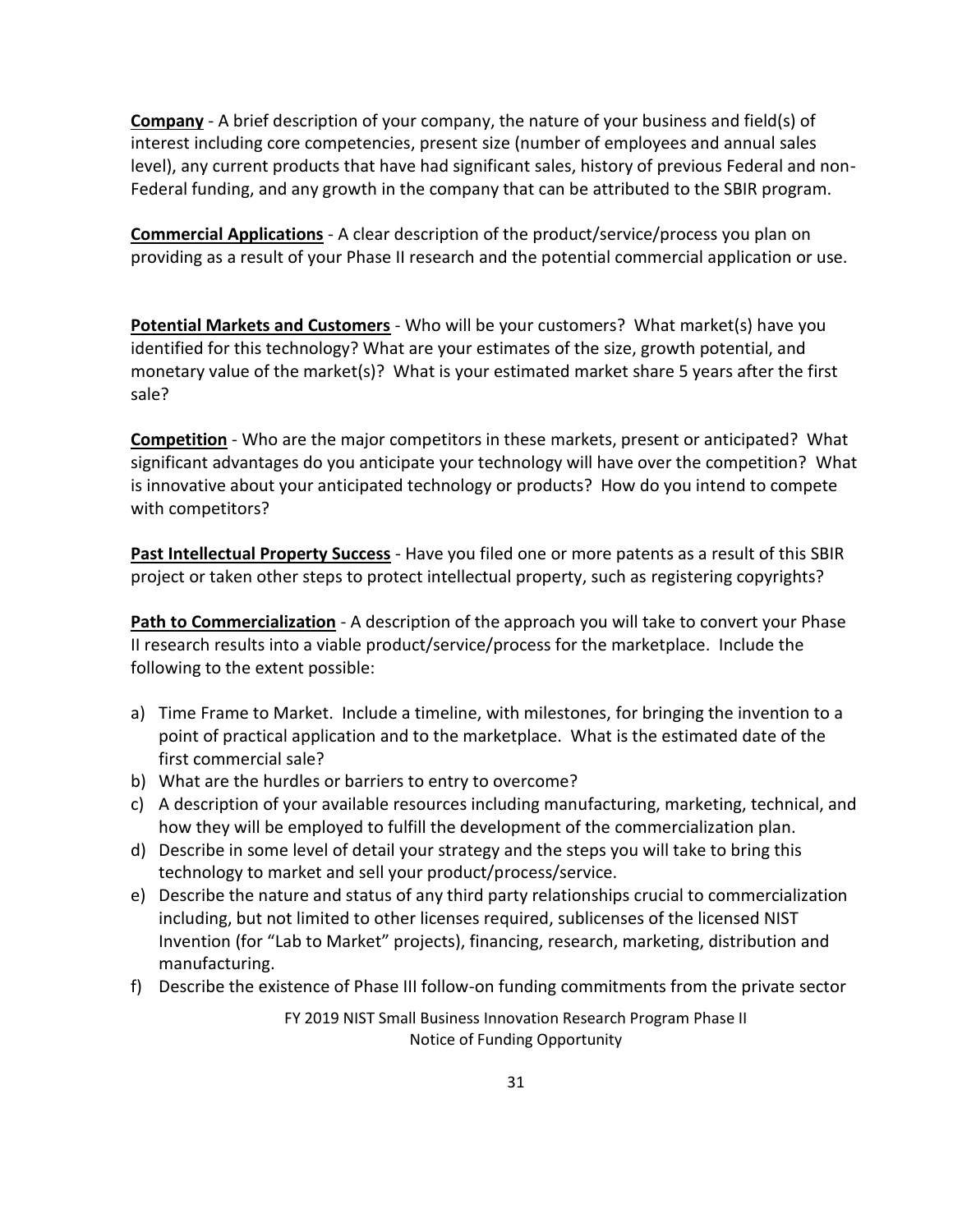or non-SBIR Government funding sources, if any; and

g) Provide any details for future plans to file one or more patents resulting from this project.

**Assistance and Mentoring** - Plans for securing needed technical or business assistance through mentoring, partnering, or through arrangements with state assistance programs, Small Business Development Centers (SBDCs), Hollings Manufacturing Extension Partnership Centers, or other assistance providers.

#### **3.02.04 Phase I Final Report**

Attach a copy of your Phase I Final Report.

# <span id="page-31-0"></span>**4.0 METHOD OF SELECTION AND EVALUATION CRITERIA**

#### <span id="page-31-1"></span>**4.01 Introduction**

All applications will be evaluated and judged on a competitive basis. Applications will be initially screened to determine eligibility, and completeness, and responsiveness to this NOFO (see Sections 4.02 and 8.01). Applications passing the initial screening will be evaluated in accordance with the evaluation criteria (see Section 4.03). Each application will be judged on its own merit.

NIST is under no obligation to fund any application or any specific number of applications in a given topic. NIST may elect to fund several or none of the applications for the same research area. If an application is submitted that requires a license to use a NIST-owned invention covered by a patent or patent application and such NIST-owned invention has become unavailable for licensing prior to the close of this NOFO in the field of use relevant to the application, NIST has the sole discretion to deem the application ineligible.

## <span id="page-31-2"></span>**4.02 Phase II Screening Criteria**

Please carefully read the entire NOFO and review the following Phase II Screening Criteria to assure that your application meets NIST requirements. Phase II applications that do not clearly satisfy all six (6) of the screening criteria will be eliminated from the review and selection process and not receive further consideration. However, NIST, in its sole discretion, may continue the review process for an application that is missing minor non-substantive information, the absence of which may easily be rectified.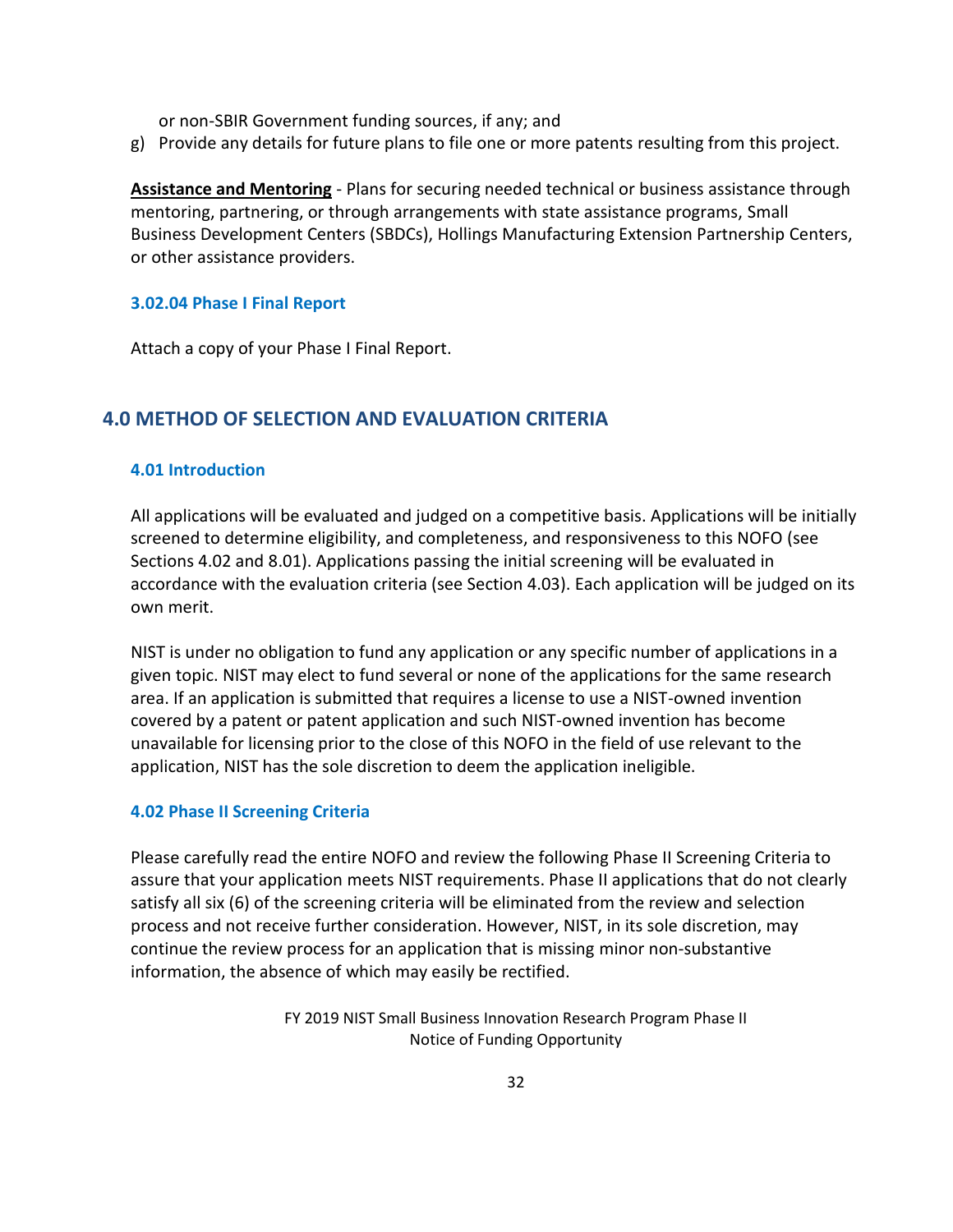The screening criteria are:

(1) The application must be received by NIST before the deadline specified in Section 6.01.

(2) The proposing firm must qualify as eligible according to the criteria provided in Section 1.03.

(3) The Phase II application must include all required forms and documents listed in Section 8.01:

- i) SF-424, Application for Federal Assistance
- ii) SF424A, Budget Information Non-Construction Programs
- iii) SF-424B, Assurances Non-Construction Programs
- iv) CD-511, Certification Regarding Lobbying
- v) SF-LLL Disclosure of Lobbying Activities (if applicable)
- vi) Technical Content see Section 3.02
	- a. Cover Sheet see Section 3.02.01
	- b. Technical Proposal see Section 3.02.02
	- c. Commercialization Plan see Section 3.02.03
	- d. Phase I Final Report see Section 3.02.04
- vii) Budget Narrative see Section 8.01.7
- viii) Indirect Cost Rate Agreement see Section 8.01.8
- ix) SBA Company Registry Form see Section 8.01.9
- x) Data Management Plan -see Section 8.01.10
- xi) Research and Related Personal Data see Section 8.01.11
- xii) Compliance with SBIR Program Requirements, Applicant Fraud Awareness Training Certificate of Training Completion – see Section 8.01.12

xiii)Current and Pending Support Form – see Section 8.01.13

(4) The Phase II total proposed project budget must not exceed \$400,000. Up to an additional \$6,500 may be requested for TABA. For Phase II, a minimum of one-half of the research and/or analytical effort must be performed by the awardee. The total cost for all consultant fees, facility leases, usage fees, and other subcontract/subaward or purchase agreements may not exceed one-half of the total award (Section 1.03).

(5) The duration for the Phase II project must not exceed 24 months.

(6) If an application is submitted that requires a license to use a NIST-owned invention covered by a patent or patent application, the relevant NIST-owned invention must be available for licensing prior to the close of this NOFO in the field of use relevant to the application.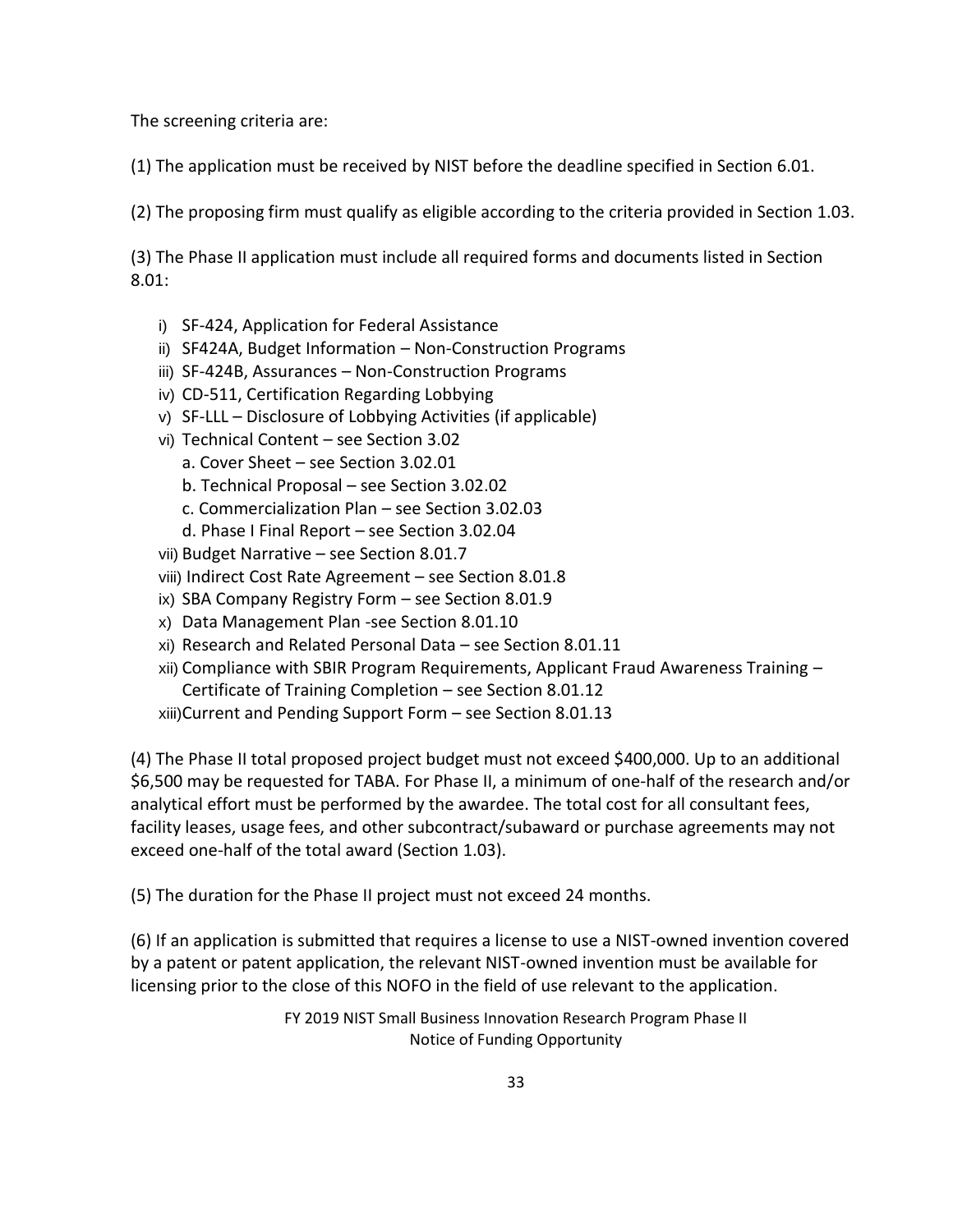## <span id="page-33-0"></span>**4.03 Phase II Evaluation Criteria**

Phase II applications that satisfy the screening criteria in Section 4.02 will proceed to a scored merit review process.

**Technical Review.** The applications will be evaluated by three reviewers in accordance with the following equally weighted criteria, on a scale of 1 to 5, for a maximum of 20 points:

(1) The soundness of the technical approach to the proposed research.

(2) The likelihood the proposed effort will yield significant results leading to a product within the subtopic as described in the commercialization plan.

(3) The likelihood the proposed approach will contribute to the field of study of the subtopic.

(4) Qualifications of the proposed principal/key investigators, supporting staff, and consultants as they relate to accomplishing the proposed research effort.

Applicants should be specific and clear when writing their applications and not assume information not clearly spelled out can be inferred by the reviewer. No technical clarifications may be made after application submission. The Selecting Official will determine the average score above which applications will be considered "technically superior." Applications not rated as technically superior will not be considered further.

## <span id="page-33-1"></span>**4.04 Phase II Award Selections**

Final selection decisions will be made by the Selecting Official, the Director of the NIST Technology Partnerships Office, or designee, considering the following selection factors:

- (1) Scores and comments provided by the Merit reviewers;
- (2) Diversity across participants and NIST program areas;
- (3) Possible duplication of other federally-funded research; and
- (4) Availability of funding.

In the event of a "tie" between applications, manufacturing-related projects and those regarding energy efficiency and renewable energy system will receive priority in the award selection process. NIST may select some, all, or none of the applications, or part(s) of any particular application. Prior to issuing an award, NIST may ask for supplemental information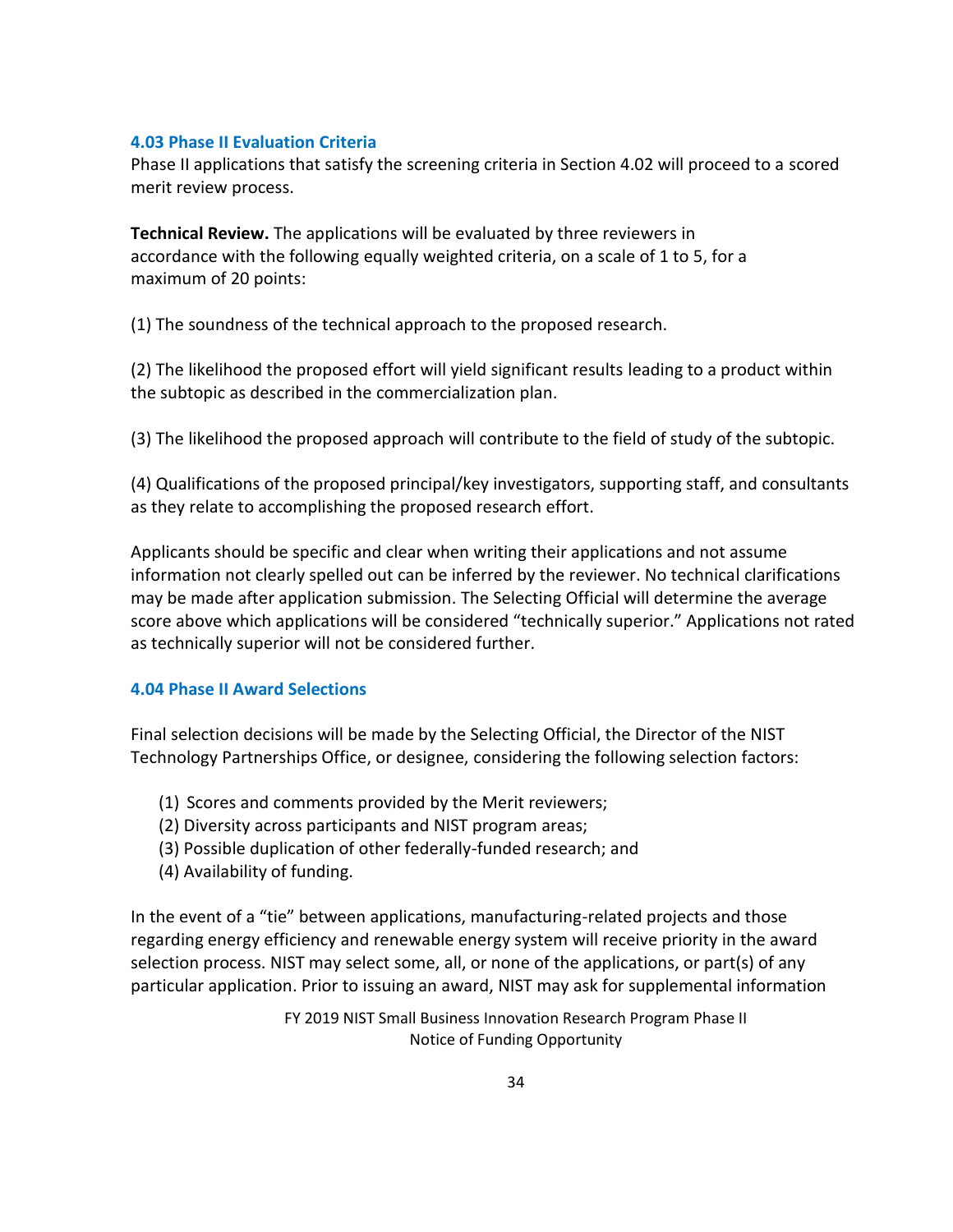and may negotiate the scope and amount of the award. The final approval of selected applications and issuance of awards will be by the NIST Grants Officer. The award decisions of the NIST Grants Officer are final.

#### **4.04.01 Federal Awarding Agency Review of Risk Posed by Applicants**

After applications are proposed for funding by the selecting official, the NIST Grants Management Division (GMD) performs administrative reviews, which may include a review of the financial stability of an applicant, the quality of the applicant's management systems, the history of performance, and/or the applicant's ability to effectively implement statutory, regulatory, or other requirements imposed on non-Federal entities. Upon review of these factors, if appropriate, specific conditions that correspond to the degree of risk may be applied to an award.

In addition, prior to making an award where the total Federal share is expected to exceed the simplified acquisition threshold (currently \$150,000), NIST GMD will review and consider the publicly available information about that applicant in the Federal Awardee Performance and Integrity Information System (FAPIIS). An applicant may, at its option, review and comment on information about itself previously entered into FAPIIS by a Federal awarding agency. As part of its review of risk posed by applicants, NIST GMD will consider any comments made by the applicant in FAPIIS in making its determination about the applicant's integrity, business ethics, and record of performance under Federal awards.

Upon completion of the pre-award risk assessment, the Grants Officer will make a responsibility determination concerning whether the applicant is qualified to receive the subject award and, if so, whether appropriate specific award conditions that correspond to the degree of risk posed by the applicant should be applied to an award.

#### **4.04.02 Release of Proposal Review Information**

After final award decisions have been announced, the technical evaluations of applications that passed the screening criteria will be provided to the applicant with written notification of award/non-award. The identity of the reviewers will not be disclosed.

# <span id="page-34-0"></span>**5.0 CONSIDERATIONS**

#### <span id="page-34-1"></span>**5.01 Awards**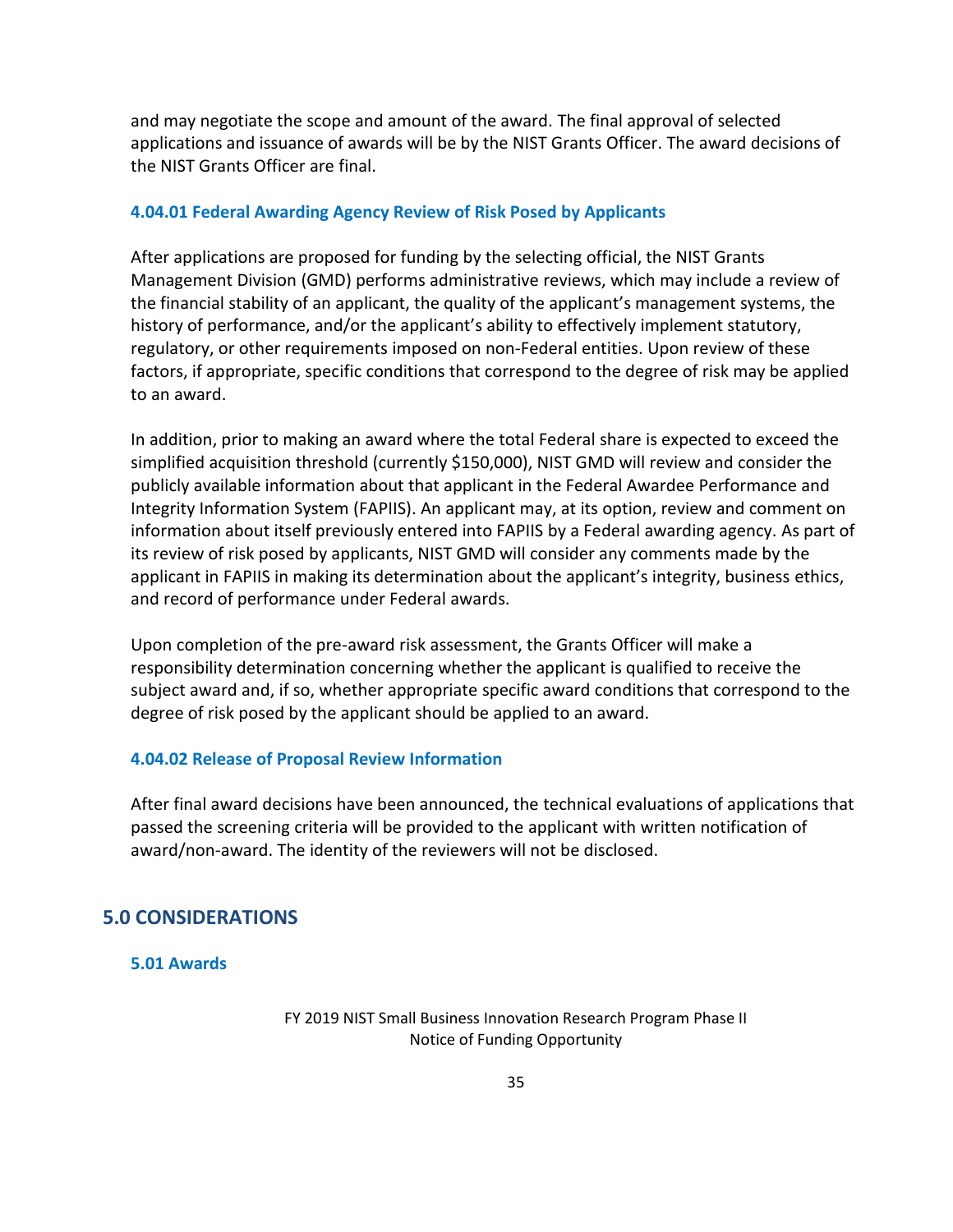Through 2 C.F.R. § 1327.101, the Department of Commerce adopted **Uniform Administrative Requirements, Cost Principles, and Audit Requirements for Federal Awards** at 2 C.F.R. Part 200, which apply to awards in this program. Refer to<http://go.usa.gov/SBYh> and <http://go.usa.gov/SBg4>.

The Department of Commerce will apply to all awards made under this NOFO the **Financial Assistance Standard Terms and Conditions** in effect on the date of award. The current version, dated October 9, 2018, is accessible at

[http://www.osec.doc.gov/oam/grants\\_management/policy/default.htm.](http://www.osec.doc.gov/oam/grants_management/policy/default.htm)

The **Department of Commerce Pre-Award Notification Requirements for Grants and Cooperative Agreements**, 79 FR 78390 (December 30, 2014), are applicable to this NOFO and are available at [http://go.usa.gov/hKkR.](http://go.usa.gov/hKkR)

Contingent upon availability of funds, NIST anticipates making a total number of approximately six (6) Phase II awards with a project budget of no more than \$400,000 each. Up to an additional \$6,500 may be included in each award for TABA. The total performance period shall be no more than 24 months beginning on the agreement start date. A period of one (1) month is allotted after the 24 month R&D duration for the awardee to prepare and submit a final report.

One year after completing the R&D activity, the awardee is expected to report on its commercialization activities.

To provide for an in-depth review of the Phase I final report and the Phase II application, Phase II awards will be made approximately 6 months after the completion of Phase I, contingent upon availability of funds.

In no event will NIST or the Department of Commerce be responsible for application preparation costs. This NOFO does not obligate NIST or the Department of Commerce to make any awards under Phase II. Furthermore, NIST will not fund any costs incurred by the applicants before awards are made. Publication of this NOFO does not oblige NIST or the Department of Commerce to award any specific project or to obligate any available funds.

# <span id="page-35-0"></span>**5.02 Reporting Requirements**

Phase II awardees will be required to submit three interim progress reports, a final report, and a commercialization report. Generally, Phase II reports are due at 6, 12, 18, 24, and 36 months after the start of the award.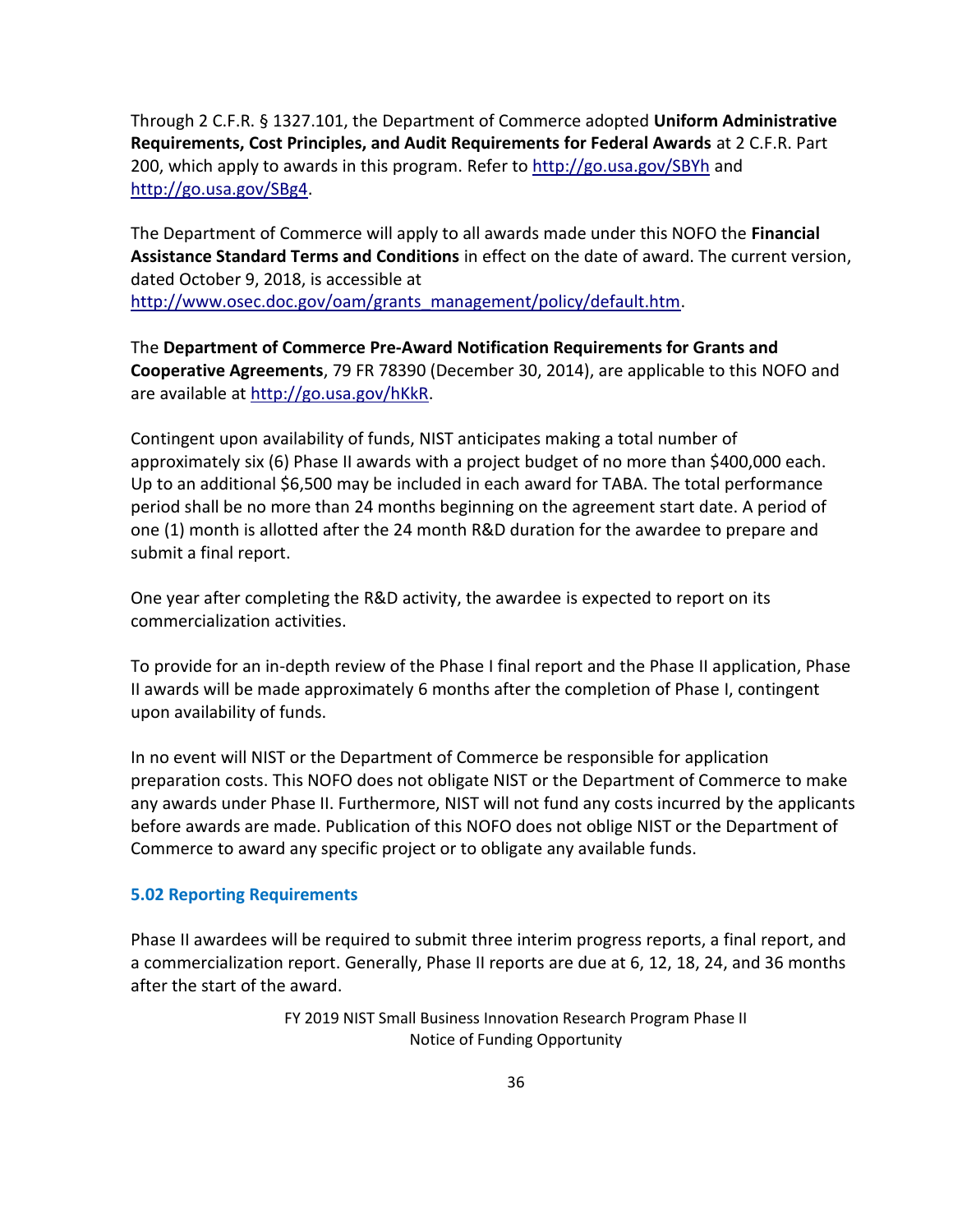Performance (technical) reports should include technical details regarding the research conducted up to that point in the project and provide detailed plans for the next stages of the project. Consideration will be given to changes from the solicited and proposed milestones if results from experimentation warrant a deviation from the plan. Inclusion of proprietary information within the performance (technical) reports and final report may be necessary in order to effectively communicate progress and gain appropriate consultation from NIST experts regarding next steps. All such proprietary information must be marked by the awardee according to instructions provided in Section 5.04.02.(d)(1).

Final reports shall include a single-page project summary as the first page. The remainder of the report should indicate the research objectives, research work carried out, results obtained, and estimates of technical feasibility.

All final reports must carry an acknowledgment on the cover page such as: "This material is based upon work supported by the National Institute of Standards and Technology (NIST) under cooperative agreement \_\_\_\_\_\_\_\_\_\_\_\_\_\_\_. Any opinions, findings, conclusions or recommendations expressed in this publication are those of the author(s) and do not necessarily reflect the views of NIST."

To help assess the effectiveness of our program in meeting programmatic and SBIR objectives, NIST may periodically request information from small businesses about progress taken towards commercialization of the technology after the completion of Phase I and II awards.

## **5.03 Payment Schedule**

Cooperative agreements will include an award term with electronic payment system information. Pursuant to 2 C.F.R. § 200.305 awardees are to be paid in advance, provided they maintain or demonstrate the willingness to maintain: written procedures that minimize the time elapsing between the transfer of funds and disbursement by the recipient, and financial management systems that meet the standards for fund control and accountability as established in 2 C.F.R. § 200.302. Advances of funds to a recipient organization shall be limited to the minimum amounts needed and be timed to be in accordance with the actual, immediate cash requirements of the recipient organization in carrying out the purpose of the approved program or project.

The Department of Commerce policy requires that in the usual case, non-Federal entities time advance payment requests so that Federal funds are on hand for a maximum of three calendar days before being disbursed by the non-Federal entity for eligible award costs. In no case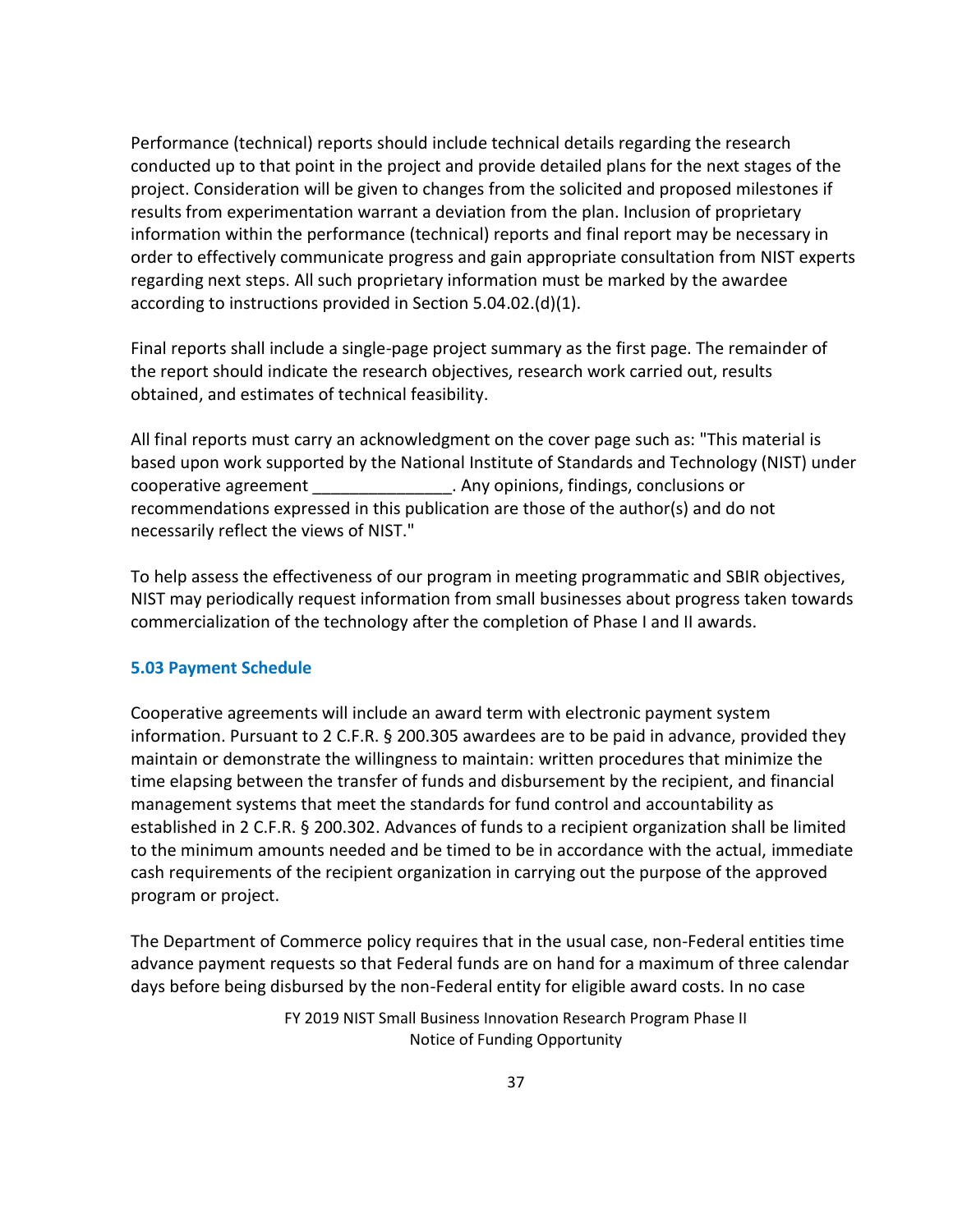should advances exceed the amount of cash required for a 30-day period.

#### **5.04 Innovations, Inventions and Patents**

#### **5.04.01 Proprietary Information Proposals**

Applicants are discouraged from submitting proprietary information unless the information is deemed essential for proper evaluation of the application. If proprietary information is provided by an applicant in a proposal, which constitutes a trade secret, proprietary commercial or financial information, confidential personal information or data affecting the national security, it will be treated in confidence, to the extent permitted by law. This information must be clearly marked by the applicant with the term "confidential proprietary information" and the following legend must appear on the title page of the proposal:

"These data shall not be disclosed outside the Government and shall not be duplicated, used, or disclosed in whole or in part for any purpose other than evaluation of this proposal. If a funding agreement is awarded to this applicant as a result of or in connection with the submission of these data, the Government shall have the right to duplicate, use, or disclose the data to the extent provided in the funding agreement and pursuant to applicable law. This restriction does not limit the Government's right to use information contained in the data if it is obtained from another source without restriction. The data subject to this restriction are contained on pages of this proposal."

Any other legend may be unacceptable to the Government and may constitute grounds for removing the proposal from further consideration, without assuming any liability for inadvertent disclosure. The Government will limit dissemination of such information to within official channels. Information contained in unsuccessful proposals will remain the property of the applicant. The Government may, however, retain copies of all proposals. Public release of information in any proposal submitted will be subject to existing statutory and regulatory requirements. These provisions are consistent with and do not supersede, conflict with, or otherwise alter the employee obligations, rights, or liabilities created by existing statute or Executive order relating to (1) classified information, (2) communications to Congress, (3) the reporting to an Inspector General of a violation of any law, rule, or regulation, or mismanagement, a gross waste of funds, an abuse of authority, or a substantial and specific danger to public health or safety, or (4) any other whistleblower protection. The definitions, requirements, obligations, rights, sanctions, and liabilities created by controlling Executive orders and statutory provisions are incorporated into this agreement and are controlling.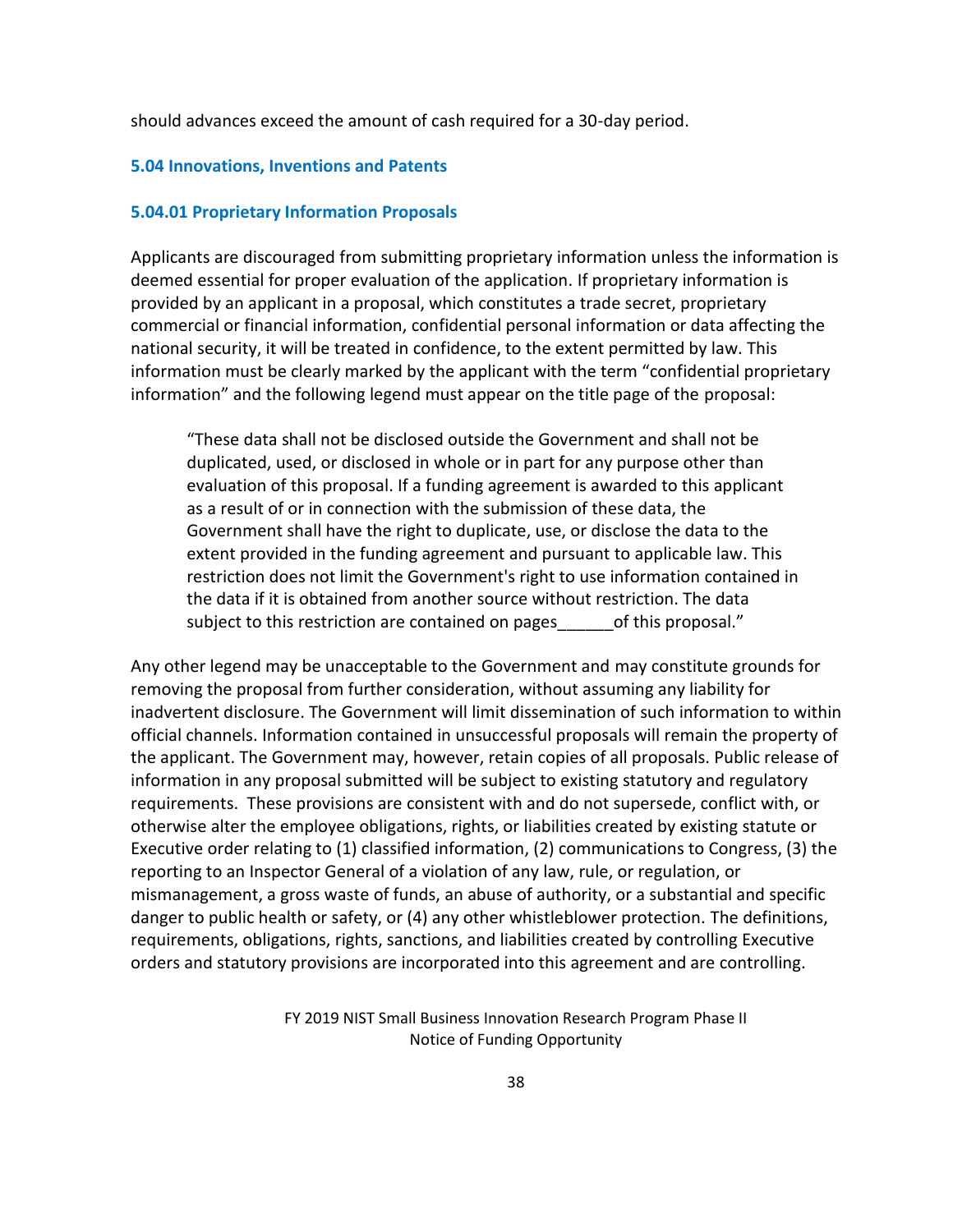### **5.04.02 Rights in Data Developed Under SBIR Funding Agreements**

In lieu of [the Department of Commerce Financial Assistance Standard Terms and Conditions,](http://www.osec.doc.gov/oam/grants_management/policy/documents/Department%20of%20Commerce%20Standard%20Terms%20&%20Conditions%2009%20October%202018.pdf) Section C.03, Intellectual Property Rights, the following terms and conditions will apply to and be included in all SBIR awards issues under this NOFO:

**(a)** *Definitions*. As used in regards this NOFO and awards made pursuant to this NOFO:

"**Computer database**" or "**database**" means a collection of recorded information in a form capable of, and for the purpose of, being stored in, processed, and operated on by a computer. The term does not include computer software.

"**Computer software**" (1) means: (i) computer programs that comprise a series of instructions, rules routines, or statements, regardless of the media in which recorded, that allow or cause a computer to perform a specific operation or series of operations; and (ii) recorded information comprising source code listings, design details, algorithms, processes, flow charts, formulas, and related material that would enable the computer program to be produced, created, or compiled; and (2) does not include computer databases or computer software documentation.

"**Computer software documentation**" means owner's manuals, user's manuals, installation instructions, operating instructions, and other similar items, regardless of storage medium, that explain the capabilities of the computer software or provide instructions for using the software.

"**Data**" means recorded information, regardless of form or the media on which it may be recorded. The term includes technical data and computer software. The term does not include information incidental to contract administration, such as financial, administrative, cost or pricing or management information.

*"***Form, fit, and function data**" means data relating to items, components, or processes that are sufficient to enable physical and functional interchangeability as well as data identifying source, size, configuration, mating and attachment characteristics, functional characteristics, and performance requirements. For computer software it means data identifying source, functional characteristics, and performance requirements but specifically excludes the source code, algorithms, processes, formulas, and flow charts of the software.

"Limited rights data" means data (other than computer software) developed at private expense that embody trade secrets or are commercial or financial and confidential or privileged.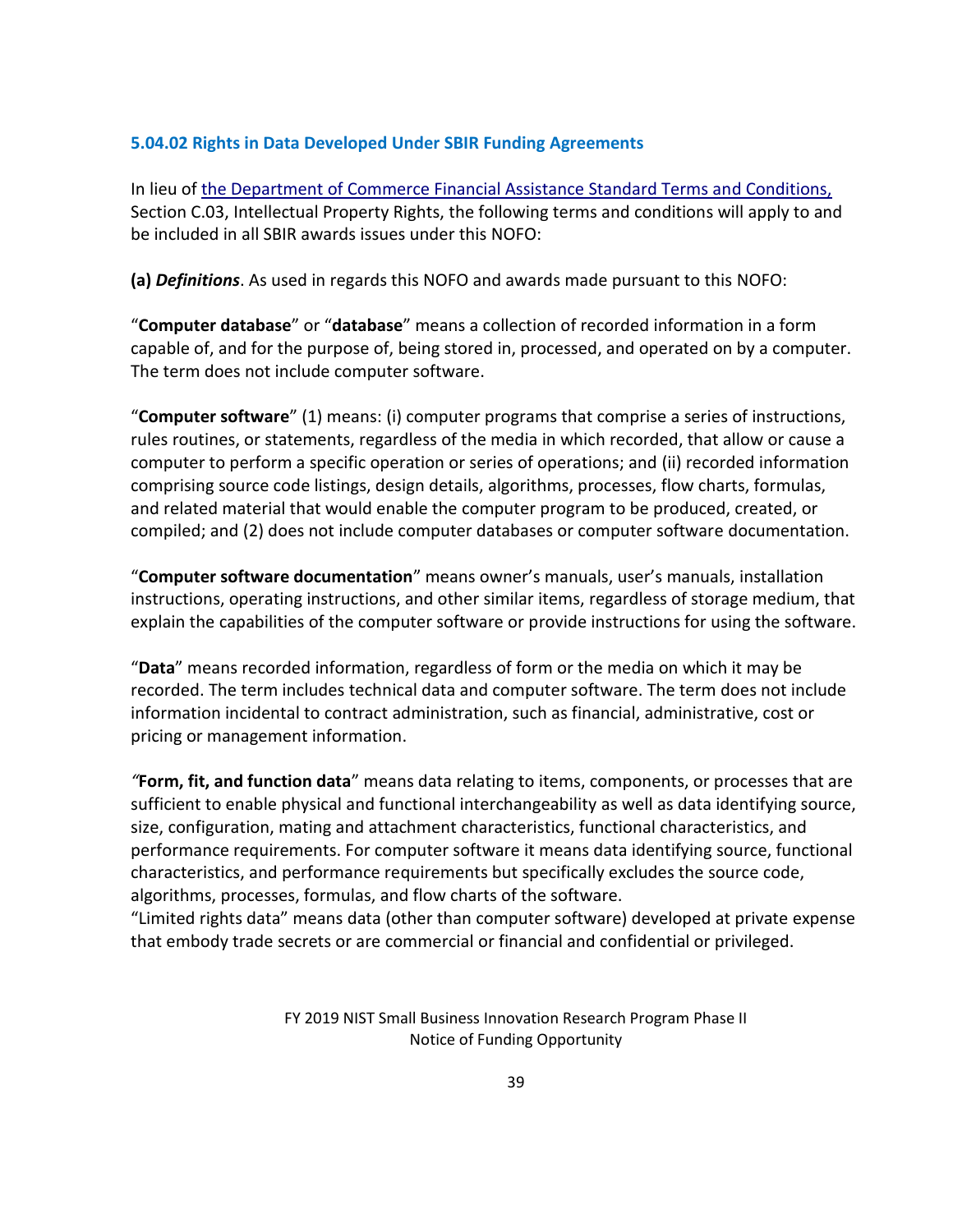"**Restricted computer software**" means computer software developed at private expense and that is a trade secret; is commercial or financial and confidential or privileged; or is copyrighted computer software; including modifications of the computer software.

"**SBIR data**" means data first produced by an Awardee that is a small business concern in performance of a small business innovation research award issued under the authority of 15 U.S.C. § 638, which data are not generally known, and which data without obligation as to its confidentiality have not been made available to others by the Awardee or are not already available to the Government.

"**SBIR rights**" means the rights in SBIR data set forth in the SBIR Rights Notice of paragraph (d) of this clause.

"Technical data" means recorded information (regardless of the form or method of the recording) of a scientific or technical nature (including computer databases and computer software documentation). This term does not include computer software or financial, administrative, cost or pricing, or management data or other information incidental to contract administration. (*See* 41 U.S.C. § 403(8)).

"Unlimited rights" means the right of the Government to use, disclose, reproduce, prepare derivative works, distribute copies to the public, and perform publicly and display publicly, in any manner and for any purpose whatsoever, and to have or permit others to do so.

## **(b)** *Allocation of rights*.

(1) Except as provided in paragraph (c) section regarding copyright, the Government shall have unlimited rights in—

(i) Data specifically identified in this award as data to be delivered without restriction; (ii) Form, fit, and function data delivered under this award;

(iii) Data delivered under this award (except for restricted computer software) that constitute manuals or instructional and training material for installation, operation, or routine maintenance and repair of items, components, or processes delivered or furnished for use under this award; and

(iv) All other data delivered under this award unless provided otherwise for SBIR data in accordance with paragraph (d) of this clause or for limited rights data or restricted computer software in accordance with paragraph (f) of this clause.

(2) The Awardee shall have the right to—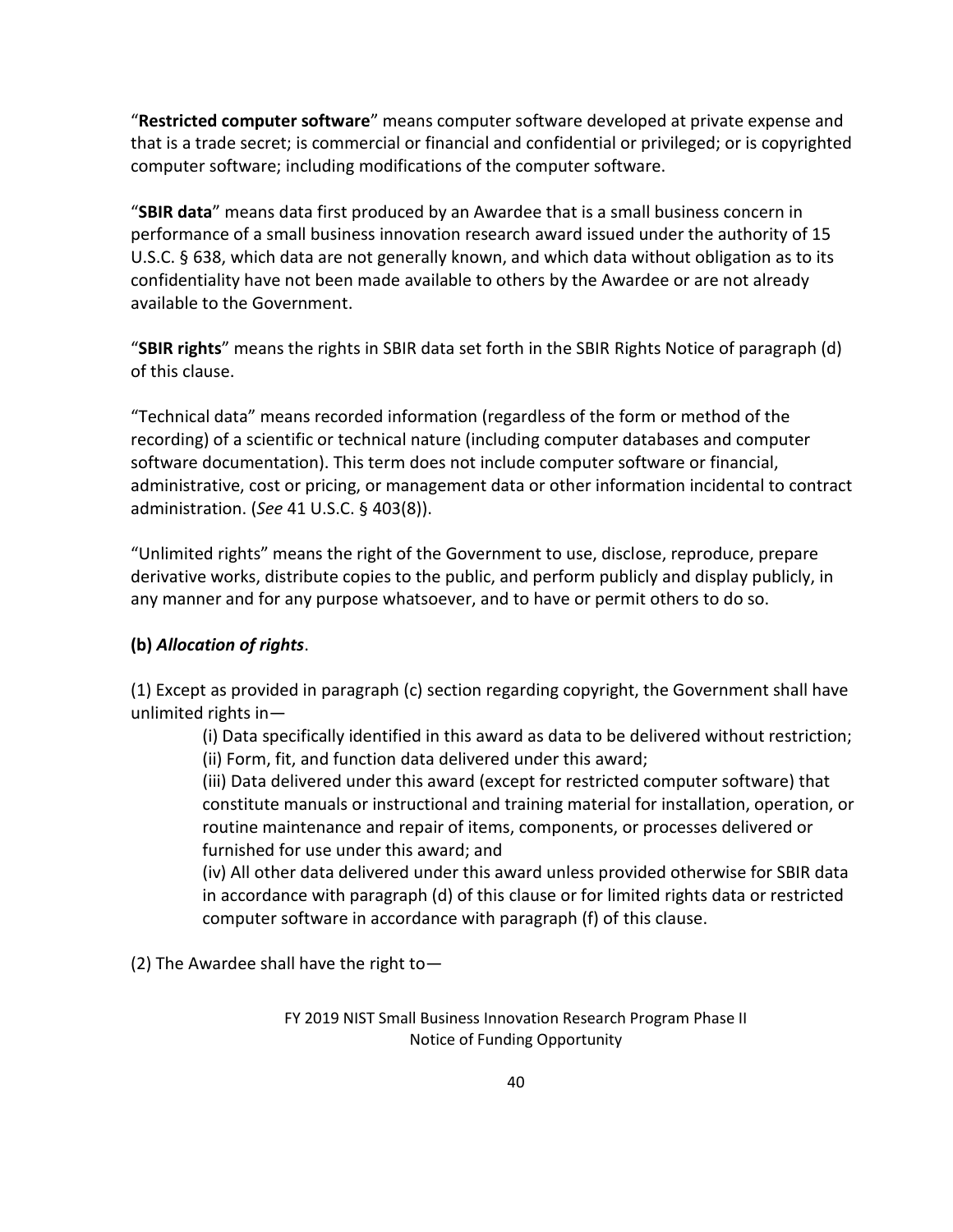(i) Assert copyright in data first produced in the performance of this award to the extent provided in paragraph (c)(1) of this clause;

(ii) Protect SBIR rights in SBIR data delivered under this award in the manner and to the extent provided in paragraph (d) of this clause;

(iii) Substantiate use of, add, or correct SBIR rights or copyright notices and to take other appropriate action, in accordance with paragraph (e) of this clause; and (iv) Withhold from delivery those data which are limited rights data or restricted computer software to the extent provided in paragraph (f) of this clause.

# **(c)** *Copyright***.**

(1) *Data first produced in the performance of this award*.

(i) Except as otherwise specifically provided in this award, the Awardee may assert copyright subsisting in any data first produced in the performance of this award. (ii) When asserting copyright, the Awardee shall affix the applicable copyright notice of 17 U.S.C. § 401 or § 402 and an acknowledgment of Government sponsorship (including award number).

(iii) For data other than computer software, the Awardee grants to the Government, and others acting on its behalf, a paid-up nonexclusive, irrevocable, worldwide license to reproduce, prepare derivative works, distribute copies to the public, and perform publicly and display publicly, by or on behalf of the Government. For computer software, the Awardee grants to the Government, and others acting on its behalf, a paid-up, nonexclusive, irrevocable, worldwide license in such copyrighted computer software to reproduce, prepare derivative works, and perform publicly and display publicly, by or on behalf of the Government.

(2) *Data not first produced in the performance of this award.* The Awardee shall not, without prior written permission of the Grants Officer, incorporate in data delivered under this award any data that are not first produced in the performance of this award unless the Awardee: (i) identifies such data; and (ii) grants to the Government, or acquires on its behalf, a license of the same scope as set forth in subparagraph (c)(1) of this clause.

(3) *Removal of copyright notices*. The Government will not remove any copyright notices placed on data pursuant to this paragraph (c)) and will include such notices on all reproductions of the data.

# **(d)** *Rights to SBIR data.*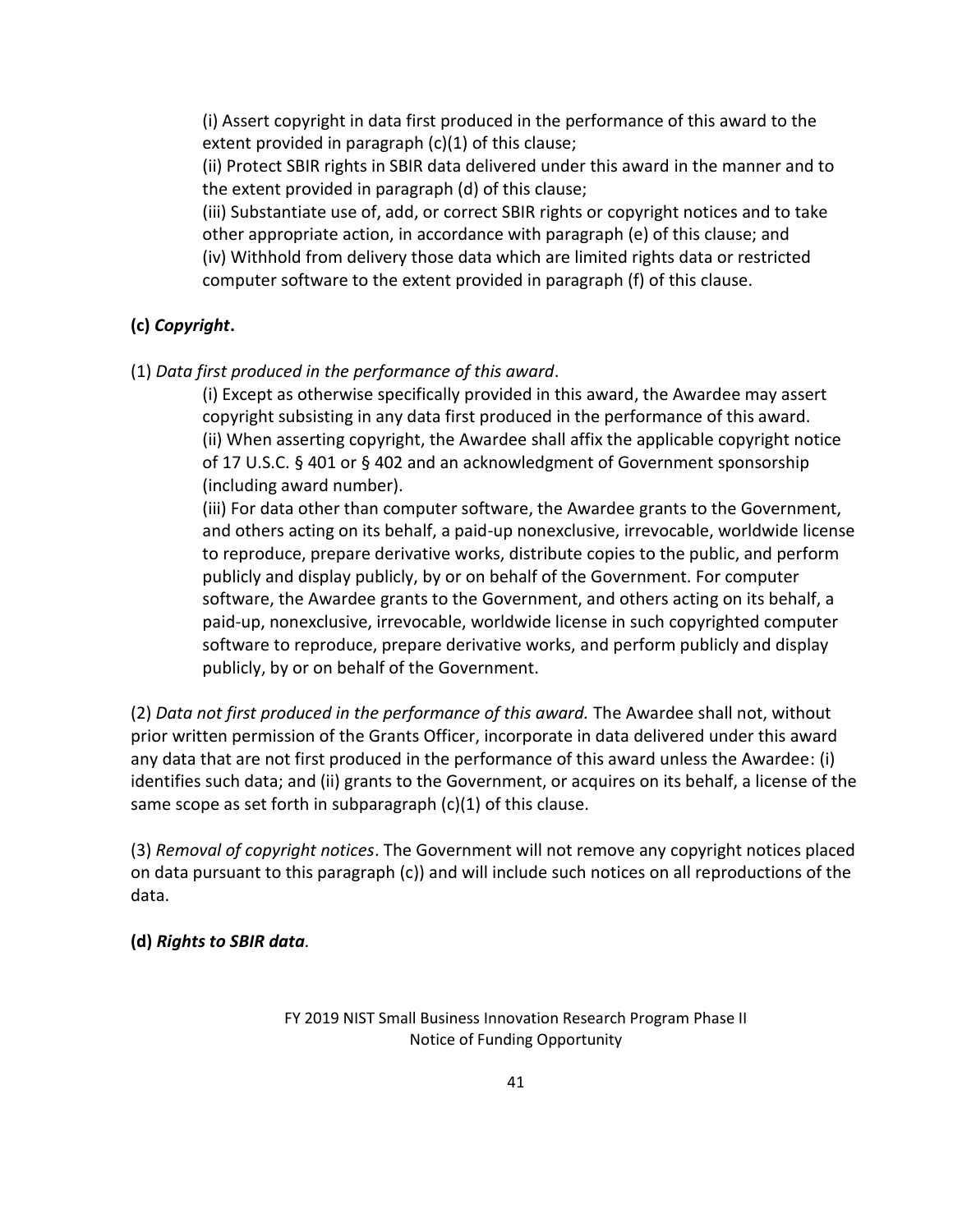(1) The Awardee is authorized to affix the following "SBIR Rights Notice" to SBIR data delivered under this award and the Government will treat the data, subject to the provisions of paragraphs (e) and (f) of this clause, in accordance with such Notice:

### **SBIR Rights Notice**

These SBIR data are furnished with SBIR rights under Award No.\_\_\_\_\_ (and contract or subaward \_\_\_\_\_, if appropriate). For a period of 4 years, unless extended, after acceptance of all items to be delivered under this award, the Government will use these data for Government purposes only, and they shall not be disclosed outside the Government (including disclosure for procurement purposes) during such period without permission of the Awardee, except that, subject to the foregoing use and disclosure prohibitions, these data may be disclosed for use by support contractors and/or subrecipients. After the protection period, the Government has a paid-up license to use, and to authorize others to use on its behalf, these data for Government purposes, but is relieved of all disclosure prohibitions and assumes no liability for unauthorized use of these data by third parties, except that any such data that is also protected and referenced under a subsequent SBIR award shall remain protected through the protection period of that subsequent SBIR award. This Notice shall be affixed to any reproductions of these data, in whole or in part.

(End of notice)

(2) The Government's sole obligation with respect to any SBIR data shall be as set forth in this paragraph (d).

## **(e)** *Omitted or incorrect markings*.

(1) Data delivered to the Government without any notice authorized by paragraph (d) of this clause shall be deemed to have been furnished with unlimited rights. The Government assumes no liability for the disclosure, use, or reproduction of such data.

(2) If the unmarked data has not been disclosed without restriction outside the Government, the Awardee may request, within six months (or a longer time approved by the Grants Officer in writing for good cause shown) after delivery of the data, permission to have authorized notices placed on data at the Awardees expense, and the Grants Officer may agree to do so if the Awardee—

(i) Identifies the data to which the omitted notice is to be applied;

(ii) Demonstrates that the omission of the notice was inadvertent;

(iii) Establishes that the use of the proposed notice is authorized; and

(iv) Acknowledges that the Government has no liability with respect to the disclosure or use of any such data made prior to the addition of the notice or resulting from the omission of the notice.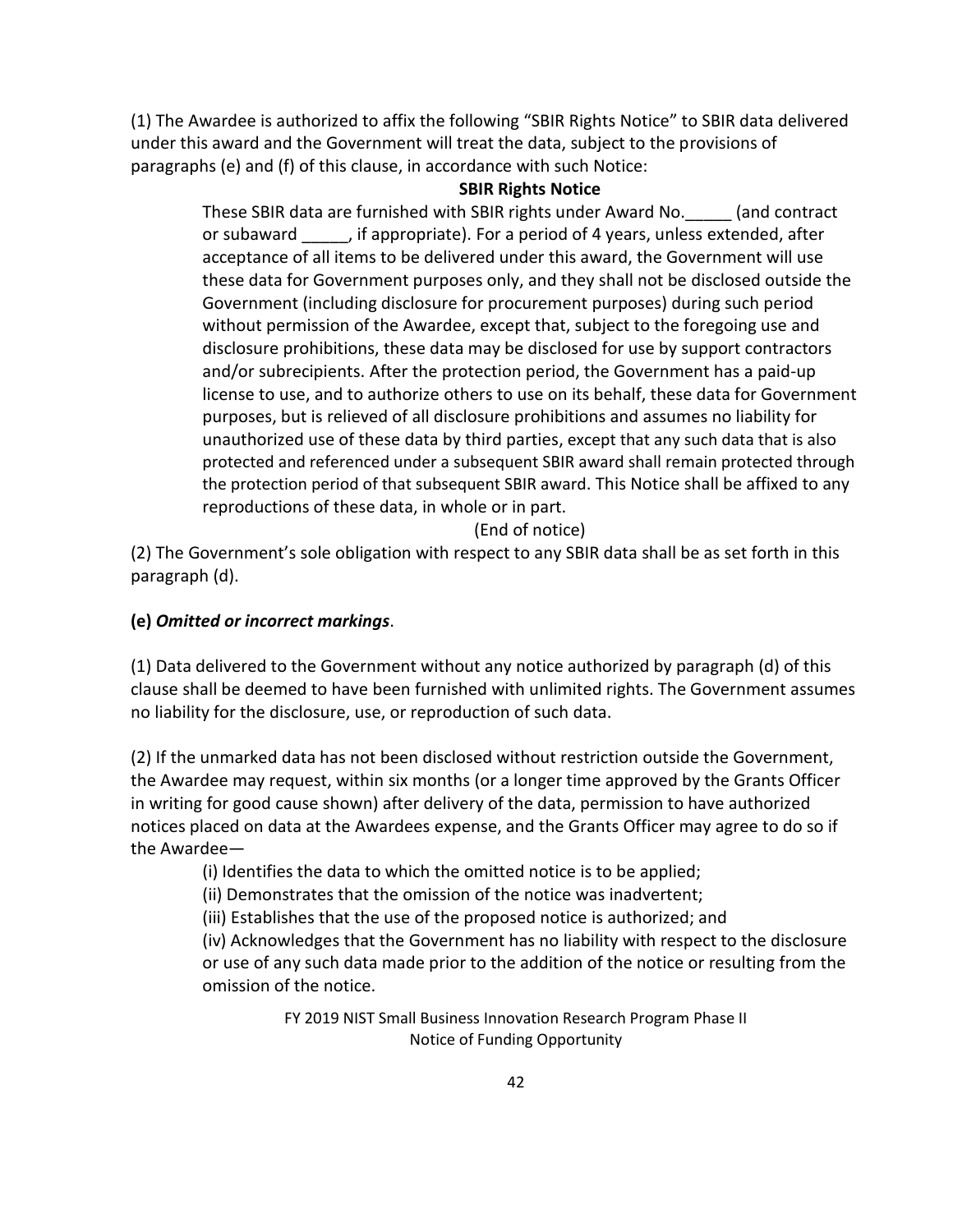- (3) If the data has been marked with an incorrect notice the Grants Officer may—
	- (i) Permit correction, at the Awardee's expense, if the Awardee identifies the data and demonstrates that the correct notice is authorized, or (ii) Correct any incorrect notices.

**(f)** *Protection of limited rights data and restricted computer software***.** The Awardee may withhold from delivery qualifying limited rights data and restricted computer software that are not identified in paragraphs (b)(1)(i), (ii), and (iii) of this clause. As a condition to this withholding the Awardee shall identify the data being withheld and furnish form, fit, and function data instead.

**(g)** *Contracting and Subawards***.** The Awardee shall obtain from its contractors and subawardees all data and rights therein necessary to fulfill the Awardee's obligations to the Government under this award. If a contractor or subawardee refuses to accept terms affording the Government those rights, the Awardee shall promptly notify the Grants Officer of the refusal and not proceed with the contract or subaward without further authorization in writing from the Grants Officer.

**(h)** *Relationship to patents*. Nothing contained in this subsection shall imply a license to the Government under any patent or be construed as affecting the scope of any license or other right otherwise granted to the Government.

## **5.04.03 NIST-Owned Inventions**

Awardees will not have any automatic rights to make, use or sell products or services incorporating NIST-owned inventions. For any SBIR award that requires a license to use a NISTowned invention covered by a patent or patent application, the SBIR awardee will be required to contact NIST's Technology Partnerships Office for a patent license for research or for commercial use.

To the extent that such NIST-owned invention is available for licensing and has not otherwise been exclusively licensed to another party, the SBIR awardee will be granted a non-exclusive research license and will be given the opportunity to negotiate a non-exclusive or an exclusive commercialization license to the NIST-owned invention, in accordance with the Federal patent licensing regulations, set forth in 37 C.F.R. Part 404.

## **5.04.04 Patent Rights**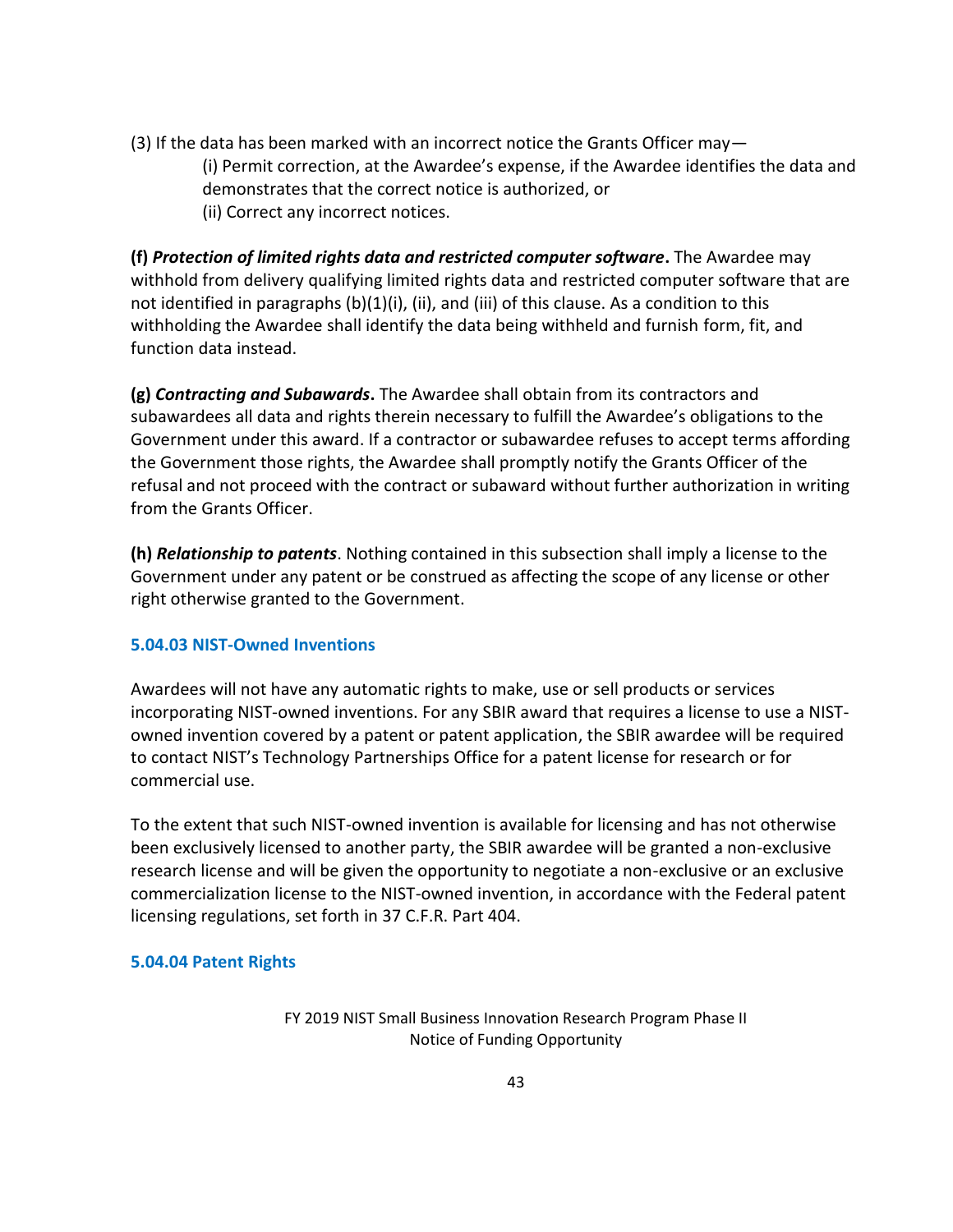Normally, small business concerns may retain worldwide patent rights to any invention developed with Federal support. The specific requirements governing the development, reporting, and disposition of rights to inventions and patents resulting from Federal awards are described in more detail in 37 C.F.R. Part 401, which implements 35 U.S.C. § 202 through 204 and includes standard patent rights clauses in 37 C.F.R. § 401.14, which are incorporated by reference into all awards.

### **5.04.05 Invention Reporting**

SBIR awardees must report inventions to the NIST SBIR Program Office within 2 months of the inventor's report to the awardee. Inventions must also be reported through the iEdison Invention Reporting System at [www.iedison.gov.](http://www.iedison.gov/)

### **5.05 Cost Sharing**

Cost sharing is permitted for applications under this program NOFO; however, cost sharing is not required and will not be considered in evaluation of applications.

### **5.06 Profit or Fee**

A reasonable profit or fee not to exceed 7% of the sum of the direct and indirect costs is allowed.

## **5.07 Joint Ventures or Limited Partnerships**

*See* [13 C.F.R. § 121.103\(h\).](http://www.ecfr.gov/cgi-bin/text-idx?SID=e26c2e0b9f32468dbb0cedb609a8d238&mc=true&node=se13.1.121_1103&rgn=div8) Joint ventures and limited partnerships are eligible, provided the entity created qualifies as a small business as defined in this NOFO. The awardee may enter into contracts, subawards, or other agreements with universities or other non-profit organizations.

#### **5.08 Research and Analytical Work**

For Phase II, a minimum of one-half of the research and/or analytical effort, per Section 1.03, must be performed by the applicant. The total cost for all consultant fees, facility leases, usage fees, and other subcontract/subaward or purchase agreements may not exceed one-half of the total award.

#### **5.09 Awardee Commitments**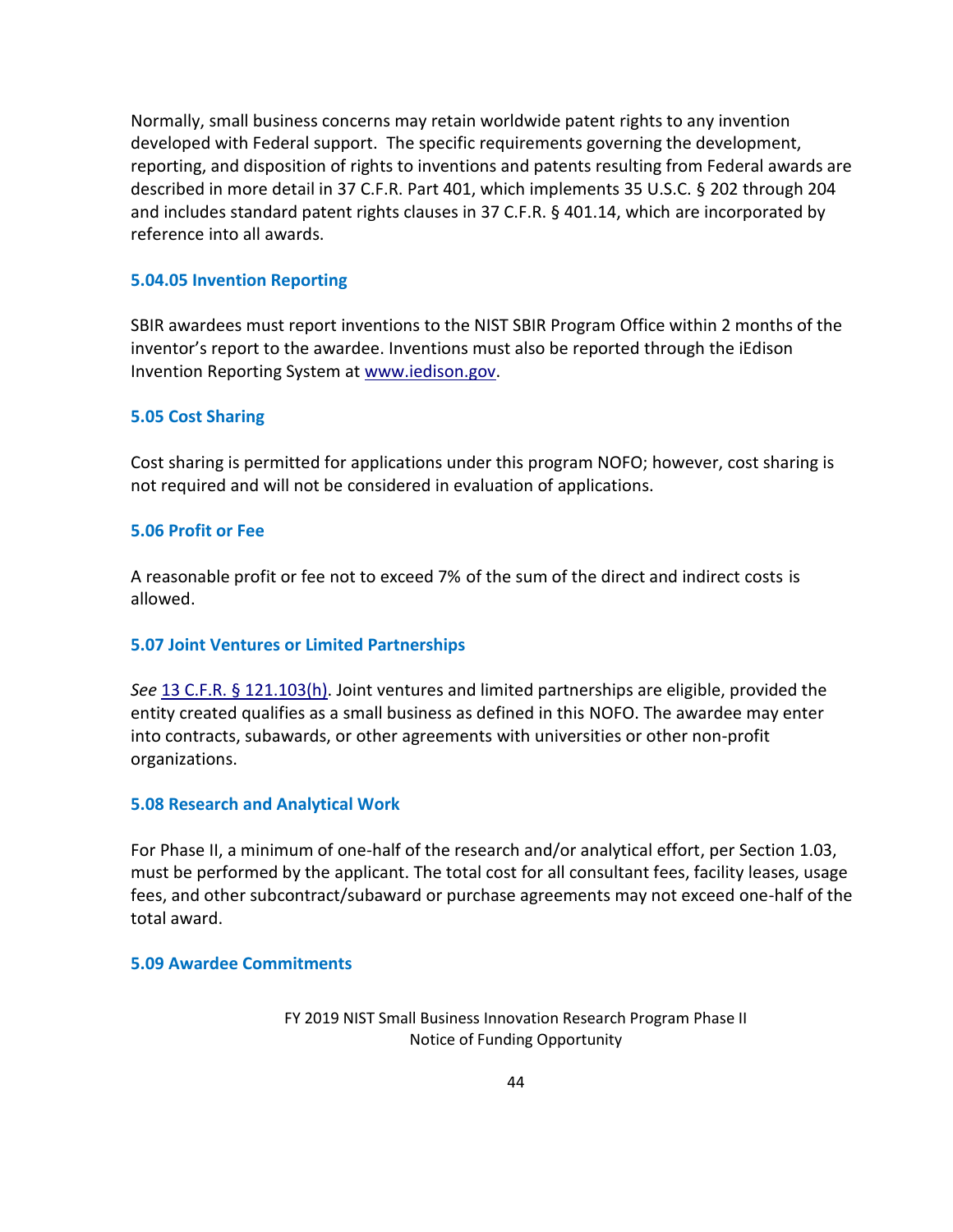Upon award of a funding agreement, the awardee will be required to make certain legal commitments through acceptance of numerous Specific Award Conditions (SACs) in the funding agreement. Awards also will be governed by the Department of Commerce Financial Assistance Standard Terms and Conditions (October 9, 2018), Uniform Administrative Requirements, Cost Principles, and Audit Requirements for Federal Awards at 2 C.F.R. Part 200, adopted by the Commerce Department through 2 C.F.R. § 1327.101; when applicable, 48 C.F.R. Subpart 31.2, Contracts with Commercial Organizations; and the Department of Commerce Pre-Award Notification Requirements for Grants and Cooperative Agreements, 79 FR 78390 (December 30, 2014).

Section 5.10 describes the types of terms and conditions to which the awardee would commit. This list is not a complete list of terms and conditions to be included in Phase I and Phase II funding agreements and is not the specific wording of such terms and conditions.

## **5.10 Summary Statements**

The following statements apply to Phase I and Phase II awards and are examples of some of the topic areas that will be addressed in the award terms and conditions.

(1) Access to Records. Government officials have the right of timely and unrestricted access to records of awardees, including access to personnel for discussion related to the records. *See* 2 C.F.R. § 200.336, available at [www.gpo.gov/fdsys/pkg/CFR-2017-title2-vol1/pdf/CFR-2017](http://www.gpo.gov/fdsys/pkg/CFR-2017-title2-vol1/pdf/CFR-2017-title2-vol1-sec200-336.pdf) [title2-vol1-sec200-336.pdf.](http://www.gpo.gov/fdsys/pkg/CFR-2017-title2-vol1/pdf/CFR-2017-title2-vol1-sec200-336.pdf)

(2) Termination. Awards may be terminated (a) by the NIST Grants Officer, if an awardee materially fails to comply with the terms and conditions of an award, or for cause; (b) by the NIST Grants Officer with the consent of the awardee, in which case the two parties shall agree upon the termination conditions, including the effective date and, in the case of partial termination, the portion to be terminated; (c) by the awardee upon sending to the NIST Grants Officer written notification setting forth the reasons for such termination, the effective date, and, in the case of partial termination, the portion to be terminated. *See* 2 C.F.R. §§ 200.338- 342 available at [www.gpo.gov/fdsys/granule/CFR-2014-title2-vol1/CFR-2014-title2-vol1](http://www.gpo.gov/fdsys/granule/CFR-2014-title2-vol1/CFR-2014-title2-vol1-sec200-338) [sec200-338.](http://www.gpo.gov/fdsys/granule/CFR-2014-title2-vol1/CFR-2014-title2-vol1-sec200-338)

(3) Non-Discrimination. The awardee will be required to comply with statutory and other nondiscrimination requirements. No person in the United States shall, on the ground of race, color, national origin, handicap, age, religion, or sex, be excluded from participation in, be denied the benefits of, or be subject to discrimination under any program or activity receiving Federal financial assistance. *See* Section G.02 of the [Department of Commerce Financial](http://www.osec.doc.gov/oam/grants_management/policy/documents/Department%20of%20Commerce%20Standard%20Terms%20&%20Conditions%2009%20October%202018.pdf)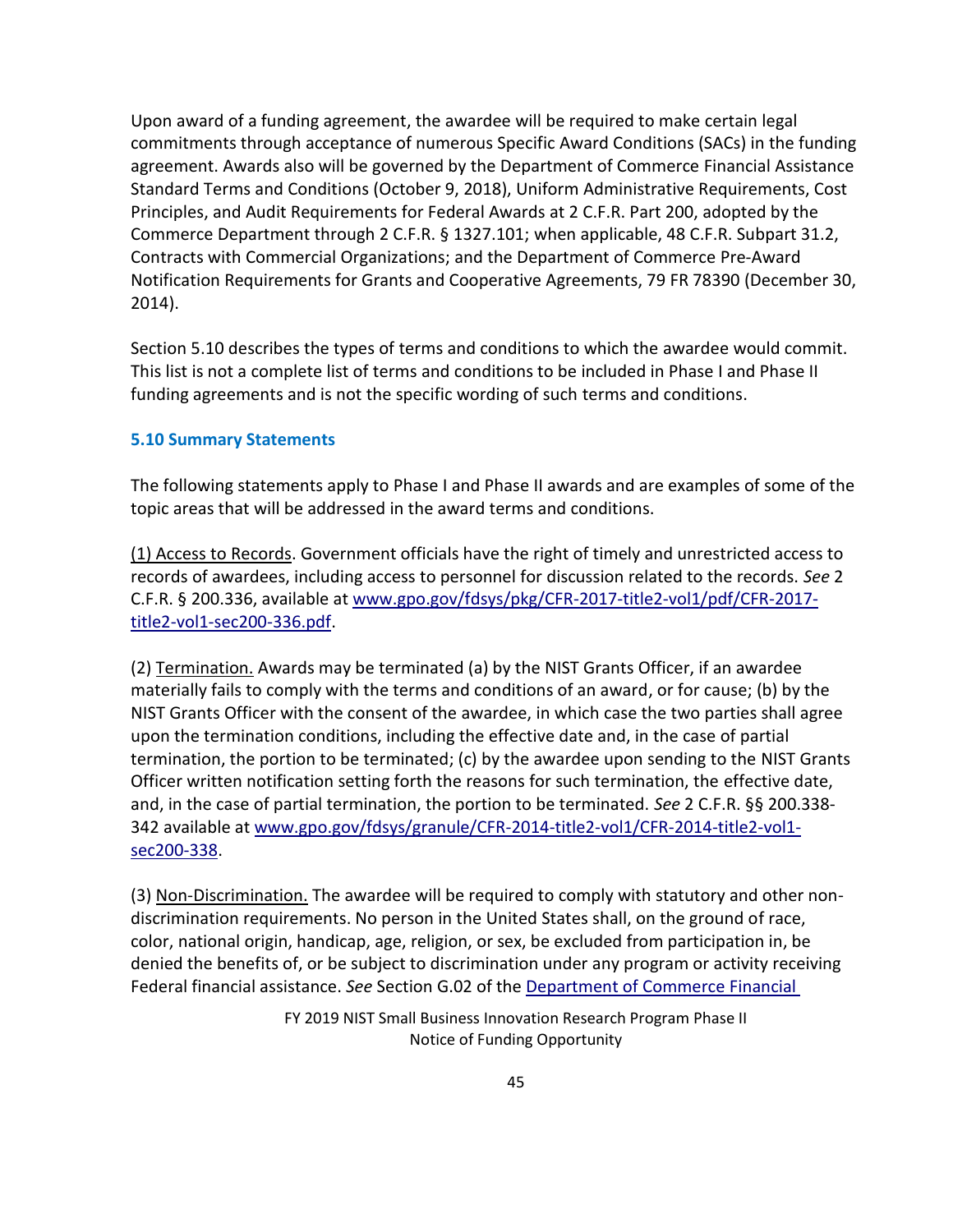### [Assistance Standard Terms](http://www.osec.doc.gov/oam/grants_management/policy/documents/Department%20of%20Commerce%20Standard%20Terms%20&%20Conditions%2009%20October%202018.pdf) and Conditions.

(4) Audit Requirements. Unless otherwise specified in the award, for-profit organizations that expend \$750,000 or more in Department of Commerce funds during their fiscal year must submit to the Grants Officer either: (i) a financial related audit of each DOC award or subaward in accordance with Generally Accepted Government Auditing Standards; or (ii) a project specific audit for each award or subaward in accordance with the requirements contained in 2 C.F.R. § 200.507. Applicants are reminded that NIST, the Department of Commerce Office of Inspector General, or another authorized Federal agency may conduct an audit of an award at any time.**.** 

(5) Codes of Conduct. Codes of Conduct. Pursuant to the certification in Form SF-424B, paragraph 3, the awardee must maintain written standards of conduct to establish safeguards to prohibit employees from using their positions for a purpose that constitutes or presents the appearance of personal or organizational conflict of interest, or personal gain in the administration of the award. *See* Section F.01 of the Department of Commerce Financial Assistance Standard Terms and Conditions.

## **5.11 Additional Information**

If there is any inconsistency between the information contained herein and the terms of any resulting SBIR funding agreement, the terms of the funding agreement are controlling. Before award of a SBIR funding agreement, the Government may request the applicant to submit certain organizational, management, personnel, and financial information to assure responsibility of the applicant.

The Government is not responsible for any funds expended by the applicant before award of any funding agreement.

This program NOFO is not an offer by the Government and does not obligate the Government to make any specific number of awards. Also, awards under the SBIR Program are contingent upon the availability of funds.

The SBIR Program is not a substitute for existing unsolicited application mechanisms. Unsolicited applications will not be accepted under the SBIR Program in either Phase I or Phase II.

If an award is made pursuant to an application submitted under this SBIR Program NOFO, a representative of the awardee will be required to certify that the concern has not previously been, nor is currently being, paid for essentially equivalent work by any Federal agency.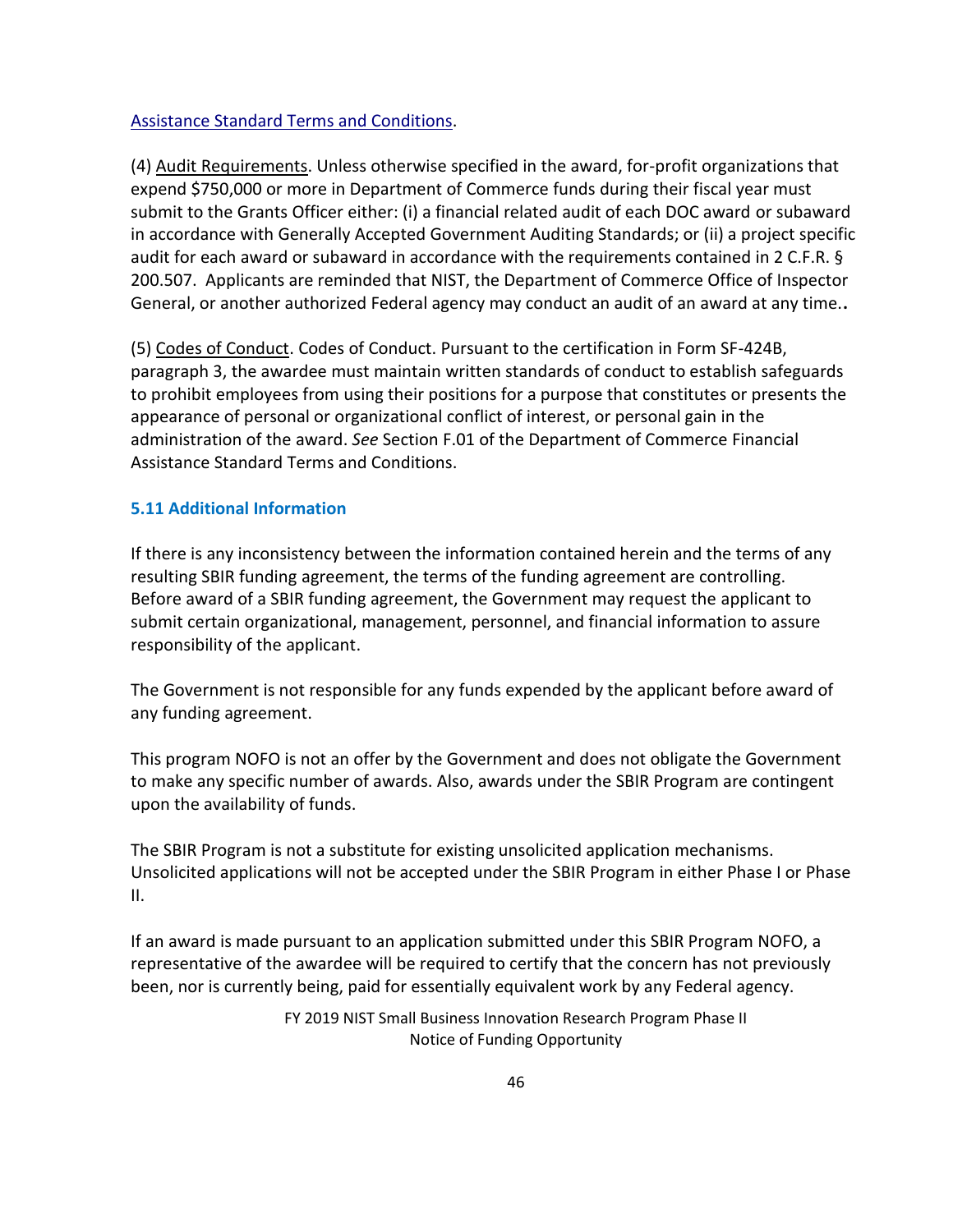The responsibility for the performance of the principal investigator, and other employees or consultants who carry out the proposed work, including those of subrecipients or contractors, lies with the management of the organization receiving an award.

NIST is committed to the goal of commercialization of the results of SBIR projects and will provide Technical and Business Assistance (TABA) to Phase I and Phase II awardees as authorized by 15 U.S.C.  $\S$  638(q). The NIST TABA program assists in the successful commercialization of products, services, or technologies developed in association with the NIST SBIR Program. The NIST TABA program provides guidance and mentoring in topics such as assessing small business commercialization needs; planning, developing, and assisting in the preparation of a commercialization plan; and identifying markets and developing entry strategies. You may request up to an additional \$6,500 for TABA during Phase II. If you wish to utilize your own vendor, you must include vendor information in your budget and provide details in the budget narrative, see Section 8.01 for additional information. Reimbursement is limited to services received that comply with 15 U.S.C. § 638(q).

#### **5.12 Technical Assistance for Application Preparation and Project Conduct**

Applicants may wish to contact the NIST Hollings Manufacturing Extension Partnership (MEP), a nationwide network of locally managed extension centers whose sole purpose is to provide small- and medium-sized manufacturers with the help they need to succeed. The centers provide guidance to high-technology companies seeking resources and teaming relationships. To be referred to an MEP center for technical assistance, call 1-800-MEP-4-MFG (1-800-637- 4634) or visit MEP's website at <http://www.nist.gov/mep>**.** 

MEP Centers are also prepared to provide referrals to state and local organizations offering resources and technical assistance to all NIST SBIR applicants after awards have been announced. If you would like your local MEP Center to contact you, please respond affirmatively to the statement (#11) about MEP on the Cover Sheet.

## **6.0 SUBMISSION OF APPLICATIONS**

#### **6.01 Deadline for Applications**

Phase II applications must be received no later than 11:59 p.m. Eastern Time, Wednesday, June 12, 2019. Only electronic applications submitted via Grants.gov will be accepted.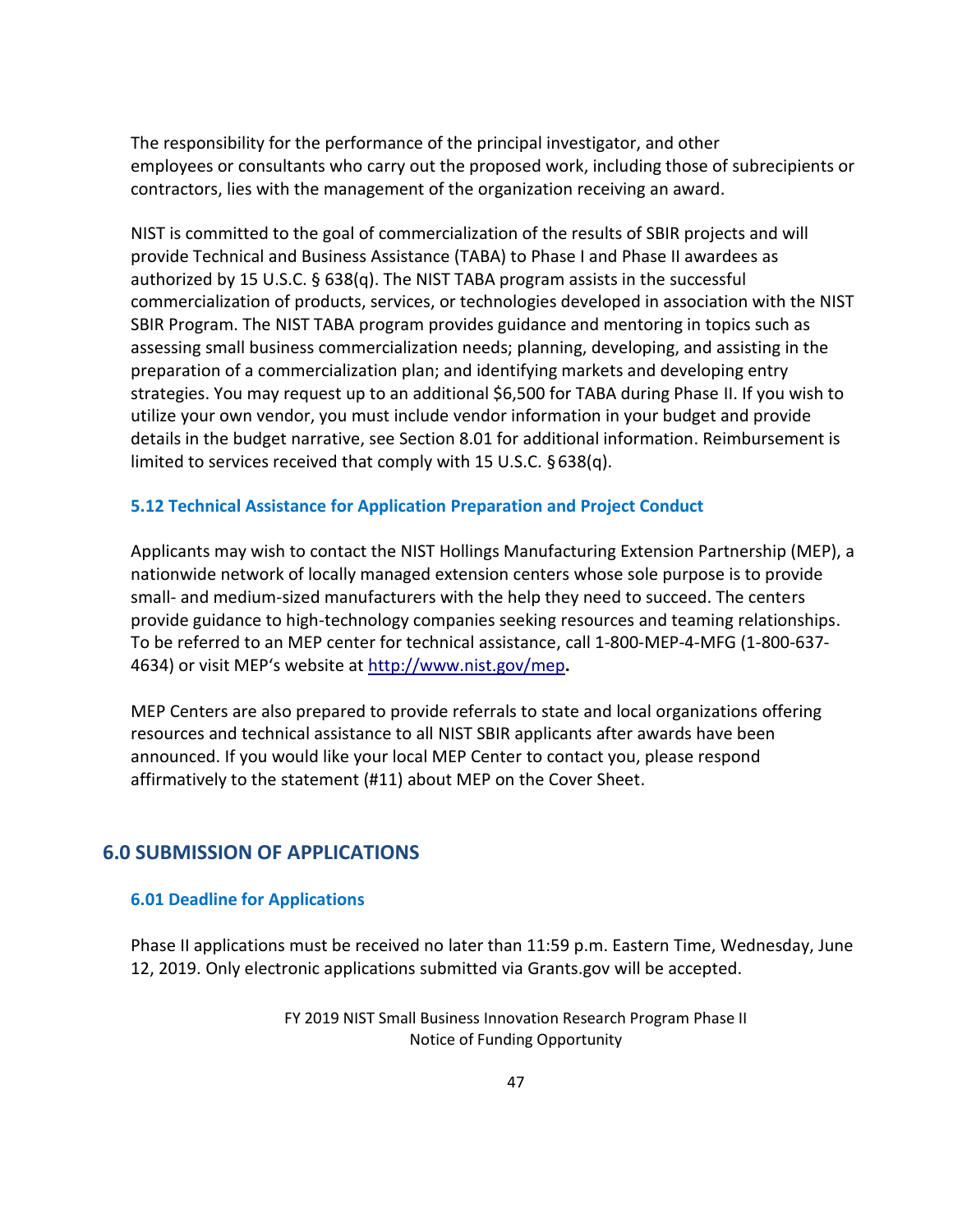**Applicants should be aware, and factor in their application submission planning, that the Grants.gov system is expected to be closed for routine maintenance at these times:**

| From 12:01 A.M. Eastern Time | To 6:00 A.M. Eastern Time |
|------------------------------|---------------------------|
| Saturday                     | Monday                    |
| April 20, 2019               | April 22, 2019            |
| May 18, 2019                 | May 20, 2019              |

Applicants are cautioned to be careful of unforeseen delays that can cause late arrival of applications, with the result that they **will not** be forwarded for evaluation.

Applications not received by the specified due date and time, as recorded by Grants.gov, or that do not adhere to the other requirements of this NOFO (*see* Section 4.02 Screening Criteria and Section 8.01 Required Forms and Documents) will not be considered.

NIST strongly recommends that applicants do not wait until the last minute to submit an application. NIST will not make allowance for any late submissions. To avoid any potential processing backlogs due to last minute Grants.gov registrations, applicants are highly encouraged to begin their Grants.gov registration process early. No extensions will be granted.

When developing your submission timeline, please keep in mind that (1) all applicants are required to have current registrations in the System for Award Management (SAM.gov) and Grants.gov; (2) the free annual registration process in the electronic System for Award Management (SAM.gov) (*see* Section 6.03.1.b) of this NOFO) may take between three and five business days or as long as more than two weeks; and (3) applicants will receive a series of email messages from Grants.gov over a period of up to two business days before learning whether a Federal agency's electronic system has received its application. **Please note that a federal assistance award cannot be issued if the designated recipient's registration in the System for Award Management (SAM.gov) is not current at the time of the award.**

**Applicants will find instructions on registering with SAM.gov as part of the Grants.gov process at: [http://www.grants.gov/web/grants/applicants/organization-registration.html.](http://www.grants.gov/web/grants/applicants/organization-registration.html)**

**6.02 Address to Request Application Package**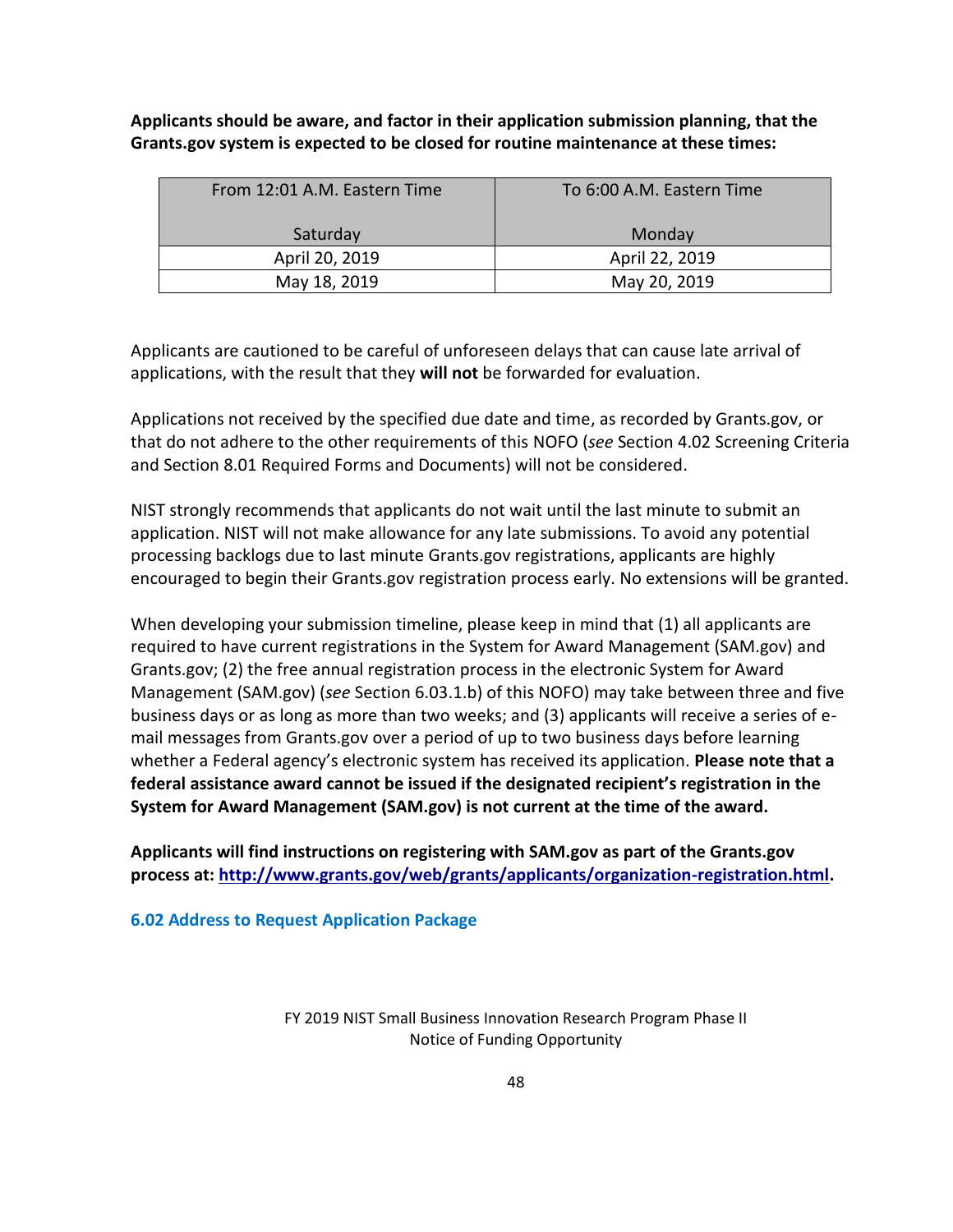The standard application package, consisting of the standard forms, i.e., SF-424, SF-424A, SF424B, SF-LLL, and the CD-511, is available at [www.grants.gov.](http://www.grants.gov/) The standard application package may be requested by contacting the NIST personnel listed below:

J'aime Maynard by phone: (301) 975-8408 or by e-mail: [jmaynard@nist.gov.](mailto:jmaynard@nist.gov)

### **Please see Section 8.01 for a complete list of required forms and documents.**

### **6.03 Application Submission**

Applications must be submitted electronically through Grants.gov at [www.grants.gov.](http://www.grants.gov/) Paper applications or applications submitted by other electronic means will not be accepted.

Supplementary material, revisions, substitutions, audio or video tapes, or computer storage media or devices will **not** be accepted. While applicants may not submit replacement pages or missing documents once an application has been submitted, an applicant may submit a complete, new application including such information by the required deadline. The last application received in Grants.gov will be used for evaluation. Applications to multiple research areas or multiple applications to the same research area must be clearly differentiated.

(1) Applications must be submitted via Grants.gov at [www.grants.gov,](http://www.grants.gov/) under announcement 2019-NIST-SBIR-02.

a) Applicants should carefully follow specific Grants.gov instructions to ensure the attachments will be accepted by the Grants.gov system. A receipt from Grants.gov indicating an application is received does not provide information about whether attachments have been received. For further information or questions regarding the electronic application process for the 2019- NIST-SBIR-02 announcement, contact Leon Sampson by phone at 301-975-3086 or by e-mail at [grants@nist.gov.](mailto:grants@nist.gov)

b) Applicants are strongly encouraged to start early and not wait until the approaching due date before logging on and reviewing the instructions for submitting an application through Grants.gov. The Grants.gov registration process must be completed before a new registrant can apply. If all goes well, the registration process takes three (3) to five (5) business days. If problems are encountered, the registration process can take up to two (2) weeks or more. Applicants must have a valid unique entity identifier number and must maintain a current registration in the Federal government's primary registrant database, the System for Award Management [\(https://www.sam.gov/SAM/\)](https://www.sam.gov/SAM/), as explained on the Grants.gov Web site. *See also* Section 8.03 of this NOFO. After registering, it may take several days or longer from the initial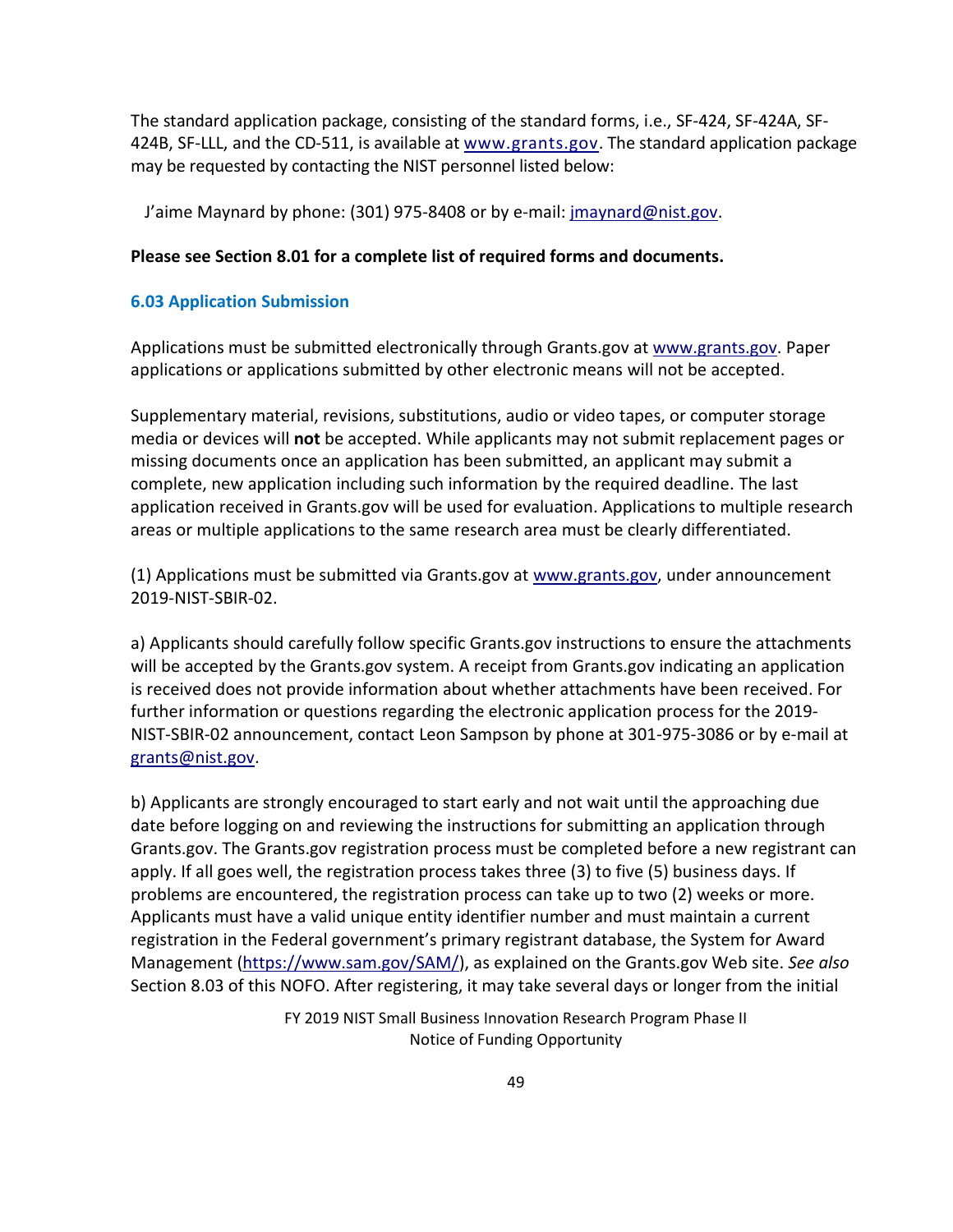log-on before a new Grants.gov system user can submit an application. Only authorized individuals(s) will be able to submit an application, and the system may need time to process a submitted application. Applicants should save and print the proof of submission they receive from Grants.gov. If problems occur while using Grants.gov, the applicant is advised to (a) print any error message received and (b) call Grants.gov directly for immediate assistance. If calling from within the United States or from a U.S. territory, please call 800-518-4726. If calling from a place other than the United States or a U.S. territory, please call 606-545-5035. Assistance from the Grants.gov Help Desk will be available around the clock every day, with the exception of Federal holidays. Help Desk assistance will resume at 7:00 a.m. Eastern Time the day after Federal holidays. For assistance using Grants.gov, you may also contact [support@grants.gov.](mailto:support@grants.gov)

c) To find instructions on submitting an application on Grants.gov, Applicants should refer to the "Applicants" tab in the banner just below the top of the [http://www.grants.gov](http://www.grants.gov/) home page. Clicking on the "Applicants" tab produces two exceptionally useful sources of information, Applicant Actions and Applicant Resources, which applicants are advised to review.

Applicants will receive a series of e-mail messages over a period of up to two business days before learning whether a Federal agency's electronic system has received its application.

Applicants should pay close attention to the guidance under Grants.gov's "[Applicant FAQs](https://www.grants.gov/web/grants/applicants/applicant-faqs.html)," as it contains information important to successful submission, including essential details on the naming conventions for attachments to applications.

The [Grants.gov Online Help](https://www.grants.gov/help/html/help/index.htm?callingApp=custom#t=GetStarted%2FGetStarted.htm) site provides vital information on checking the status of applications. See especially the "Check Application Status" option, found by clicking first on Applicants, and then by clicking on Grant Applications.

The application must be both received and validated by Grants.gov. The application is "received" when Grants.gov provides the applicant a confirmation of receipt and an application tracking number. If an applicant does not see this confirmation and tracking number, the application has not been received. After the application has been received, it must still be validated. During this process, it may be "validated" or "rejected with errors." To know whether the application was rejected with errors and the reasons why, the applicant must log in to Grants.gov, select "Applicants" from the top navigation, and select "Track my application" from the drop-down list. If the status is "rejected with errors," the applicant may still seek to correct the errors and resubmit your application before the deadline. If the applicant does not correct the errors, the application will not be forwarded to NIST by Grants.gov.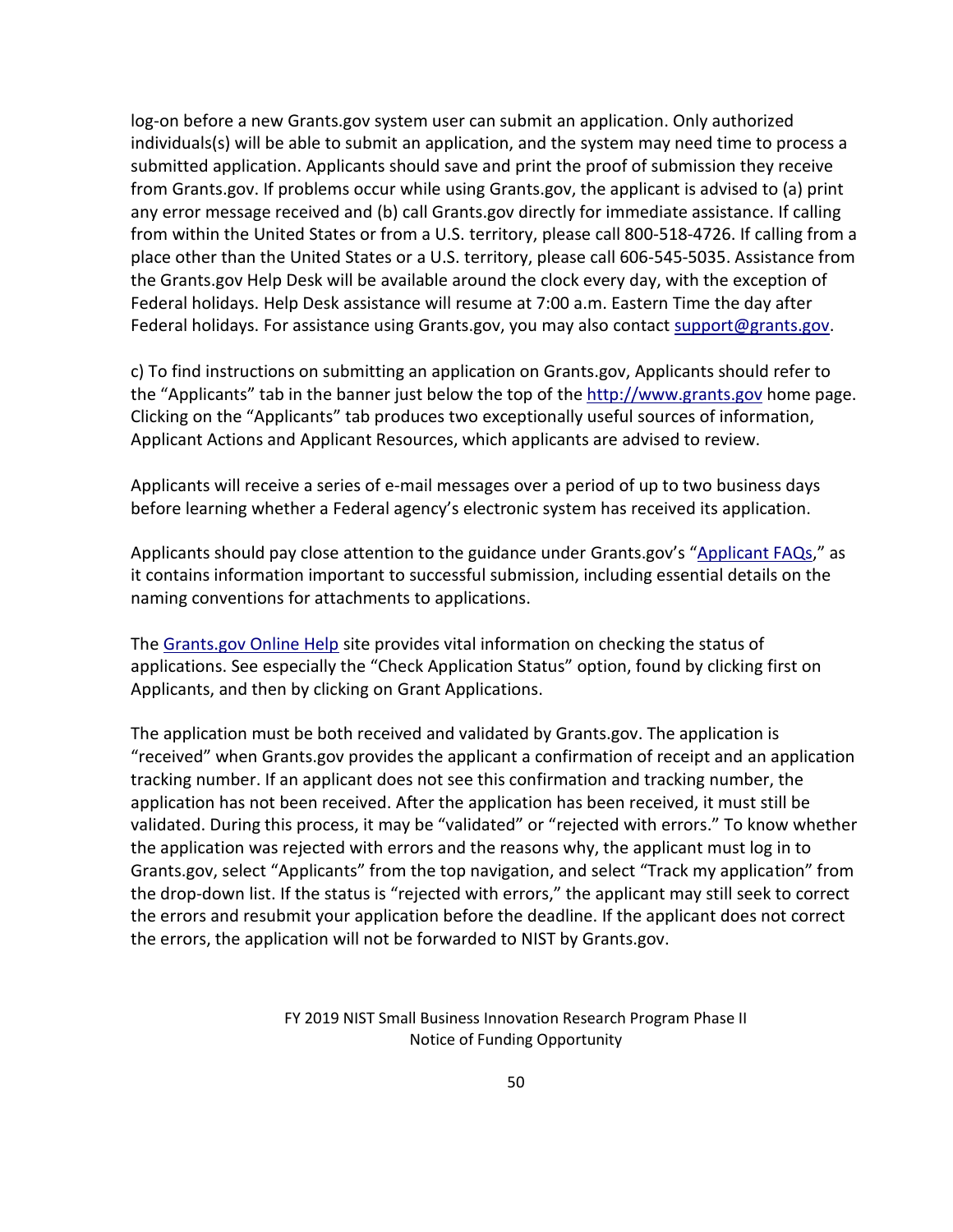NIST uses the Tracking Numbers assigned by Grants.gov and does not issue Agency Tracking Numbers.

## *Applicants should be aware that adequate time must be factored into applicants' schedules for delivery of their application. Submitters are advised that volume on Grants.gov may be extremely heavy leading up to the deadline date.*

Refer to important information in Section 6.01 Deadline for Applications, to help ensure your application is received on time.

Any amendments to this NOFO will be announced through Grants.gov. Applicants can sign up for Grants.gov NOFO amendments or may request copies from J'aime Maynard by telephone at 301-975-8408, or by e-mail to [jmaynard@nist.gov.](mailto:jmaynard@nist.gov)

# **7.0 SCIENTIFIC AND TECHNICAL INFORMATION SOURCES**

Background information related to the NIST research programs referenced within the research areas may be found within the NIST website at: [www.nist.gov.](http://www.nist.gov/) The NIST Research Library, [https://www.nist.gov/nist-research-library,](https://www.nist.gov/nist-research-library) may also provide valuable scientific and technical information resources. A listing of NIST developed technologies is available on the Federal Laboratory Consortium's (FLC) website [\(https://www.federallabs.org/labs/national-institute-of](https://www.federallabs.org/labs/national-institute-of-standards-and-technology-nist-0)[standards-and-technology-nist-0\)](https://www.federallabs.org/labs/national-institute-of-standards-and-technology-nist-0).

# **8.0 SUBMISSION FORMS AND CERTIFICATIONS**

## **8.01 Required Forms and Documents**

Applicants should review the following list carefully to ensure the proposal includes all required forms and documents. **Failure to include any of the applicable listed forms and/or documents will result in rejection of the proposal without consideration.** All required forms and documents must be complete. Please also review Section 4.02 Phase II Screening Criteria. Guidelines provided below are based on frequently asked questions and are not intended to be comprehensive – all forms must be fully completed.

A complete application contains the following forms and documents: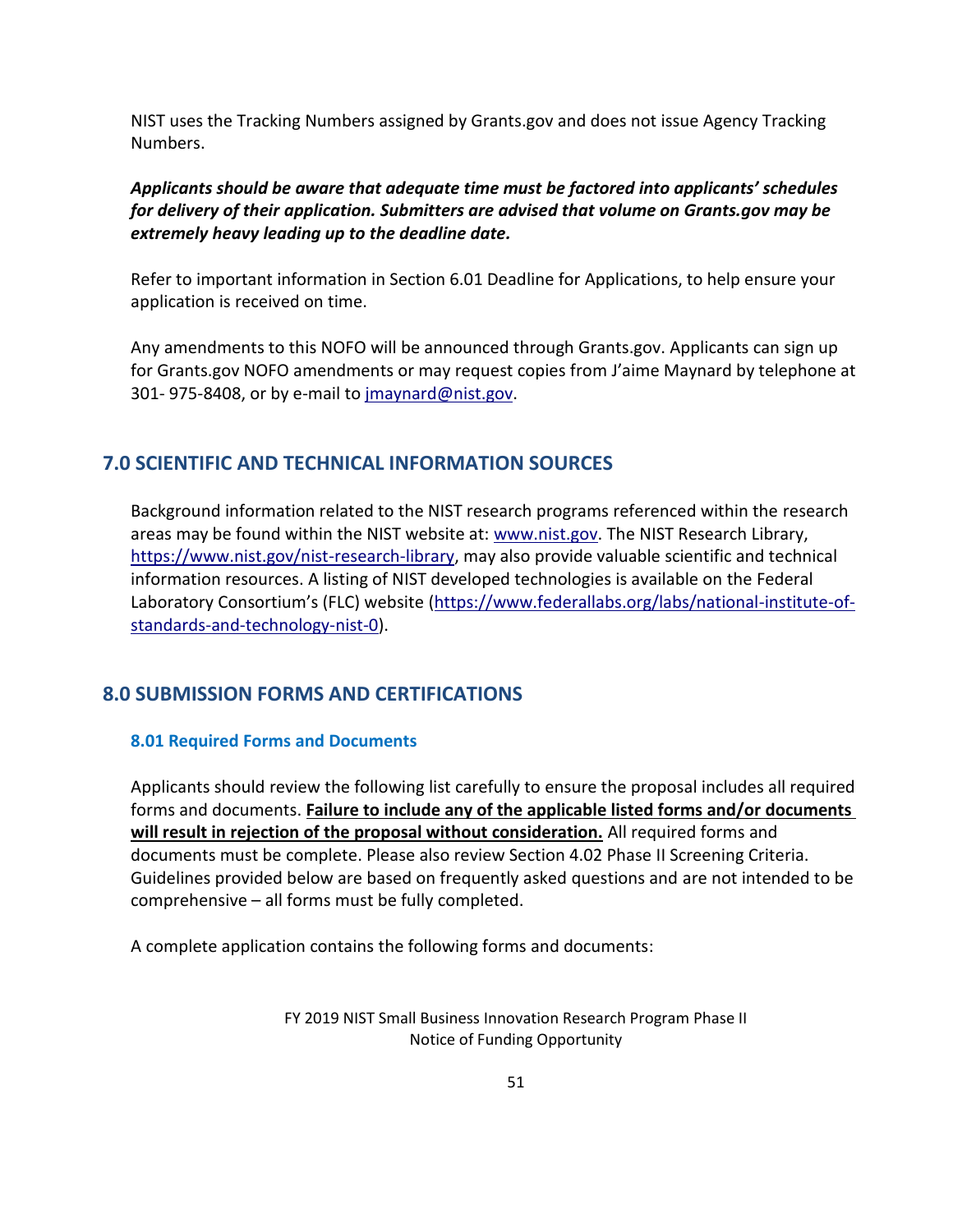**1. SF-424, Application for Federal Assistance.** Item 12 should list the NOFO number 2019- NIST-SBIR-02. The response to #19 should be 'no' – the NIST SBIR Program is not covered by that Executive Order. For SF-424, Item 21, the list of certifications and assurances is contained in the SF-424B, which is item 3 in this list of Required Forms and Documents.

**2. SF-424A, Budget Information – Non-Construction Programs**. The budget should reflect all anticipated expenses for the project.

In Section A, the Grant Program Function or Activity on Line 1 under Column (a) should be entered as "Science, Tech., Business and/or Educ. Outreach". The Catalog of Federal Domestic Assistance Number on Line 1 under Column (b) should be entered as "11.620".

In Section B, Acceptable fees (see Section 5.06 of this NOFO) should be included in "Other (h)".

These sections of the SF-424A should reflect funds for the entirety of the award: Section A; Section B; Section C; and Section D. Section E is not relevant to the 2019-NIST-SBIR-02 program.

**3. SF-424B, Assurances - Non-Construction Programs.** The SF-424B is required for all applicants that have not updated their System for Award Management (SAM.gov) entity registration since February 2, 2019 to include the Federal financial assistance certifications and representations. If an applicant has updated their SAM.gov entity registration since February 2, 2019 to include the certifications and representations, then the SF-424B is not required.

**4. CD-511, Certification Regarding Lobbying.** Enter "2019-NIST-SBIR-02" in the Award Number Field. Enter the title of the application used in field 15 of the SF-424, or an abbreviation of that title, in the Project Name field.

**5. SF-LLL, Disclosure of Lobbying Activities (if applicable).**

**6. Technical Proposal (Cover Sheet, Technical Proposal, Commercialization Plan, and Phase I Final Report).** Read Section 3.02 of this NOFO very carefully, and in its entirety, for directions on completing this section of the application. Attach this document to the SF-424 as described at the end of Section 8.01.

**7. Budget Narrative.** In addition to other mandatory budget information, a separate Budget Narrative is required. There is no set format for the budget narrative; however, it should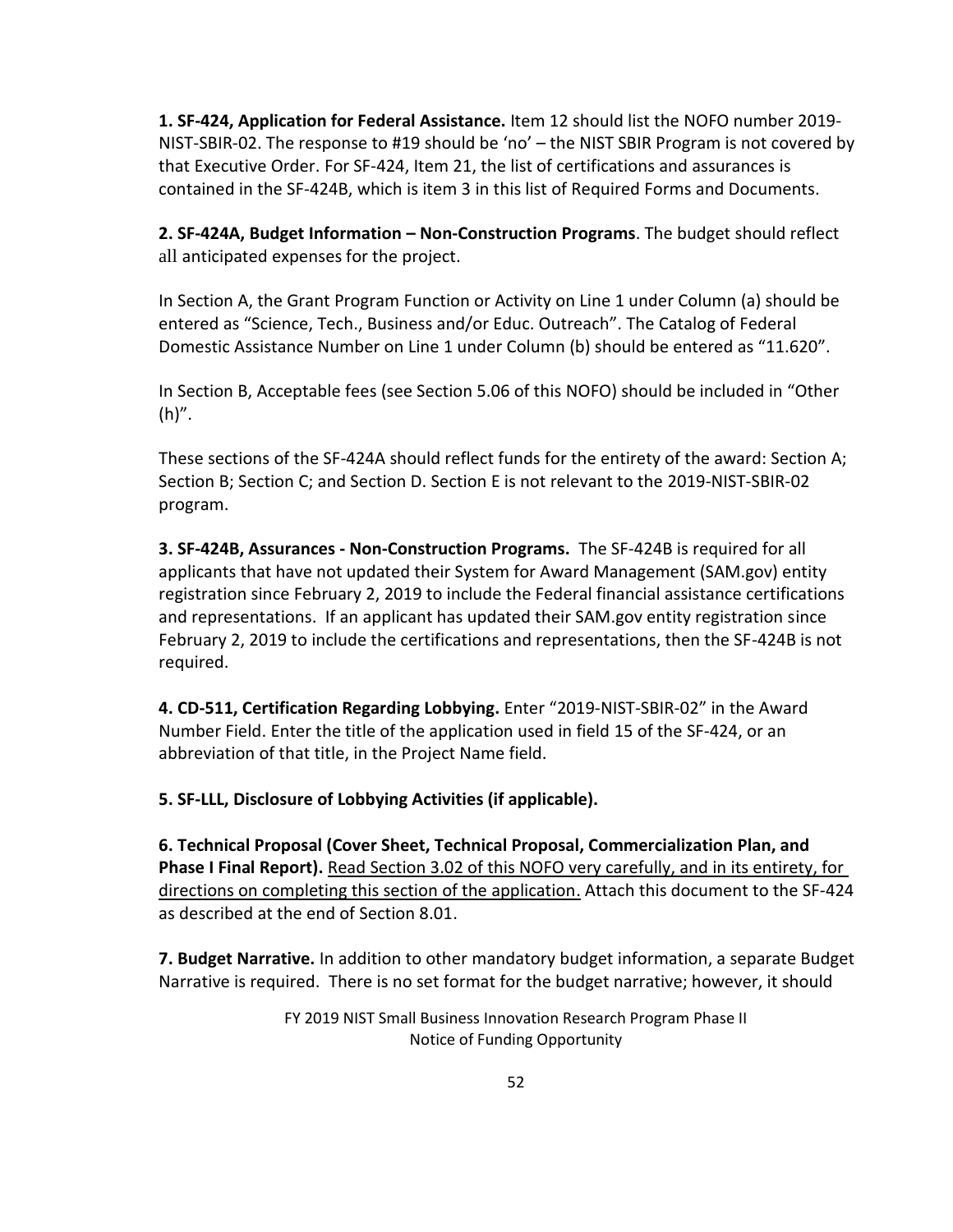provide a detailed breakdown of costs under each applicable object class category as reflected on the SF-424A (personnel, fringe benefits, equipment, travel, supplies, contractual, other direct costs, and indirect costs), and written justification that includes the necessity and the basis for the cost. Proposed funding levels must be consistent with the project scope, and only allowable costs that fall within the spending limitations specified in Section 1.03.01 of this NOFO should be included in the budget. The proposed budget should reflect planned costs, but the awardee must charge actual costs to the award consistent with cost principles applicable to the type of awardee in accordance with the Uniform Administrative Requirements, Cost Principles, and Audit Requirements for Federal Awards at 2 C.F.R. Part 200, which apply to awards in this program. More information is available at<http://go.usa.gov/SBYh> and [http://go.usa.gov/SBg4.](http://go.usa.gov/SBg4) Information needed for each category in the budget narrative is as follows. Attach this document to the SF-424 as described at the end of Section 8.01.

- (a) **Personnel** At a minimum, the budget justification for all personnel should include the following: name; job title; commitment of effort on the proposed project in terms of average number of hours per week or percentage of time; salary rate; total direct charges on the proposed project; description of the role of the individual on the proposed project; and the work to be performed. For Phase II, a minimum of one-half of the research and/or analytical effort must be performed by the awardee.
- (b) **Fringe Benefits** Fringe benefits should be identified separately from salaries and wages and based on rates determined by organizational policy. The items included in the fringe benefit rate (e.g. health insurance, workers' compensation, etc.) should not be charged under another cost category.
- (c) **Travel**  For all travel costs, the budget justification for travel should include the following: destination; names or number of people traveling; dates and/or duration; mode of transportation, lodging and subsistence rates; and description of how the travel is directly related to the proposed project. For travel that is yet to be determined, please provide best estimates based on prior experience. If a destination is not known, an approximate amount may be used with the assumptions given for the location of the meeting.
- (d) **Equipment**  Equipment is defined as an item of property that has an acquisition cost of \$5,000 or more (unless the organization has established lower levels) and an expected service life of more than one year. Any items that do not meet the threshold for equipment can be included under the supplies line item. The budget justification should list each piece of equipment, the cost, and a description of how it will be used and why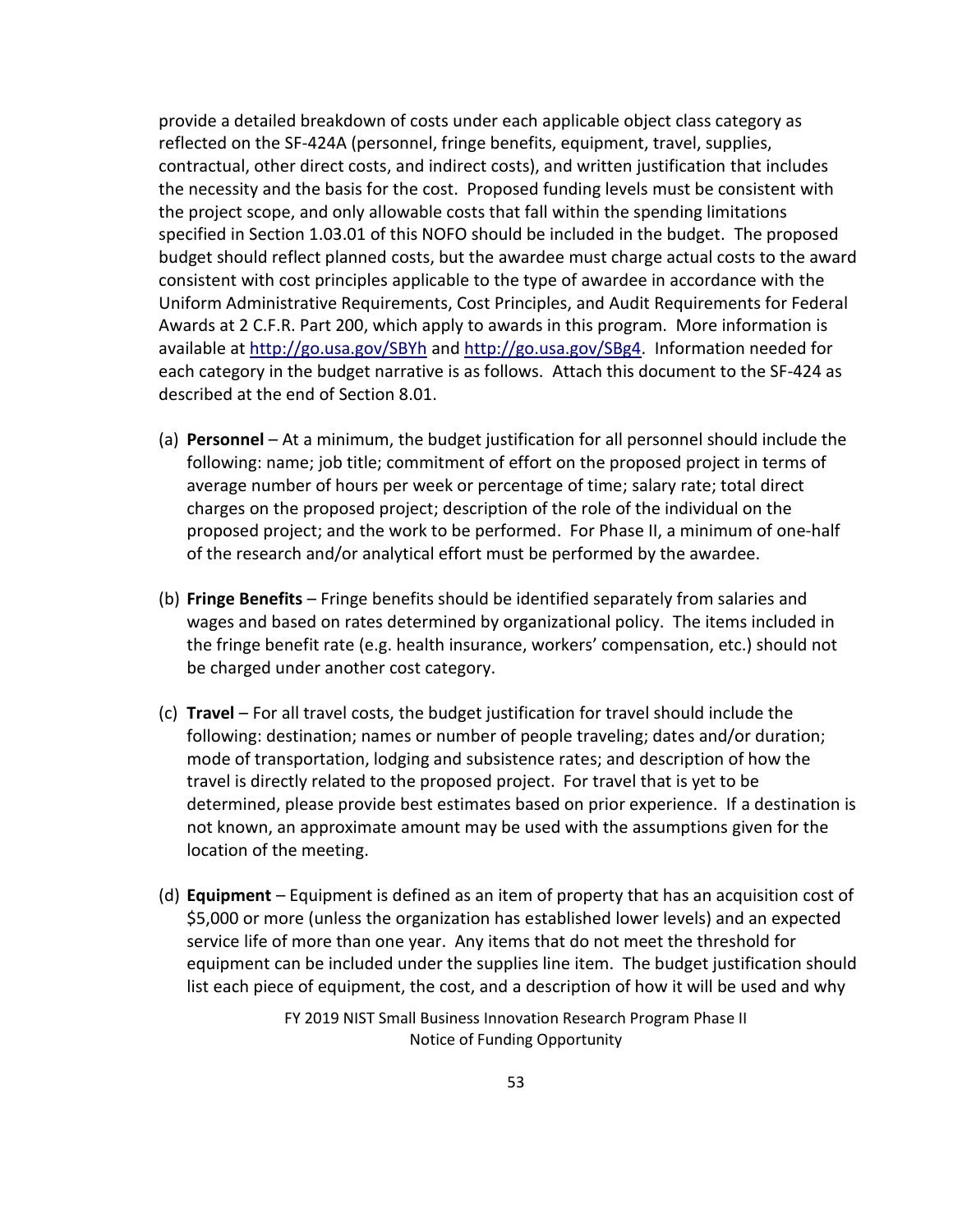it is necessary to the successful completion of the proposed project. Please note that any general use equipment (computers, etc.) charged directly to the award should be allocated to the award according to expected usage on the project (i.e. prorated cost).

- (e) **Supplies** –– Supplies are defined as all tangible personal property other than that described as equipment. Provide a list of each supply, and the breakdown of the total costs by quantity or unit of cost. Include the necessity of the cost for the completion of the proposed project.
- (f) **Contractual (i.e. Contracts/Subawards)**  Each contract or subaward should be treated as a separate item. Identify the cost and describe the services to be provided and the necessity of the subaward or contract to the successful performance of the proposed project. Contracts are for obtaining normal goods and services. Subawardees perform part of the project scope of work. The total cost for all consultant fees, facility leases, usage fees, and other subcontract/subaward or purchase agreements may not exceed one-half of the total award. Any funds requested for TABA should be included in this section; see Section 5.11.
- (g) **Other Direct Costs** For costs that do not easily fit into the other cost categories, please list the cost, and the breakdown of the total costs by quantity or unit of cost. Include the necessity of the cost for the completion of the proposed project. Only allowable costs can be charged to the award. Profit or fee not to exceed 7% of the sum of the direct and indirect costs must be listed in this cost category if included in the applicant's budget.

**8. Indirect Cost Rate Agreement.** If indirect costs are included in the proposed budget, include the cost computation in the Budget Narrative, and provide a copy of the current, approved negotiated agreement if this rate was negotiated with a cognizant Federal audit agency. Applicants without an established rate may propose estimated indirect costs at a rate not to exceed 40 percent of the total direct costs and will not be required to provide further justification if selected for an award. Any profit or fee requested is not considered a direct cost for the purpose of the indirect cost base calculation. Attach the document to the SF-424 as described at the end of Section 8.01. If a rate has not been established, provide a statement to this effect and a computation for the cost in the Budget Narrative.

**9. SBA Company Registry Form.** SBA maintains and manages a Company Registry at <http://www.sbir.gov/registration> to track ownership and affiliation requirements for all companies applying to the SBIR Program. The SBIR Policy Directive requires each Phase II applicant to register in the Company Registry prior to submitting an application. The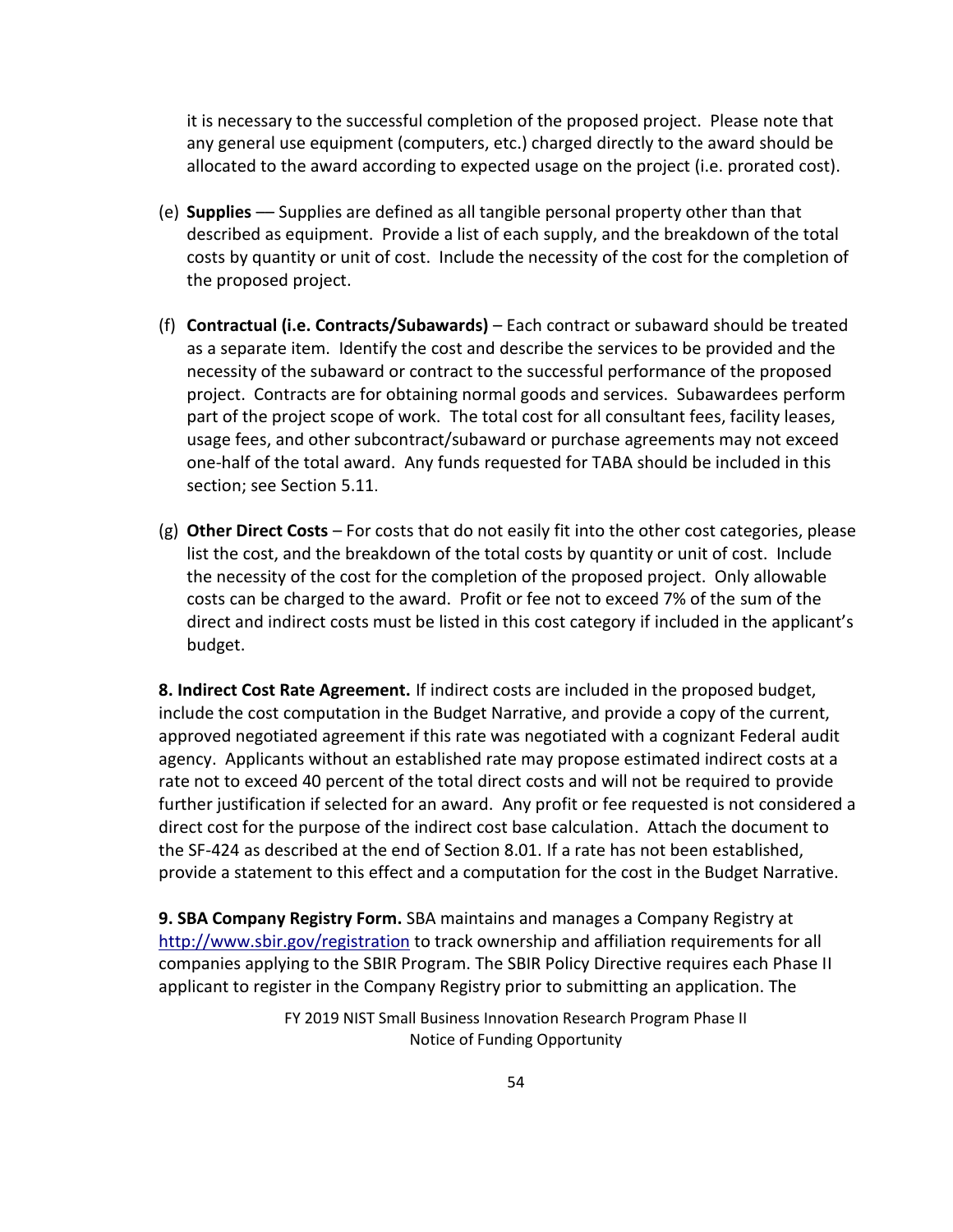applicant must save its information from the registration in a .pdf document. Attach this document to the SF-424 as described at the end of Section 8.01.

**10. Data Management Plan.** In accordance with NIST Policy 5700.00<sup>3</sup> , *Managing Public Access to Results of Federally Funded Research,* and NIST Order 5701.00<sup>4</sup> , *Managing Public Access to Results of Federally Funded Research*", applicants must include a Data Management Plan (DMP).

The DMP is a supplementary document of not more than two pages that must include, at a minimum, a summary of proposed activities that are expected to generate data, a summary of the types of data expected to be generated by the identified activities, a plan for storage and maintenance of the data expected to be generated by the identified activities, and a plan describing whether and how data generated by the identified activities will be reviewed and made available to the public. As long as the DMP meets these NIST requirements, it may take the form specified by the applicant's institution or some other entity (e.g., the National Science Foundation<sup>5</sup> or the National Institutes of Health<sup>6</sup>).

All applications for activities that will generate scientific data using NIST funding are required to adhere to a DMP or explain why data sharing and/or preservation are not within the scope of the project.

For the purposes of the DMP, NIST adopted the definition of "research data" at 2 C.F.R. § 200.315(e)(3) (available at [http://go.usa.gov/3sZvQ\)](http://go.usa.gov/3sZvQ).

Reasonable costs for data preservation and access may be included in the application.

The sufficiency of the DMP will be considered as part of the administrative review (*see* Section 4.02. of this NOFO); however, the DMP will not be evaluated against any evaluation criteria. Attach this document to the SF-424 as described at the end of Section 8.01.

**11. Research & Related Personal Data**. Complete and print the form available at [https://www.grants.gov/web/grants/forms/r-r-family.html#sortby=1.](https://www.grants.gov/web/grants/forms/r-r-family.html#sortby=1) Attach this document to the SF-424 as described at the end of Section 8.01.

 $\overline{a}$ 

<sup>3</sup> <http://www.nist.gov/data/upload/Final-P-5700.pdf>

<sup>4</sup> [http://www.nist.gov/data/upload/Final-O-5701\\_0.pdf](http://www.nist.gov/data/upload/Final-O-5701_0.pdf)

<sup>5</sup> <http://www.nsf.gov/bfa/dias/policy/dmp.jsp>

<sup>&</sup>lt;sup>6</sup> [https://grants.nih.gov/grants/policy/data\\_sharing/data\\_sharing\\_guidance.htm](https://grants.nih.gov/grants/policy/data_sharing/data_sharing_guidance.htm)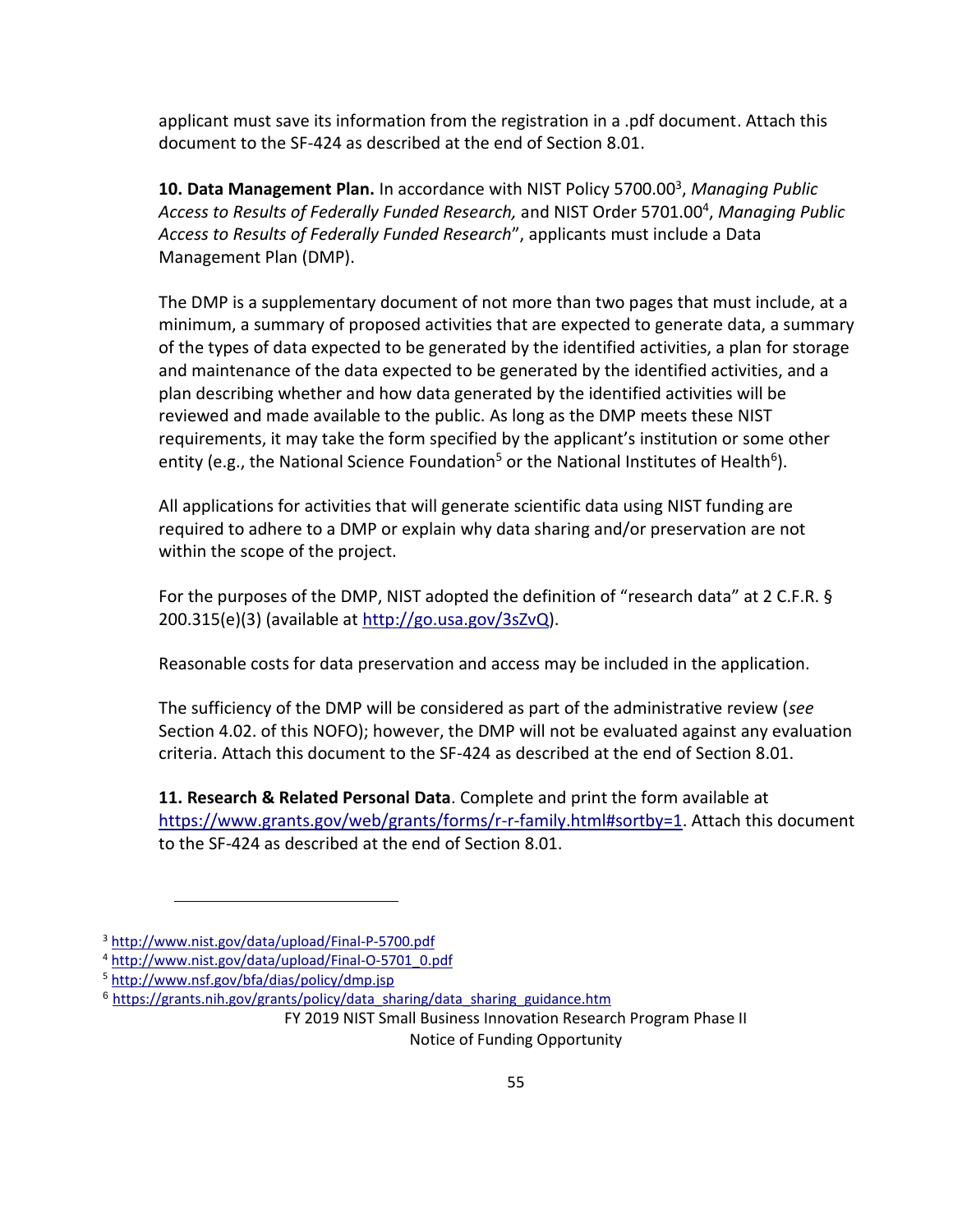### **12. Compliance with SBIR Program Requirements, Applicant Fraud Awareness Training - Certificate of Training Completion**. Complete the training at:

[https://www.nist.gov/file/384881\)](https://www.nist.gov/file/384881). After completion, print and fill out the last page of the training presentation. Attach this document to the SF-424 as described at the end of Section 8.01.

**13. Current and Pending Support Form.** Any application that includes investigators, researchers, and key personnel must identify all sources of current and potential funding, including this proposal. Any current project support (e.g. Federal, state, local, public or private foundations, etc.) must be listed on this form. The proposed project and all other projects or activities requiring a portion of time of the Principal Investigator (PI), co-PI, and key personnel must be included, even if no salary support is received. The total award amount for the entire award period covered, including indirect costs, must be shown as well as the number of person-months per year to be devoted to the project, regardless of the source of support. Similar information must be provided for all proposals already submitted or that are being submitted concurrently to other potential funders.

Applicants must complete the Current and Pending Support Form, using multiple forms as necessary to account for all activity for each individual identified in the PI, co-PI and key personnel roles. A separate form should be used for each identified individual.

Applicants must download the Current and Pending Support Form from the NIST website at <https://www.nist.gov/oaam/grants-management-division/current-and-pending-support> and reference the guidance provided as it contains information to assist with accurately completing the form.

Items (1) through (5) above are part of the standard application package in Grants.gov and are completed through the download application process**. Items (6) through (13) must be completed and attached by clicking on "Add Attachments" found in item 15 of the SF-424, Application for Federal Assistance. This will create a zip file that allows for transmittal of the documents electronically via Grants.gov**. Applicants should carefully follow specific Grants.gov instructions at [www.grants.gov](http://www.grants.gov/) to ensure the attachments will be accepted by the Grants.gov system. **A receipt from Grants.gov indicating an application is received does not provide information about whether attachments have been received.**

#### **8.02 Verifying the Submission and Tracking the Application**

**Applicants are urged to use Grants.gov's Download Submitted Applications feature to check that all required attachments were contained in their submission. Go to the** *[Grants.gov](https://www.grants.gov/help/html/help/index.htm?callingApp=custom#t=GetStarted%2FGetStarted.htm)*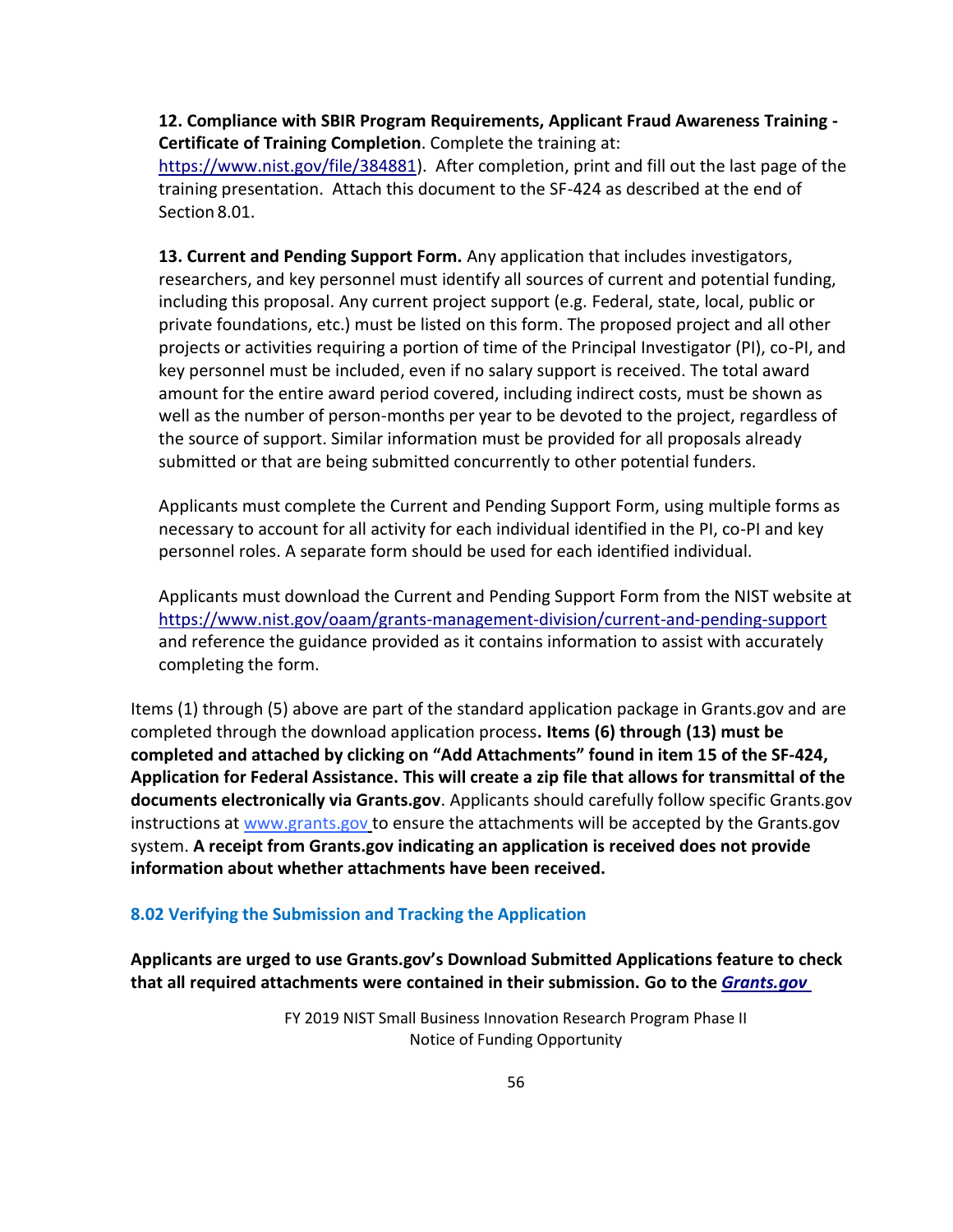*[Online Help](https://www.grants.gov/help/html/help/index.htm?callingApp=custom#t=GetStarted%2FGetStarted.htm)* **site for more information.**

*See especially the "Check Application Status" option, found by clicking first on Applicants, and then by clicking on Grant Applications.* 

**Applicants can track their submission in the Grants.gov system by following the procedures at the Grants.gov site [\(https://www.grants.gov/\)](https://www.grants.gov/). It can take up to two business days for an application to fully move through the Grants.gov system to NIST.**

#### **8.03 Unique Entity Identifier and System for Award Management (SAM)**

Pursuant to 2 C.F.R. Part 25, applicants and recipients (as the case may be) are required to: (i) be registered in SAM before submitting its application; (ii) provide a valid unique entity identifier in its application; and (iii) continue to maintain an active SAM registration with current information at all times during which it has an active Federal award or an application or plan under consideration by a Federal awarding agency, unless otherwise excepted from these requirements pursuant to 2 C.F.R. § 25.110. NIST will not make a Federal award to an applicant until the applicant has complied with all applicable unique entity identifier and SAM requirements and, if an applicant has not fully complied with the requirements by the time that NIST is ready to make a Federal award pursuant to this NOFO, NIST may determine that the applicant is not qualified to receive a Federal award and use that determination as a basis for making a Federal award to another applicant.

## **9.0 RESEARCH AREAS**

## **9.01 Advanced Communications, Networks, and Scientific Data Systems**

#### **9.01.01.77 SDN Enabled Secure Inter-Domain Routing**

There are numerous efforts in the industry and research communities to leverage software defined networking (SDN) in support of the Border Gateway Protocol (BGP). Internet service providers (ISPs) and Internet Exchange Point (IXP) Operators are exploring this integration of BGP and SDN to enable: (a) rich, application specific routing diversity, (b) tight coupling of control and data plane policies, and (c) more efficient deployments of BGP [1,2,3,4,5].

FY 2019 NIST Small Business Innovation Research Program Phase II Notice of Funding Opportunity Recent standardization efforts in the Internet Engineering Task Force (IETF) have developed a series of security extensions for BGP. Specifications for both BGP Origin Validation [6] and Path Validation [7] have reached Request for Comments (RFC) status. The objective of this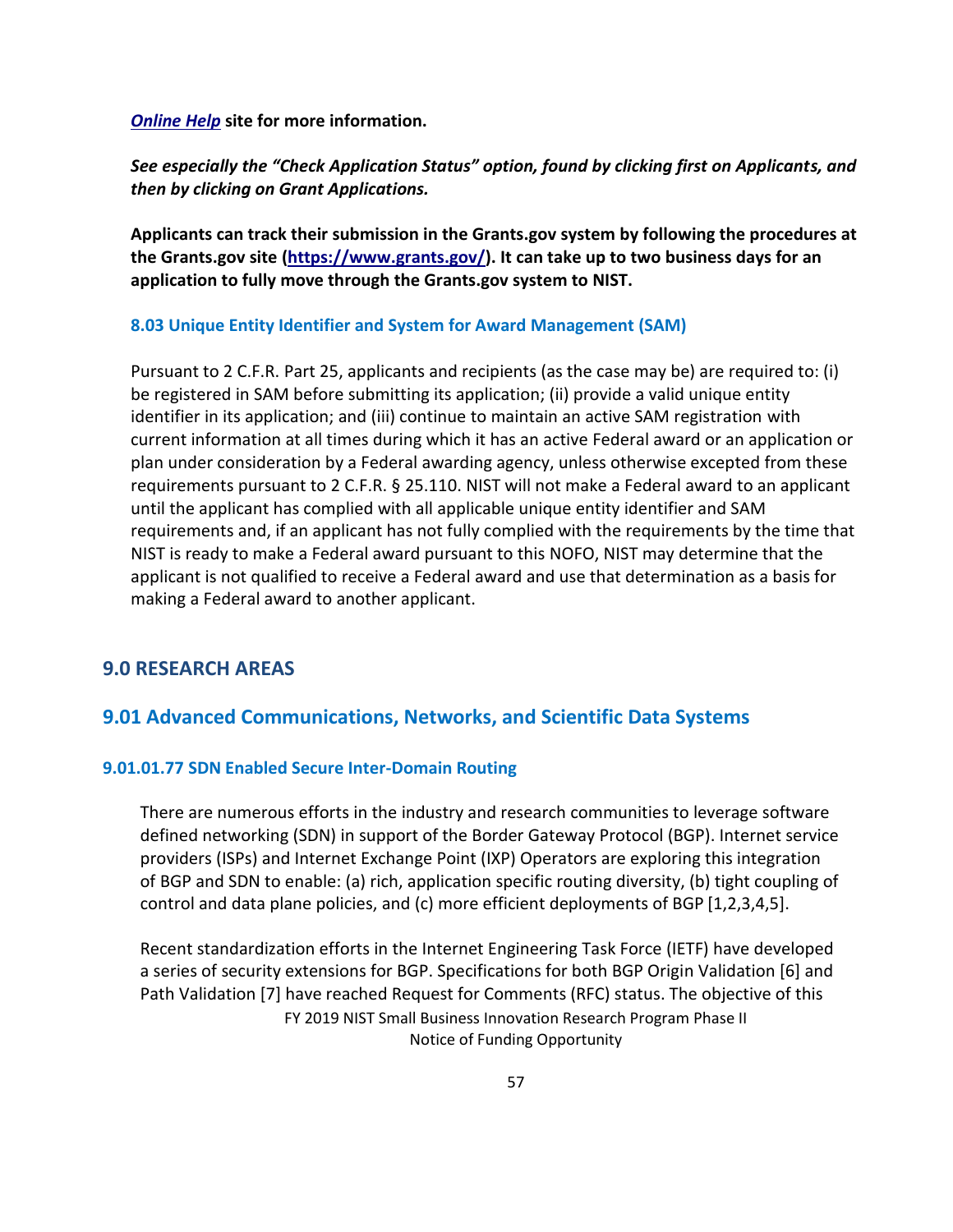topic is to explore, through design and prototyping, the integration of these new BGP security protocols in emerging SDN-enable BGP architectures. The scope shall address both BGP Origin Validation and Path Validation and their incorporation into both SDN-enabled BGP routing within an autonomous system and at Internet exchange points.

The goal of this subtopic is to explore, through design and prototyping, the integration of new BGP protocols in emerging SDN-enable BGP architectures. The scope shall address both BGP Origin Validation and Path Validation and their incorporation into both SDNenabled BGP routing within an autonomous system and at Internet exchange points. Solutions should explore how these technologies can be integrated to: (a) offer routing policies that allow opt-in preference for validated paths/origins for some users/peers, (b) couple data plane routing policies to those of control plane, and (c) offload the computational cost of BGP security mechanisms from edge routers to centralized SDN controllers. Solution designs should be validated through prototype implementation and evaluation in one or more open source BGP/SDN platforms.

### Phase I expected results:

In Phase I, a feasibility study and integration plan of BGPsec into one or more of the selected open source SDN-enabled inter-domain routing platforms is expected. The integration of the selected platform must include RPKI origin validation [6] and BGPsec path validation [7]. The results of this phase shall include a design specification of how BGP security technologies can be incorporated into chosen routing platforms and how the approach addresses the suggested capabilities above. The design should include initial prototype experimentation as a proof of concept.

### Phase II expected results:

Phase II consists of a full integration of BGPsec path validation and RPKI origin validation as specified in Phase I, into one or more of the selected open source SDN enabled BGP platforms. Phase II includes development of prototype software, documentation, test suites and an evaluation report of the capabilities, performance, and interoperability of the prototype. It is preferred that the BGPsec path validation and RPKI-based origin validation capabilities be based upon the relevant modules of the NIST BGP-SRx software suite [4].

As appropriate based on the mutual interest of both NIST and the awardee, the NIST-ANTD BGP team [6] may provide limited support as subject matter experts and as well as limited support with the usage of the BGP-SRx Software Suite and its components.

#### References:

[1] A. Gupta et al. SDX: A Software Defined Internet Exchange, ACM SIGCOMM'14, August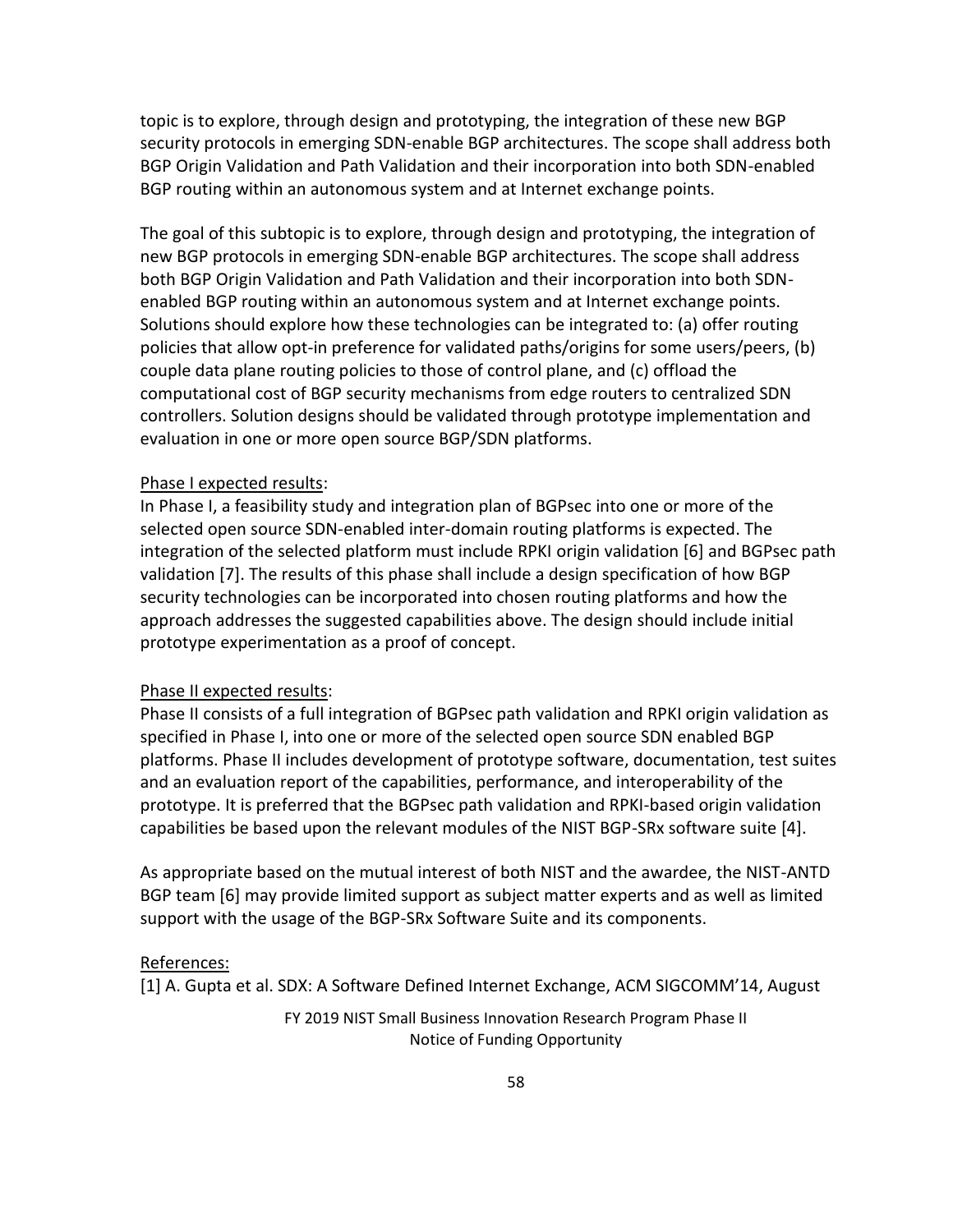2014. [http://gtnoise.net/papers/2014/gupta-sigcomm2014.pdf.](http://gtnoise.net/papers/2014/gupta-sigcomm2014.pdf)

[2] SDN-IP / ONOS Project. [https://wiki.onosproject.org/display/ONOS/SDN-IP.](https://wiki.onosproject.org/display/ONOS/SDN-IP)

[3] SDX A Software Defined Internet Exchange Point. [http://sdx.cs.princeton.edu/.](http://sdx.cs.princeton.edu/)

[4] OpenDaylight Border Gateway Protocol (BGP) plugin. [http://docs.opendaylight.org/en/stable-nitrogen/user-guide/bgp-user-guide.html.](http://docs.opendaylight.org/en/stable-nitrogen/user-guide/bgp-user-guide.html)

[5] SDN WAN BGP GATEWAY. [https://www.corsa.com/solutions/sdn-wan-bgp-gateway/.](https://www.corsa.com/solutions/sdn-wan-bgp-gateway/)

[6] P[.](https://tools.ietf.org/html/rfc6811) Mohapatra et al. BGP Prefix Origin Validation, RFC 6811, January 2013. [https://tools.ietf.org/html/rfc6811.](https://tools.ietf.org/html/rfc6811)

[7] M. Lepinsky (Ed.) and K. Sriram (Ed.). BGPsec Protocol Specification, RFC 8205, September 2017. [https://tools.ietf.org/html/rfc8205.](https://tools.ietf.org/html/rfc8205)

[8] BGP-SRx Software Suite. [https://bgpsrx.antd.nist.gov.](https://bgpsrx.antd.nist.gov/)

[9] NIST Robust Inter-Domain Routing project. [https://www.nist.gov/programs](https://www.nist.gov/programs-projects/robust-inter-domain-routing)[projects/robust-inter-domain-routing.](https://www.nist.gov/programs-projects/robust-inter-domain-routing)

## **9.01.02.77 Secure and Distributed Network Measurement**

Interest in network measurement has existed since the early days of the Internet. However, today's networks have very limited measurement capabilities used for diagnostic services (such as the traceroute and ping utilities based on the Internet Control Message Protocol- (ICMP). Consequently, complex and ad-hoc procedures are frequently combined to assess network behavior, often using techniques that rely on inference rather than direct measurement. In [1] authors propose measurability as a goal of protocol design, and argue for measurement as a first-class component of the network architecture, rather than conducting measurements through inference from convoluted techniques.

Any deployed IT infrastructure will benefit from a strong network measurement capability. A first step toward developing a general purpose network measurement framework that supports a variety of use cases with flexibility and extensibility is introduced in [2]. Such a framework would allow for built-in measurement and diagnostic capabilities so that as new applications are developed, they can be instrumented with measurement probes and make use of the framework to meet their measurement needs. The network is thus empowered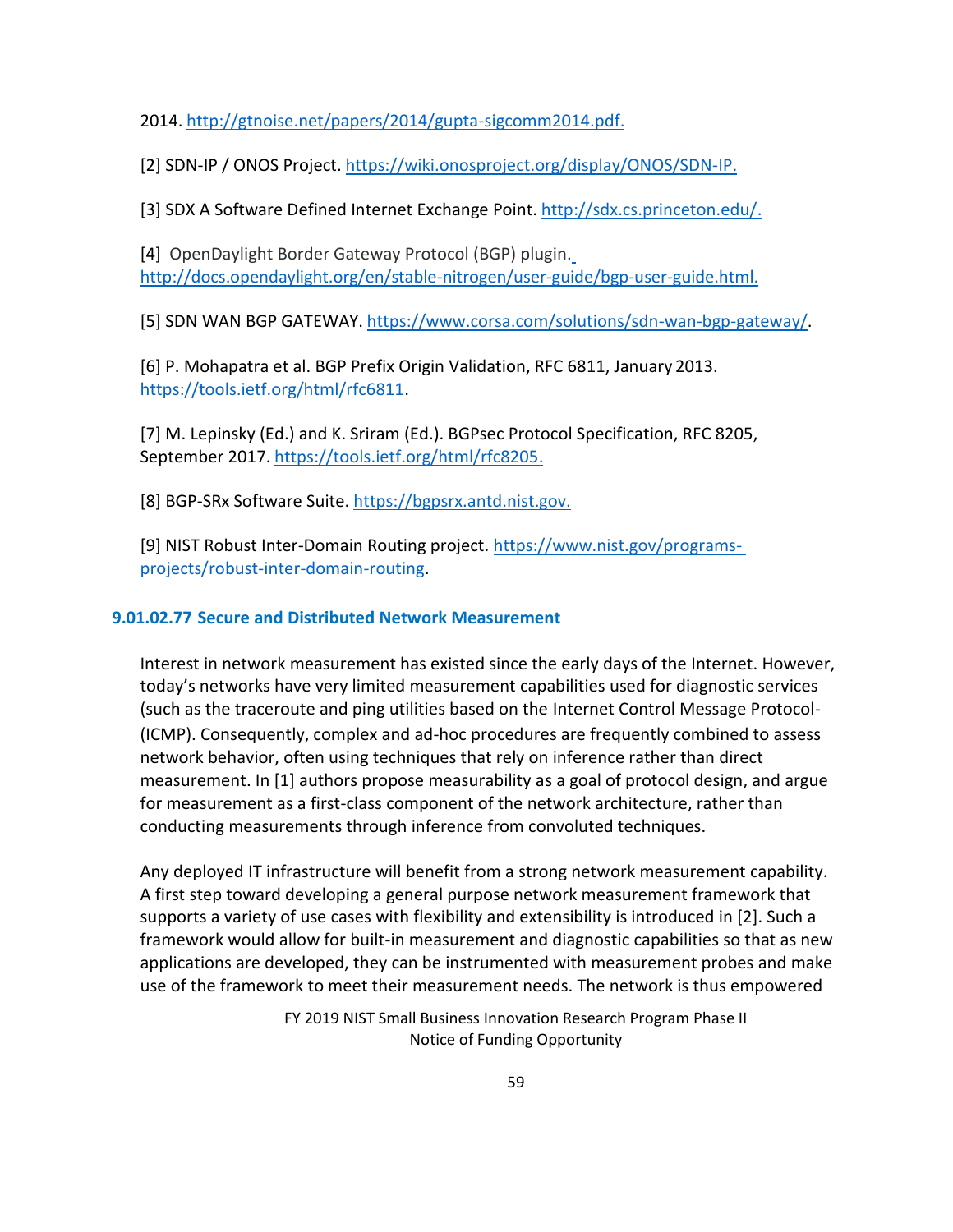with a built-in measurement framework that can be used by different applications that need to produce and/or consume network measurements.

Implementation of the framework can be done for a network stack based on IP or on Information Centric Networking (ICN) paradigm. The latter would be more convenient given its clean-slate nature and the availability of Named Data Networking (NDN) as an ICN instance with associated codebase and nationwide NDN testbed available for experimentation. Moreover, ICN is a promising technology for the Internet of Things (IoT) applications [3] and having a suitable measurement infrastructure will accelerate adoption of IoT applications.

Network measurement tools with well-designed measurement probes can result in commercial products and solutions for network operations and network analytics.

The goal is to develop a rich set of network measurement probes that can be deployed in networks to achieve higher levels of network measurability. It is also desirable to explore solutions for correlating measurements from multiple probes for network forensics, for monitoring overall network health, and to achieve higher degrees of network observability. Security of the measurement infrastructure is important and needs to be addressed, including privacy and access control to measurement data.

### Phase I activities and expected results:

Provide input to the measurement framework and its security model, propose network measurement probes and associated features that fit within the framework, explore passive and active measurement probes, develop proof-of-concept software implementation (a simple network of IoT sensors, devices, and applications can be emulated for this purpose), provide a discussion of the security properties/features it addresses and how this fits within the measurement framework, explore use cases that involve cooperation between probes.

## Phase II activities and expected results:

Expand and mature the Phase I proof-of-concept, provide design details with practical applications in support of potential commercial product or service, evaluate a working prototype of a commercially viable network measurement solution, assess features of the measurement probes, conduct testbed measurements and testing for a number of use cases.

As appropriate based on the mutual interest of both NIST and the awardee, NIST may be available to work collaboratively on design concepts, discuss potential solutions, and evaluate proposed implementations.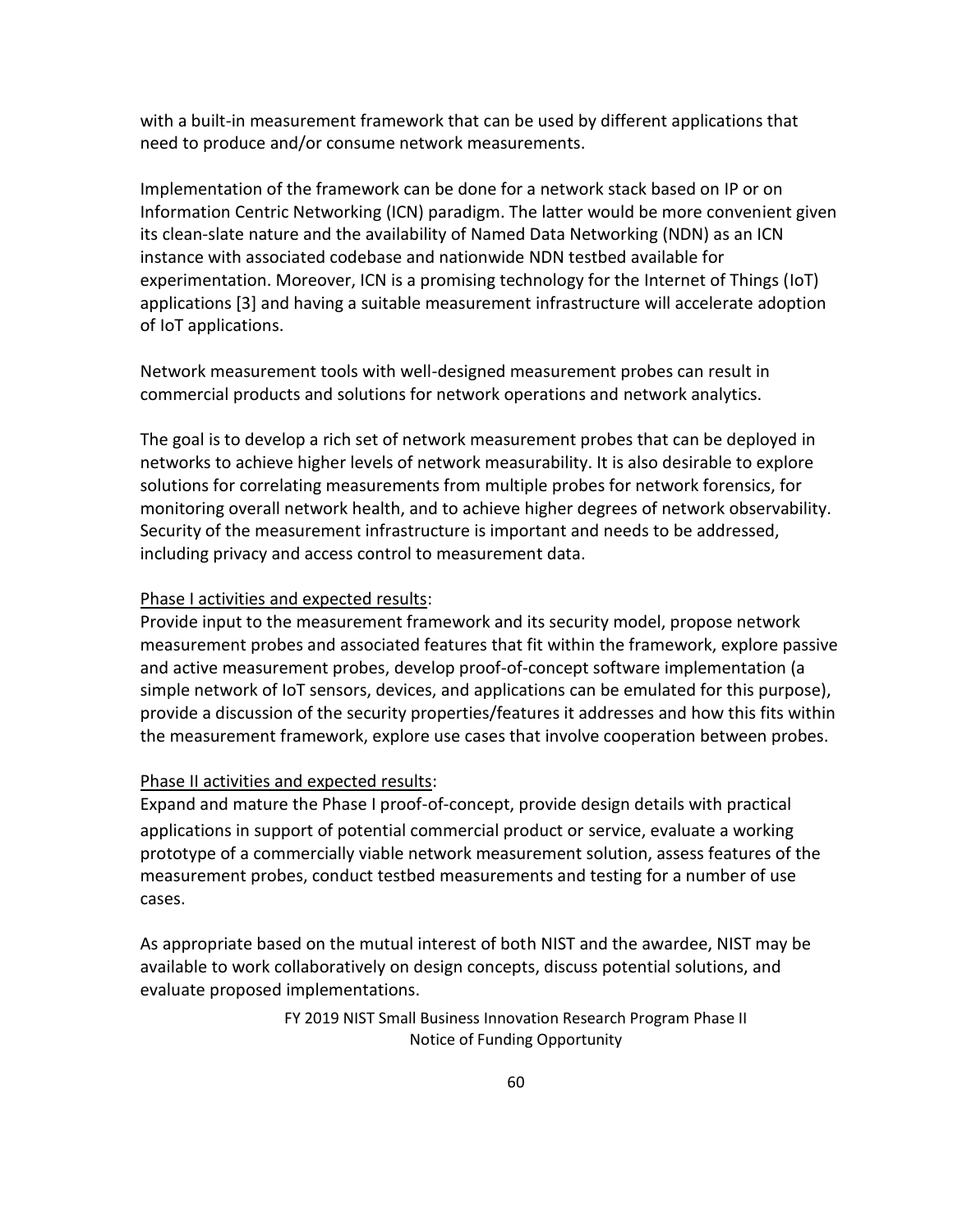References: [1] Principles for Measurability in Protocol Design[.](https://doi.org/10.1145/3089262.3089264) [https://doi.org/10.1145/3089262.3089264.](https://doi.org/10.1145/3089262.3089264)

[2] A Network Measurement Framework for Named Data Networks.

[https://conferences.sigcomm.org/acm-icn/2017/proceedings/icn17-1005.pdf.](https://conferences.sigcomm.org/acm-icn/2017/proceedings/icn17-1005.pdf)

[3] Design Considerations for Applying ICN to IoT[.https://tools.ietf.org/html/draft-zhang](https://tools.ietf.org/html/draft-zhang-icnrg-icniot-01)[icnrg-](https://tools.ietf.org/html/draft-zhang-icnrg-icniot-01) [icniot-01.](https://tools.ietf.org/html/draft-zhang-icnrg-icniot-01)

#### **9.01.03.77 Using the DNSSEC and DANE to Improve Web Browser Security**

For many users, the Internet is experienced through a web browser. Internet users engage in communication, commerce, exchange heath information, control devices and services, and interact with their government through web based tools. Naturally, attackers have focused on intercepting various forms of web traffic in order to eavesdrop on the data, divert the communications to malicious sites, etc. This is often done by tricking the browser into using unencrypted channels (i.e., a downgrade from HTTPS to HTTP), or spoofing the legitimate server and acting as a Man-in-the-Middle (MITM) and intercepting/decrypting all HTTPS traffic. The latter is often accomplished using fraudulently obtained X.509 certificates [1].

Several protocols and protocol extensions have been proposed to combat these types of attacks against web browser users. Some of these proposed solutions have gained traction but suffer from drawbacks. HTTPS Strict Transport Security (HSTS) [2] can be used to inform browsers to only connect via HTTPS, but suffers from a downgrade attack on the first visitto a given web site. HSTS with preloading can prevent the downgrade attack by having a list of known HSTS domains stored locally in the browser. Preloading suffers from the inability to scale to the size of the entire Internet [3] as the global list of HTTPS protected websites could not be stored or accessed quickly in a web browser. Other applications that use HTTPS for things such as accessing media or other information may also have to download and store the pre-load list in order to insure an initial secure connection to a given service.

Domain-based Authentication of Named Entities (DANE)[4] uses the Domain Name System (DNS) to store publish security information about a given host. DANE allows a domain owner to be very flexible with regards to the type of certificates used (including the use of CAs that are otherwise unknown by clients. DANE does suffer from a perceived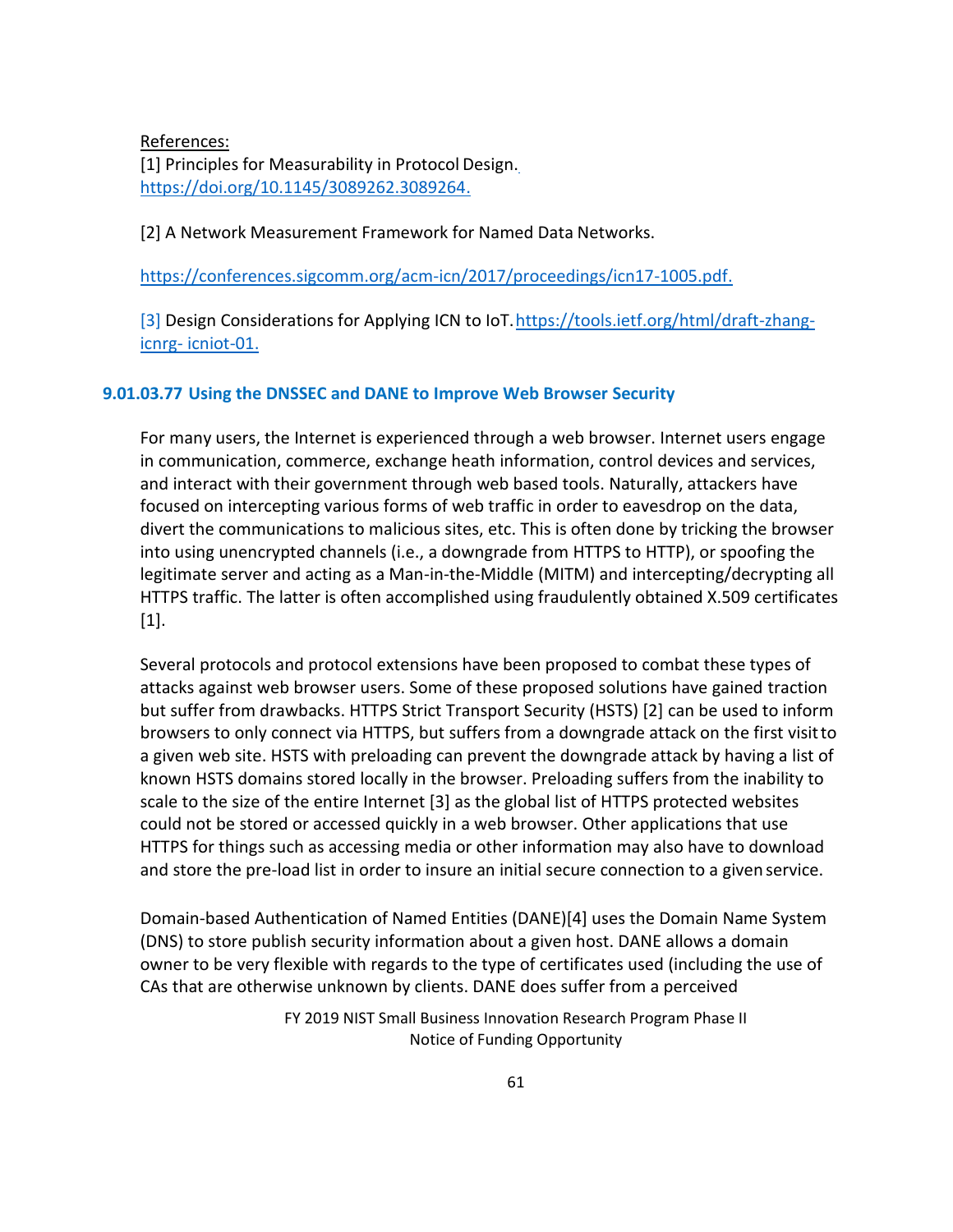performance impact because of the required use of the DNS Security Extensions (DNSSEC). There have been some proposed solutions to this problem, but they are not yet fully specified. There is also some ambiguity in DANE as to how to handle policy discovery and caching, such as provided by HSTS. To date, there has been little published work on how DANE and HSTS should interact.

Ideally, web browsers should be able to benefit from multiple ways of authenticating an HTTPS protected website. That way, an end user will be further protected against various TLS attacks seeking to compromise their communication. However, DANE support in web browsers is lacking and there are no major versions of browsers that currently use DANE to protect end users.

The primary goal of this project is to develop a prototype web browser that can use DANE resource records stored in the DNS to establish an authenticated, TLS protected connection to a web server. Existing open source components can be used in this effort, including an open source web browser as the candidate code base for the prototype. Possible options include (but are not limited to): Chromium, Firefox, Brave, etc. The DANE component may also leverage pre-existing libraries such as OpenSSL [5].

The secondary goal of the project is to develop and implement extensions to the DANE technologies to provide HSTS-like behavior for policy discovery and caching. Prototype implementations should address how to realize/present different validation results (e.g., PKIX validation vs. DANE validation) to the user.

## Phase I activities and expected results:

Phase I consists of identifying possible candidates to use as the base code and designing the algorithms to query the DNS for digital certificates and how to interpret the response. A prototype of a web browser that can use certificate information obtained via the DANE to establish HTTPS connections should be part of the deliverables. A report should also be produced that details the design choices for policy enforcement and any recommendations on new specifications to improve policy discovery for TLS clients.

## Phase II activities and expected results:

Phase II consists of further development and improvement of the prototype from Phase I. The prototype web browser for Phase II should be able to handle all DANE certificate scenarios as well as implement the DNSSEC serialized chain extension for TLS [6]. The prototype should also include implementations of proposed policy discovery solutions discussed in the report deliverable from Phase I.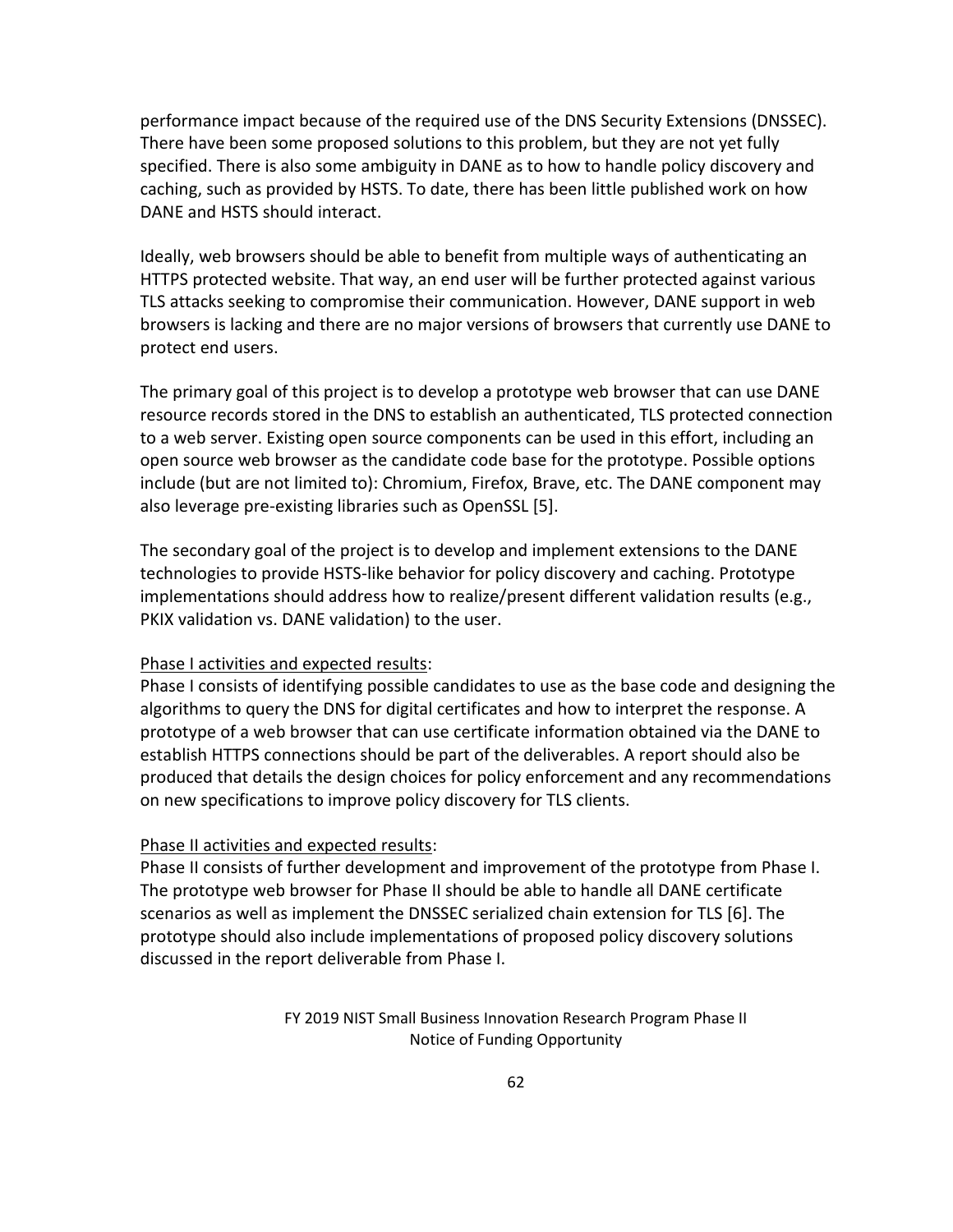As appropriate based on the mutual interest of both NIST and the awardee and on a caseby-case basis for Phase I and Phase II awards, NIST may provide technical experts to act as subject matter experts in DNS and DNSSEC as needed. NIST may also be available to establish the network and DNS infrastructure that would be needed to conduct testing of the resulting prototype web browser.

## References:

[1] G. Fleishman. The Huge Web Security Loophole That Most People Don't Know About, and How It's Being Fixed, FastCompany Feb. 2015. [https://www.fastcompany.com/3042030/the-huge-web-security-loophole-that-most](https://www.fastcompany.com/3042030/the-huge-web-security-loophole-that-most-people-dont-know-about-and-how-its-be)[people-dont-know-about-and-how-its-be.](https://www.fastcompany.com/3042030/the-huge-web-security-loophole-that-most-people-dont-know-about-and-how-its-be)

[2] J[.](https://tools.ietf.org/html/rfc6797) Hodges et al. HTTPS Strict Transport Security (HSTS). RFC 6797. Nov 2012. [https://tools.ietf.org/html/rfc6797.](https://tools.ietf.org/html/rfc6797)

[3] ICANN 60 Tech Day.

[https://schd.ws/hosted\\_files/icann60abudhabi2017/ab/13%20Broadening%20HSTS%20-](https://schd.ws/hosted_files/icann60abudhabi2017/ab/13%20Broadening%20HSTS%20-%20McIlwain.pdf) [%20McIlwain.pdf.](https://schd.ws/hosted_files/icann60abudhabi2017/ab/13%20Broadening%20HSTS%20-%20McIlwain.pdf)

[4] P. Hoffman and J. Schlyter. The DNS-Based Authentication of Named Entities (DANE)Transport Layer Security (TLS) Protocol: TLSA, RFC 6698. Aug 2012. [http://datatracker.ietf.org/doc/rfc6698/.](http://datatracker.ietf.org/doc/rfc6698/)

[5] Open SSL 1.1.0 Released[.https://www.internetsociety.org/blog/2016/09/openssl-1-1-0](https://www.internetsociety.org/blog/2016/09/openssl-1-1-0-released/) [released/.](https://www.internetsociety.org/blog/2016/09/openssl-1-1-0-released/)

[6] M. Shore et al. A DANE and DNSSEC Authentication Chain Extension for TLS, Work in Progress. [https://datatracker.ietf.org/doc/draft-ietf-tls-dnssec-chain-extension/.](https://datatracker.ietf.org/doc/draft-ietf-tls-dnssec-chain-extension/)

# **9.02 Advanced Manufacturing and Material Measurements**

## **9.02.01.49 Biomanufacturing**

The biopharmaceutical industry is a critical component of the U.S. economy, directly employing nearly 900,000 workers, with a \$1 trillion economic footprint. By 2020, it is projected that more than 50% of the all prescription drug sales will be biologicallymanufactured therapeutics, including protein therapeutics, and emerging gene and cell therapy products. A key challenge to the domestic competitiveness of the U.S.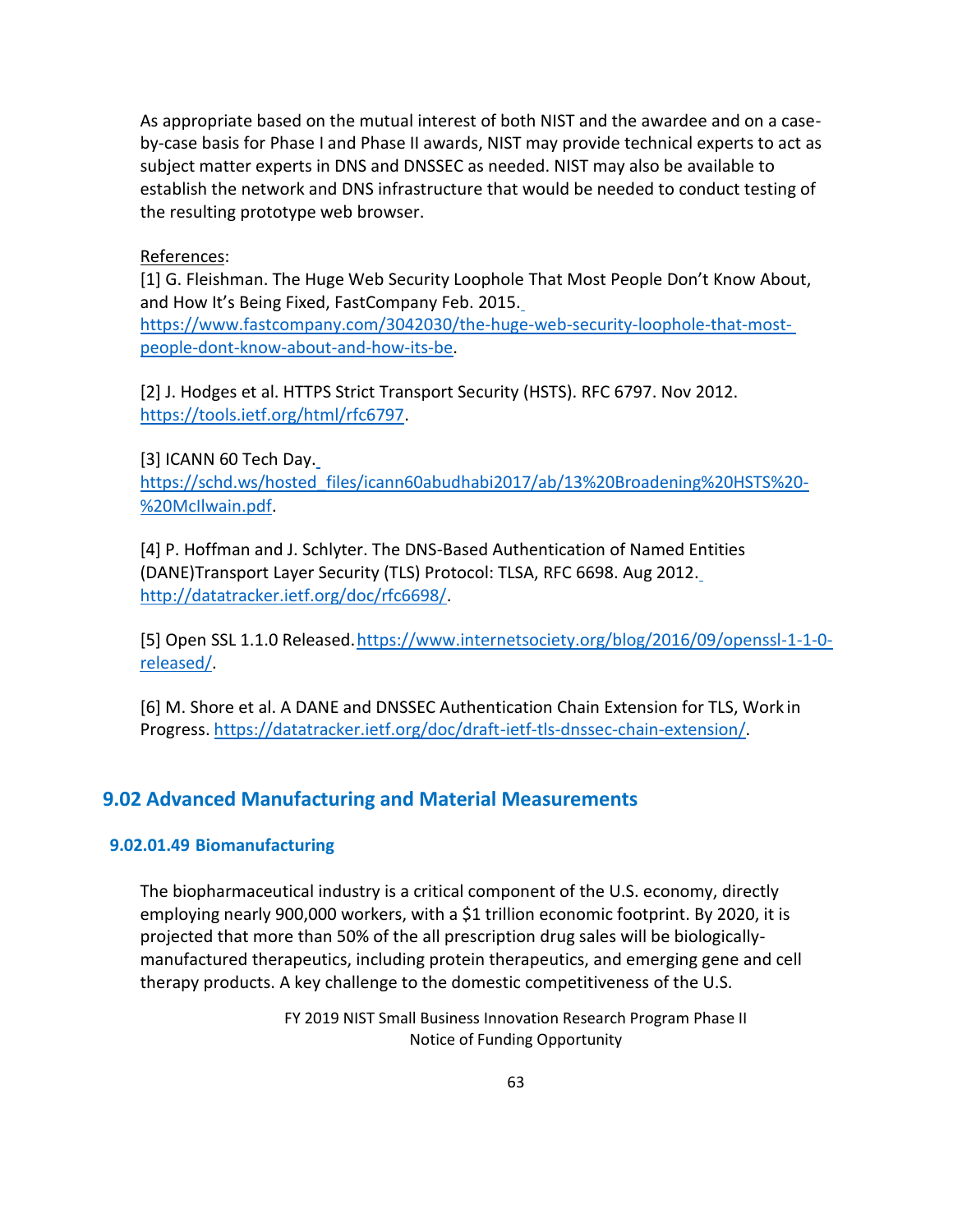biopharmaceutical industry is development of agile and scalable manufacturing processes for these biologic therapies. Technology innovation that enables better process control and more quantitative and real-time product characterization is needed to move the industry meet that challenge.

To this end, NIST seeks the development of new or improved measurement tools and methods to efficiently, accurately, and precisely monitor and characterize both processes and products across the diversity of biologic products. Advances in such measurement technology will:

- Improve risk-analysis of process, equipment and raw material changes on product attributes.
- Aid development of scalable manufacturing platforms for emerging types of biologic therapies.
- Build generalizable knowledge to improve industry understanding of the tolerance for change in relation to product quality.

Of interest in this opportunity are new or improved analytical technologies to evaluate key product attributes to aid in the development and control of bioprocesses.

- Improved and generalizable tools for detection of host cell proteins: The co-purification of host-cell proteins (HCPs) during production of protein therapeutics is a challenge for industry, as HCP contaminants can be immunogenic and may affect the safety and efficacy of the final product. The most common detection methods are based on immunoassays, but industry is increasingly seeking alternatives, such as the use of mass spectrometry. This opportunity seeks the development of more standardized and efficient mass spectrometry approaches, or other orthogonal methods to detect HCP.
- Analytical tools to assess the quality and integrity of single-use bioprocess equipment: As the biopharmaceutical industry moves toward single-use systems, analytical tools and standards that enable efficient and robust detection and characterization of leachables under relevant process conditions are needed. Additionally, improved design of single-use systems to enable rapid confirmation of the integrity of components and connections are desirable.
- Quantitative assessment of filled vs. unfilled viral capsids for manufacturing gene therapies: Development of scalable manufacturing processes for gene therapies is hampered by significant technical challenges. Among these is the need for characterization of filled vs. unfilled capsids in AAV vector generation. The presence of the empty capsids can influence the clinical outcome of these gene therapies, yet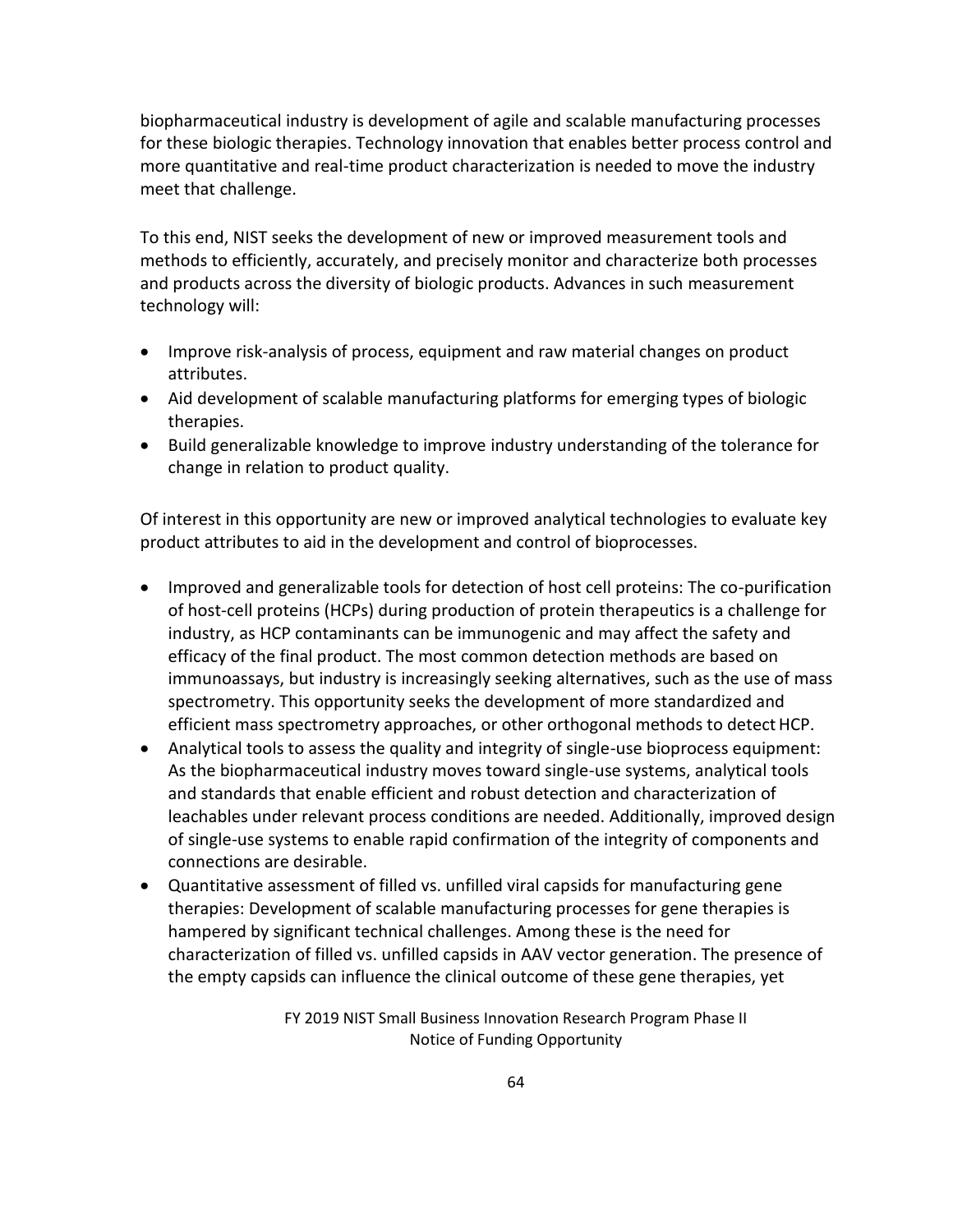efficient and robust measurement tools to quantify and characterize the filled, partially filled, and unfilled capsids have not been well-established. We seek innovative approaches to this measurement challenge to advance the development of manufacturing platforms for gene therapies.

## Phase I expected results:

The awardee will establish proof of concept for new or improved analytical technology to measure desired process or product attributes. The performance characteristics of the new or improved analytical technology should be optimized for sensitivity, resolution, quantitation, speed of measurement (including sample preparation), accuracy, precision, and reproducibility.

## Phase II expected results:

The new or improved analytical technology will be directly compared with current state-ofthe-art methodology for the relevant bioprocess or biologic product attribute, and will demonstrate a factor of 2X or greater improvement in the performance characteristics listed for Phase I above.

As appropriate based on the mutual interest of both NIST and the awardee, NIST may be available to consult or for potential collaboration, depending on the measurement technology to be developed. NIST may also be willing to provide, where appropriate, reference materials to better compare performance of the proposed new method or technology with that of the current state-of-the-art.

## References**:**

[1] Battelle/PhRMA report: The US Biopharmaceutical Industry: Perspectives on Future Growth and the Factors That Will Drive It, 2014.

[2] D.G. Bracewell et al. The Future of Host Cell Protein (HCP) Identification During Process Development and Manufacturing Linked to a Risk-based Management for Their Control, Biotechnology and Bioengineering, 112(9), 1727–1737, 2015.

[3] Deloitte Development LLC. Advancing Biopharmaceutical Manufacturing: An Evolution Underway, 2015.

[4] R. Hernandez. Special Considerations for Extractables and Leachables Testing in Biological Products, Pharmaceutical Technology, 39 (2), 2015.

[5] J.F. Wright, Product-Related Impurities in Clinical-Grade Recombinant AAV Vectors: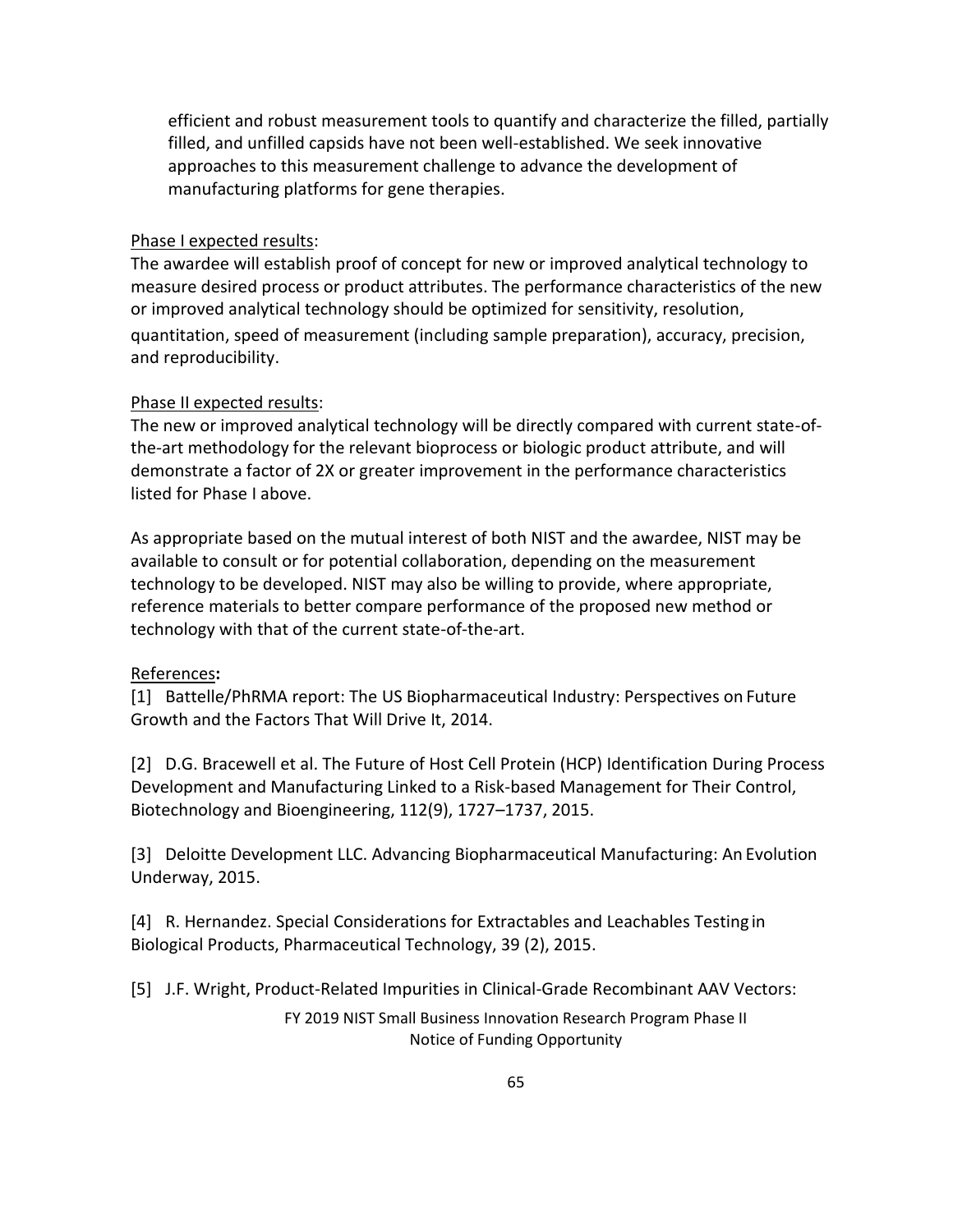Characterization and Risk Assessment, Biomedicines, *2*(1), 80–97, 2014.

## **9.02.03.73 Compton Scattering Tomography System with Sub-keV Energy Resolution for Gamma Ray Energy at 1-10 MeV Range**

Advance materials analyses increasingly demand non-destructiveness with spatial and spectral information. Combining the high penetrability of neutrons and gamma rays, nuclear analytical techniques such as prompt gamma activation analysis (PGAA) has long been a special tool for bulk material analysis that reveals the composition with minimal substrate interference and with multi-elemental sensitivity, due to the characteristic nuclear signature of the emitted gamma rays. However, the high penetrability is accompanied by the inherently low detection efficiency for high energy gamma rays. To date, there is no "off the shelf" commercial detector technology that can be made suitable for spectrally resolved MeV gamma ray tomographic applications, unlike detectors for x rays and lower energy radiations which are routinely performed at micrometer scale. For both spatial and energy sensitivity requirements, traditional detectors have given way to the newer class of materials such Cadmium Zinc Telluride (CZT) which can be miniaturized and with wider band gap which enables room temperature operations. Fast on-board electronics allow near-real time image reconstruction of Compton scattered events which dominate the MeV energy range have seen rapid advances in recent years due to better electronic components and computing power. Recent development for clinical applications of such a system [1] shows promise that innovations in detector technology and reconstruction algorithm [2] can make prompt gamma emission tomography a reality. The NIST Center for Neutron Research is a leader in neutron tomography, which can resolve the physical structure of a bulk component such as a fuel cell element and its liquid flow in-situ. However, it does not provide compositional information that PGAA can. With gamma ray tomography, we can provide a new vision by creating a 3D composition map inside a bulk material/manufactured component at a scale and depth that x-ray and surface analysis techniques cannot reach.

NIST solicits proposals to develop a gamma ray spectrometer and tomographic system based on Compton scattering of MeV gamma rays specifically for the cold neutron beam based prompt gamma activation analysis instrument for composition analysis and spatial distribution of light elements in metal or other solid matrices. The key goal is spatially resolving characteristic energy lines in a bulk material via single-sided tomography that does not require physical collimations.

Phase I of this project would be to construct a suitable prototype of detector and electronics to assess energy resolution, spatial resolution, and elemental sensitivity, with a working reconstruction algorithm that can be off-line, and address the gamma ray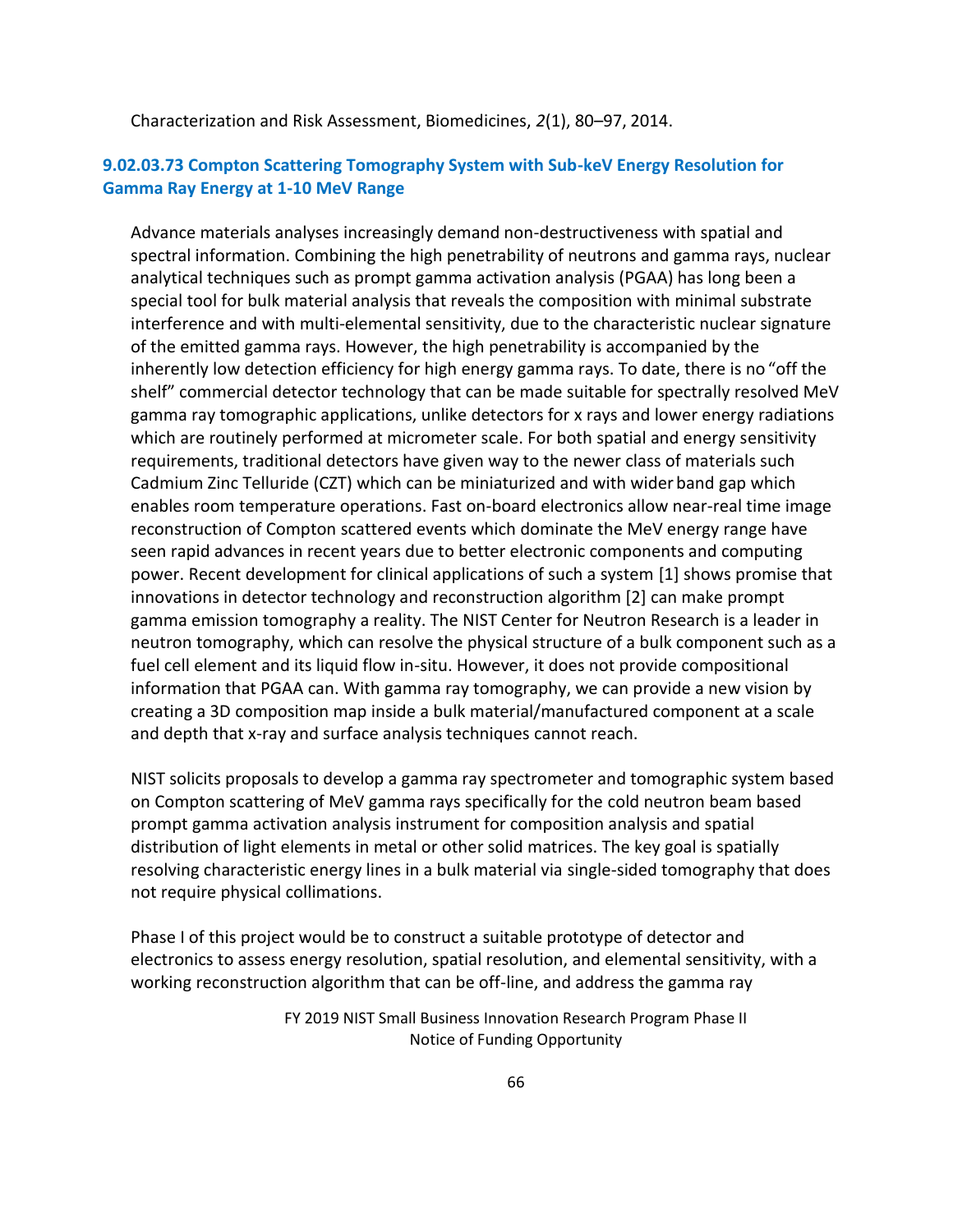background issues surrounding the facility. The expectation for Phase I is to achieve 5 mm spatial resolution for 5% mass fraction of hydrogen in solid matrices.

For Phase II, the detector hardware is optimized for gamma ray energy peaks of interest and for sample geometry. Mostly importantly, the data acquisition and reconstruction algorithm are fully developed and tested for robustness. The desired goal for the phase II product is 1% hydrogen at 1 mm spatial resolution. The finished product can be deployed to other PGAA facilities as well as possible special applications using portable neutron generators.

As appropriate based on the mutual interest of both NIST and the awardee, NIST may work collaboratively with the awardee, providing access to the PGAA experimental station at NCNR for the testing of the detectors throughout the developmental stages.

#### References**:**

[1] J. Polf et al. Phys. Med. Biol. 60, 7085–7099, 2015.

[2] D. Mackin et al. Phys. Med Biol. 57, 3537–3553, 2012.

## **9.02.03.73 Continuous Learning for Additive Manufacturing Processes Through Advanced Data Analytics**

Many hurdles continue to hinder the widespread adoption of Additive Manufacturing (AM) technologies for production, including: constrained material choices, low repeatability and quality inconsistency associated with AM processes, and high cost and time in AM qualificatio[n\[0\]](#page-69-0). A key step in overcoming each of these hurdles is to understand process– structure-property (PSP) relationships across materials and geometries for a given process.

Data-driven modeling approaches are foundational to a better comprehension of materials behavior [2]. Such approaches can be used to harness experimental data and data analytics techniques, such as data preprocessing, metamodeling, and machine learning, etc., to identify process-structure-property relationships. With almost unprecedented variability for a manufacturing process, AM provides a unique opportunity for data-driven materials characterization. As new data sets begin to emerge, the AM community expects that, with appropriate data driven modeling methods, heterogeneous data sets with a multitude of geometries, material types, and processes can be mined to develop empirical equations that correlate material properties, microstructure, part geometry, and process parameters [3, 4].

Towards advanced data analytics, intensive research has been done in employing metamodeling techniques in design and optimization [5]. AM builds are well suited for such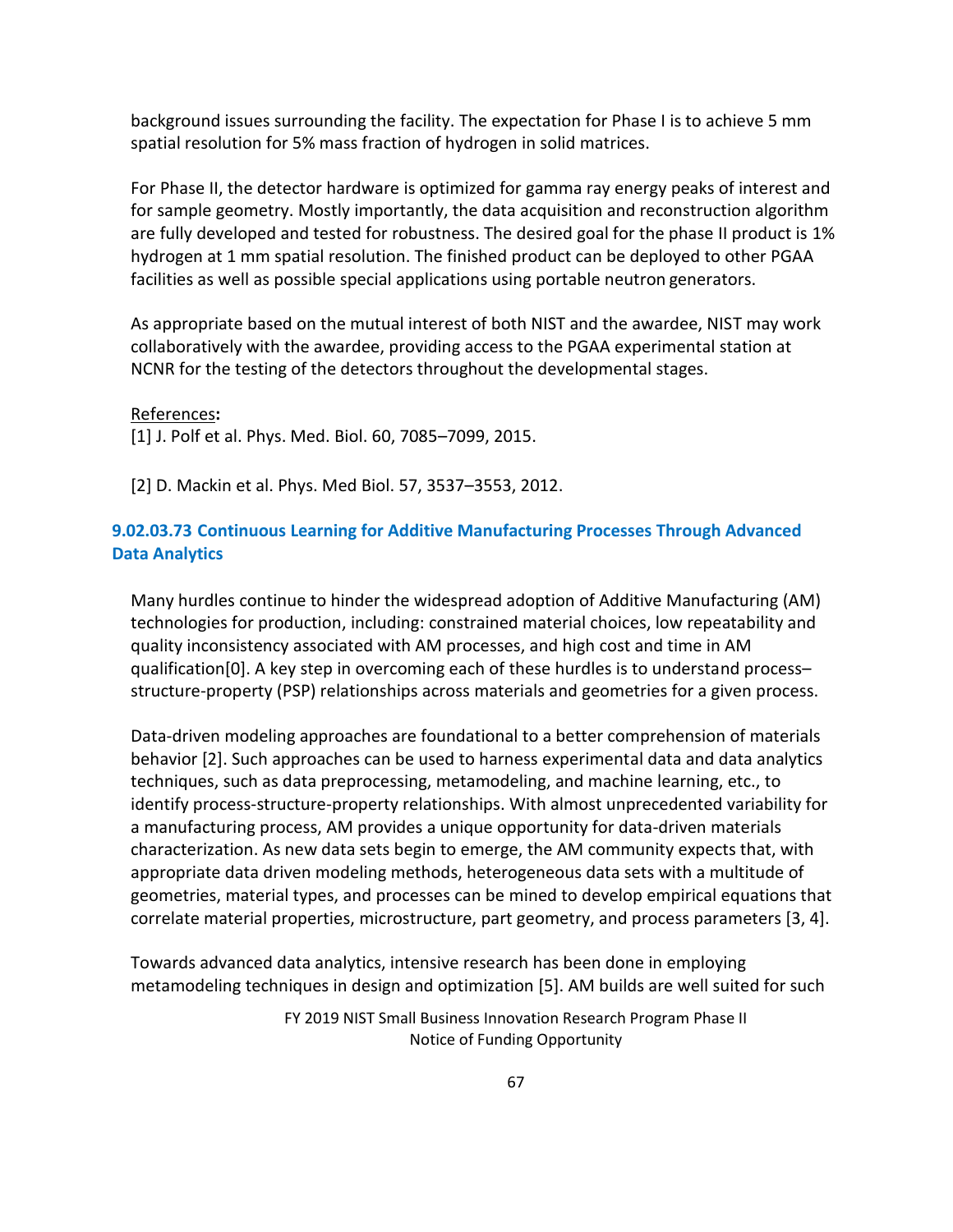techniques, especially for metal parts, where costs for conducting large scale sampling over many variables can be prohibitive. Experimental studies often contain only a few measurements and focus on specific sub-processes. The small sets of data captured do not adequately represent the inherently large sets of process variables and material microstructure variances that must be analyzed for establishing AM PSP relationships. It is critical to develop and validate efficient and effective data-driven modeling methods, complemented by physics-based models, capable of undertaking rapid explorations of AM PSP relationship with limited and diverse data sets.

This subtopic addresses gaps in adopting AM processes as production technologies, specifically through deepening the understanding of AM process-structure-property relationships using data science and material informatics. It addresses the need for effective data-driven modeling methods to establish multiscale models that link AM processes to highly complex material structures and link AM microstructure to properties. These methods should be general enough to apply to any material, process, and complex geometry while being effective enough for materials, process, and part qualification.

This subtopic directly relates to NIST's goal of supporting U.S. commerce through measurement science. Successful development of the techniques will enable AM industry developing a comprehensive set of design guidelines, qualification methods, engineering tools, and standardization of best practices.

This project aims to develop and validate novel AM informatics and data analytics that are well suited for the low-volume, high complexity, high cost production requirements in metals AM. Methods to be investigated include: multi-scale microstructure data representation; in-situ process monitoring and NDT data pre-processing for complexity reduction; advanced data mining algorithms to develop geometry/process/structure/property relationships using limited data sets from disparate sources; augmentation of experimental data sets with knowledge and simulation data from AM modeling; and methods to transfer PSP metamodels from one material or process to another material or process.

Methods developed for this subtopic are to include advanced data analysis and mining methods to solve both "small data sets" and "big data" problems in AM modeling. Data mining algorithms are expected to address the formation of AM PSP relationships from multimodal data sets contributed through collaborative efforts. Data analysis and data mining methods are expected to address in-situ monitoring and NDT data. The AM data analytics methods are expected to support the acceleration of AM material characterization, AM manufacturability analysis, AM part quality prediction, and AM design and process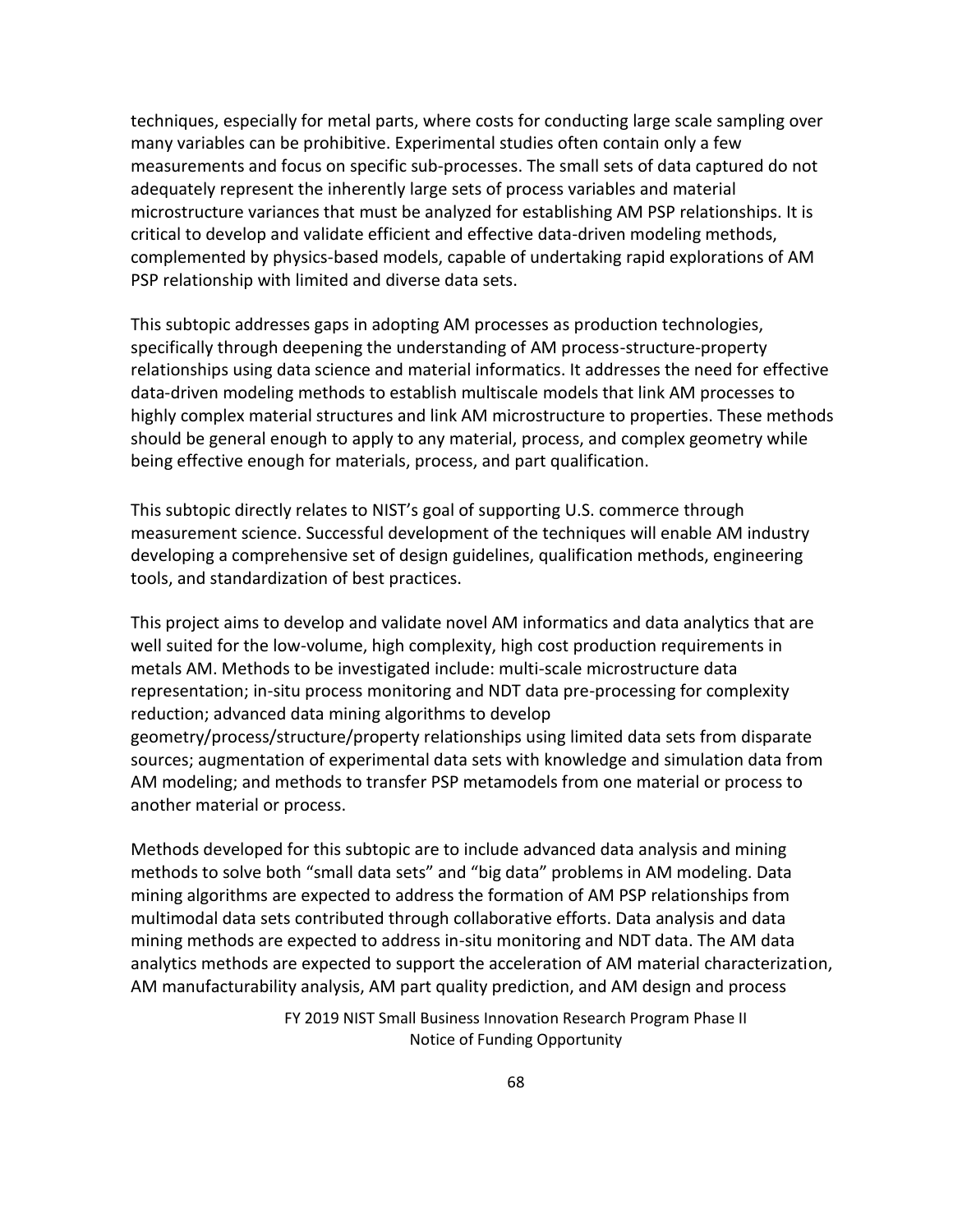optimization.

This project will develop data driven methods for identifying AM PSP relationships and support process optimization to manufacture high quality parts. Goals include establishing the following methods:

1) AM data-driven modeling methods to establish PSP relationships based on small and diverse data sets from collaborative efforts, without the need for sophisticated design of experiments. Specifically designed data analytics methods are required to support continuous learning (also named generative learning) for model improvement, as new data points are added frequently by the AM community.

2) Adaptive/sequential sampling methods to conduct cost-effective experiments based on existing model characterizations.

3) Methods to integrate and analyze in-situ process monitoring data and NDT data for AM PSP relationship modeling.

4) Methods to transfer PSP metamodels developed for one material or process to another material or process based on transfer learning concepts [6].

5) Multi-objective AM process optimization methods based on data-driven AM models.

Applied in concert, these methods will support AM part failure prediction and AM design and process optimization for part quality (shape and performance) with controlled cost and acceptable throughput.

## Phase I expected results:

1. Development of an analytics-driven method to incorporate in-situ process monitoring and NDT data into existing data structures [7].

2. Demonstration of a data analytics method that incorporates adaptive sampling, generative learning, and hybrid modeling techniques (combining physics based modeling with data driven modeling) to establish a single PSP relationship in a metal based PBF process.

3. Demonstration and implementation of a machine learning method to transfer a PSP metamodel developed for one type of AM material to another type of AM material.

4. Prototype software that implements and integrates 1-3 with NISTAMMD [\(https://ammd.nist.gov\)](https://ammd.nist.gov/) through an open API.

## Phase II expected results:

1. Validation of Phase 1-developed methods and algorithms by establishing PSPs for three materials for a single metal AM process.

2. Development of software that customizes the application and implementation of Phase I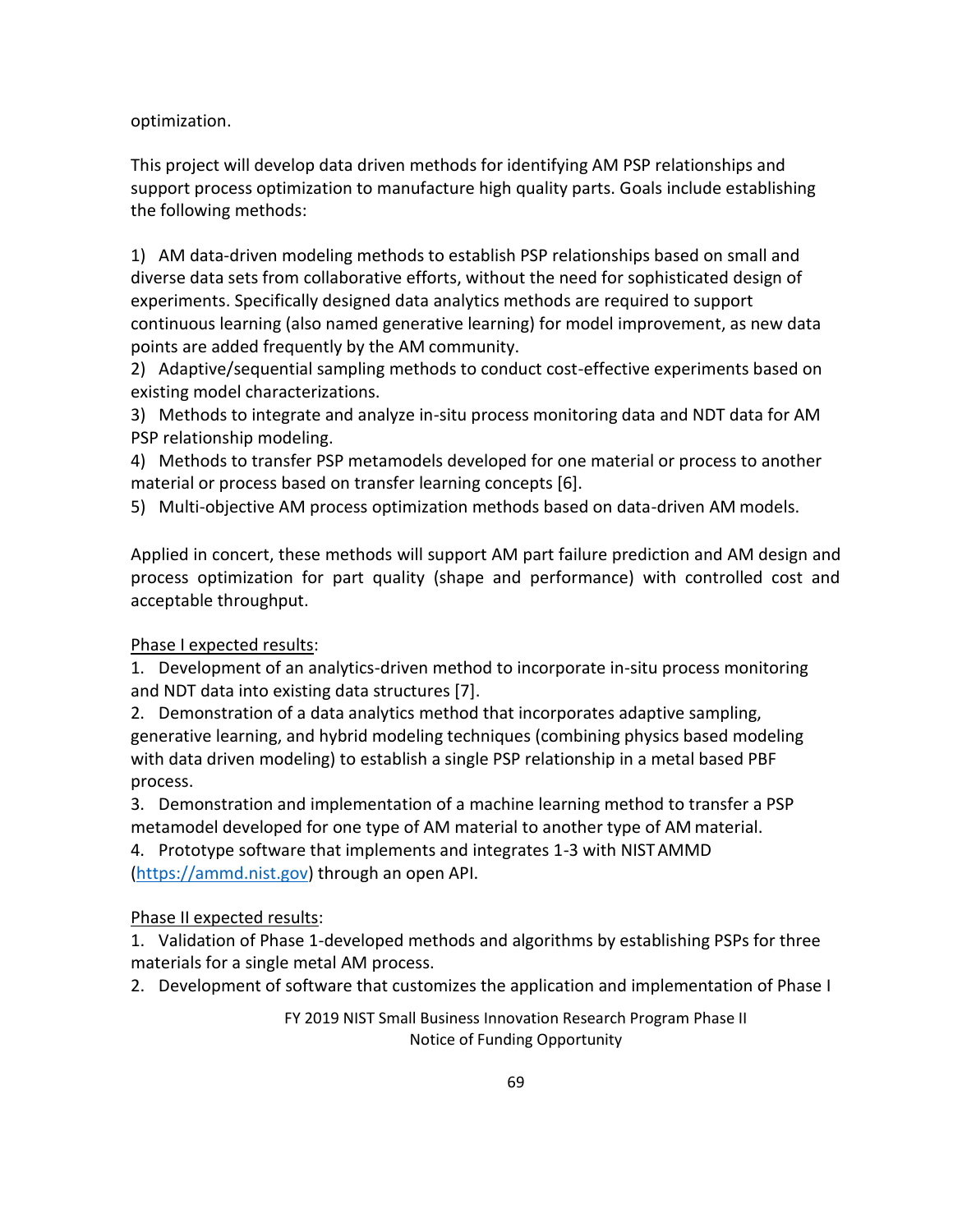algorithms for various AM community stakeholders for material characterization, AM manufacturability analysis, design optimization and feedback process control.

3. Extended validation of methods and algorithms developed in Phase I by establishing 10 PSPs for a second AM process.

4. Demonstration of the software suite in a production process case study. Validation of results with experimental measurements at identified process intervals.

As appropriate based on the mutual interest of both NIST and the awardee, NIST may work collaboratively, provide technical direction, and consultation.

## <span id="page-69-0"></span>References**:**

[1] NIST. Measurement Science Roadmap for Metal-based Additive Manufacturing, National Institute of Standards and Technology, 2013.

[https://www.nist.gov/sites/default/files/documents/el/isd/NISTAdd\\_Mfg\\_Report\\_FINAL-](http://www.nist.gov/el/isd/upload/NISTAdd_Mfg_Report_FINAL-2.pdf)[2.pdf.](http://www.nist.gov/el/isd/upload/NISTAdd_Mfg_Report_FINAL-2.pdf)

[2] S.R. Kalidindi et al. Vision for Data and Informatics in the Future Materials Innovation Ecosystem, JOM, JOM, Vol. 68, No. 8, 2016.

[3] Zhuo Yang et al. Investigating Predictive Metamodeling for Additive Manufacturing, Volume 1A: 36th Computers and Information in Engineering Conference, Charlotte, North Carolina, USA, August 21–24, 2016.

[4] Z. Yang et al. A Domain Driven Approach to Metamodeling in Additive Manufacturing, CIE 2017, Cleveland, OH, Aug. 6-9, 2017.

[5] Y. Pan and M. Hu. A Data-driven Modeling Approach for Digital Material Additive Manufacturing Process Planning, International Symposium on Flexible Automation (ISFA), Cleveland, OH, 1-3 Aug. 2016.

[6] S.J. Pan and Q. Yang. A Survey on Transfer Learning, IEEE Transactions on Knowledgeand Data Engineering, Vol 22, Issue 10, 2009.

[7] Y. Lu et al. A Collaborative Data Management System for Additive Manufacturing, CIE 2017, Aug. 6-9, 2017, Cleveland, Ohio.

**9.02.04.63 Design of a High-speed, Multiplexed Infrared Sensor Platform for Dynamic Chemical Analysis**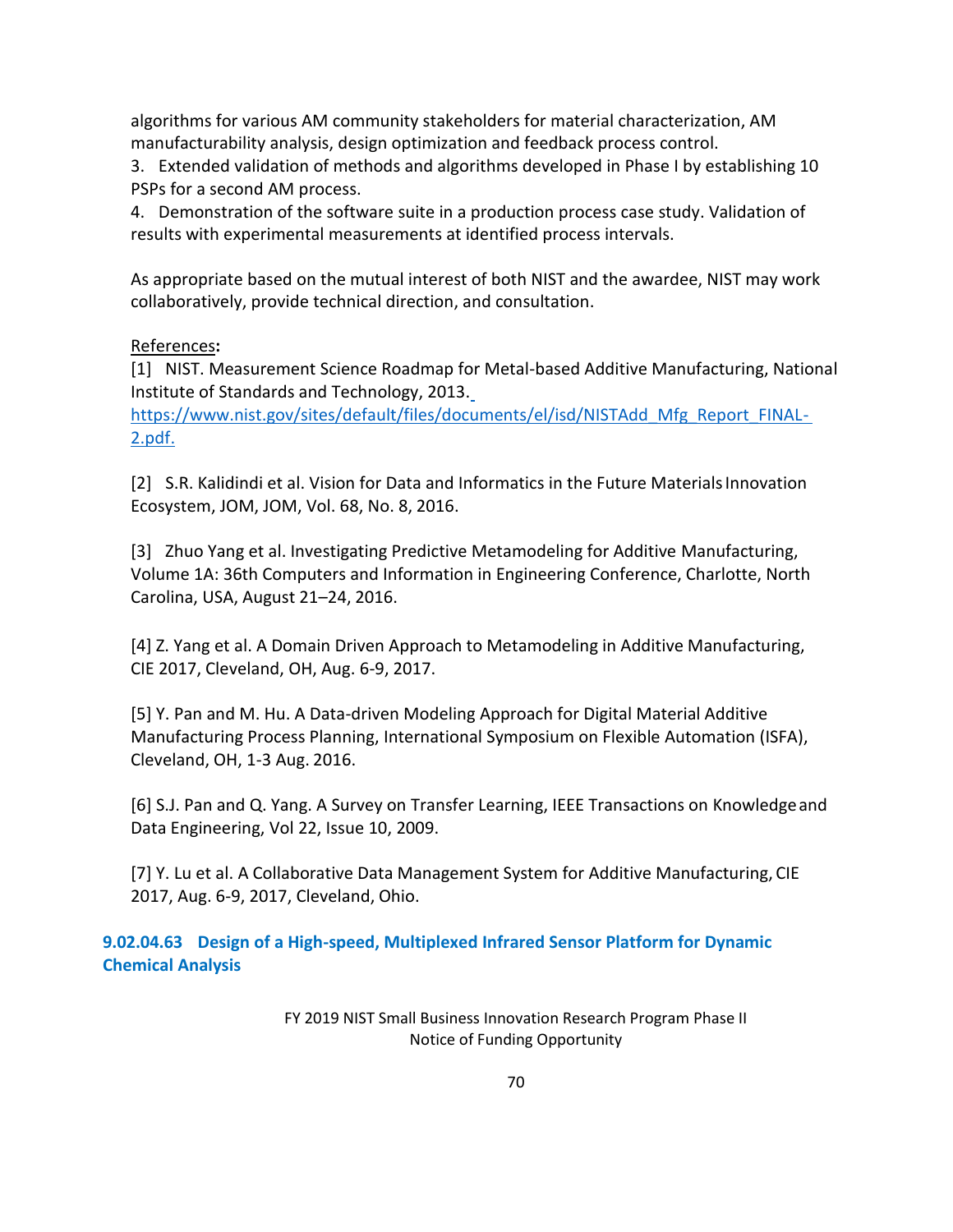NIST seeks to determine the technical feasibility of a compact ( $\leq 1$  m<sup>3</sup> physical footprint), long-path (≥ 35 m), broad-band (≥ 1 THz) multiplexed infrared sensor platform (MISP) capable of high frequency resolution ( $\leq 1$  GHz) and high acquisition rates ( $\geq 1$  kHz), achieved via the integration of emerging technology in chip-based lasers, mid-infrared fibers, and dispersive optics. We propose development towards a commercial MISP which utilizes one or more quantum cascade laser (QCL) frequency combs [1] as the active source(s) and a virtually imaged phased array (VIPA) spectrometer and infrared camera as the broad-band detector [2, 3]. The purpose of the sensor platform will be to perform accurate and precise quantitative analysis of trace chemicals using their unique "quantum fingerprints" within the long-wave infrared atmospheric window ( $\lambda = 8$  μm to  $\lambda = 12$  μm) [4]. As the relevant optical technologies are only now becoming commercially viable, NIST is interested in this feasibility (Phase I) and prototyping (Phase II) study to promote U.S. leadership in laser sensor development throughout the long-wave infrared atmospheric window.

Proof-of-principle multiplexed spectrometers operating in the mid-wave infrared ( $\lambda = 3 \mu m$ to  $\lambda$  = 5 µm) have reported novel time-resolved chemical kinetics [5, 6] as well as the openpath detection of  $CH_4$  and H<sub>2</sub>O [7]. However, many large molecules of interest to advanced manufacturing, air-quality evaluations, and national security applications have strongly absorbing fundamental vibrations in the long-wave infrared atmospheric window. Therefore, NIST seeks to unite in a synergistic way emerging optics and photonics technologies (QCL frequency combs, long-path sample cells, mid-infrared fibers, VIPA etalons, and compact infrared cameras) by studying the feasibility of a compact and broadband MISP for the high-resolution, simultaneous interrogation of a variety of chemicals using their unique infrared absorbances.

Using this multiplexed infrared sensor platform, one could potentially perform simultaneous, *in situ* measurements of isoprene  $(C_5H_8)$  and ozone  $(O_3)$  fluxes, and thus begin to elucidate the impact of biogenic volatile organic compounds (BVOCs) released by the urban ecosystems on air quality and human health [8]. To most efficiently achieve commercialization, the proposer/awardee should ultimately identify additional specific MISP chemical targets and sensing applications. Broadly speaking, the development of a MISP would both leverage and further strengthen the United States industrial expertise in laser sensors for advanced manufacturing and quantum science using emerging optics and photonics technology [9, 10]. Relevant activities include the ruggedization of high-resolution imaging dispersive spectrometers and associated high-fidelity data processing, as well as the integration of mid-infrared fiber optics and compact, low-volume, long-path gas cells with chip-based frequency combs.

#### Phase I expected results: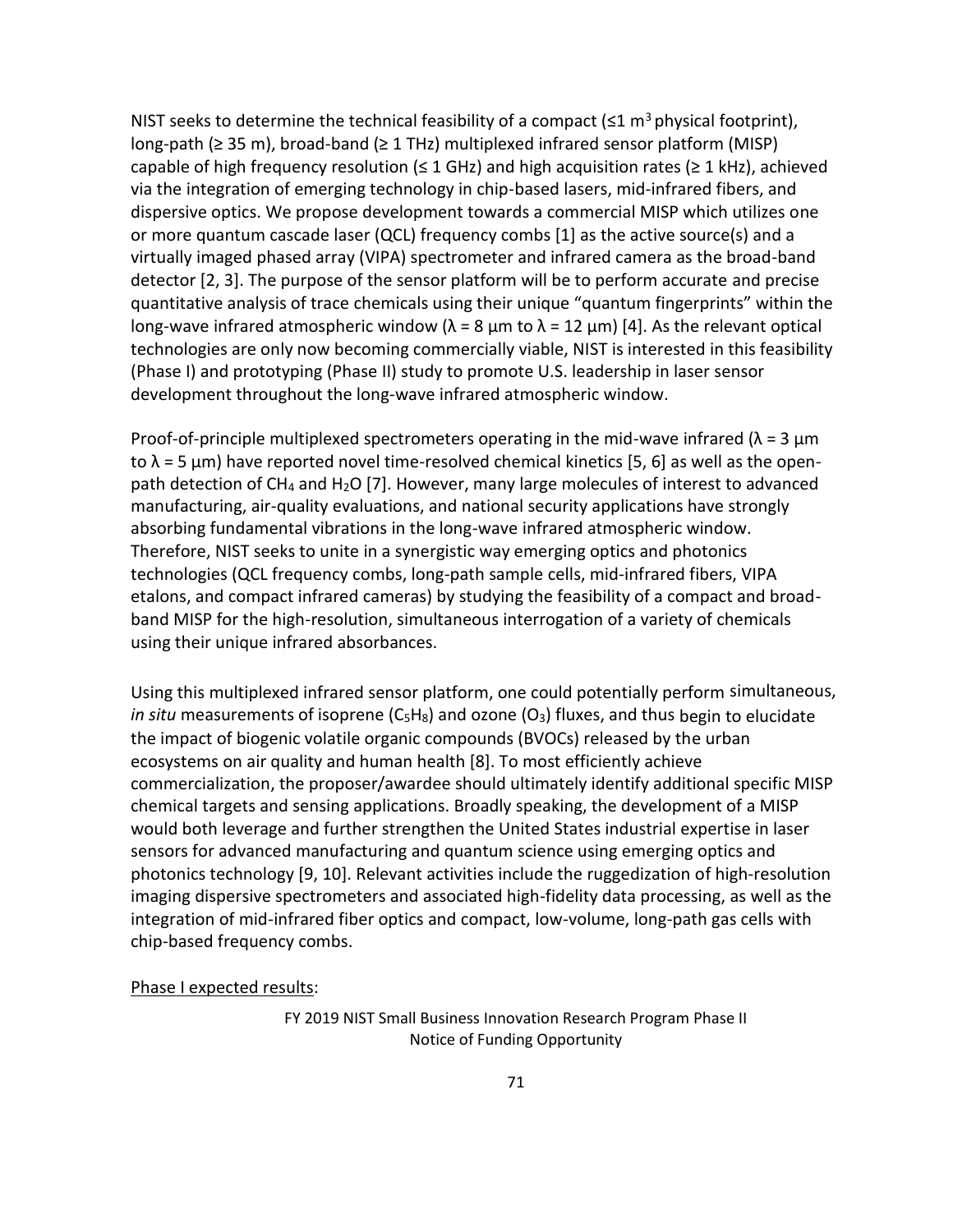Determine the technical feasibility of a multiplexed infrared sensor platform (MISP) using a quantum cascade laser (QCL) frequency comb(s), compact and long-path absorption cell, and virtually imaged phase array (VIPA) spectrometer.

Phase II expected results:

Develop a prototype MISP which operates in the long-wave infrared atmospheric window  $(\lambda)$ = 8  $\mu$ m to  $\lambda$  = 10  $\mu$ m). Identify and potentially demonstrate active optical sensing of awardee-identified chemical targets that will ultimate drive MISP commercialization.

As appropriate based on the mutual interest of both NIST and the awardee, NIST anticipates working collaboratively by providing technical guidance, discussing design concepts, and aiding in component/prototype evaluation.

References:

- [1] Y. Bidaux et al. Opt. Lett. 42, 1604 2017.
- [2] L. Nugent-Glandorf et al. Opt. Lett. 37, 3285 2012.
- [3] A.J. Fleisher. Frontiers in Optics 2017, OSA Technical Digest (online), paper JTu3A.19.
- [4] A. Schliesser et al. Nat. Photonics 6, 440 2012.
- [5]A.J. Fleisher et al. J. Phys. Chem. Lett. 5, 2241 2014.
- [6] B.J. Bjork et al. Science 354, 444 2016.
- [7] L. Nugent-Glandorf et al. Appl. Phys. B 119, 327 2015.
- [8] T. Zenone et al. Sci. Rep. 6, 32676 2016.

[9] National Photonics Initiative. Photonics: Enabling American Innovation, Competition and Security, February 1, 2017.

[10] National Photonics Initiative. Call for a National Quantum Initiative: Proposal to Address the Urgent Need to Develop the Information Infrastructure of Tomorrow, June 22, 2017.

**9.02.05.63 High Throughput, Fast-temperature Response, Force Sensing Material Extrusion Print Head**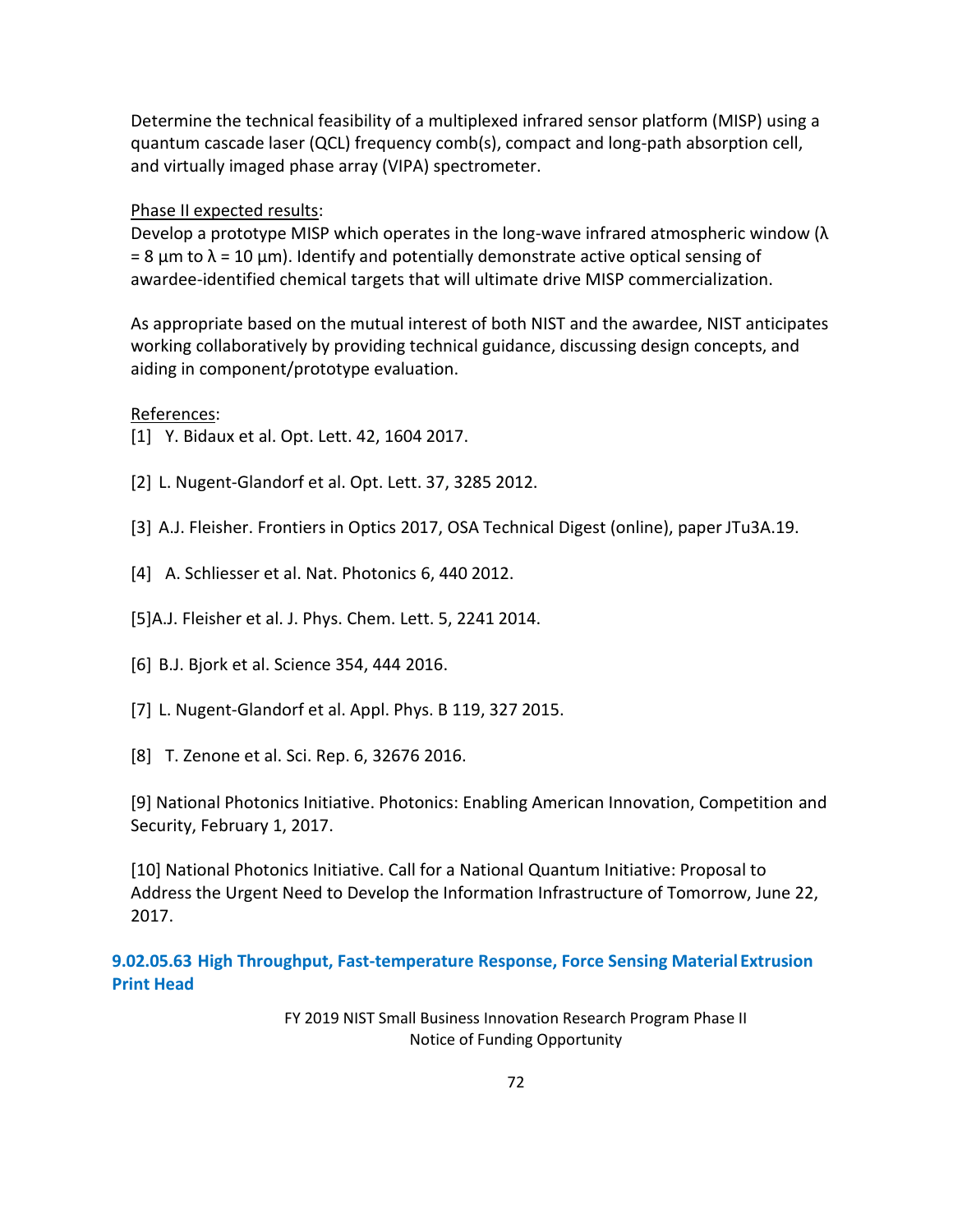Thermoplastic material extrusion additive manufacturing is hampered by low production rates, low-fidelity temperature control, weak or nonexistent performance feedback, and no raw material qualification methods. Creating an integrated system meeting these needs will allow wider adoption of material extrusion technologies in the medical, aerospace, and automotive sectors where throughput and qualification are crucial requirements.

The NIST mission in the soft matter additive manufacturing space is well aligned with the proposed technology in several key areas.

- Promoting technological advances in advanced manufacturing
- Basic research in thermoplastic additive manufacturing
- Standard Reference Material and Research Material development
- Standard test method development (ASTM/ISO)

The goals are three-fold: 1) development of a high-throughput, low-slip printing head to further basic research on the fundamental polymer physics underlying the layer-by-layer welding during higher shear rate extrusion. This goal will speed adoption of material extrusion additive manufacturing by making throughput more competitive with traditional manufacturing methods. 2) Integration of force sensing technology, which will provide a feedback mechanism to assess material quality, measure standard reference materials, and provide a quality assurance signature for a given print. Melt flow indexes are commonly used to assess raw material quality, however, currently there is no equivalent method to assess raw material quality with a filament as the raw material. A print head with integrated force sensing can be used to both assess filament quality and measure reference filaments. 3) Incorporation of a fast temperature response system. Voxel-by-voxel control of material properties is a key feature of additive manufacturing systems, however, the slow equilibration time in current material extrusion print heads limits the fidelity to layer-by-layer control. A system with fast temperature response would be capable of rapidly switching the inter-layer adhesion quality within a given layer, radically changing the design space available to the designer/manufacturer. Incorporation of a fast-thermal response will support standard test method development by improving thermal equilibration in systems which prone to temperature fluctuation due to negligible thermal mass.

### Phase I expected results:

Stand-alone thermoplastic material extrusion head integrating the following technologies: counter-rotating nut drive (expanding on nut drive from ref [2]), laser assisted pre-heating zone [2], hyperbolic tapered heating zone [2], and strain-gauge for force sensing [1]. The system shall be capable of ~10-fold increase in throughput and ~10-fold increase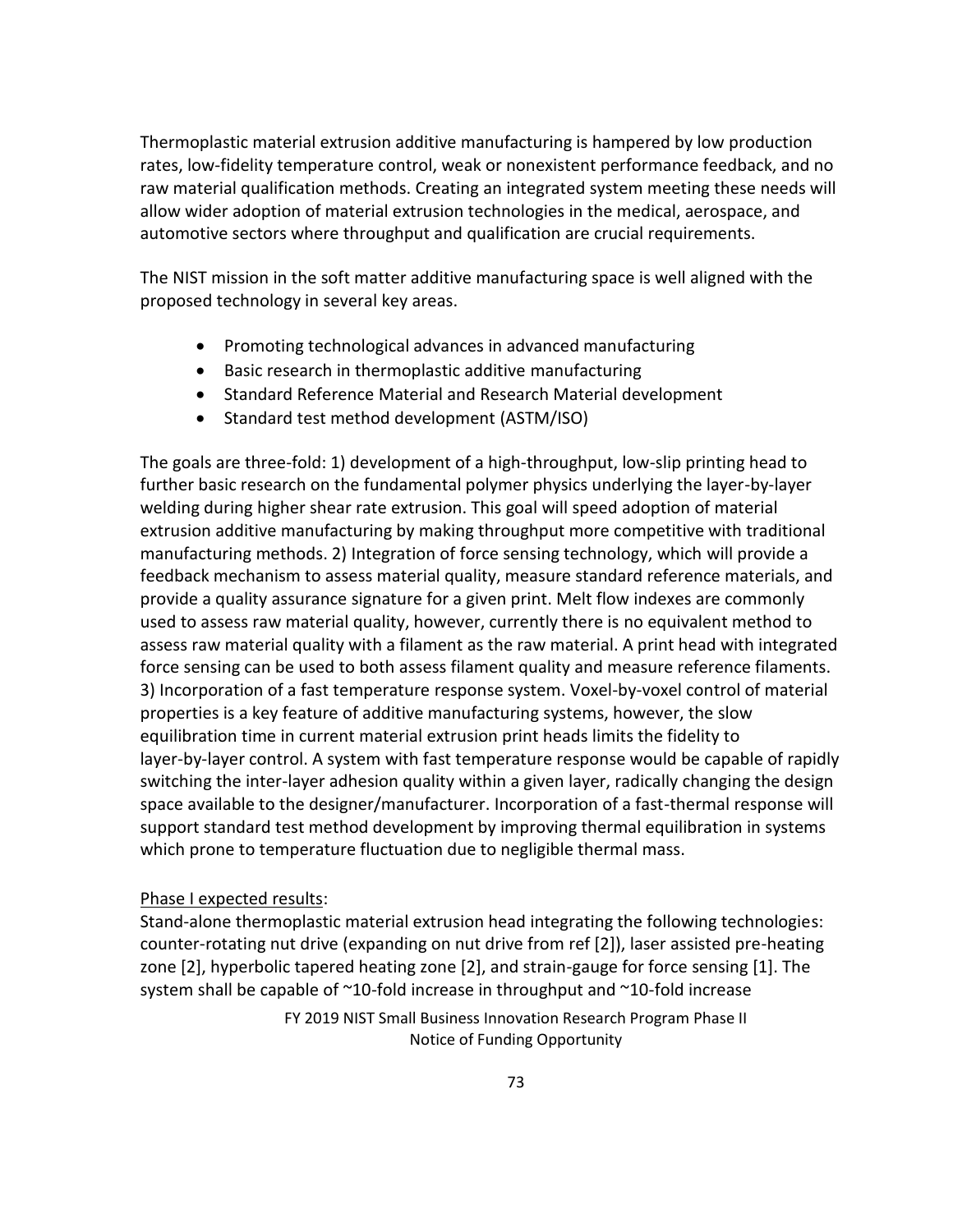temperature response/equilibration time over current pinch wheel systems while simultaneously reporting a viscosity index value. Assessment of accuracy and precision of force sensing system. The system should accept standard 1.75 mm or 2.88 mm diameter filaments.

### Phase II expected results:

Transition from stand-alone system prototype to production system and integration with core-XY motion control system.

As appropriate based on the mutual interest of both NIST and the awardee, NIST may work collaboratively on design and performance measurements and provide Reference Material filaments.

### References:

[1] J. Go et al. Rate Limits of Additive Manufacturing by Fused Filament Fabrication and Guidelines for High-Throughput System Design, Additive Manufacturing, 16, 1-11,2016.

[2] J. Go and A.J. Hart. Fast Desktop-Scale Extrusion Additive Manufacturing, Additive Manufacturing, 2017, in press.

## **9.02.06.62 Integrated Nanophotonic Probes for Scanning Optical Measurements and Atomic Force Microscopy**

Recently, novel chip-scale probes with integrated nanophotonics were invented [5,6] and developed by NIST [1-6] and shown to enhance performance and achieve new functionality in scanning probe microscopy [1,2]. In one example, new capability for optical probing of integrated photonic devices has been demonstrated, which may be of commercial interest in the nanophotonics manufacturing. In another example, higher performance and new capabilities were demonstrated [1] using an atomic force microscopy probe with integrated nanophotonic readout [2,3]. In both cases these novel chip-scale probes were integrated with commercial scanning probe systems, lowering the entry barrier for commercial adoption.

Proposals are sought to improve manufacturability and develop batch fabrication of such probes and simplify their integration with commercial scanning probe microscopes and probe stations. Licensing conditions will be the same as in subtopic 9.07.01.40. Currently such probes are difficult to produce in quantity economically, and are hard to integrate with commercial microscopes.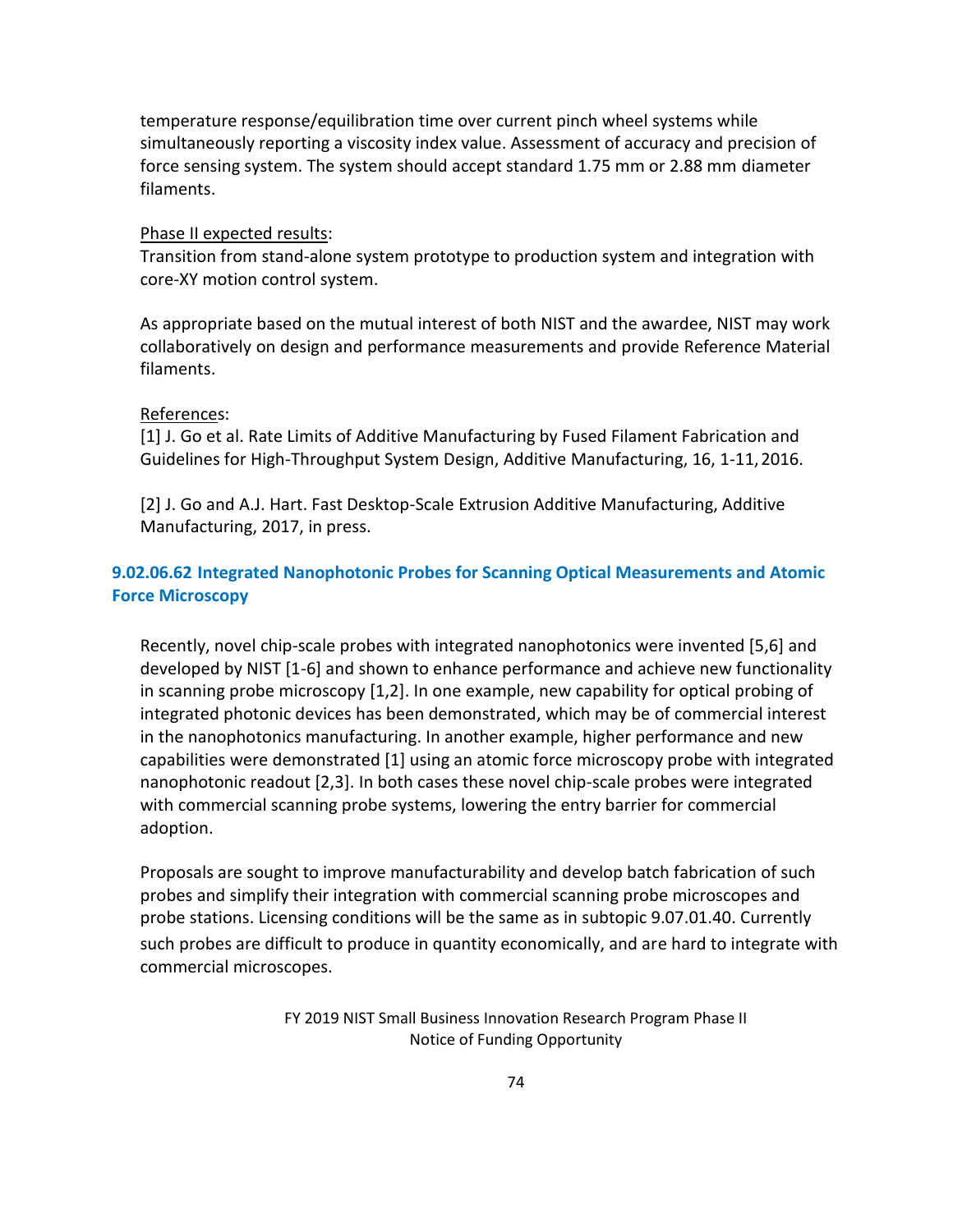Further development and commercialization of such probes, together with the development of the associated measurement techniques, will enable large improvementsin the state of the art of optical/photonic device testing and AFM metrology, and its dissemination to a broader community. NIST in general, and the Center for Nanoscale Science and Technology in particular, are interested in enabling innovative commercial research to achieve such improvement in optical and AFM metrology, and fulfill its mission to support the U.S. nanotechnology enterprise from discovery to production by providing industry, academia, NIST, and other government agencies with access to nanoscale measurement and fabrication methods and technology.

Probing integrated photonics devices by evanescent optical coupling can play a role similar to the role of electrical probing in electronics manufacturing, facilitating quick in-line testing and determining known good die. Evanescent coupling approach with a nanofabricated probe does not require large and expensive dedicated probing areas, and can be applied at wafer scale, which are not currently possible with other techniques.

Atomic Force Microscopy (AFM) is a nanoscale metrology technique essential for both nanoscience and nanotechnology research as well as nanoscale structure and device manufacturing. Decreasing the mass and size of AFM cantilevers both improves the speed of their response and decreases thermal mechanical noise by decreasing drag when operated in air or fluid environments. In both cases the measurement quality and throughput can be increased. Currently such miniaturization is limited by the difficulty of realizing precision measurement of the motion of such cantilevers. NIST research has demonstrated a way to overcome this difficulty by integrating nanophotonic resonators in close proximity to extremely small cantilevers with masses below 1 pg. These allow motion measurements with a motion noise floor below 1 fm/Hz<sup>1/2</sup> and a force noise floor of a few  $fN/Hz^{1/2}$  in air, and a similarly low force noise in water. High resonance frequencies enable the devices to respond on sub-microsecond time scales.

The general goals of this research are to increase the quality, availability, and throughput of high-precision optical probing and AFM metrology by private sector commercialization of innovative, NIST-developed measurement technologies. In addition, this project should use small business to meet federal research and development needs, and to stimulate small business innovation in technology. The specific goals of this project are to eliminate manufacturing challenges and enables mass production of nanophotonic loop probe and nanoscale AFM probe microchips. Innovative research should address these specific challenges:

1) Mass production of microchips with overhanging photonic loops and/or nanomechanical AFM cantilevers.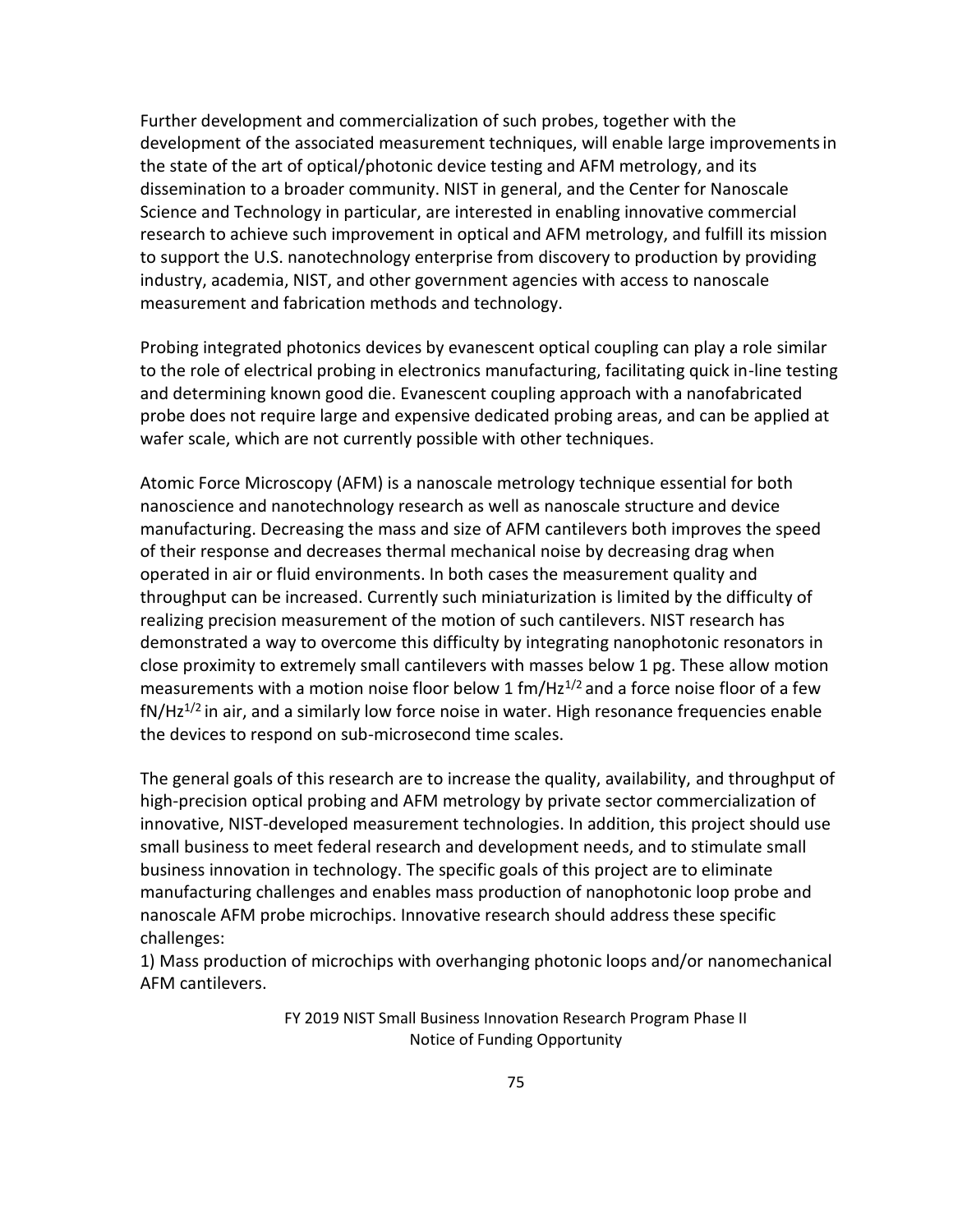2) Mass production of chips that can be efficiently coupled to two or more single mode optical fibers. While low-cost fiber pigtailing of probe chips may be considered initially, development of reusable scanning probe microscopy chip holders with built-in optical connections appears to be a preferred path to commercial adoption.

The probes should be compatible with commercial Scanning Probe Microscope / Atomic Force Microscope systems and should be easy to exchange. They should operate in the optical telecommunication wavelengths range and allow quick and efficient coupling to commercial single-mode optical fiber excitation and detection systems with minimal mechanical alignment.

Commercialization of this technology is expected to result in significant advances in the commercial state of the art in photonics testing and AFM instrumentation, with a further positive impact on U.S. nanomanufacturing and nanotechnology enterprise as a whole.

### Phase I expected results:

Demonstration of key elements of proposed probe design and fabrication process. Specifically, demonstration of the feasibility of fabricating all on-chip elements required for 1) single-mode fiberoptic connection (such as single-mode fiber pigtailing or a disconnectable optical connection approach)

2) exposing the probe tip for interaction with a sample (such as, but not necessarily, overhanging over the edge of the chip)

3) batch fabricating probe chips on 100 mm, 150 mm or larger wafers (this may include ebeam lithography).

The demonstrated approach should be in principle suitable for optical probe loops of 10 micrometer diameter and width down to 150 nm or AFM probes with modal mass below 1 pg and stiffness in the sense direction of 1 N/m to 100 N/m and optomechanical readout with a noise floor below 1 fm/Hz^0.5, or both (preferred). We are not looking for detailed optomechanical probe structure design, but seeking to establish a clear path to batch fabrication on a wafer scale. Sufficient feasibility demonstration will require fabricating simplified test structures to demonstrate key fabrication process steps (such as overhanging the probe and/or fiber coupling), and a theoretical study specifying a detailed fabrication process flow.

### Phase II expected results:

Implementation and demonstration of batch fabrication of functional optical or AFM probes or both (preferred). Probe functionality will be validated b NIST. Optimization of probe's design for improved performance and manufacturability. The optical probes shall have the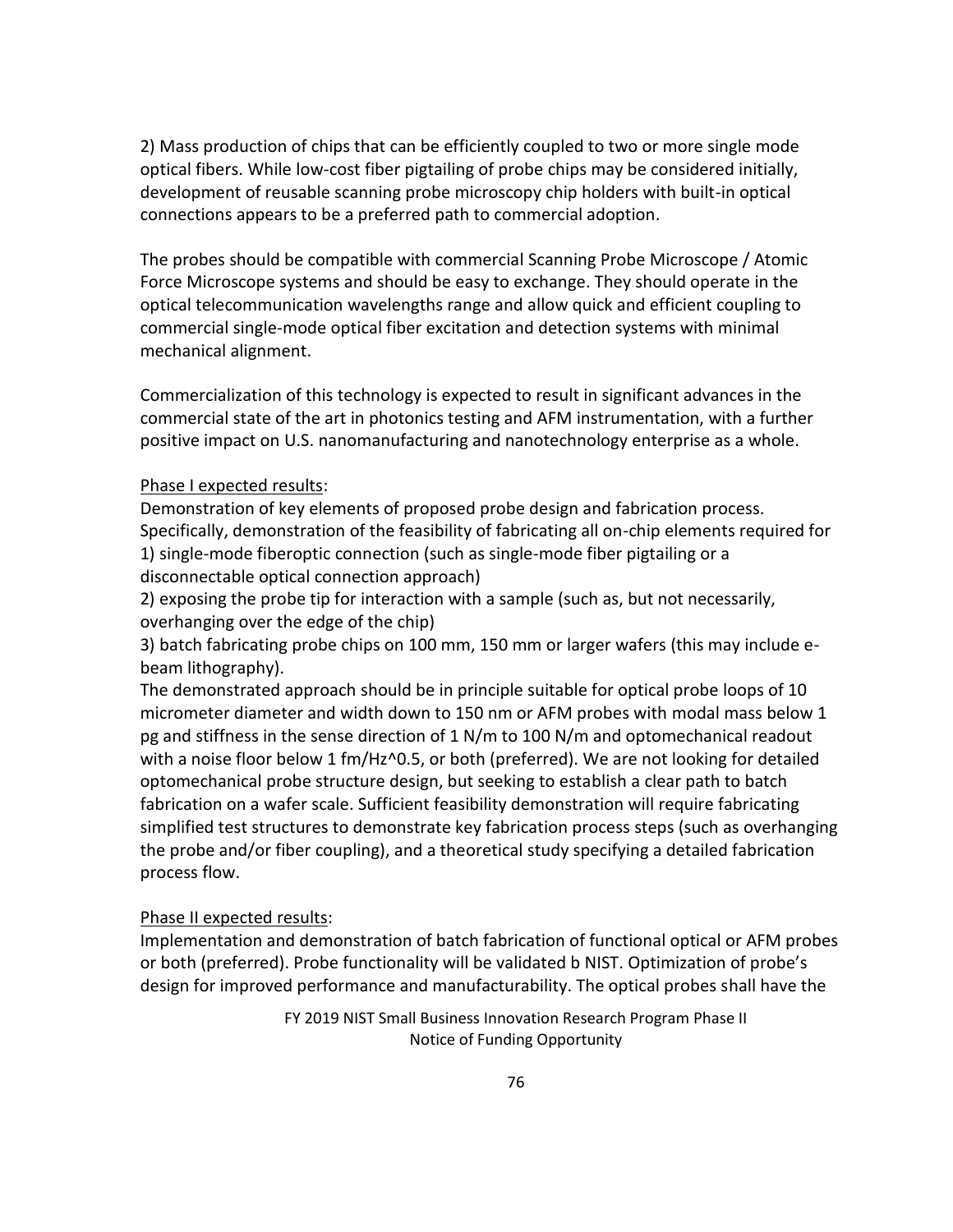width from 100 nm to 500nm and radius of curvature from 2.5 micrometer to 10 micrometer. AFM probes shall have the modal mass below 2 pg, and optomechanical readout noise below 3 fm/Hz^0.5. Probes shall be available in several different designs covering varying stiffnesses (AFM) and effective indexes (optical loop). We expect to have established a path to commercial fabrication of these probes at the end of the program.

As appropriate based on the mutual interest of both NIST and the awardee, NIST may provide to the awardee full data on current NIST optical and AFM probe design and performance. NIST researchers may be available to consult with the awardee on all aspects such probe designs and their perceived applications. NIST may provide full details of currently used fabrication process and its implementation in the NIST CNST NanoFab, including recipes for all steps. Some of these steps are not currently compatible with batch fabrication, and NIST seeks to remedy this. NIST may provide full details of the current approach to assembly and integration of these probes into commercial instruments. NIST is open to regular discussions/consultations regarding design, as well as all other aspects of fabrication, as well as use of the probes. NIST researchers may be available, and in Phase II will be expecting, to test the early prototype probes and final supplied probes in our fiberoptical sensing and AFM systems. NIST will implement the changes necessary to integrate and test the supplied probes in our systems (such as custom adaptors or fiberoptic couplers, if necessary).

To be considered under two subtopics, a separate application may be submitted to subtopic 9.07.01.40 NIST Technology Transfer.

### References:

[1] T. Michels and V.A. Aksyuk. Optical Probe for Nondestructive Wafer-scale Characterization of Photonic Elements, IEEE Photonics Tech. Lett., 29 (8), pp. 643 – 646, 2017. [https://www.nist.gov/publications/optical-probe-nondestructive-wafer-scale](https://www.nist.gov/publications/optical-probe-nondestructive-wafer-scale-characterization-photonic-elements)[characterization-photonic-elements.](https://www.nist.gov/publications/optical-probe-nondestructive-wafer-scale-characterization-photonic-elements)

[2] , J. Chae et al. Nanophotonic Atomic Force Microscope Transducers Enable Chemical Composition and Thermal Conductivity Measurements at the NanoscaleNano Letters, 17 (9), pp 5587–559, 2017. [https://www.nist.gov/publications/nanophotonic-atomic-force](https://www.nist.gov/publications/nanophotonic-atomic-force-microscope-transducers-enable-chemical-composition-and)[microscope-transducers-enable-chemical-composition-and.](https://www.nist.gov/publications/nanophotonic-atomic-force-microscope-transducers-enable-chemical-composition-and)

[3] S.M. An et al. Optomechanical Transducer-based Soft and High Frequency Nanoscale Cantilever for Atomic Force Microscopy, Proceedings, Solid State Sensor, Actuator and Microsystems Workshop, June 2016. [https://www.nist.gov/publications/optomechanical](https://www.nist.gov/publications/optomechanical-transducer-based-soft-and-high-frequency-nanoscale-cantilever-atomic)[transducer-based-soft-and-high-frequency-nanoscale-cantilever-atomic.](https://www.nist.gov/publications/optomechanical-transducer-based-soft-and-high-frequency-nanoscale-cantilever-atomic)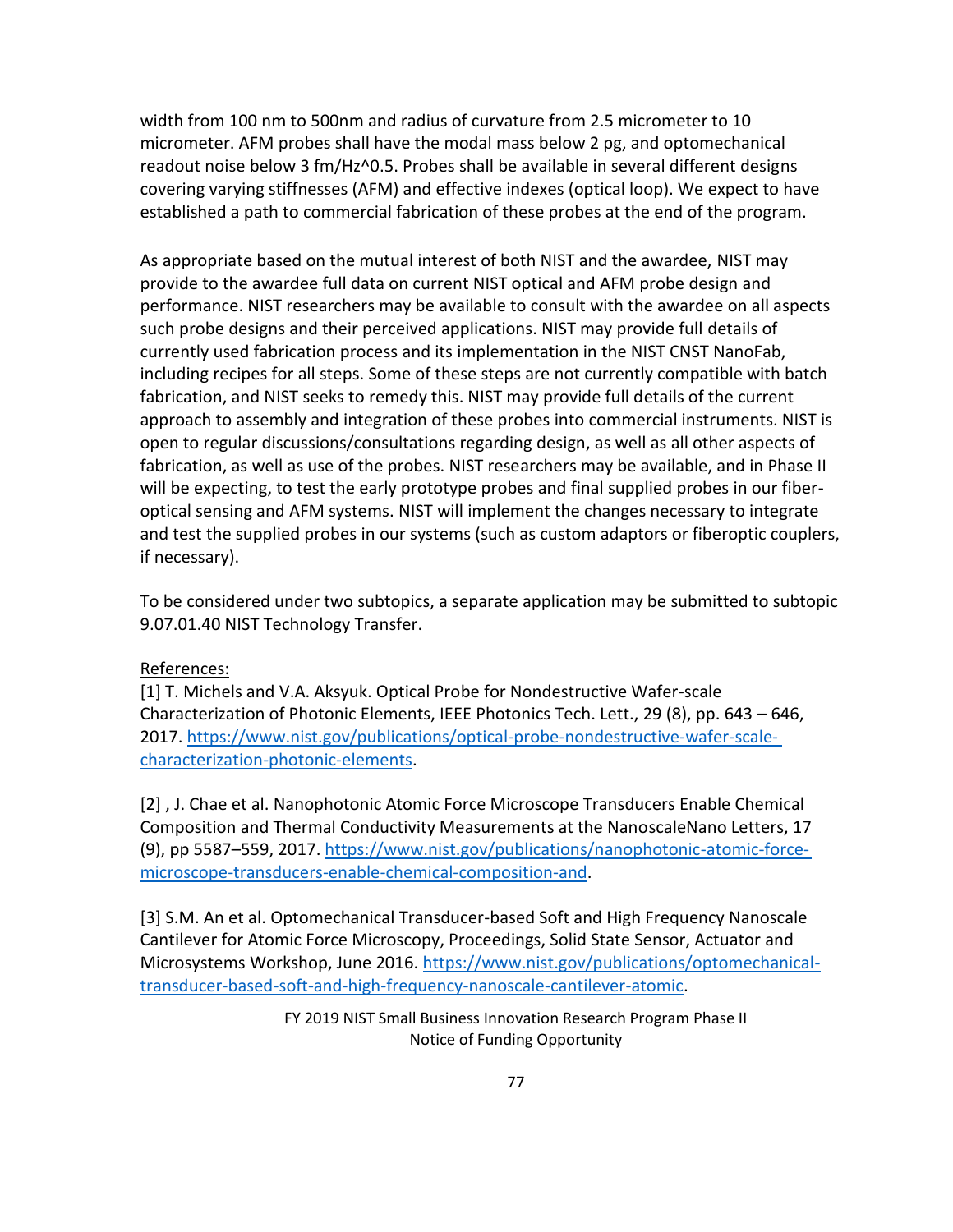[4] T. Michels et al. Fabrication Process for an Optomechanical Transducer Platform with Integrated Actuation, NIST JRES, 121, pp. 507-536, 2016. [https://www.nist.gov/publications/fabrication-process-optomechanical-transducer](https://www.nist.gov/publications/fabrication-process-optomechanical-transducer-platform-integrated-actuation)[platform-integrated-actuation.](https://www.nist.gov/publications/fabrication-process-optomechanical-transducer-platform-integrated-actuation)

[5] Patent application NIST 17-015 US1, U.S. Patent Application serial number 15/799,337 "Photonic Probe for Atomic Force Microscopy, filed October 31, 2017.

[6] Patent application NIST 17-012 US1, Microfabricated Optical Probe.

### **9.02.07.63 Measuring Handedness by Fluorescence**

Inorganic nanomaterials possess unique electronic and optical properties that may enable future quantum information technology and biomedical sensing and imaging. There is a growing appreciation that the intrinsic handedness of a nanomaterial, i.e. left- vs righthanded twist of the overall structure, plays a critical role in controlling the physical and chemical properties of the nanomaterial [1]. However, handedness character has been largely ignored in the past due to measurement challenges. Optical absorption based circular dichroism (CD) is a well-developed technique for characterizing small molecule enantiomers. However, this technique suffers from low speed, low sensitivity, and inability to derive stereochemical surface coating effect when applied to colloidal nanoparticles. Fast, sensitive, and accurate determination of handedness of manufactured nanomaterials is thus an unmet measurement need. This subtopic solicits proposals to develop fluorescence based measurement of enantiomeric colloidal nanomaterials. A spectrometer that carries out such measurement is expected to provide fast, sensitive, and quantitative assessment of the enantiomeric content of the colloidal nanomaterial under test, as well as stereochemical effects from the coating layer. It is envisioned that this fluorescence-based CD spectrometer can be eventually adopted in on-line monitoring of manufacturing process, high-throughput screening, and other application development for a wide range of nanomaterials.

The specific goals of the project are the following.

1. Construct a fluorescence spectrometer that uses left- and right- circular polarized excitation light covering the entire visible range (400-700 nm) via the state-of-the-art super continuum light excitation technique, and detect difference emission fluorescence in the (900-1600 nm) near IR range, achieving a signal/noise ratio > 100 for the resulting 2D excitation-emission spectrum in less than 2 min accumulation time.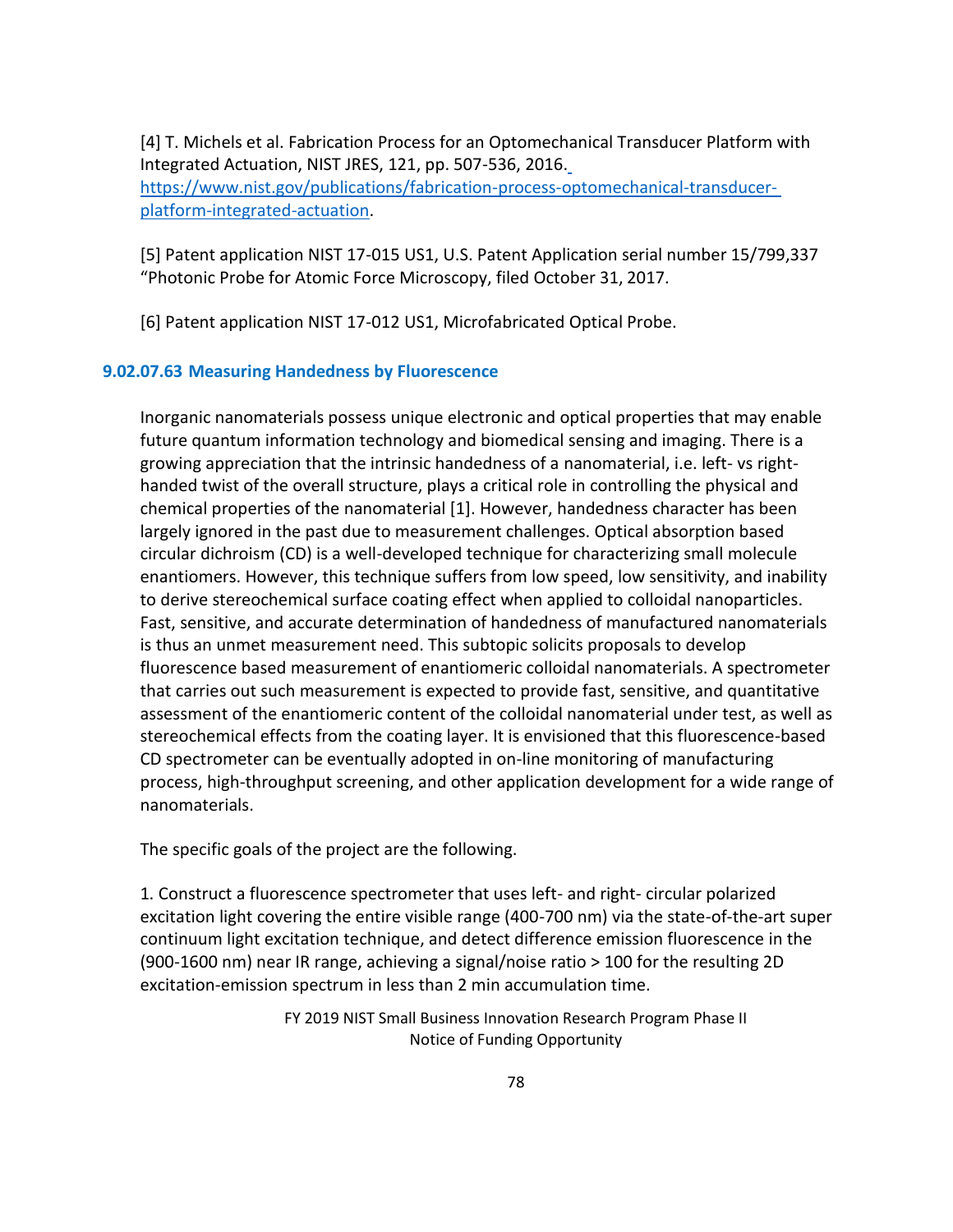2. Demonstrate the capability of such instrument for the analysis of enantiomericenriched nanoparticle colloids, such as different chiral forms of single-wall carbon nanotubes, with sample volume no more than 400  $\mathbb L$  and concentration no more than OD 1 (peak absorbance, 10 mm path length).

### Phase I expected results:

Demonstrate feasibility of fluorescence based circular dichroism detection that meet specifications given in Project Goals.

### Phase II expected results:

Assemble a functional unit of fluorescence based CD and deliver it to NIST for long term testing and further improvement. Develop commercialization plans to streamline production of the instrument assembly and reach out to wider research and industrial community for adopting the new measurement capability.

As appropriate based on the mutual interest of both NIST and the awardee, NIST may be available to work collaboratively with the awardee, providing consultation and input, and answering questions related to details of measurement needs. More importantly, NIST will be able to provide nanostructures of defined handedness for instrument development and testing.

References:

[1] G. Ao et al. J. Am. Chem. Soc. 138, 16677-16685, 2016.

### **9.02.08.73 Smart Visualization for Smart Manufacturing**

Today's manufacturing systems are able to collect vast amounts of data; however, much of that data is never used unless and until there is a known problem with the equipment. Sometimes the problem will not even be detected until the product is being used in the field, implying that the manufacturing problem may have persisted for several generations of the product. Advances in data visualization, which is a fundamental means of observing data and discovering problems, hold the potential of faster detection of issues and more rapid improvements. However, data visualization still requires considerable effort to easily integrate with the systems generating data [1].

Current approaches (drag-and-drop dashboards, tableaus, etc.) to visualizing smart and sustainable manufacturing enterprises are limited and suffer from many drawbacks. Substantial manual effort from experienced practitioners is required. In some cases, skilled programming is necessary. In other cases, significant visualization expertise is necessary.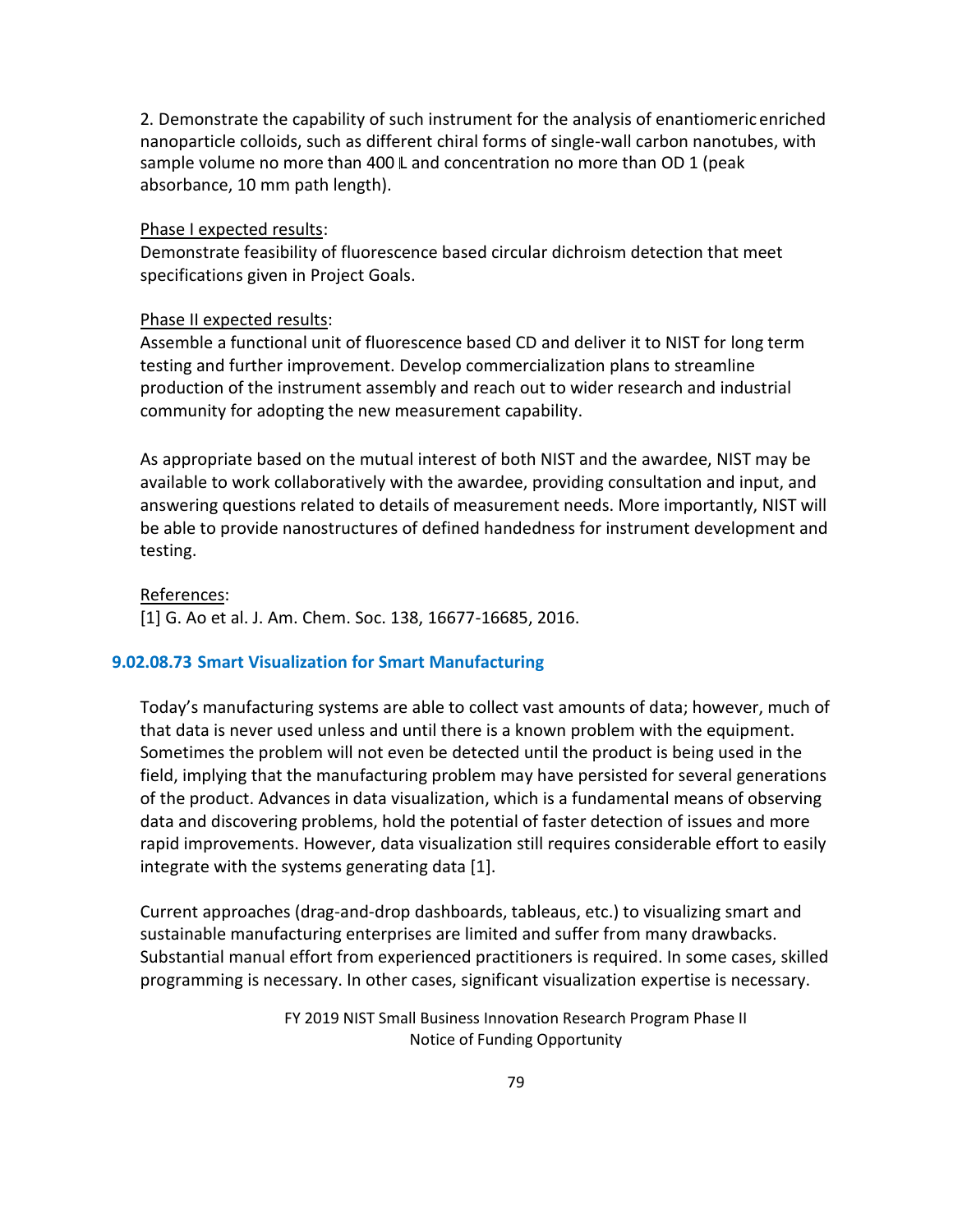Understanding large amounts of data, often stored as combinations of relational and nonrelational data in a variety of quasi-federated databases or being streamed directly from machines and not well understood by anyone in an enterprise, adds further difficulty. Combining all of these skills in a single person is costly and is likely to remain out of reach, particularly for small manufacturers. (Large manufacturers have similar problems although for different reasons – while visualization teams exist, inordinately larger data sets make visualization harder in other ways.)

Currently, even the best results are inflexible, unable to adapt to in-process schema changes or schema-less databases. This leads to inflexible software that either suffers from "bit rot" as schemas and databases change out from under the visualization software or from the inability to incorporate new data to improve visualizations.

Manufacturing systems pose other unique characteristics for data. For instance, correlations between time and spatial coordinates are one fundamental concept for assessing manufacturing performance. Performance is often plagued by the interaction of variables along multiple dimensions, rather than a two-factor correlation. In response, some solutions focus on prioritizing dimensions or mathematically reducing dimensionality to best fit to practical visualizations. However, such data transformations can lead to a loss in context and information. Other unique characteristics exist. All in all, the manufacturing environment has become *data rich* but *information poor*.

The goal of this subtopic is to make available manufacturing visualization software that is more flexible, powerful, and easy to use than existing tools. The project will study fundamental concepts that are of relevance to manufacturing data, develop procedures for automatically applying visualization techniques to those concepts, and provide a natural language-based user interface to allow manufactures to quickly assemble their own visualizations based on their datasets. The solution is expected to make use of accepted and practical visualization principles, such as the proper mapping of visual variables to its target data [2], and apply these principles to create a manufacturing-focused toolset.

Additional features of the toolset may include a natural language-based front-end, user guidance on types of visualizations to apply to a given dataset, and data crawling capabilities. A natural language-based front-end will be a helpful component and, for some users, a superior interface to traditional drag-and-drop techniques. User guidance may come in the form of proffering certain visualization techniques that are recognizably appropriate for a dataset, dissuading the use of visualization techniques that are inappropriate for given data, and explaining visualizations that are not immediately obvious. The tool should offer and suggest appropriate choices to deal with challenging data such as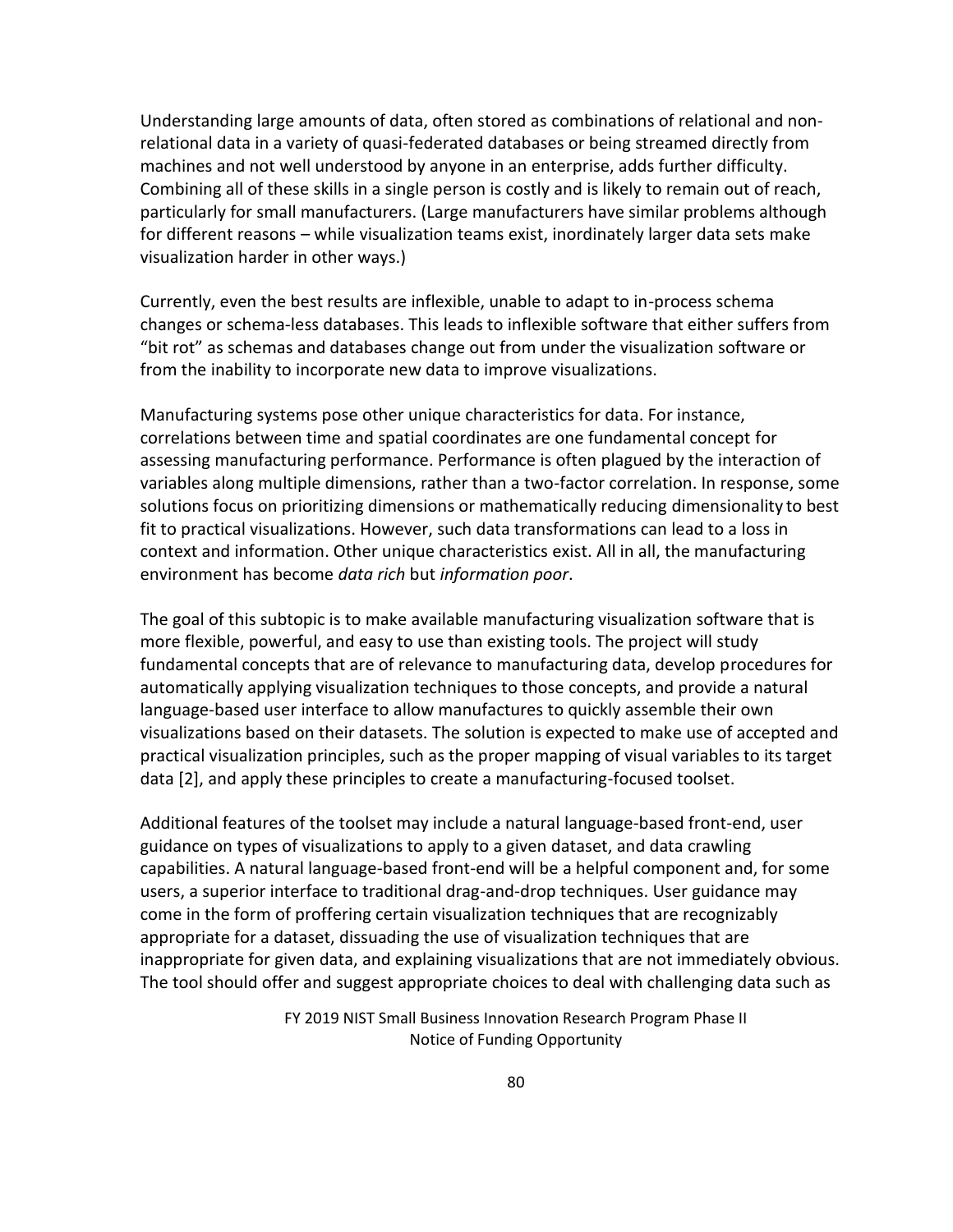high-dimension data. The software should include an expandable library of plugin visualization components allowing for inclusion of new visualization technologies as they become available. A backend data crawler may adapt to new data as it becomes available within the enterprise, with and even without explicit schemas.

Phase I of the project will demonstrate the feasibility of developing software for visualizations using limited natural language and based on a library of visualizations for manufacturing-specific "big data" (large and varied databases).

Phase II will focus on richer natural language interfaces, techniques to recommend visualizations based on data, and automated assistance at understanding novel visualizations.

At the end of the project, non-visualization specialists should be able to interact with the system, producing visualizations that are better than Excel, at least as good as those from R, Wolfram, D3JS, etc., but much more quickly and without the development time or skills required by current visualization software.

As appropriate based on the mutual interest of both NIST and the awardee, NIST expects to work collaboratively with the awardee providing consultation and input on the activities and directions and providing data and scenarios as appropriate.

### References**:**

[1] Visualization-related collections described in "visualization zoos" such a[s](https://queue.acm.org/detail.cfm?id=1805128) [https://queue.acm.org/detail.cfm?id=1805128.](https://queue.acm.org/detail.cfm?id=1805128)[,](http://www.idea.org/blog/2012/10/25/great-tools-for-data-visualization/) [http://www.idea.org/blog/2012/10/25/great-tools-for-data-visualization/,](http://www.idea.org/blog/2012/10/25/great-tools-for-data-visualization/) an[d](http://d3js.org/) [http://d3js.org.](http://d3js.org/)

[2] M.S.T. Carpendale. Considering Visual Variables as a Basis for Information Visualization. Computer Science TR #2001-693-16. Dept. Computer Science, University of Calgary 2003[.](http://dspace.ucalgary.ca/handle/1880/45758) [http://dspace.ucalgary.ca/handle/1880/45758.](http://dspace.ucalgary.ca/handle/1880/45758)

## **9.02.09.73 Standards Development and Implementation Tools for Smart Manufacturing and Industrial Internet of Things Applications**

U.S. manufacturers are using new sensors, data processing, and internet technologies to create "smart" manufacturing systems that can compete more effectively. Making manufacturing smarter is all about connecting and using data using new, advanced data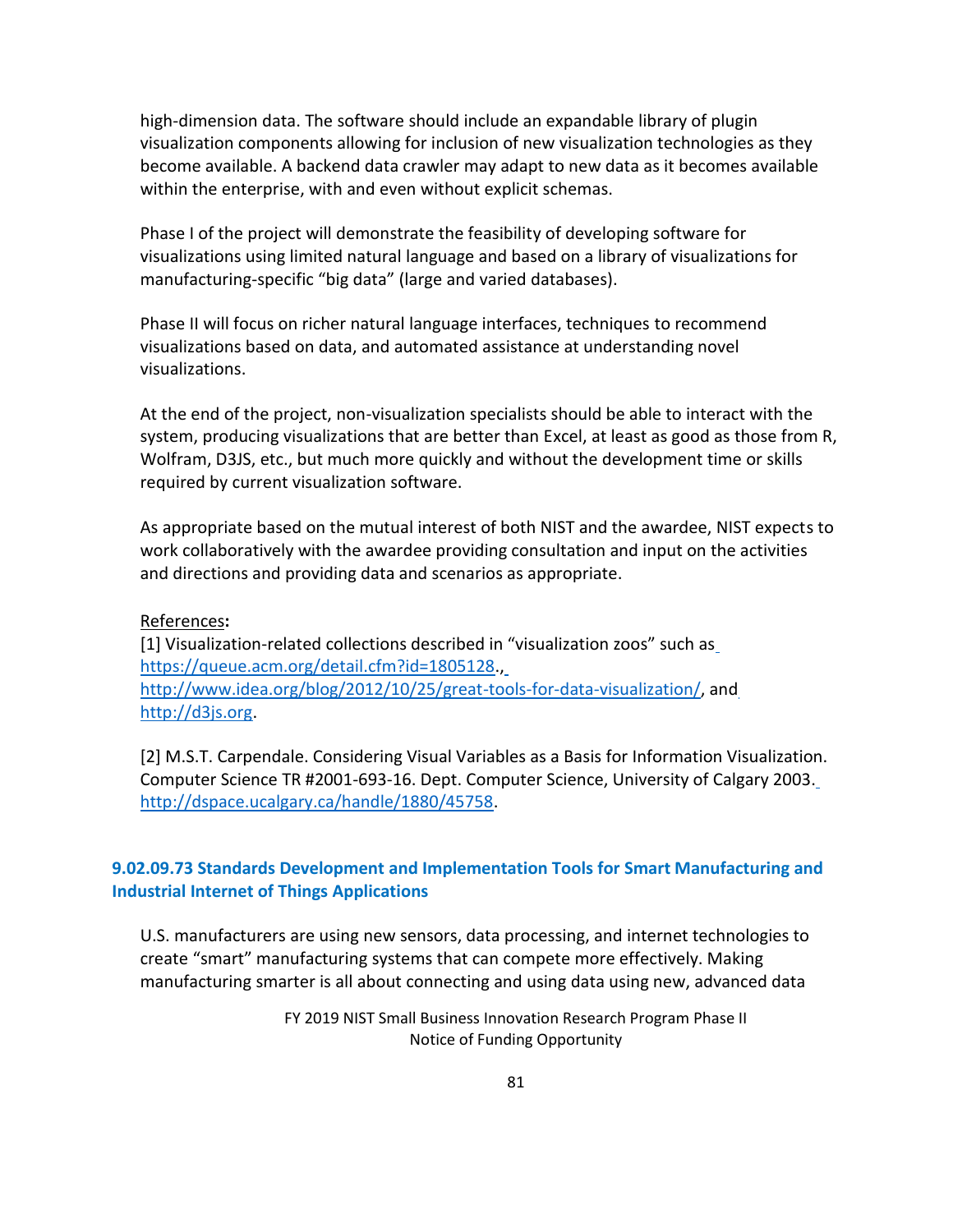#### analytics tools.

Advanced data analytics, needed to achieve the agility and productivity goals in smart manufacturing systems, rely on cost- and time-efficient integration of data and services from various sources including the Industrial Internet of Things (IIoT) devices. Standards necessary for such integration are still too costly and take long time to develop and use/reuse.

There have been several previous efforts to develop a computational method to provide a new standards development method with needed capabilities. None of the efforts to date has resulted in a viable solution.

NIST has performed preliminary research, developed specifications and a software prototype (called Message Standard Semantic Refinement Tool – MSSRT) to address such needs. The prototype has proved to provide benefits to manufacturing companies albeit in a single company environment. To realize the full vision and benefit, the tool needs to be used in a cloud-based, multi-tenant environment with additional functionalities to rapidly share and reuse standards-usage information. Only in this way, integration costs will reduce because new requirements can be met through reuse rather than development of new information. In addition, standards development will be more efficient and higher quality by adapting the standard-usage information from the widespread inputs.

The targeted application is not a typical multi-tenant application. Typical multi-tenant applications do not allow tenants to share data across tenants; and current database technologies support such data compartmentalization out of the box. Therefore, the targeted application requirement is an innovation in software architecture that allows specific data to be shared across tenants while ensuring that data cannot be leaked unintentionally across tenants at the application logic layer.

Such software application should be hosted and serviced by commercial entities such as a supply chain hub, standards development organizations, or a joint venture between these types of organizations. This will allow maximum sharing of standards usage information and maximum propagation of the requirements to the standards development organizations.

The goal of this subtopic is to develop a multi-tenant tool supporting standards development and usage with an architecture that supports security and confidentiality such that data can be securely and reliably shared and unshared across tenants.

#### Phase I expected results: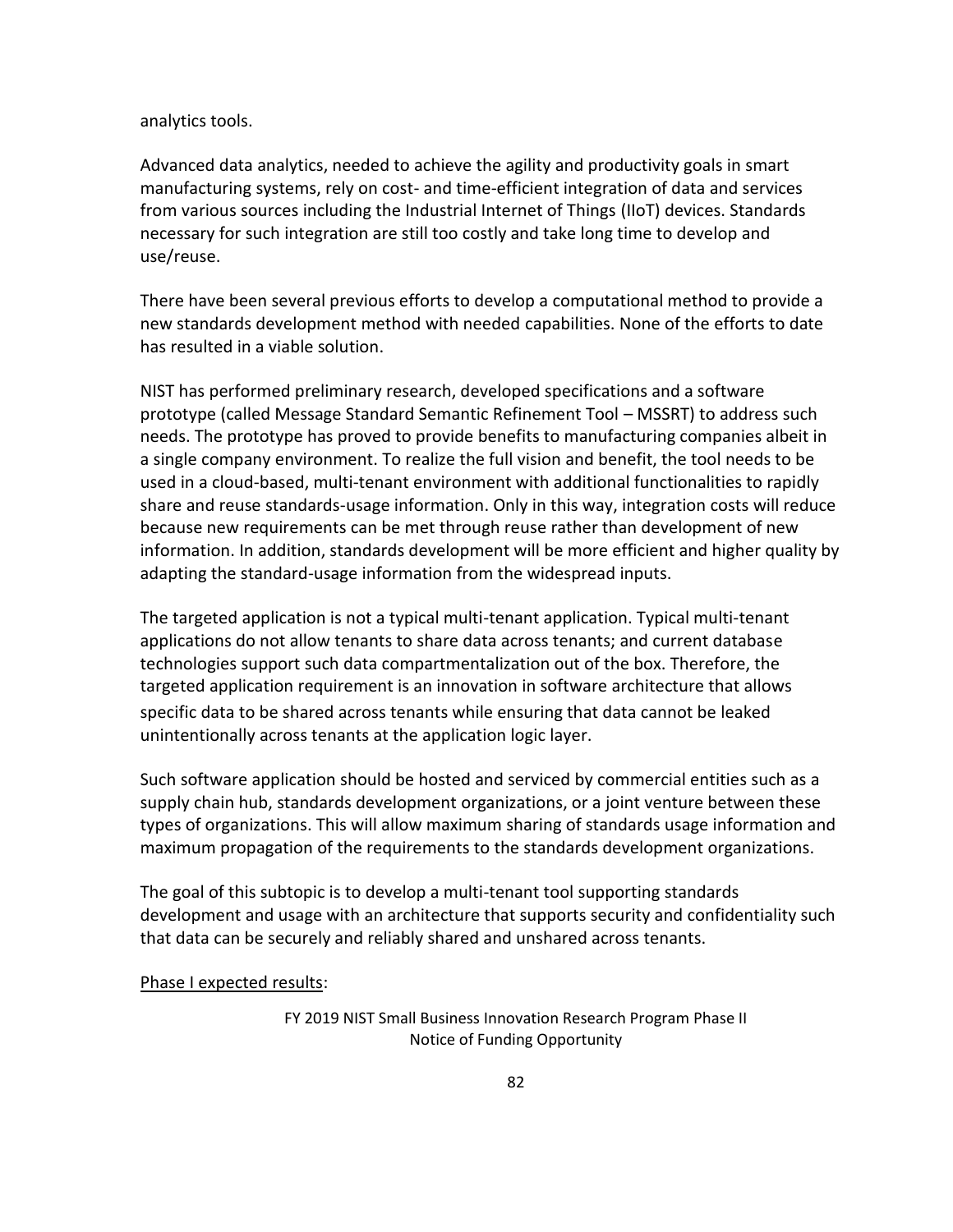A design document that includes assessments of various implementation architectures for developing a multi-tenant capability of the MSSRT and additional functionalities needed to support the sharing and the agile standard development life cycle. The document shall describe the trade-offs among the architectures and provide a justification for the most suitable architecture. The report shall describe security and confidentiality requirements and how different architectures are meeting and the way of their evaluation against these requirements. The document shall group the additional functionalities needed into immediate needs, future needs, and visionary needs.

## Phase II expected results:

1. A commercial grade multi-tenant MSSRT cloud-based application software implemented using the recommended architecture based on the Phase I design. It shall demonstrate the standard sharing and development life cycle functionalities and meet the security and confidentiality requirements specified in the Phase I design document.

2. The software shall include an HTML-based online user guide for the application.

3. A verification and validation test suite for the MSSRT implementation and test report for the test suite run against the implementation.

As appropriate based on the mutual interest of both NIST and the awardee, NIST staff may be available to work collaboratively with the awardee.

## References:

[1] The Open Applications Group Semantic Refinement Tool Working Group Description. [http://www.oagi.org/dnn2/OurCommunity/WorkingGroups.aspx.](http://www.oagi.org/dnn2/OurCommunity/WorkingGroups.aspx)

[2] Semantic Refinement Tool Requirement Document Version 1.0[.](http://www.oagi.org/dnn2/LinkClick.aspx?link=https%3a%2f%2fdrive.google.com%2fopen%3fid%3d0B--IONsLNMMRV0hlRWFkc0tyQ0U&tabid=134&portalid=0&mid=494) [http://www.oagi.org/dnn2/LinkClick.aspx?link=https%3a%2f%2fdrive.google.com%2fopen](http://www.oagi.org/dnn2/LinkClick.aspx?link=https%3a%2f%2fdrive.google.com%2fopen%3fid%3d0B--IONsLNMMRV0hlRWFkc0tyQ0U&tabid=134&portalid=0&mid=494) [%3fid%3d0B--IONsLNMMRV0hlRWFkc0tyQ0U&tabid=134&portalid=0&mid=494.](http://www.oagi.org/dnn2/LinkClick.aspx?link=https%3a%2f%2fdrive.google.com%2fopen%3fid%3d0B--IONsLNMMRV0hlRWFkc0tyQ0U&tabid=134&portalid=0&mid=494)

[3] Semantic Refinement Tool Technical Design Document.

[http://www.oagi.org/dnn2/LinkClick.aspx?link=https%3a%2f%2fdrive.google.com%2fopen](http://www.oagi.org/dnn2/LinkClick.aspx?link=https%3a%2f%2fdrive.google.com%2fopen%3fid%3d0B--IONsLNMMRRjAzckhBcVN0OUk&tabid=134&portalid=0&mid=494) [%3fid%3d0B--IONsLNMMRRjAzckhBcVN0OUk&tabid=134&portalid=0&mid=494](http://www.oagi.org/dnn2/LinkClick.aspx?link=https%3a%2f%2fdrive.google.com%2fopen%3fid%3d0B--IONsLNMMRRjAzckhBcVN0OUk&tabid=134&portalid=0&mid=494) .

[4] Profile BOD Draft Specification.

[http://www.oagi.org/dnn2/LinkClick.aspx?link=https%3a%2f%2fdrive.google.com%2fopen](http://www.oagi.org/dnn2/LinkClick.aspx?link=https%3a%2f%2fdrive.google.com%2fopen%3fid%3d0B--IONsLNMMRUnh5YTg3VE45Qkk&tabid=134&portalid=0&mid=494) [%3fid%3d0B--IONsLNMMRUnh5YTg3VE45Qkk&tabid=134&portalid=0&mid=494.](http://www.oagi.org/dnn2/LinkClick.aspx?link=https%3a%2f%2fdrive.google.com%2fopen%3fid%3d0B--IONsLNMMRUnh5YTg3VE45Qkk&tabid=134&portalid=0&mid=494)

[5] Overview of the OAGIS Repository, a Component of the Semantic Refinement Tool. [http://www.oagi.org/dnn2/LinkClick.aspx?link=https%3a%2f%2fdrive.google.com%2fopen](http://www.oagi.org/dnn2/LinkClick.aspx?link=https%3a%2f%2fdrive.google.com%2fopen%3fid%3d0B--IONsLNMMRTmhzdklOOFRmN1U&tabid=134&portalid=0&mid=494)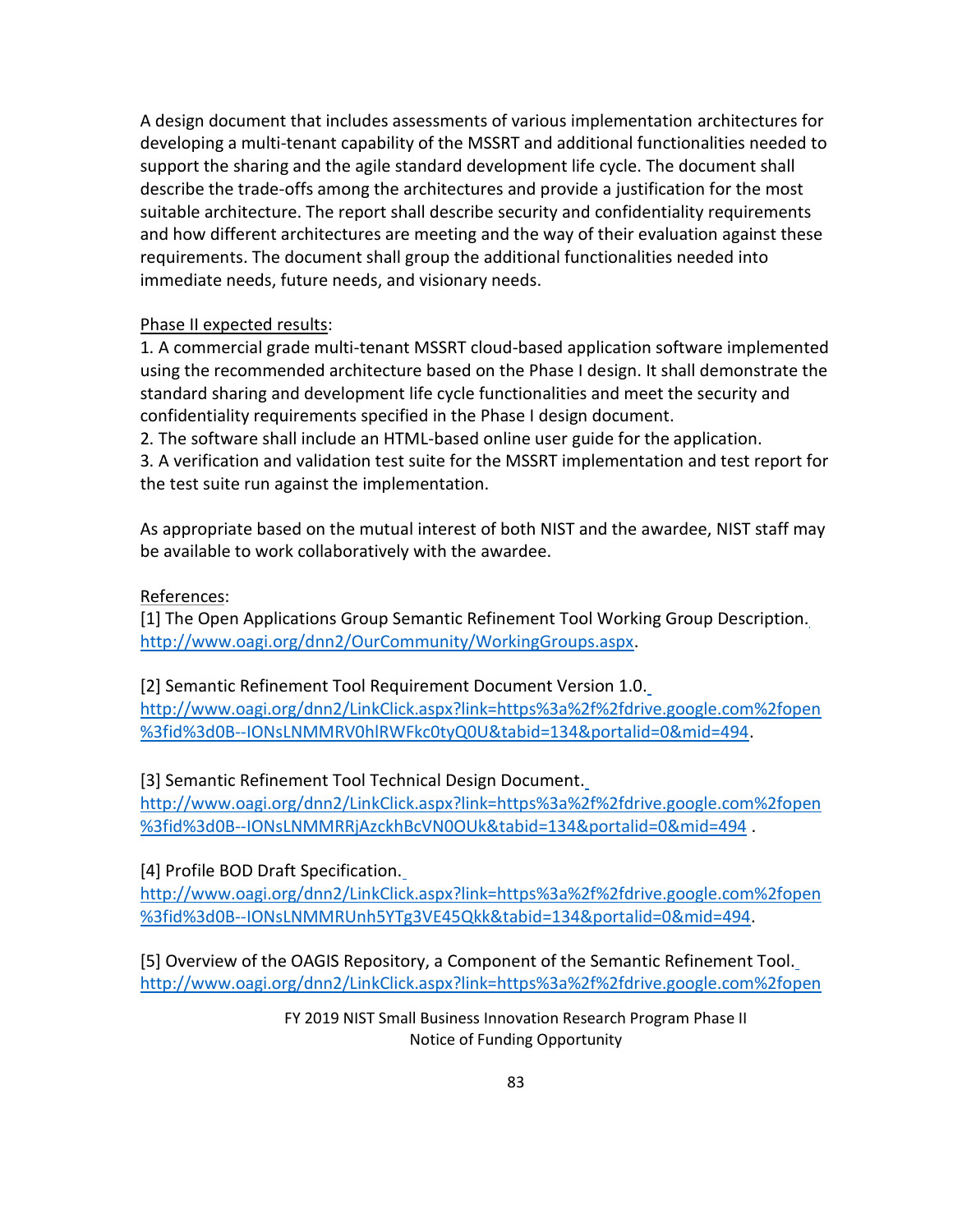[%3fid%3d0B--IONsLNMMRTmhzdklOOFRmN1U&tabid=134&portalid=0&mid=494.](http://www.oagi.org/dnn2/LinkClick.aspx?link=https%3a%2f%2fdrive.google.com%2fopen%3fid%3d0B--IONsLNMMRTmhzdklOOFRmN1U&tabid=134&portalid=0&mid=494)

[6] The OAGIS Repository Installation Guide.

[http://www.oagi.org/dnn2/LinkClick.aspx?link=https%3a%2f%2fdrive.google.com%2fopen](http://www.oagi.org/dnn2/LinkClick.aspx?link=https%3a%2f%2fdrive.google.com%2fopen%3fid%3d0B--IONsLNMMReHAxeVJOUktpdnc&tabid=134&portalid=0&mid=494) [%3fid%3d0B--IONsLNMMReHAxeVJOUktpdnc&tabid=134&portalid=0&mid=494.](http://www.oagi.org/dnn2/LinkClick.aspx?link=https%3a%2f%2fdrive.google.com%2fopen%3fid%3d0B--IONsLNMMReHAxeVJOUktpdnc&tabid=134&portalid=0&mid=494)

[7] The OAGIS Repository Example Query.

[http://www.oagi.org/dnn2/LinkClick.aspx?link=https%3a%2f%2fdrive.google.com%2fopen](http://www.oagi.org/dnn2/LinkClick.aspx?link=https%3a%2f%2fdrive.google.com%2fopen%3fid%3d0B--IONsLNMMReDJoTXBqS3E2Vnc&tabid=134&portalid=0&mid=494) [%3fid%3d0B--IONsLNMMReDJoTXBqS3E2Vnc&tabid=134&portalid=0&mid=494.](http://www.oagi.org/dnn2/LinkClick.aspx?link=https%3a%2f%2fdrive.google.com%2fopen%3fid%3d0B--IONsLNMMReDJoTXBqS3E2Vnc&tabid=134&portalid=0&mid=494)

[8] Semantic Refinement Tool GitHub Public Repository. [https://github.com/OAGi/OAGi-](https://github.com/OAGi/OAGi-NIST/wiki/OAGi-NIST-Semantic-Refinement-Tools-Home)[NIST/wiki/OAGi-NIST-Semantic-Refinement-Tools-Home.](https://github.com/OAGi/OAGi-NIST/wiki/OAGi-NIST-Semantic-Refinement-Tools-Home)

## **9.03 Cybersecurity and Privacy**

## **9.03.01.77 Cloud Security Rubik's Cube (CSRC) – Leveraging Cyber Security Framework to Identify the SP 800 53 Security and Privacy Controls for Cloud-based Information Systems**

All Federal agencies are charged and entrusted with safeguarding the information that is contained in their systems and with ensuring that these systems operate securely and reliably. To support Federal agencies, NIST develops security and privacy risk management standards and guidelines that assist agencies in implementing integrated, organization-wide programs to manage information security risk as mandated by the Federal Information Systems Management Act (FISMA) of 2014 and the May 2017 Presidential Executive Order, Strengthening the Cybersecurity of Federal Networks and Critical Infrastructure: available at [https://www.whitehouse.gov/the-press-office/2017/05/11/presidential](https://www.whitehouse.gov/the-press-office/2017/05/11/presidential-executive-order-strengthening-cybersecurity-federal)[executive-order-strengthening-cybersecurity-federal.](https://www.whitehouse.gov/the-press-office/2017/05/11/presidential-executive-order-strengthening-cybersecurity-federal) Agencies manage many types of risk and develop specific policies to identify, assess, and help mitigate adverse effects across a wide range of risks, with cybersecurity among them. The latest broad adoption of cloudbased solution for the federal information systems has the potential to elevate the systems' security posture when solutions are properly architected and implemented. The complexity of such systems makes though the risk assessment and the design of a proper solution more difficult and much harder to achieve, especially when the IT security professionals' work is done in spreadsheets and documents driving paper-based compliance which is out-of-date the day after it's written, and often leaving critical risks undiscovered or unaddressed. The U.S. Chief Information Officer (CIO) tasked the National Institute of Standards and Technology (NIST), along with other agencies, with specific activities aimed at accelerating the adoption of cloud computing. The tasks include the delivery of a Cloud Computing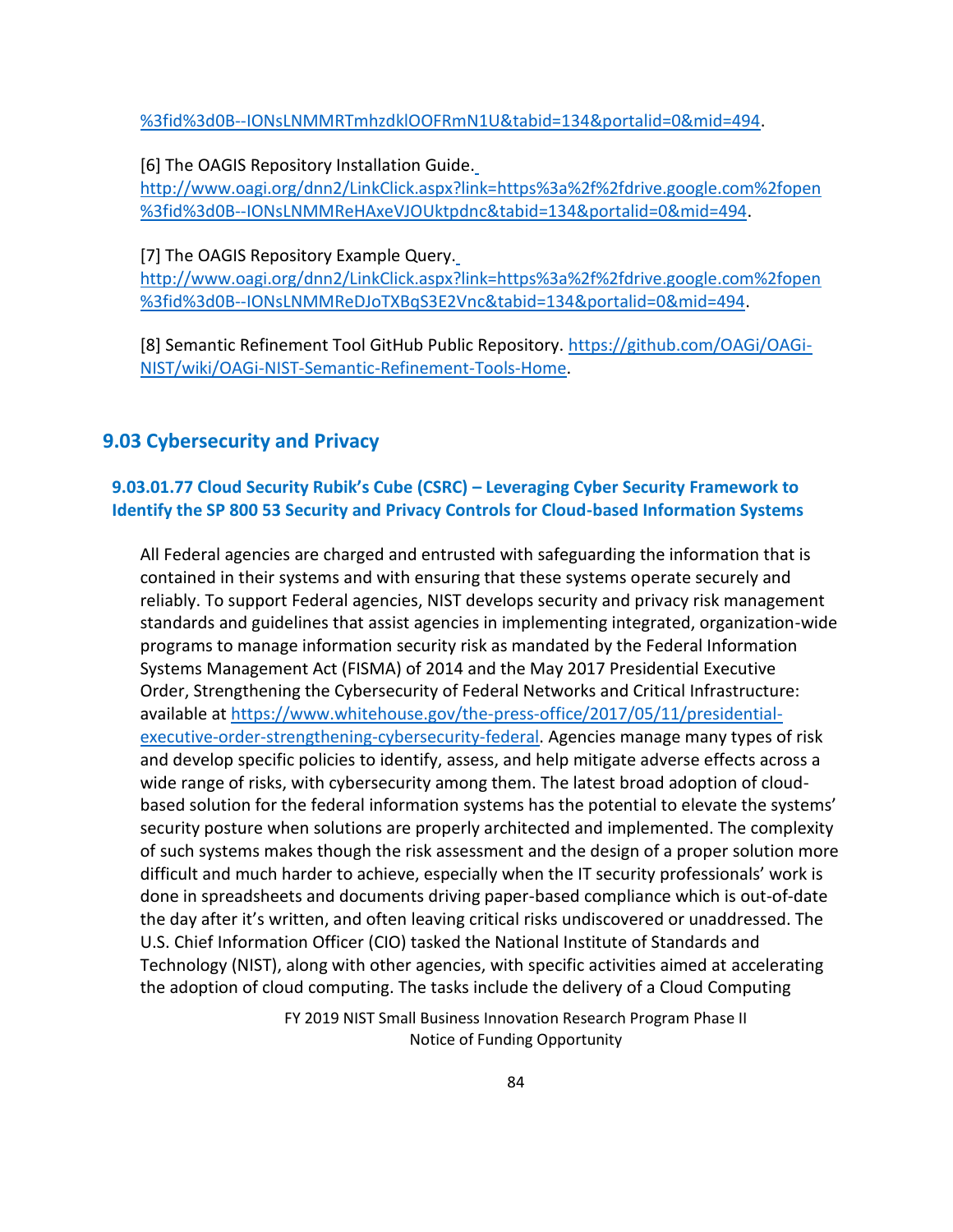Security Reference Architecture (SP 500-299 – recently renumbered to SP 800-200). The document provides a methodology of architecting a cloud-based federal information. Additional guidance referred to as SP 800-174: "Security and Privacy Controls for Cloudbased Federal Information Systems", leverages the methodology in SP 500-299/800-200 to provide exhaustive sets of SP 800-53 R4, security and privacy controls recommended for each functional capability or micro-service a system implements. Providing a user-friendly tool that leverages the NIST's cloud computing security architecture (SP 800-200) and the questionnaire that drives the selection process of functional capabilities and associated security and privacy controls deemed necessary to be implemented for the information system to operate as indented with minimum residual risk (data aggregated in the SP 800- 174) would support agencies in meeting the FISMA requirements and the Presidential Order mandates while creating a risk management dialog that facilitates the communication among agency stakeholders through the process of prioritization, implementation and integration of the security and privacy controls deemed necessary. The tool, referred to as Cloud Security Rubik's Cube (CSRC), should also allow system information analysis (e.g. user should be able to select a control and identify all its instances and the capabilities with which the instances are associated document the implementation of the controls, the generation), and visualization of the system's security posture.

The purpose of the project is to enhance and facilitate government agencies' adoption of secure cloud solution through the development of the Cloud Security Rubik's Cube (CSRC) – a tool that would draw on the exhaustive guidance NIST provides for the government agencies on how to secure information systems (cloud-based in particular) while meeting FISMA requirements regarding applying a risk based approach to securing information systems and the OMB mandate of using the NIST Cyber Security Framework for this purpose. CSRC would bring together guidance provide by NIST in: [FIPS 199: "Standards for](http://nvlpubs.nist.gov/nistpubs/FIPS/NIST.FIPS.199.pdf) [Security Categorization of Federal Information and Information Systems](http://nvlpubs.nist.gov/nistpubs/FIPS/NIST.FIPS.199.pdf)", [FISP 200:](http://nvlpubs.nist.gov/nistpubs/FIPS/NIST.FIPS.200.pdf) ["Minimum Security Requirements for Federal Information and Information Systems"](http://nvlpubs.nist.gov/nistpubs/FIPS/NIST.FIPS.200.pdf), [SP](http://collaborate.nist.gov/twiki-cloud-computing/pub/CloudComputing/CloudSecurity/NIST_Security_Reference_Architecture_2013.05.15_v1.0.pdf) 500-299/800-[200: "NIST Cloud Computing Security Reference Architecture"](http://collaborate.nist.gov/twiki-cloud-computing/pub/CloudComputing/CloudSecurity/NIST_Security_Reference_Architecture_2013.05.15_v1.0.pdf)[, SP 800-53:](http://nvlpubs.nist.gov/nistpubs/SpecialPublications/NIST.SP.800-53r4.pdf) "Security a[nd Privacy Controls for Federal Information systems and Organizations](http://nvlpubs.nist.gov/nistpubs/SpecialPublications/NIST.SP.800-53r4.pdf)", [SP 800-](https://github.com/usnistgov/CloudSecurityRubiksCube/blob/master/Documents/CC_Overlay-SRA-RubiksCube_2017.08.17.xlsx) 174: "Security and Privacy Controls for Cloud-[based Federal Information Systems" \(dataset](https://github.com/usnistgov/CloudSecurityRubiksCube/blob/master/Documents/CC_Overlay-SRA-RubiksCube_2017.08.17.xlsx) [only\) \(](https://github.com/usnistgov/CloudSecurityRubiksCube/blob/master/Documents/CC_Overlay-SRA-RubiksCube_2017.08.17.xlsx)requires GitHub account and proper permissions), NIST Cybersecurity Framework [\(v1.1\)](https://www.nist.gov/sites/default/files/documents/draft-cybersecurity-framework-v1.11.pdf), [NISTIR 8170: "The Cybersecurity Framework. Implementation Guidance for Federal](https://csrc.nist.gov/CSRC/media/Publications/nistir/8170/draft/documents/nistir8170-draft.pdf) [Agencies"](https://csrc.nist.gov/CSRC/media/Publications/nistir/8170/draft/documents/nistir8170-draft.pdf) and NIST's proof of concept: GitHub project: [https://github.com/usnistgov/CloudSecurityRubiksCube.](https://github.com/usnistgov/CloudSecurityRubiksCube)

### Phase I expected results:

The Cloud Security Rubik's Cube is developed as a standalone, enterprise-level application that can be installed on either Windows or Mac OS systems.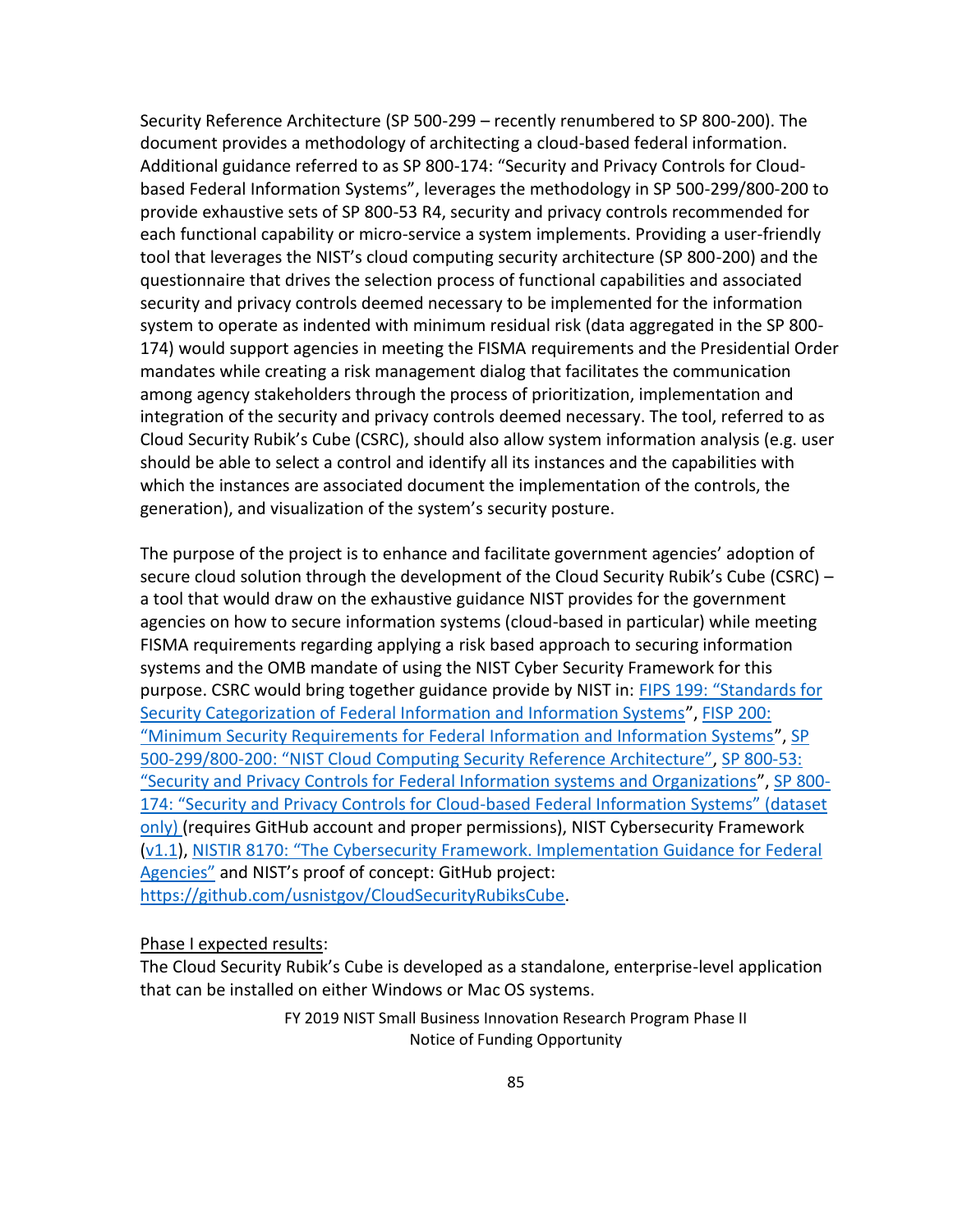Phase II expected results:

Update CSRC to support SP 800-[53 Rev5: "Security and Privacy Controls for Information](https://csrc.nist.gov/CSRC/media/Publications/sp/800-53/rev-5/draft/documents/sp800-53r5-draft.pdf) [Systems and Organizations](https://csrc.nist.gov/CSRC/media/Publications/sp/800-53/rev-5/draft/documents/sp800-53r5-draft.pdf)" (currently on draft form), and containerize it in a way that makes the tool deployable in a cloud environment (e.g. Cloud.gov), either by the provider of a SaaS or by any interested cloud Consumer of a IaaS or PaaS

As appropriate based on the mutual interest of both NIST and the awardee, NIST may be available for consultation and input.

### References**:**

[1] FIPS 199: Standards for Security Categorization of Federal Information and Information [Systems.](http://nvlpubs.nist.gov/nistpubs/FIPS/NIST.FIPS.199.pdf)

[2] [FISP 200: Minimum Security Requirements for Federal Information and](http://nvlpubs.nist.gov/nistpubs/FIPS/NIST.FIPS.200.pdf) Informatio[n](http://nvlpubs.nist.gov/nistpubs/FIPS/NIST.FIPS.200.pdf) [Systems.](http://nvlpubs.nist.gov/nistpubs/FIPS/NIST.FIPS.200.pdf)

[3] SP 500-299/800-200: NIST Cloud Computing Security Reference Architecture.

[4] [SP 800-53: Security and Privacy Controls for Federal Information Systems and](http://nvlpubs.nist.gov/nistpubs/SpecialPublications/NIST.SP.800-53r4.pdf) [Organizations.](http://nvlpubs.nist.gov/nistpubs/SpecialPublications/NIST.SP.800-53r4.pdf)

[5] [SP 800-174 dataset](https://github.com/usnistgov/CloudSecurityRubiksCube/blob/master/Documents/CC_Overlay-SRA-RubiksCube_2017.08.17.xlsx) (requires GitHub account and proper permissions).

[6] NIST Cybersecurity Framework.

[https://www.nist.gov/sites/default/files/documents/draft-cybersecurity-framework](https://www.nist.gov/sites/default/files/documents/draft-cybersecurity-framework-v1.11.pdf)[v1.11.pdf.](https://www.nist.gov/sites/default/files/documents/draft-cybersecurity-framework-v1.11.pdf)

[7] [NISTIR 8170: The Cybersecurity Framework. Implementation Guidance for Federal](https://csrc.nist.gov/CSRC/media/Publications/nistir/8170/draft/documents/nistir8170-draft.pdf) [Agencies.](https://csrc.nist.gov/CSRC/media/Publications/nistir/8170/draft/documents/nistir8170-draft.pdf)

## **9.03.02.60 Digital Forensics**

Digital forensics is a broad field that covers any investigation of digital systems or media ranging from traditional computers to mobile phone to drones and even medical devices. Digital forensics examines systems and media in order to find evidence of crimes and to determine who did them. This includes tasks such as identifying who created, sent, or viewed data, what types of data are on a system, reconstructing deleted data and so forth.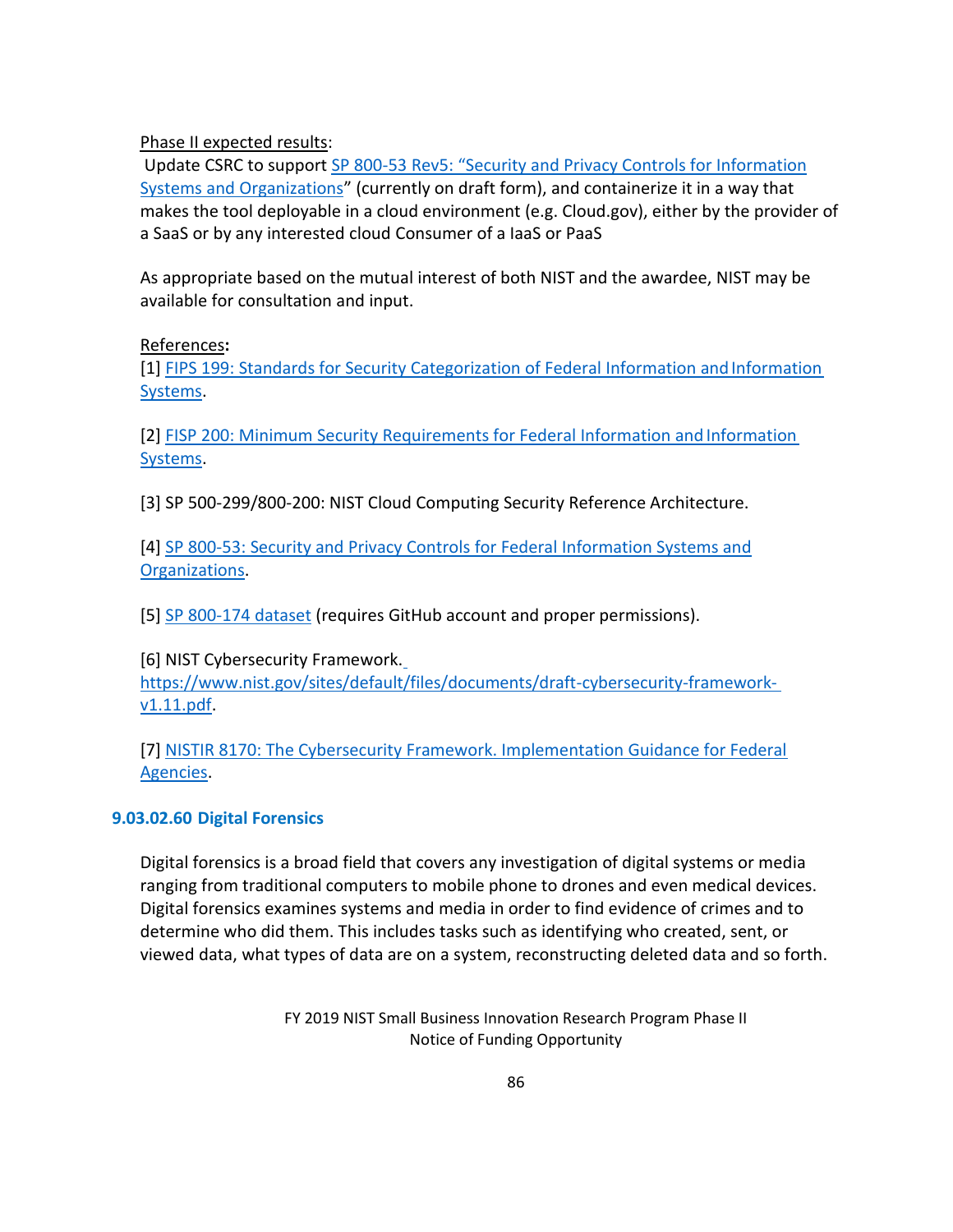Digital forensics is used not just by law enforcement, but in civil and corporate investigations.

Since the scope of digital forensics is vast, the community needs many tools to be able to examine both the variety of systems and media that come to the lab but also to be able to perform different types of analysis. To support this need, NIST has created datasets that support digital forensic examinations, especially through the National Software Reference Library (NSRL) program. The NSRL publishes several datasets related to software that are imported into digital forensic tools. The NSRL recently created new datasets for mobile device apps and gaming platform software.

There are currently no tools that use these datasets to increase the efficiency and effectiveness of digital forensic analysis. NIST is interested in having research performed to determine the best ways to use these datasets and then to create software that digital forensics labs, or other forensic tool makers, can use.

### Project goals are:

1. Research the potential for using new NSRL datasets in digital forensic examinations. There are multiple ways in which a dataset can be used to help with digital forensic examinations. Research is needed to understand what forensic processes can be improved by having access to this data. Each new system and media type presents new challenges to forensic examination. The goal is not to simply replicate how previous datasets were used, but to develop new approaches to the examination. The new approaches should address not just finding new types of evidence, but also helping address the problem that forensic examinations can be overwhelmed with the amount of data in a case. Efficiency is also an important goal.

2. Develop prototype software that increases the efficiency and effectiveness of digital forensic examinations by using the new NSRL datasets. The software can be either a standalone tool or appropriate for incorporation into existing toolsuites.

3. Develop commercial grade software. The software can be either a standalone tool or appropriate for incorporation into existing tool suites.

### Phase I expected results:

Prototype software that increases the efficiency and effectiveness of digital forensic examinations by using the new NSRL datasets.

### Phase II expected results: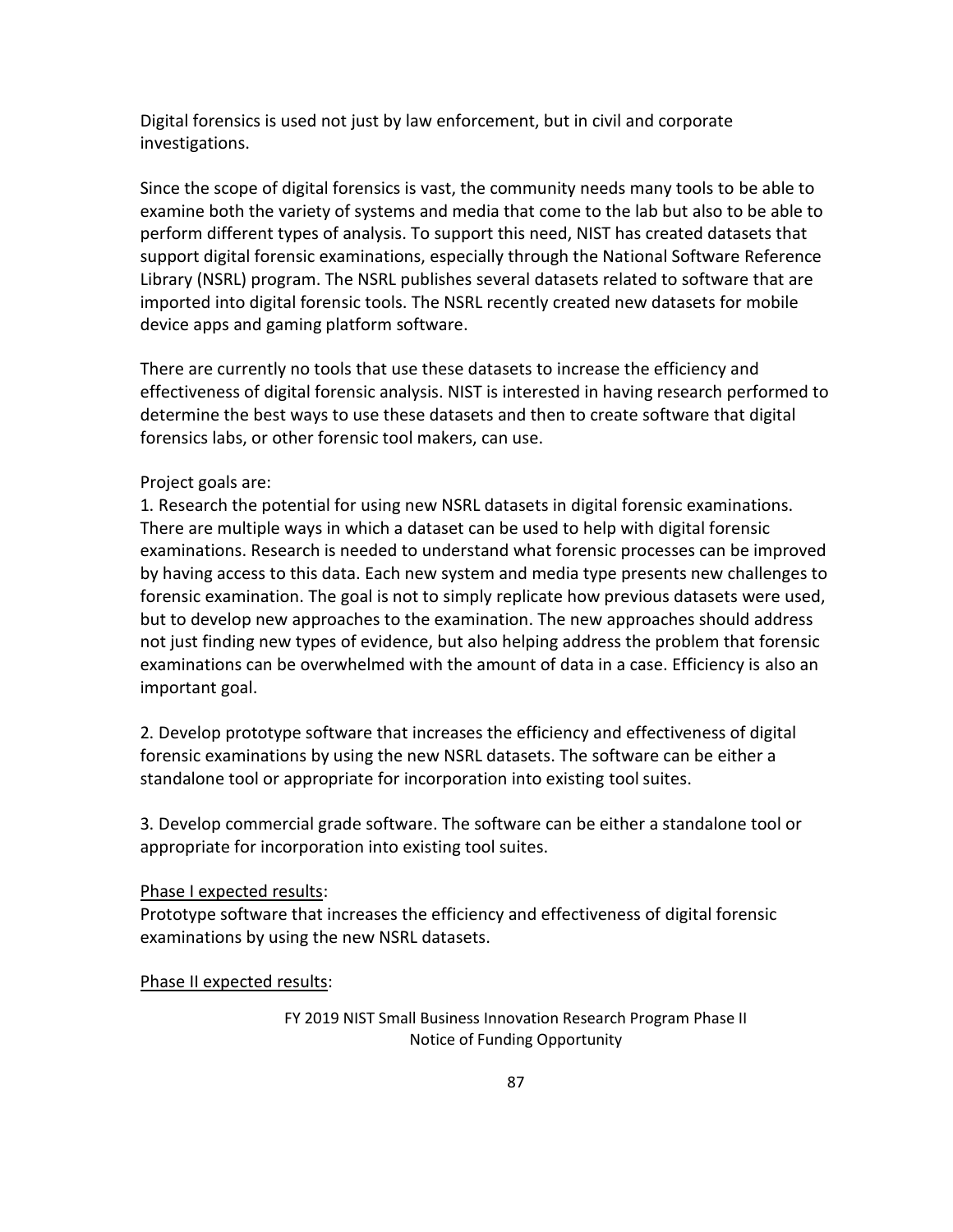Commercial-level software that increases the efficiency and effectiveness of digital forensic examinations by using the new NSRL datasets.

As appropriate based on the mutual interest of both NIST and the awardee, NIST will provide datasets for mobile apps for both Android and iOS; for Steam/Valve software, and possibly for Blizzard and Origin games; NIST will also provide a research environment in which the awardee can test their software against the NSRL corpus.

#### Reference:

[1] National Software Reference Library (NSRL). [http://www.nsrl.nist.gov.](http://www.nsrl.nist.gov/)

#### **9.03.03.77 Imposing Fine-grain Next Generation Access Control over Database Queries**

Relational Database Management Systems (RDBMSs) do not typically impose fine-grain access control directly on its data. To restrict access to sensitive data that might reside in a RDBMS, controls are typically implemented at the application level or through proprietary RDBMS methods such as views. These controls take on many forms including role-based access to "screens" with parameters that can be characterized and subsequently used to formulate and issue SQL queries. SQL queries comprise four basic types of operations– Select, Insert, Update, and Delete–that respectively read, create, write, and delete data in tables. An important feature of RDBMSs is that they can specify criteria and extract and/or alter data that might reside in one or more tables with great efficiency. For example, "give me all the employees over 50 years old that live in Virginia". NIST has developed a method for which a patent application has been filed [1] that leverages ANSI/INCITS Next Generation Access Control (NGAC) standard [2] called Next-generation Database Access Control (NDAC) for imposing access control over database queries at the data level, independent of the application and with minimal impact on performance. Licensing conditions will be the same as in subtopic 9.07.01.40. As a result, the same policies can protect multiple databases from queries sent from multiple applications. Furthermore, NDAC not only provides control down to the field level, but to varying fields of select rows. NDAC is unique in achieving this granularity of control without the use and coordination of multiple protection mechanisms. Operationally, users issue wide sweeping queries, and NDAC allows access to the optimal amount of data permissible for the user. The method includes an Access Manager for trapping and enforcing policy over SQL queries issued by applications as well as a Translator for converting SQL statements to NGAC inputs and converting NGAC authorization responses to either an access Deny or a permitted SQL statement that is submitted to the database. [4] provides a comprehensive description of the NDAC method.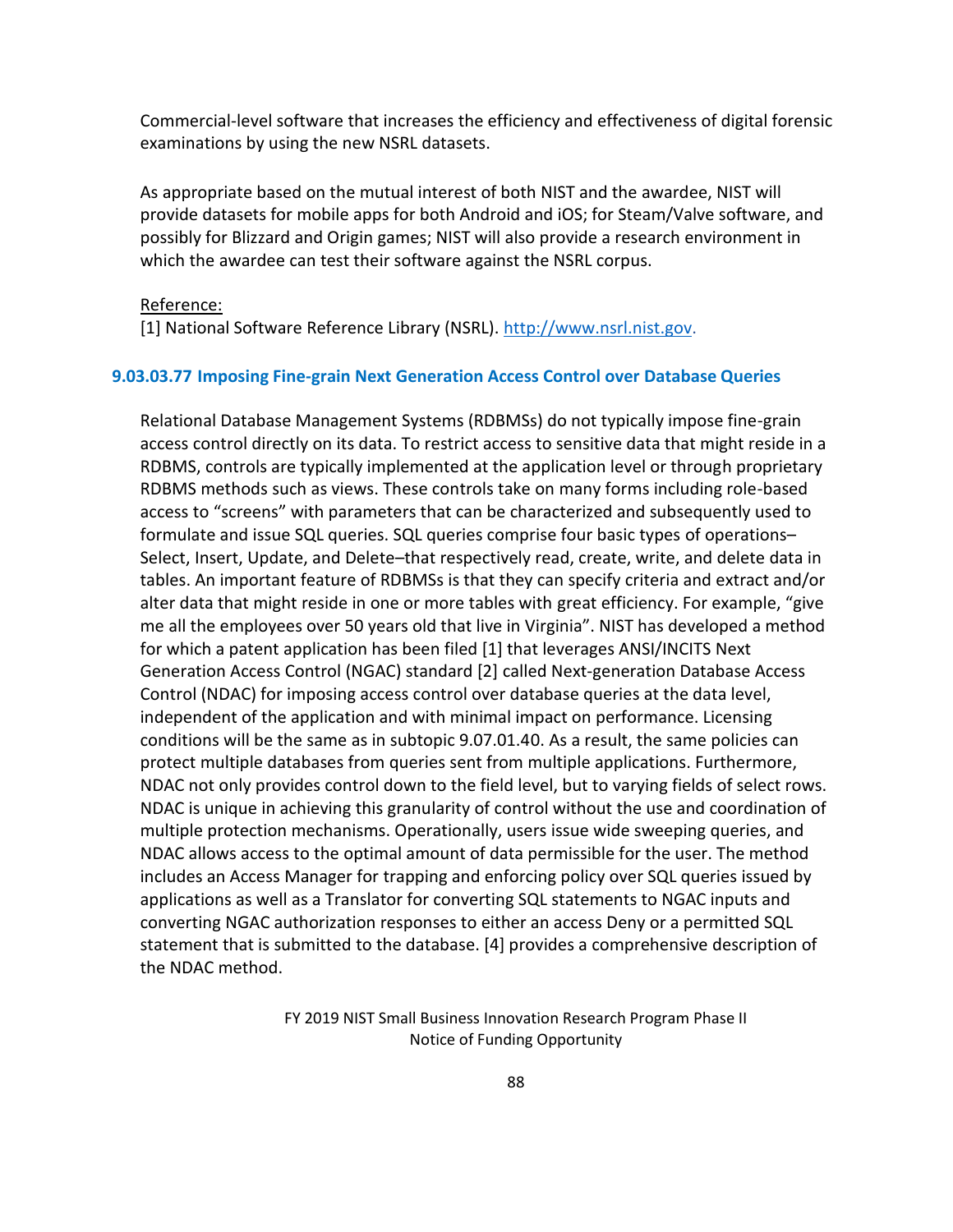In support of the NGAC standardization effort, NIST has developed an NGAC open source reference implementation [5] called the Policy Machine (PM), that includes an administrative tool for expressing policy and an NGAC authorization engine that may serve as a critical component in an NDAC implementation. In addition, NIST has developed a partial NDAC prototype implementation that demonstrates partial functionality for Select and Update SQL statements to demonstrate the viability of NDAC. This prototype implementation can be found on GitHub as open source [6].

This SBIR subtopic seeks development of a commercially viable NDAC product that leverages Policy Machine opensource. This effort includes development of an Access Manger and Translator. The translator should include a SQL parser that may be developed from scratch, purchased, or adapted from an open source parser. The Access Manager must include a SQL proxy. In addition, a commercially viable product should include user, administrator, and application developer documentation. An anticipated challenge is capturing and extracting a user identity from an application that is required along with SQL as input to the Access Manager.

### Phase I activities and expected results:

1. Plan, specification and design for an NDAC implementation based on the existing PM open source for future commercial use.

2. Completed development plan, specification, and design including test plan for the proposed capabilities.

### Phase II activities and expected results:

1. Code development, documentation, and testing of the Beta version of a commercially viable NDAC product.

2. A robust beta version of NDAC product that contains the proposed capabilities, documentation for the code and user manual, and testing results to verify the completeness of the development.

As appropriate based on the mutual interest of both NIST and the awardee, NIST may provide PM source code [5], NDAC prototype source code [6], consultation, input, and discussion with the awardee to help with the evaluation of the proposed development. Upon request, NIST would conduct a demonstration of the prototype NDAC implementation.

To be considered under two subtopics, a separate application may be submitted to subtopic 9.07.01.40 NIST Technology Transfer.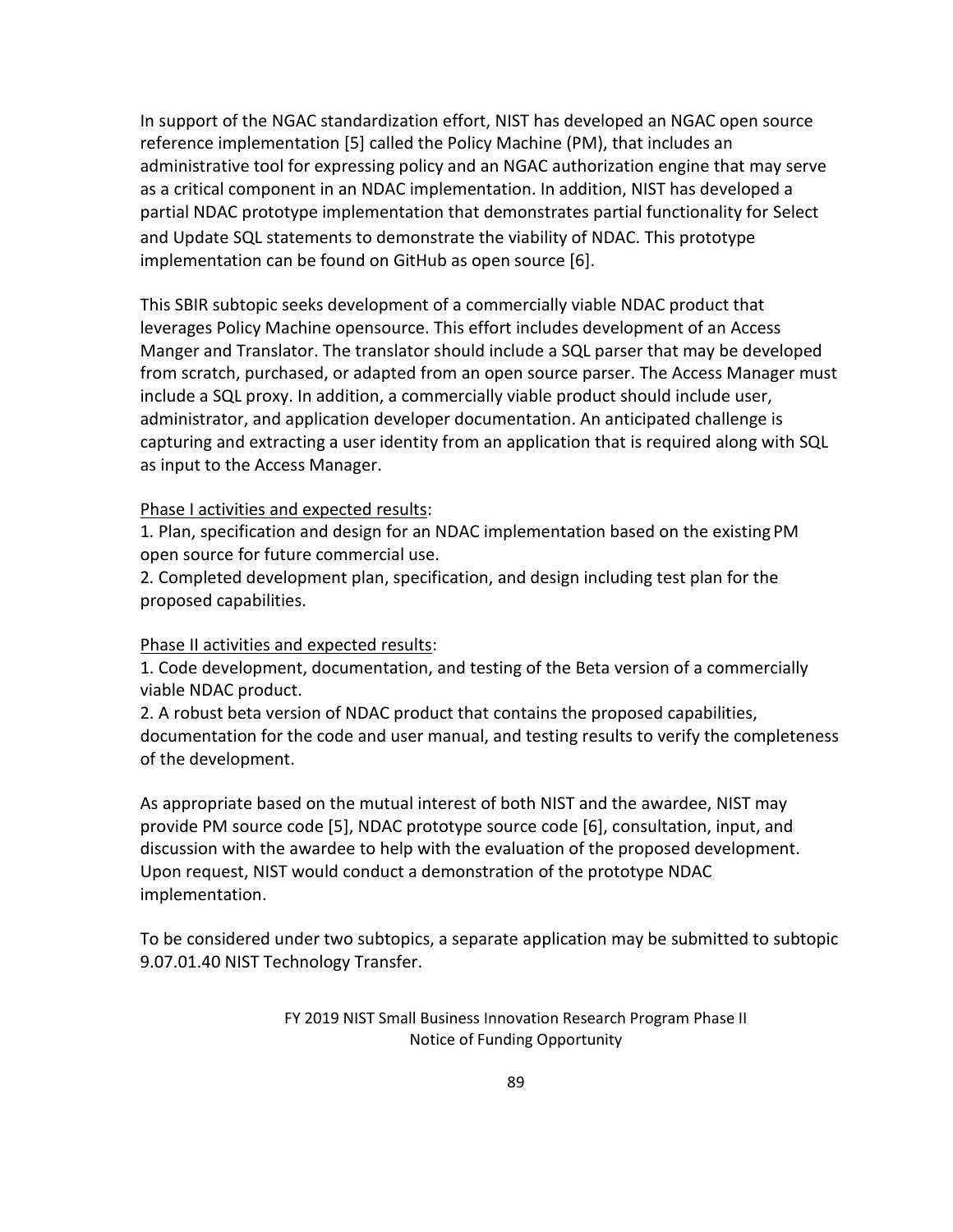References:

[1] D. Ferraiolo, S. Gavrila, G. Katwala, J. Roberts. U.S. Patent App. 15/215,556.

[2] American National Standards Institute, Information technology - Next Generation Access Control - Functional Architecture (NGAC-FA), INCITS 499-2013, American National Standard for Information Technology, March 2013.

[3] American National Standards Institute, Information technology – Next Generation Access Control – Generic Operations and Data Structures (GOADS), INCITS 526-2016, American National Standard for Information Technology, January 2016.

[4] D. Ferraiolo et al. Imposing Fine-grain Next Generation Access Control over Database Queries Proceedings of the 2nd ACM Workshop on Attribute-Based Access Control, pp 9-15, 2017.

[5] NIST Policy Machine Versions 1.5 and 1.6 - Harmonia [Website], [https://github.com/PM-](https://github.com/PM-Master)[Master](https://github.com/PM-Master) [accessed 9/26/16].

[6] NDAC prototype implementation, [https://github.com/PM-Master/NDAC.](https://github.com/PM-Master/NDAC)

### **9.04 Exploratory Measurement Science**

#### **9.04.01.63 In-line Spectral Filtering for Integrated Raman Fiber Optic Probes**

Novel designs of Raman spectroscopic probes benefit from the flexibility afforded by the use of optical fibers, yet Raman scattering intrinsic to the fibers is an undesirable spectral background that results in reduced analyte sensitivity. Spectral filters can be deployed to eliminate this background at the cost of increased probe size and complexity. NIST seeks the development of optical fiber assemblies wherein the spectral filtering is engineered into the fibers themselves through the use of fiber Bragg gratings or other similar technology. Development of such fiber technology is expected to benefit wide ranging applications of Raman spectroscopy such as biomedical endoscopy and remote sensing, in addition to the development of integrated Raman/mechanical probes being pursued at NIST.

FY 2019 NIST Small Business Innovation Research Program Phase II Notice of Funding Opportunity Raman spectroscopy is a widely used, non-destructive technique for extracting compositional and structural information about a wide variety of materials on micrometer length scales. In recent years, Raman instrumentation has moved beyond the traditional microscope and spectrometer paradigm to include a wide variety of portable form factors in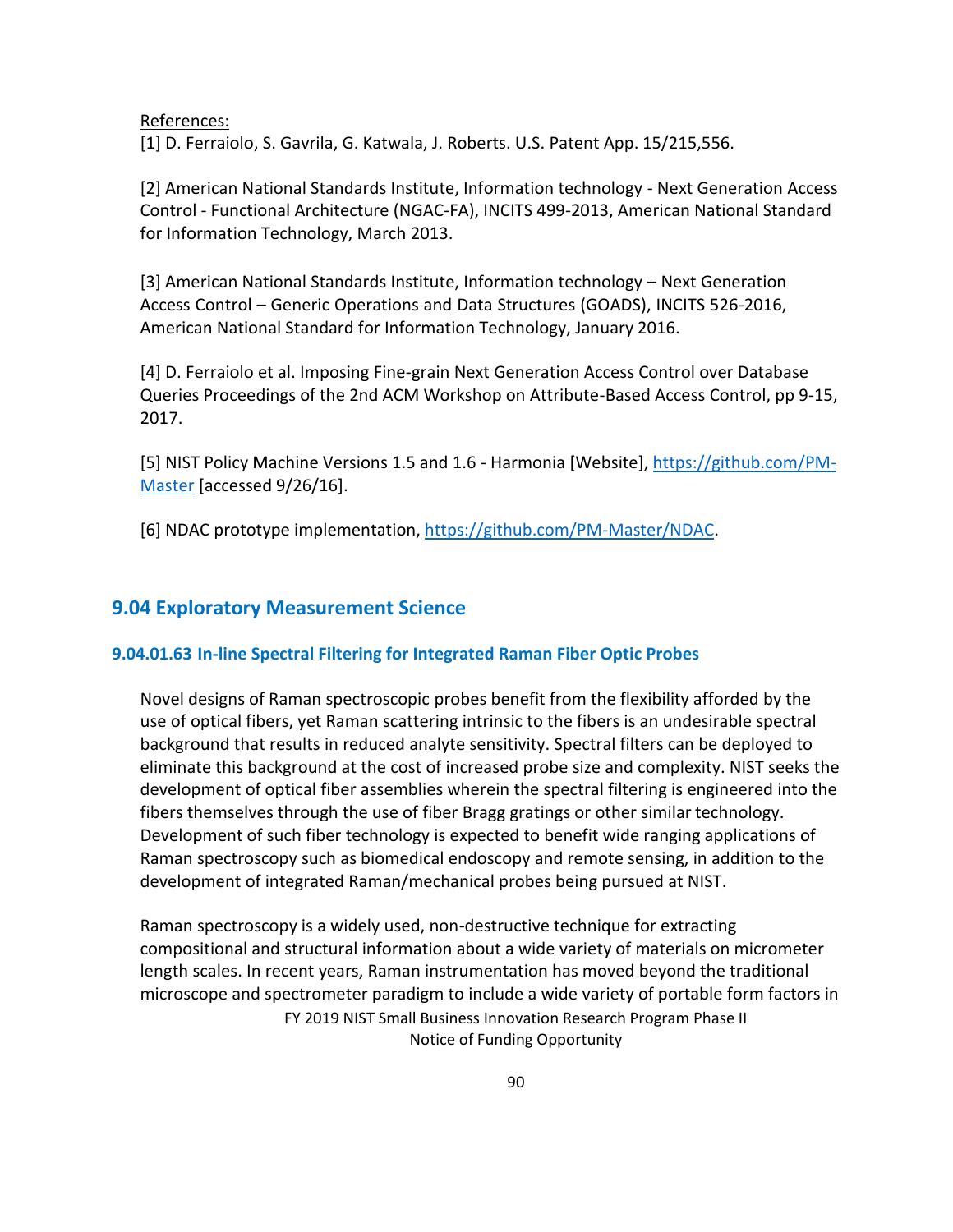which the analysis technology can be brought to the specimen, rather than the typical reverse approach. A key element in some of these new designs is the use of optical fibers for both delivery of the excitation light and collection of the Raman scattered photons. The use of fibers provides a great deal of flexibility over free space optics, particularly for analysis in remote (*e.g.*, undersea [1]) or difficult to access locations (*e.g.*, *in vivo* [2]). A complication of the use of silica fibers is the Raman scattering generated by the fibers themselves; this scattering can be of sufficient intensity to mask the detection of analytes in low wavenumber Raman scattering (< 1250 cm $^{-1}$ ) [2]. The fiber Raman scattering can be suppressed through the use of narrow bandpass filters (excitation beam) and steep long pass filters (Stokes scattered beam) located between the excitation/collection fibers and the specimen. The use of such filters works well in conventional Raman instruments, but presents significant design challenges for applications with significant space limitations. It is worth noting that these are often the same applications that stand to benefit the most from the flexibility afforded by the use of fiber optics.

Several researchers have explored the idea of engineering the functionality of the Raman filters *directly* into optical fibers, thus eliminating the space constraints imposed by the need for the spectral filters. For example, Popp and co-workers demonstrated the use of Bragg gratings written into several collection fibers to suppress the silica fiber background in the Raman spectroscopy of brain tissue [3]. The further development of this type of technology opens the possibility of greatly simplifying the Raman probe designs for a wide variety of applications, including endoscopy [2] and remote Raman sensing (*e.g.*, mine shafts [4]).

NIST researchers have an interest in coupling an optical fiber or fiber bundle directly to an optically transparent mechanical probe (e.g., ceramic ball lens) to allow simultaneous Raman and mechanical measurements of materials. An optical fiber assembly with integrated spectral filtering of the silica fiber Raman from the excitation beam and rejection of Rayleigh scattered light in the collection fibers would greatly improve on current implementations of integrated Raman/mechanical probes.

### Phase I expected results:

NIST expects a design for an optical fiber or fiber bundle with integrated filtering technology sufficient to suppress fiber Raman scattering to a degree comparable to commercial Raman filters (*e.g.*, narrow bandpass/longpass Raman filter combinations). The design should include fiber parameters derived from relevant optical modeling for fiber Bragg gratings (or other appropriate technology) that will yield sufficient filtering performance. Additionally, a plausible methodology for fabrication of fibers or fiber bundles with the integrated filtering technology that will allow coupling to NIST specified mechanical probes should also be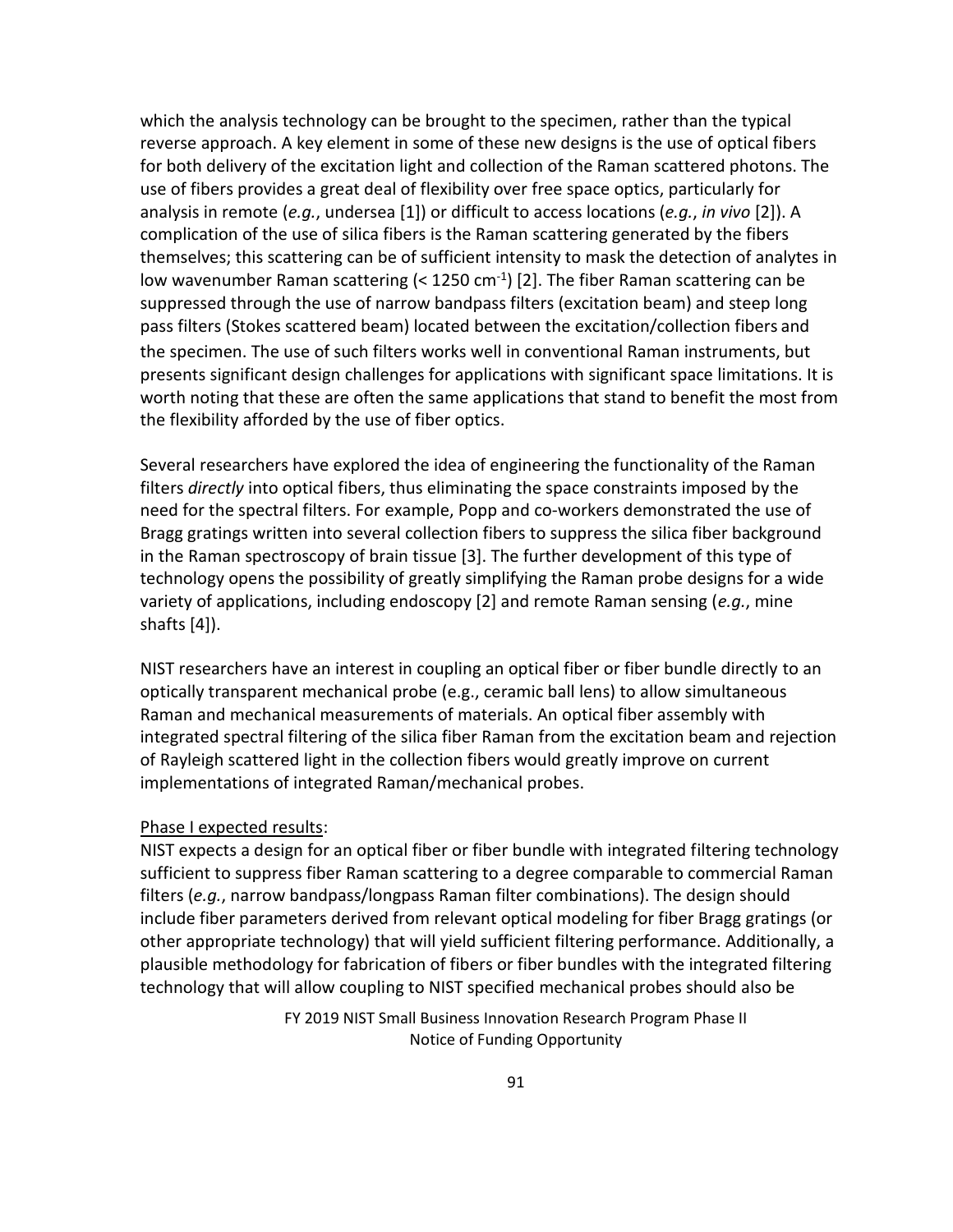#### developed.

#### Phase II expected results:

NIST expects fabrication of a working prototype optical fiber assembly with integrated spectral filtering yielding performance comparable to commercial Raman filter sets. Additionally, the assembly design should accommodate reproducible coupling to ceramic ball lens mechanical probes specified by NIST.

As appropriate based on the mutual interest of both NIST and the awardee, NIST staff may be willing to consult awardees on specific details of planned use of fiber optics at NIST and to provide mechanical probes for testing along with providing general input on requirements for other possible applications.

### References:

[1] X. Zhang et al. A Review of Advances in Deep-ocean Raman Spectroscopy, Appl. Spec., 66 (2012) pp. 237 – 249 DOI:10.1366/11-06539.

[2] O. Stevens et al. Developing Fibre Optic Raman Probes for Applications in Clinical Spectroscopy, Chem. Soc. Rev., 45 (2016) pp. 1919-1934 DOI: 10.1039/C5CS00850F.

[3] S. Dochow et al. Multicore Fiber with Integrated Fiber Bragg Gratings for Backgroundfree Raman Sensing," Opt. Express, 20 (2012), pp. 20156-20169 DOI: 10.1016/j.addr.2015.03.009.

[4] J. Pope, and J. Herries. In-situ Detection and Analysis of Methane in Coal Bed Methane Formations with Spectrometers, U.S. Patent 7,821,635, October 26, 2010.

## **9.04.02.68 Intermediate Frequency Conversion System for High-Bandwidth Multiplexed Sensors Arrays**

Arrays of cryogenic sensors below 1 Kelvin provide unique measurement capabilities for both industrial applications, for example materials analysis in a scanning electron microscope, and for fundamental scientific applications, for example x-ray beam-line science and cosmic microwave background research. New application areas are emerging as the arrays become larger and move beyond the domain of specialized cryogenic facilities. These systems use a variety of different cryogenic sensors, including microwave kinetic inductance detectors, magnetic calorimeters, and microcalorimeters and bolometers based on transition-edge sensors (TESs).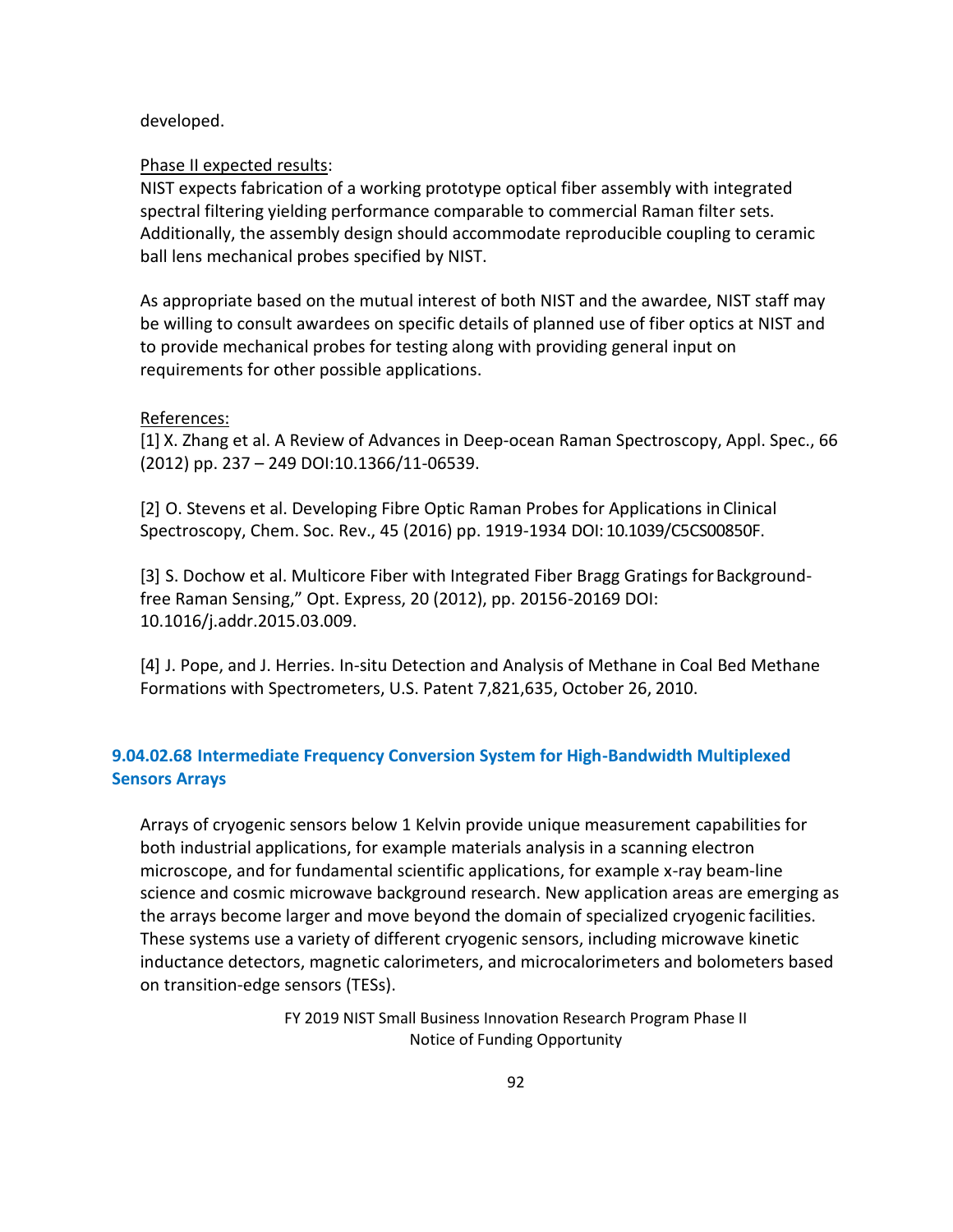In order to read out cryogenic sensor arrays at the scale of tens to hundreds of thousands of sensors, multiplexing with GHz of bandwidth per output channel is necessary. Without this multiplexing, the heat load caused by electrical connections to room temperature would be prohibitive. Cryogenic sensor groups at NIST, as well as other institutions around the world, have been developing microwave multiplexing technologies to meet this need.

All solutions currently being developed rely on the measurement of the system with a superposition of microwave tones at different frequencies, one for each detector. The cryogenic circuit is designed to modulate the microwave tones, each with the signal from its own sensor. If the input tones can be digitally synthesized, and the modulated tones digitally processed, the sensor signals can then be demultiplexed using software-defined radio (SDR). However, room temperature hardware is needed to bridge to frequency gap between the GHz carrier tones and existing digital-to-analog (DAC) and analog-to-digital (ADC) converters.

The microwave carriers are generated using IQ mixing to upconvert baseband tones from a pair of DACs. The modulated signals are similarly mixed down and fed into a pair of ADCs. To read out more bandwidth than the DACs and ADCs provide, we split the signal from the cryostat (combine the signal into the cryostat), mix down (up), and filter to exclude aliasing from tones outside the band of interest. Currently the up-mix and down-mix are accomplished using discrete connectorized components including the mixers and various amplifiers, attenuators, and filters necessary to match the signals to both the sensors and digitizers. In order to read out future large arrays of cryogenic sensors, a more integrated and scalable commercial solution is necessary.

The project goal is to enable multiplexed readout of large scale cryogenic sensor arrays, we seek proposals for a scalable system to perform the frequency conversion between the microwave frequencies and existing DACs and ADCs that meets the following technical goals:

- Capability for up- and down-mix of several adjacent bands in the 4-8 GHz range. As the bandwidth of ADCs and DACs is rapidly evolving, system adaptability is preferred. However, our current system is set up to use 4X 1 GHz bands.
- Ability to match the range of the DACs and ADCs to the amplitude of microwave signals into and out of the cryostat, without degrading signal-to-noise (SNR). For example, with a +/- 0.5 V scale on the digitizers and 2000 tones, the power per tone is -38 dBm on I and Q. The microwave power per generated tone must be at least -45 dBm, preferably - 40 dBm. While meeting this goal, the conversions must not degrade either input or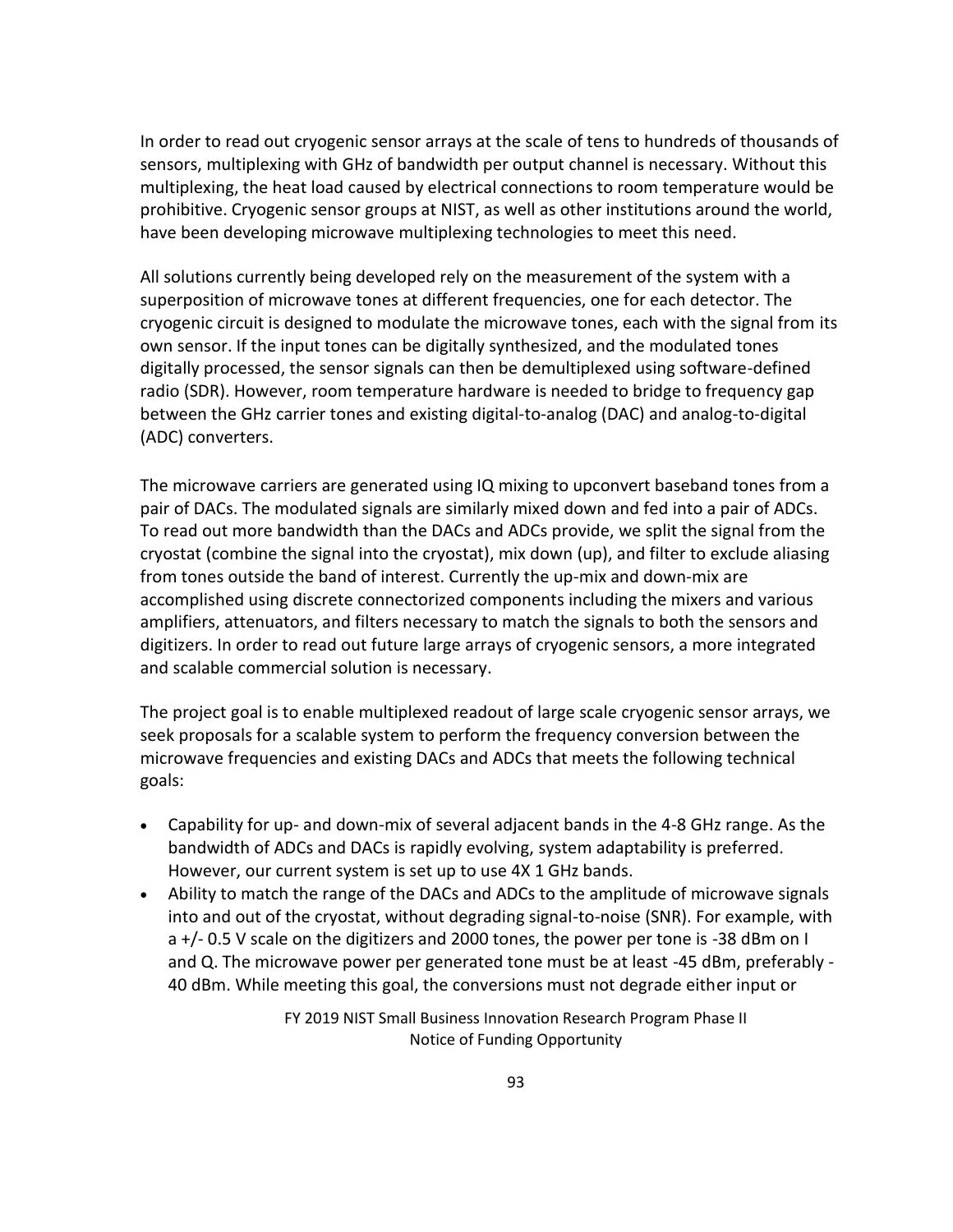output SNR to worse than 130 dB/Hz.

- Switchable calibration modes to allow the I/Q imbalances to be characterized and compensated for in the digital signal processing. This calibration is necessary to suppress image tones, which can interfere with the signals of other sensors.
- Integrated solution that provides power for the active components and communication for control of the relays, attenuators, microwave sources, etc.
- Scalable manufacture, to satisfy the needs of systems accessing many tens of GHz of bandwidth with low lead time, and without high cost per unit.

### Phase I expected results:

A substantially complete mechanical and electrical design that addresses the project goals described above.

### Phase II expected results:

Construction of a prototype frequency conversion system that fulfills the project goals above. This prototype will remain the property of the awardee. Demonstration of the frequency conversion system together with NIST staff. Commercialization of frequency conversion system if technically successful.

As appropriate based on the mutual interest of both NIST and the awardee, NIST personnel may be available to assist the awardee in a variety of ways including consultation on instrument design and participation in design reviews.

### References:

[1] J.N. Ullom and D.A. Bennett. Review of superconducting transition-edge sensors for xray and gamma-ray spectroscopy. Superconductor Science and Technology 28.8, 084003, 2015.

[2] J. Zmuidzinas. Superconducting Microresonators: Physics and applications. Annu. Rev. Condens. Matter Phys. 3.1 (2012): 169-214.

[3] J.A.B. Mates et al. Simultaneous Readout of 128 X-ray and Gamma-ray Transition-edge Microcalorimeters using Microwave SQUID Multiplexing. Applied Physics Letters 111.6, 062601, 2017.

### **9.04.03.68 Solid-State Dynamic Mode Mixer for Multi-Mode Optical Fiber**

Multi-mode optical fiber is a common delivery system for radiant flux, in particular from lasers, and as the input for detection systems such as spectrographs. The output from a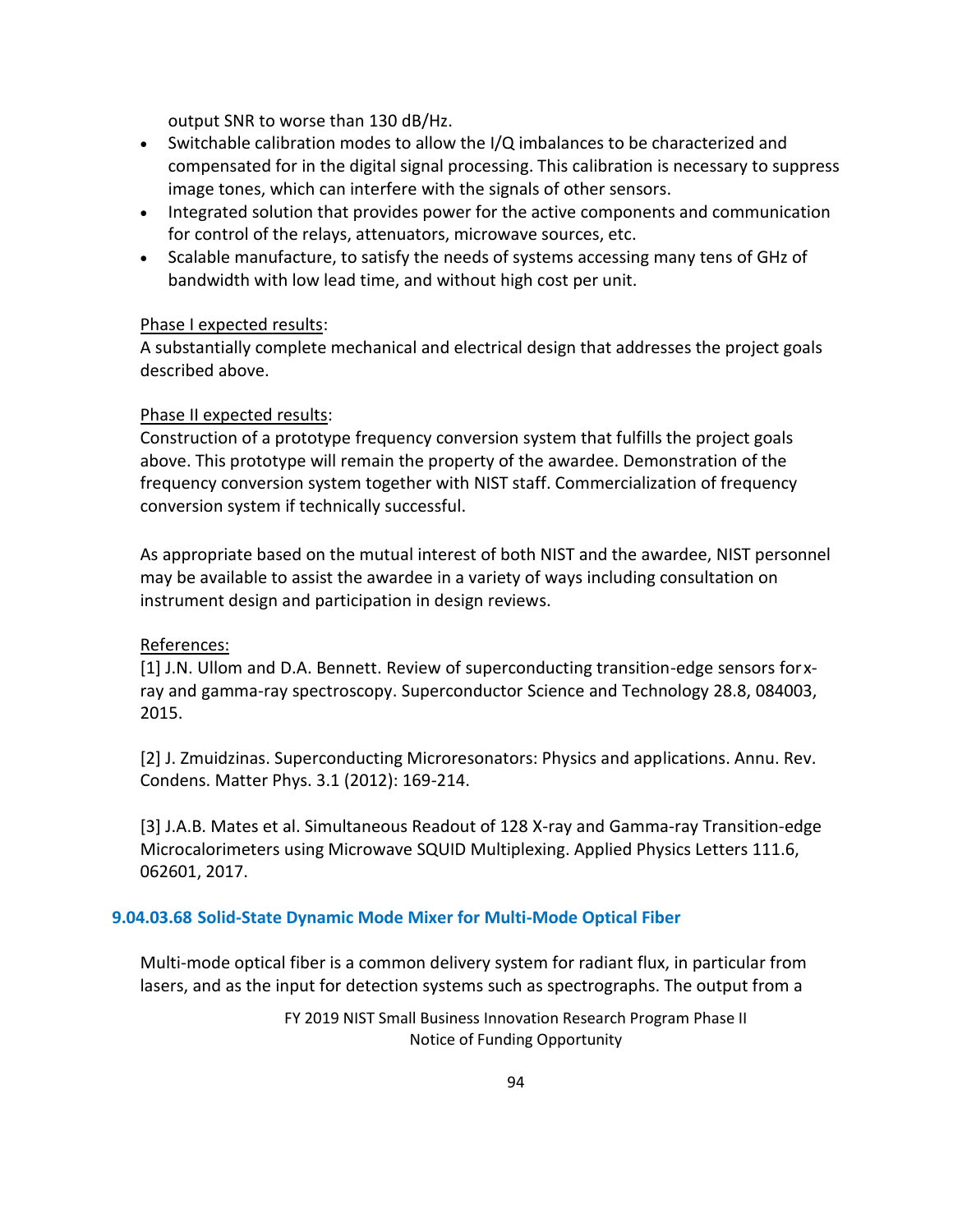multi-mode optical fiber is non-uniform and sensitive to the input geometry. For example, a common incident flux condition is for quasi-collimated flux introduced into the optical fiber at an angle. In this case, the output distribution will be a ring or doughnut. This type of distribution creates calibration issues with both spectrographs and integrating spheres. For spectrographs, the optical fiber is often coupled directly to the slit, resulting in a nonuniform 'saddle' image on the focal plane. This type of image can lead to partial saturation of the spectrum and measurement errors.

Propagation of radiation through a multi-mode optical fiber does not by itself reduce effects of laser coherence, often referred to as speckle, on the measured signal. Currently, speckle is reduced by placing a length of unjacketed optical fiber into an ultrasonic bath. The bath modulates the optical signal at frequencies of 40 kHz, reducing speckle in the output beam. Over time, however, cracks develop in the optical fiber, increasing the loss in the fiber. The optical fiber in the ultrasonic bath needs to be replaced every 4 weeks to 8 weeks (depending on usage). While some modes are mixed using the ultrasonic bath, the mixing is not sufficient to produce a uniform output beam. Static mode mixers have been developed, but are not suitable because they do not reduce coherence effects. One U.S. company claims to have a mode mixer product (General Photonics, MMS-201). However, it operates over a very limited spectral range, from 500 nm to 1650 nm, and does not adequately mix the spatial modes in the fiber, though it does reduce the coherence of the light propagated through the system.

A Solid-State Dynamic Mode Mixer will mix the spatial modes in the optical fiber at frequencies of 1 kHz or greater, effectively averaging out the non-uniform spatial distribution and shifting coherence effects to higher frequencies. It will impact all research and products that benefit from a uniform output from a multi-mode fiber. Project goals include the following:

1. Demonstrate dynamic mode mixing in a multi-mode optical fiber covering the spectral range from 360 nm to 1000 nm.

a. Mode mixing should be dynamic, scrambling the spatial modes at 1 kHz or greater.

b. Mode mixing should improve the uniformity of the output beam to either a flat-hat or Gaussian-like spatial distribution.

c. Insensitivity of the output of the multi-mode fiber to input conditions should be demonstrated.

- 2. Extend the mode mixing to 2.5 um.
- 3. Extend the spectral range to 3  $\mu$ m.
- 4. Extend the spectral range to 300 nm.
- 5. Extend the spectral range to 200 nm.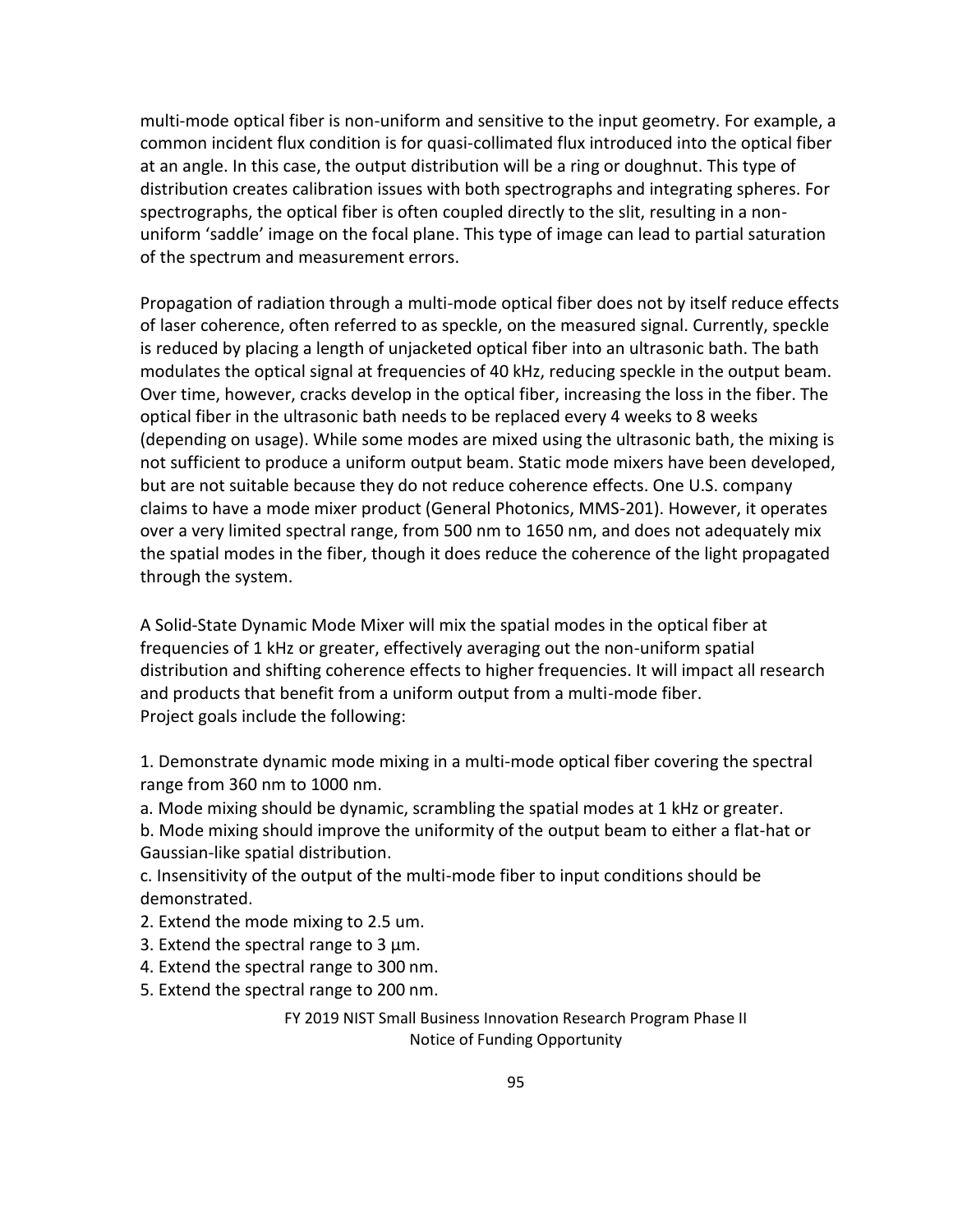Phase I expected results:

It is expected that project goal 1 will be complete by the end of Phase I.

#### Phase II expected results:

1. Package demonstrated product in a box suitable for rack-mounting. Keep the size within 3U.

2. Project goals 2-5. For all goals 1a, 1b, and 1c shall be demonstrated.

As appropriate based on the mutual interest of both NIST and the awardee, NIST may be available to assist in any way it can be helpful and hopes to work with the awardee to understand the performance of the mode mixer – in particular the degree of homogenization of the light output from the fiber and the temporal behaviors.

# **9.05 Health and Bioscience**

#### **9.05.01.68 Open Source Image Analysis for NIST/RSNA/NCI Validated MRI Phantoms**

There is a critical need for National Metrology Institute-validated medical imaging calibration structures (SI-traceable phantoms) as well as validated analysis platforms that can determine the accuracy of advanced quantitative imaging techniques that are coming online. An open analysis package for NIST phantoms was one of the most requested items in a recent MRI Standards workshop held at NIST Boulder in August 2017. Commercial versions of this analysis package were identified as an essential element getting these reference objects used in clinical trials.

The new quantitative imaging techniques, included advanced diffusion mapping and magnetic resonance fingerprinting, can provide more information about tissue properties, which is critical for identifying cancerous lesions, neural trauma, and the onset and progression of neurodegenerative diseases. These new techniques, which are faster and more cost effective, need to be validated using primary reference structures provided by NIST(1-4), with protocols validated by NIST, the National Cancer Institute (NCI), and the Radiological Society of North America (RSNA). An example public-domain best-practice protocol is the diffusion imaging profile recently published by RSNA Quantitative Imaging Biomarker Alliance(5). It is imperative that an open source analysis framework be setup so that different institutions, medical instrument makers, pharmaceutical companies can verify and compare their analysis protocols on the same SI-traceable object.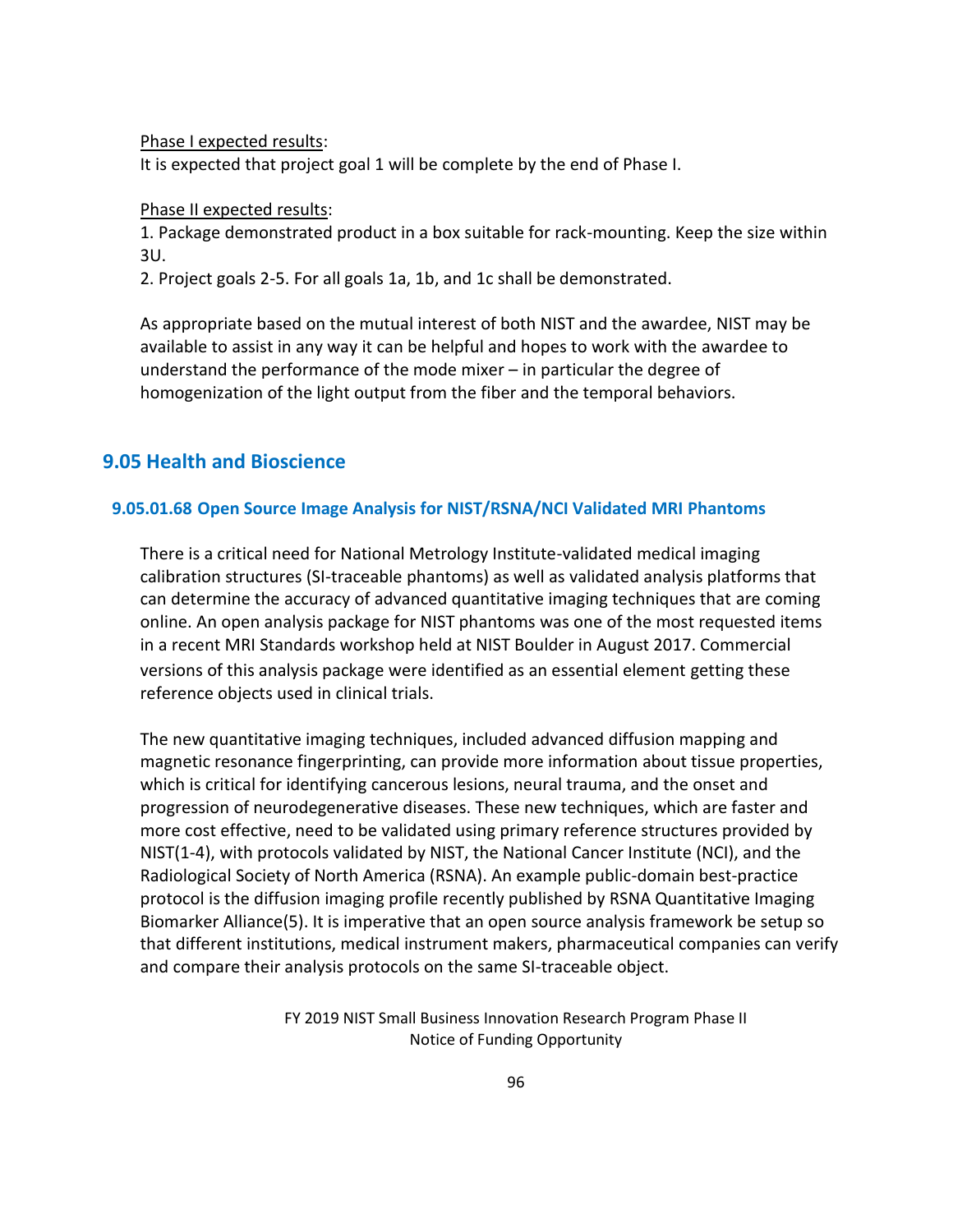While the open source component of this subtopic is not a commercial product, it lays the foundation for many commercial packages that rely on their ability to demonstrate that they can successfully implement standard analysis protocols or can provide ones with demonstrated superiority. Once the company can demonstrate the open sourceframework, it can market application specific versions that are tailored to specific clinical trials.The existence of an open source image analysis package for SI-traceable phantoms will greatly assist the NIST goal of transitioning medical imaging to a precise metrology. Having NISTvalidated components in a widely used open source analysis platform will advance precision medicine. A very successful model of an open source image analysis package is ImageJ (and offspring such as FIJI), which was originally developed by NIH.

The goal of the project is to create a new and unique platform to extract quantitative information from MRI phantom data sets. The platform must be open to inspection, modular so users can swap in analysis packages that they wish to compare against current standards, implement advanced physics models for artifact identification and uncertainty analysis, provide a platform where machine learning analysis, such as magnetic resonance fingerprinting and deep learning image reconstruction, can be compared against standards. At present, there is no such common platform to compare and test quantitative image analysis protocols on primary reference standards. Currently, when comparing analysis techniques, a hodgepodge of different packages, both commercial and in-house, are used. This platform would be a ground-breaking critical component connecting medical imaging to the SI.

The Phase I effort should develop a framework of tools to allow processing of data from the NIST system phantom, diffusion phantom, and breast phantom(6-8) using NIST, RSNA, and NCI prescribed protocols(5). The framework should be open to allow swapping in different analysis protocols and allow rapid comparison between protocols. Phase I should provide a demonstration on one phantom of how the analysis framework will work. Phase I should also produce innovative plans for improved analysis of geometric distortion, automated resolution determination, and better methods for dealing with noise and artifacts.

The Phase II effort should develop the complete analysis framework and include innovative components going beyond what has been currently developed by NIST, RSNA, and NCI. These elements may include deep learning based analysis of geometric distortion, RF inhomogeneity analysis, and an automated image resolution analysis. The analysis framework should be completely modular with the ability to import and analyze all existing SI-traceable phantoms.(6-8) The open source component should be published on Github with public accessibility. The company should further demonstrate the ability to use the open source package to provide improved quality assurance tools for clinical trials.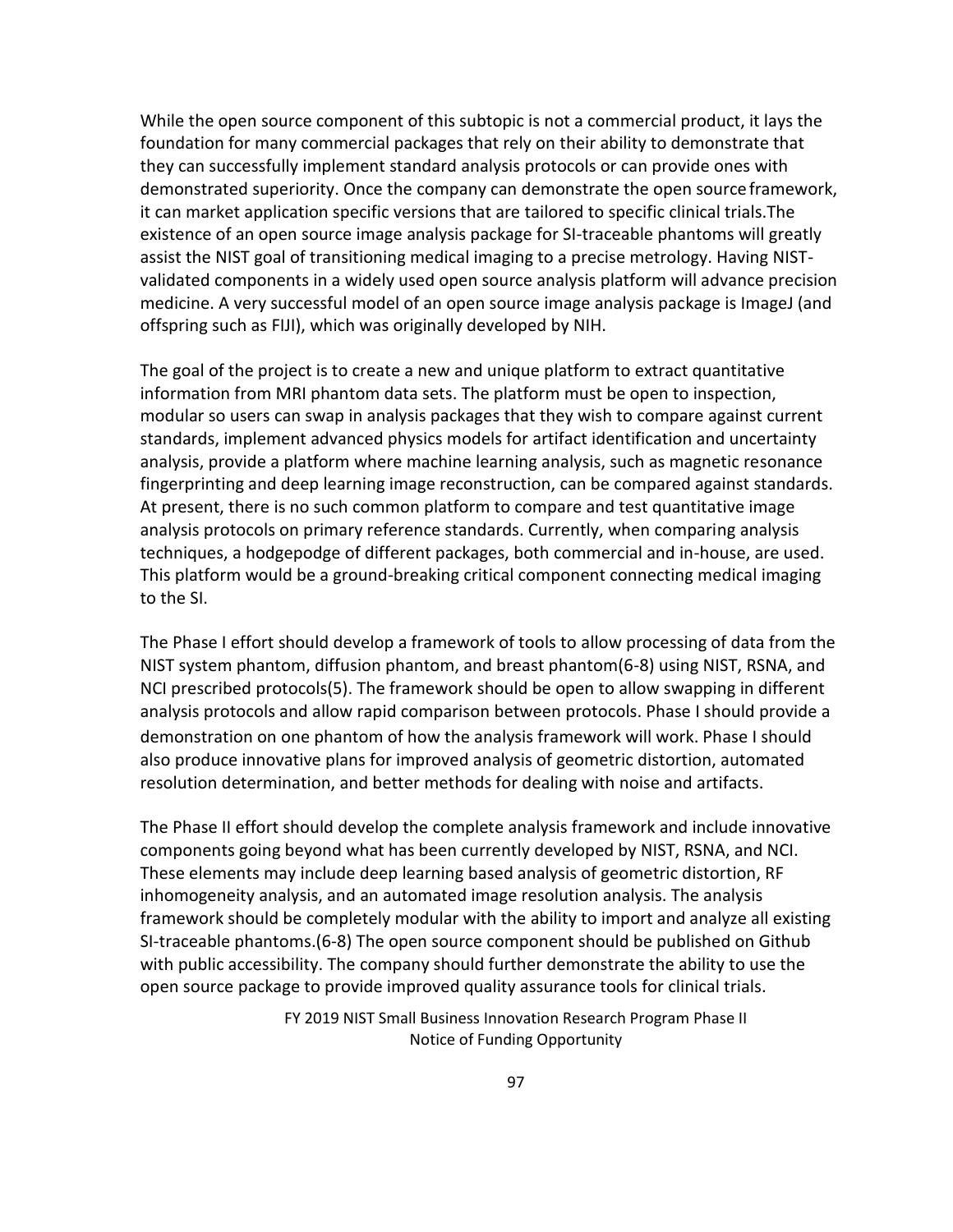As appropriate based on the mutual interest of both NIST and the awardee, NIST may provide access to all details of phantom construction and access to NIST in house analysis packages. NIST may provide virtual phantoms (digital reference object) providing full numerical description of NIST developed phantoms. NIST will facilitate access to RSNA QIBA and NCI Quantitative Imaging Network imaging protocols. NIST will provide continuous test and feedback on the platform as it is developed using existing NIST datasets.

### References**:**

[1] N.M. deSouza et al. Implementing Diffusion-weighted MRI for Body Imaging in Prospective Multicentre Trials: Current Considerations and Future Perspectives. Eur Radiol. 2017. doi: 10.1007/s00330-017-4972-z. PubMed PMID: 28956113.

[2] Y. Jiang et al. Repeatability of Magnetic Resonance Fingerprinting T1 and T2 Estimates Assessed Using the ISMRM/NIST MRI System Phantom. Magnetic Resonance in Medicine: Official Journal of the Society of Magnetic Resonance in Medicine / Society of Magnetic Resonance in Medicine. 2016. doi: 10.1002/mrm.26509. PubMed PMID: 27790751; PMCID: PMC5408299.

[3] D.C. Newitt et al. Multisite Concordance of Apparent Diffusion Coefficient Measurements Across the NCI Quantitative Imaging Network. J Med Imaging (Bellingham). 2018; 5(1):011003. doi: 10.1117/1.JMI.5.1.011003. PubMed PMID: 29021993; PMCID: PMC5633866.

[4] E.M. Palacios et al. Toward Precision and Reproducibility of Diffusion Tensor Imaging:A Multicenter Diffusion Phantom and Traveling Volunteer Study. AJNR American Journal of Neuroradiology. 2017; 38(3):537-45. doi: 10.3174/ajnr.A5025. PubMed PMID: 28007768; PMCID: PMC5352533.

[5] QIBA Profile: Diffusion-Weighted Magnetic Resonance Imaging (DWI). http://qibawiki.rsna.org/index.php/Perfusion, Diffusion and Flow-MRI Biomarker Ctte. 2017.

[6] K.E. Keenan et al. Comparison of T1 Measurement Using ISMRM/NIST Phantom. Proceedings Title: Proceedings of the International Society of Magnetic Resonance in Medicine, #3290 2016.

[7] K.E. Keenan et al. Variability and Bias Assessment in Breast ADC Measurement Across Multiple Systems. Journal of Magnetic Resonance Imaging. 2016;44(4):846-55.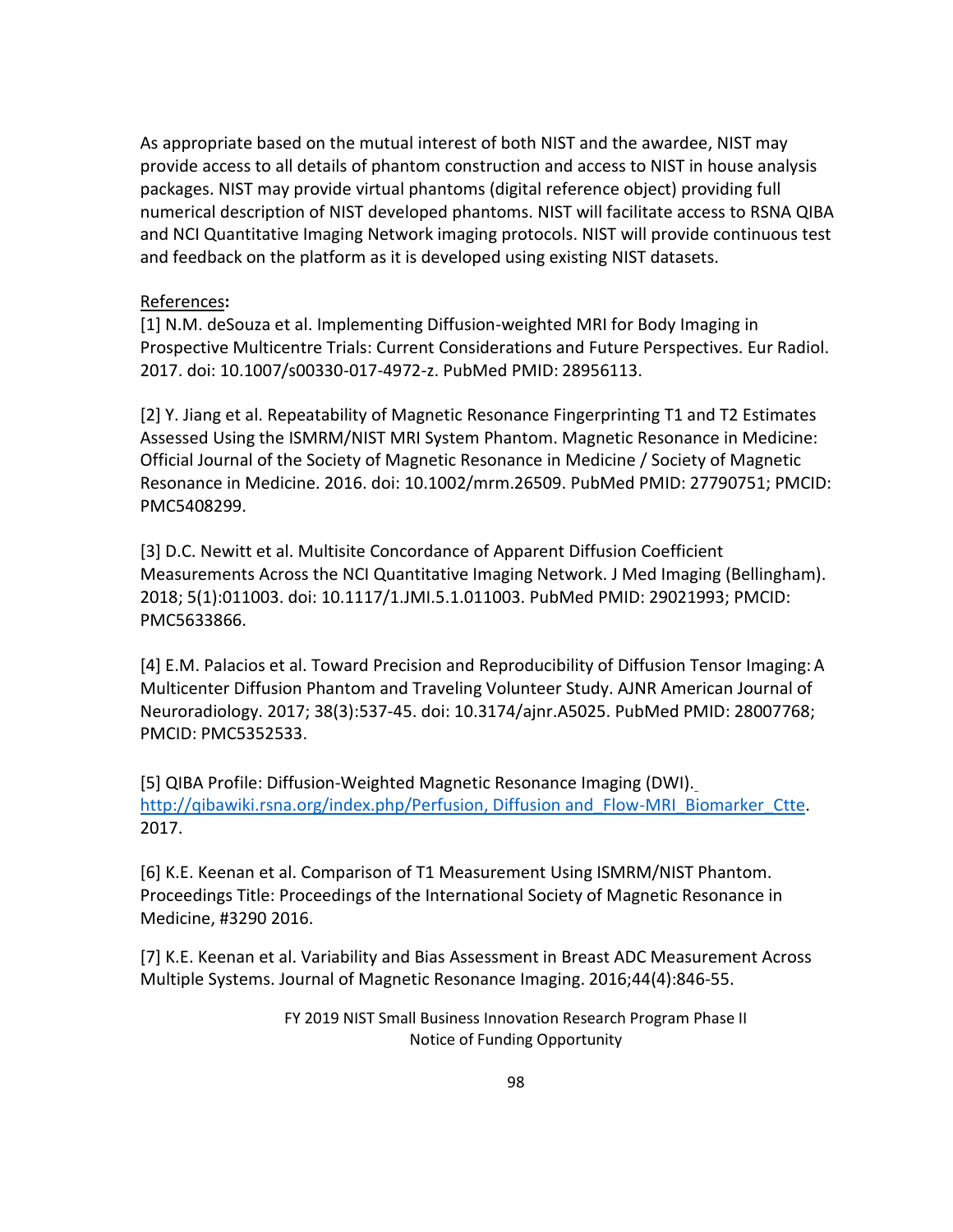[8] K.E. Keenan et al. Design of a Breast Phantom for Quantitative MRI. Journal of Magnetic Resonance Imaging, 44(3):610-9 2016.

### **9.05.02.68 Optical Imager for Quantitative Deep Tissue Oximetry**

In image-based tumor detection, exposure of the human body to ionizing radiation in x-ray tomography and the use of heavy metal contrast reagents in MRI cause harmful side effects (See "The surprising dangers of CT scans and Xrays"[7](#page-109-0) , Label-free optical imaging technologies, i.e. without the need for ionizing radiation exposure and exogenous contrast agents will enable safe and complication-free tumor diagnostics. However, optical techniques are fundamentally limited to surface imaging or to low resolution diffuse light scattering applications as the optical wavelengths of light significantly scatter through thick tissue, preventing the backscattered light from refocusing for precise image reconstruction.<sup>8</sup> A new technique has been recently demonstrated that overcomes some of the issues associated with traditional optical imaging. In the new technique, optoacoustic imaging, the absorption of light by existing (endogenous) colored molecules in a sample provides specificity and contrast, but unlike traditional optical techniques, there is no need to collect the scattered light. Rather, the initial absorption of light creates an acoustic wave which is much easier to collect because it is not as susceptible to scattering as optical wavelengths. The goal of this innovative research is to realize an instrument based on label- free optical imaging that is capable of *quantitative and functional* oximetric imaging (i.e. determination of oxy- and deoxyhemoglobin concentration ratios as a map of tissue oxygenation) of deep tissues with depth and lateral resolutions, and tumoridentifying specificity comparable to those of MRI and x-ray computed tomography. Functional evaluation of the tissue oxygen levels has been shown to be a key biomarker to quantitatively diagnose the disease states of tumor tissues.[9](#page-109-0)

<sup>7</sup> [https://www.consumerreports.org/cro/magazine/2015/01/the-surprising-dangers-of-ct-sans-and-x](https://www.consumerreports.org/cro/magazine/2015/01/the-surprising-dangers-of-ct-sans-and-x-rays/index.htm)[rays/index.htm\)](https://www.consumerreports.org/cro/magazine/2015/01/the-surprising-dangers-of-ct-sans-and-x-rays/index.htm)

<sup>8</sup> [http://www.laserfocusworld.com/articles/print/volume-51/issue-11/newsbreaks/multimode-holographic](http://www.laserfocusworld.com/articles/print/volume-51/issue-11/newsbreaks/multimode-holographic-waveguides-tackle-in-vivo-biological-imaging.html)[waveguides-tackle-in-vivo-biological-imaging.html](http://www.laserfocusworld.com/articles/print/volume-51/issue-11/newsbreaks/multimode-holographic-waveguides-tackle-in-vivo-biological-imaging.html)

FY 2019 NIST Small Business Innovation Research Program Phase II Notice of Funding Opportunity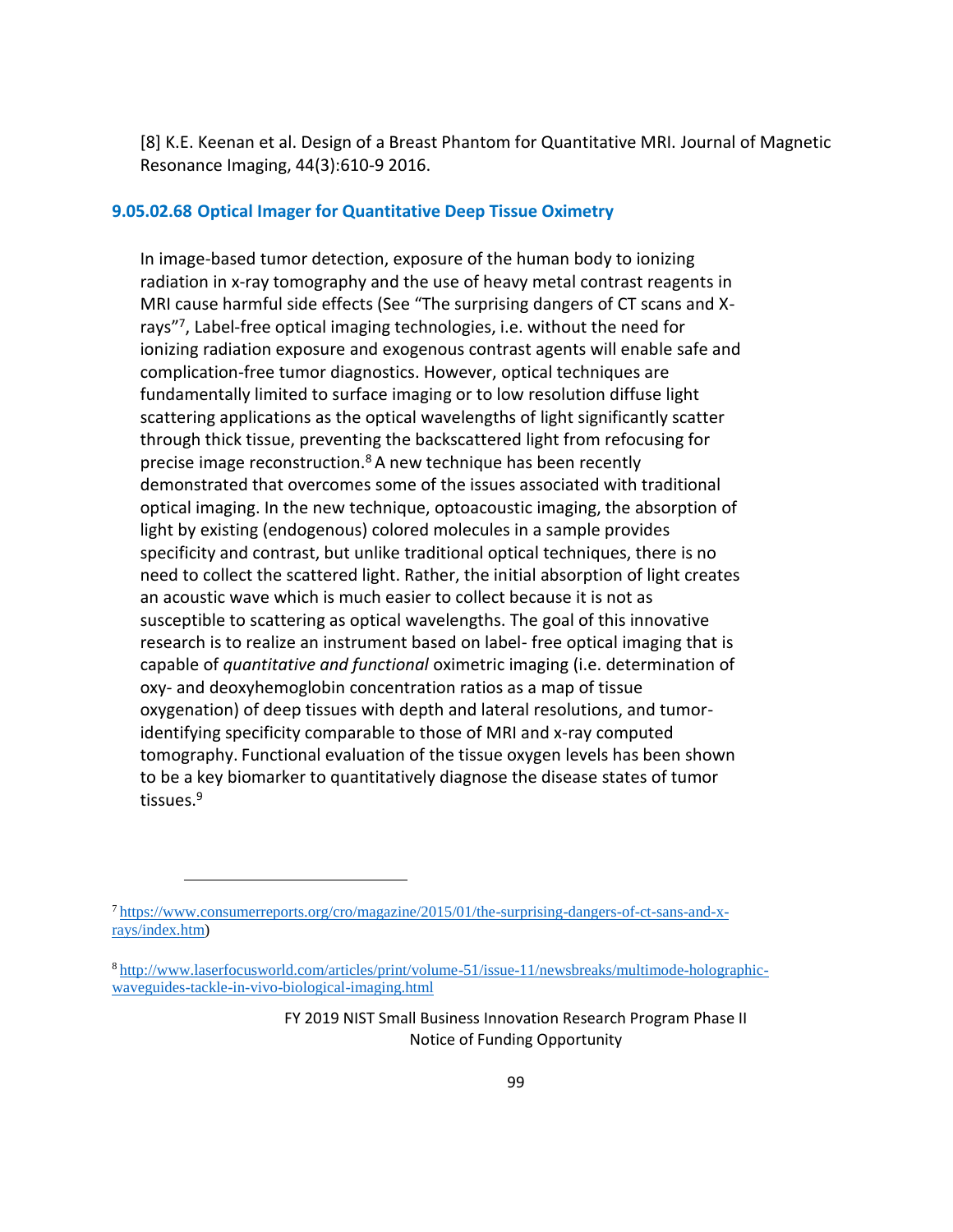9 [https://www.researchgate.net/figure/267657254\\_fig1\\_Figure-2-An-illustration-of-the-differences-between](https://www.researchgate.net/figure/267657254_fig1_Figure-2-An-illustration-of-the-differences-between-normal-oxygen-level-in-the)[normal-oxygen-level-in-the](https://www.researchgate.net/figure/267657254_fig1_Figure-2-An-illustration-of-the-differences-between-normal-oxygen-level-in-the) evaluation of tissue oxygen levels

Recent technological advancements in this area have been research-based (preclinical) and exploratory, mostly taking place in academic laboratories. Commercialization of a technology to make an optical technique readily available and validated will allow a broad range of clinical applications for non-invasive diagnostics of tumors. Label-free deep tissue optical imaging will significantly enhance the safety and lower the health care cost of tumor diagnostics in the clinic. Broad distribution of this technology through commercialization would also provide a valuable tool in evaluation of the efficacy of a variety of cancer treatment approaches. Non-invasive optical imaging will enable prognosis of tumors in response to new drugs as well as image-guided surgeries and treatments, promoting a broad range of industries such as medical device manufacturers to pharmaceutical companies.

This innovative research is well aligned with NIST's mission to improve the quality of people's lives by working with industry to develop and apply technology, measurements, and standards. NIST began a program in Optical Medical Imaging approximately 8 years ago to help with the development of phantoms (i.e. calibration artifacts) for a variety of preclinical optical imaging techniques. The Molecular and BioPhotonics Group has received standards development (SD) funds to respond to the needs of the optical medical imaging community, specifically to develop phantoms for optical coherence tomography and photoacoustic imaging. Both Europe and Asia are currently approving clinical use of photoacoustic imaging, but the U.S. is lagging behind because of stricter approvals required by the Food and Drug Administration (FDA). NIST is working to support the FDA to develop phantoms that would enable the FDA to assess and accelerate approval of new optical medical imaging devices and their applications. NIST's participation in this SBIR is expected to encourage small start-ups and businesses to develop a product and begin FDA submission for approval of the device. The success of this SBIR will also provide a benchmark to accelerate clinical applications (i.e. use of the device) of a broad range of label-free tissue optical imaging methods for accurate disease diagnostics to improve the quality of people's lives.

Label-free deep tissue optical imaging with a penetration depth of a few centimeters and with the spatial resolution of about 250 micrometers has been demonstrated by photoacoustic computed tomographic imaging. In tumor imaging applications, this technique uses endogenous molecular contrast originated from hemoglobin molecules highly concentrated in newly formed blood vessels in tumor regions. While demonstration of tumor imaging has the potential for huge clinical impact in the noninvasive diagnostic of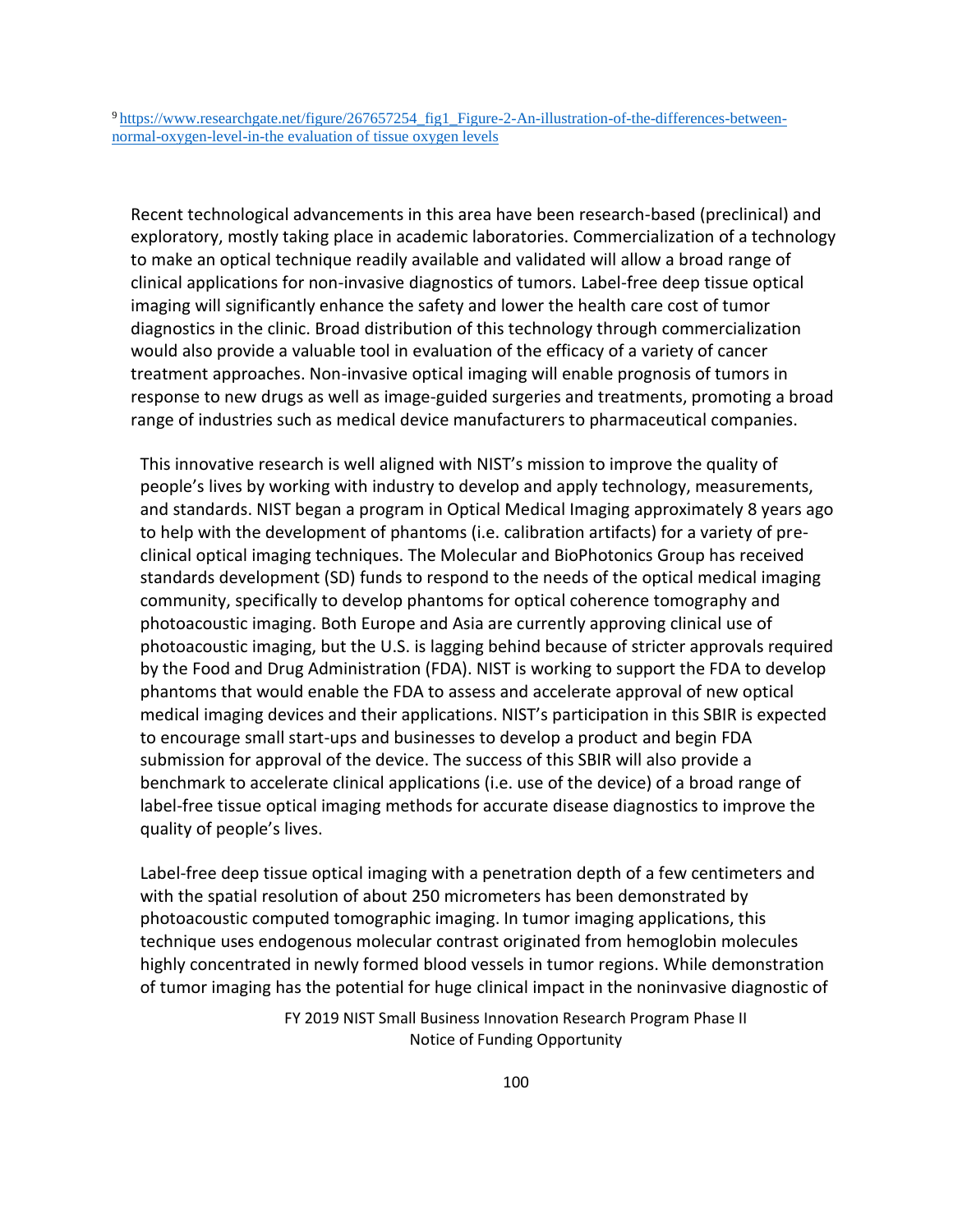tumors, an accurate measurement of the oxygen level in the tissue is essential to provide a prognostic indicator directly related to the efficacy test of tumor treatments. The project goals are to integrate a quantitative label-free functional imaging capacity capable of mapping oxygen saturation  $(SO_2)$  level in tissues (with <  $\pm$ 5% absolute accuracy and <  $\pm$ 1% repeatable precision) into existing photoacoustic computed tomographic imaging technology with the following requirements: spatial resolution of < 300 micrometer, and temporal resolution 10 Hz in 2D frame rate, and < 20 s to acquire a volume tomography of ~4cm deep tissues.

### Phase I expected results:

1. Integration of a functional imaging capability to determine tissue oxygen levels into a deep-tissue photoacoustic imaging system.

2. Develop methods for quantitative evaluation of the image quality involving tissue oxygen saturation (SO<sub>2</sub>) level, spatial resolution, temporal resolution, and contrast to noise ratio. 3. Demonstration of the resolution, precision and accuracy levels stated in project goals for NIST provided phantoms.

### Phase II expected results:

1. Demonstrate quantitative functional oximetry mapping capability in at least 5 human subjects with the oxygen saturation measurement with  $\lt$  ±5% accuracy and  $\lt$  ±1% precision. 2. Demonstrate <350 micrometer spatial and < 20 s for 3D and 0.1 s for 2D temporal resolutions for the tomography of > 4cm deep tissues.

3. Success would ultimately entail submitting an Investigational device exemption (IDE) package to FDA for device approval.

One of the major foci of the NIST's Optical Medical Imaging program is to develop standards to enable quantitative label free imaging of biological tissues. Through the program, the NIST team has successfully developed a series of tissue-mimicking phantoms with welldefined and well-characterized optical properties for a broad range of label free optical imaging technologies, including photoacoustic microscopy and tomography. As appropriate based on the mutual interest of both NIST and the awardee, NIST's phantoms will be available for the calibration of devices and the validation of the optical measurements for this study. The NIST team has also demonstrated a capability to accurately measure the ratio of oxy-hemoglobin to deoxy-hemoglobin at a single cell sensitivity. This knowledge base will be available to help the SBIR researcher(s) to verify their quantitative oximetry measurements.

#### References:

[1] S. Hunjan et al. Tumor Oximetry: Demonstration of an Enhanced Dynamic Mapping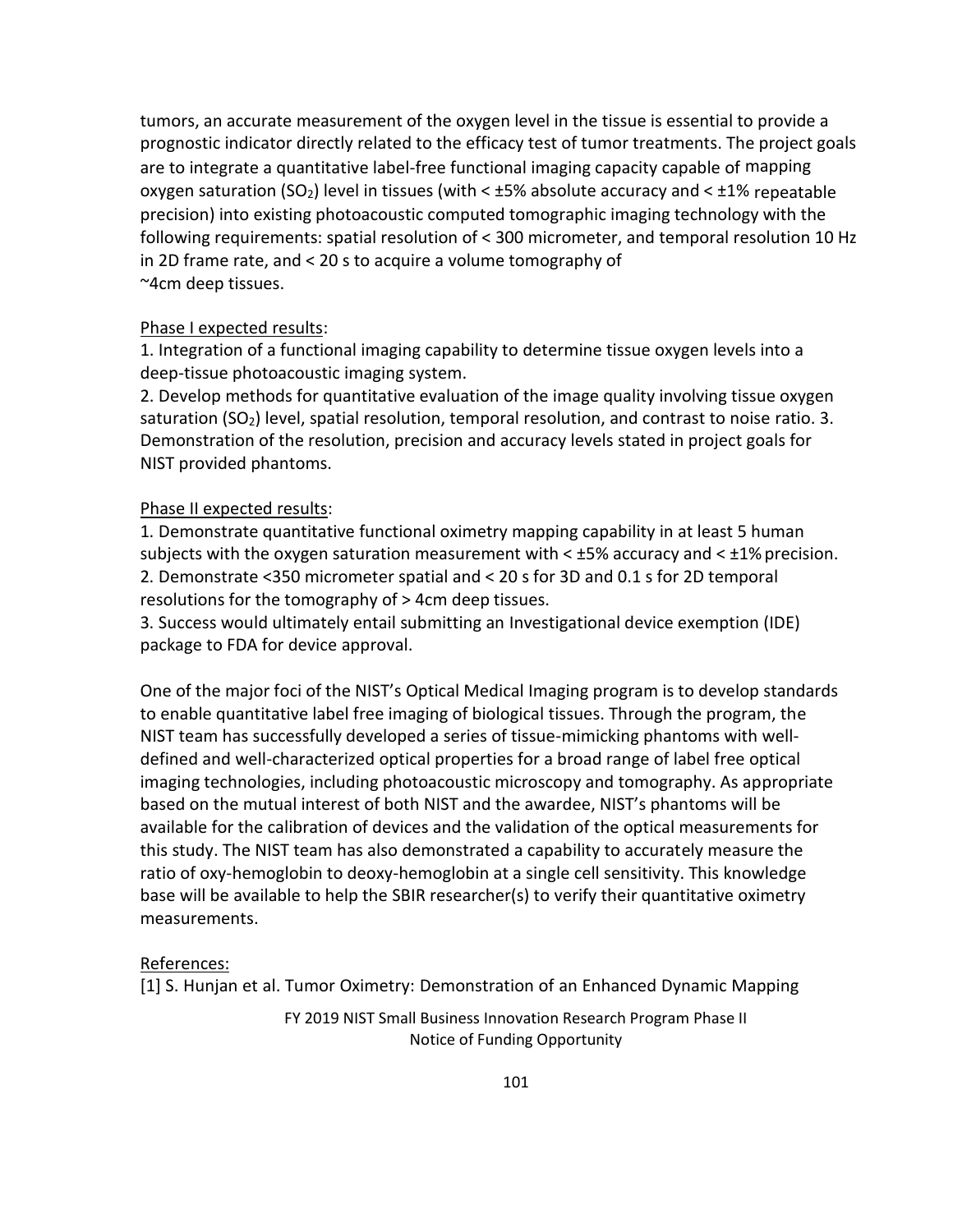Procedure Using Fluorine-19 Echo Planar Magnetic Resonance Imaging in the Dunning Prostate R3327-AT1 Art Tumor, Int. J. Radiation Oncology Biol. Phys., 49(4) 1097,2001.

[2] L.V. Wang and J. Yao, A Practical guide to Photoacoustic Tomography in the Life Sciences, Nature Methods 13, 627, 2016.

[3] J.Y. Lee et al. Absorption-Based Hyperspectral Imaging and Analysis of Single Erythrocytes, IEEE Journal of Selected Topics in Quantum Electronics, Vol. 18, No. 3, 1130- 1139, May/June 2013.

[4] B. Chon et al. Digital Phantoms Generated by Spectral Light Modulators, Journalof Biomedical Optics, 20(11), 11215, November 2015.

# **9.05.03.77 Parallel Algorithms for Processing Huge Sparsely Labeled Datasets on Clusters of Multicore Processors and Many-Core Accelerators for Healthcare Applications**

Many healthcare applications are unavoidably spatio-temporal and generate large amounts of data. Expert interaction and measurement costs for these datasets imply that only a very small fraction of the data can be labeled such that models or results are presented in a form that supports human understanding. In general, the underlying spatial and spatio-temporal relationships in these data can be represented as three-dimensional grid or graph structures. Traditional machine learning algorithms are not applicable as they tend to be sample-based, requiring labelling of a significant fraction of the data. Therefore, a pressing need exists for algorithms that can handle very large datasets with only a fraction of data labeled. Additionally, data volume and speed of data acquisition requires that such algorithms effectively exploit networked multicore, GPU, and parallel computing resources. The underlying technology should have broad applicability in spatio-temporal big data applications.

The goal of the proposed research is to develop fast, parallel semi-supervised machine learning (ML) algorithms that address challenges of very large datasets and applications in the domain of healthcare. Such ML algorithms should be effective for datasets having millions to billions of data points, with only a few thousands of data points labelled.

## Phase I expected results:

Select a representative sparsely labeled healthcare dataset. Develop novel machine learning algorithms that can work effectively for sparsely labeled datasets. Demonstrate their parallelization capability on hundreds of traditional cores.

Phase II expected results: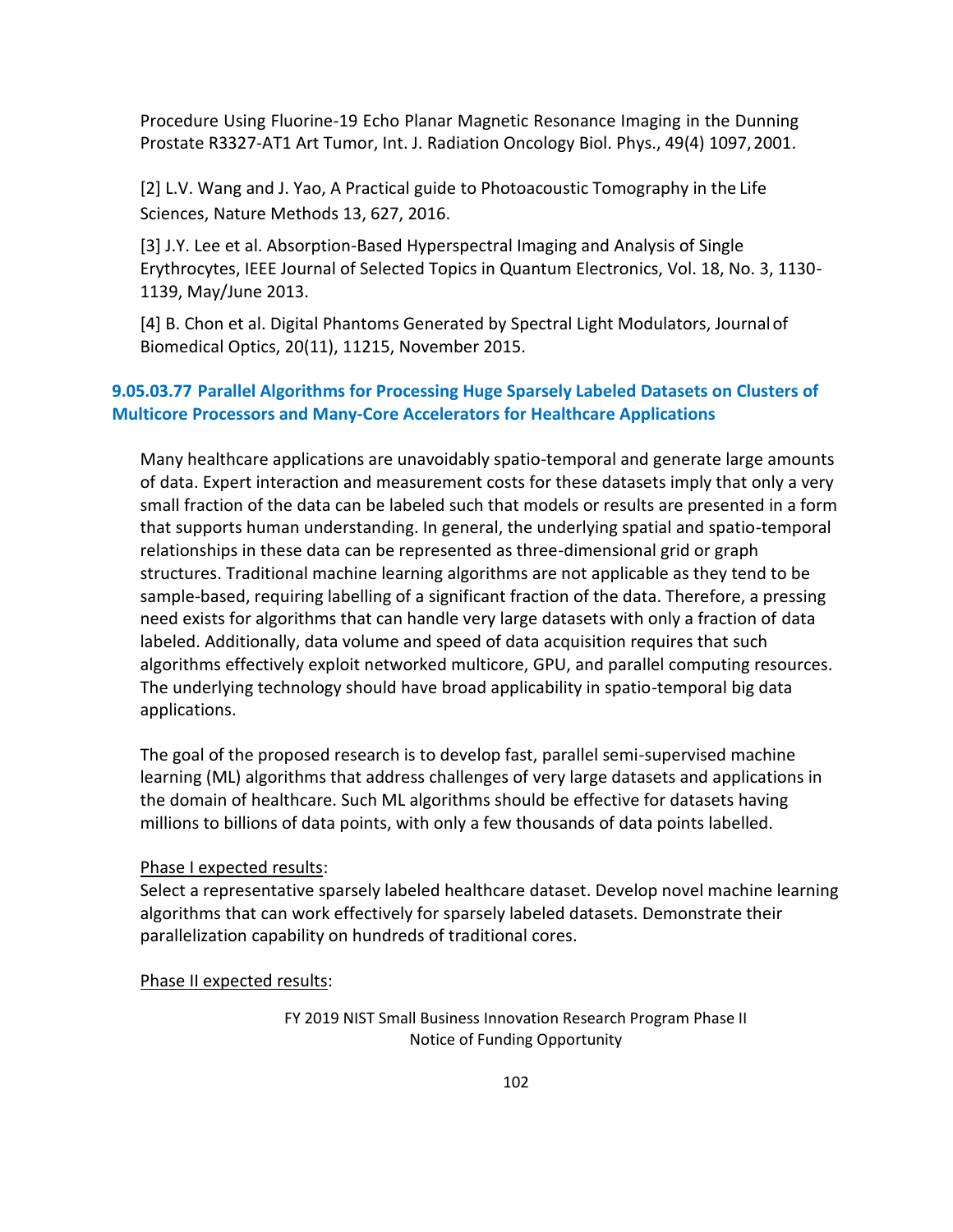Demonstrate the effectiveness of machine learning algorithms developed in Phase I on real world applications in health care domains. Demonstrate scalability of these algorithms on large clusters of GPUs and multicore machines. Phase II results should lead to a commercialization path for the technology applications in specific domains within Healthcare.

As appropriate based on the mutual interest of both NIST and the awardee, NIST may be available to work both in consultative and collaborative capacity in assisting the awardee.

### Reference:

[1] O. Chapelle et al. Semi-Supervised Learning, MIT Press, 2010.

### **9.05.04.77 Process Modeling for IoT Health Services**

Two central challenges in contemporary health IT are (i) the rising heterogeneity of elements interacting in health systems and (ii) the unprecedented level of interconnectivity between them [1]. Consequently, it is no longer sufficient to consider medical processes (only) at the level of doctor and patient; we must also consider the interactions between electronic health records, embedded medical devices and web apps as well as other parties like specialists, testing labs and insurance providers. Adding to the problem, these health processes occur at multiple scales, and we may wish to analyze them from many different perspectives, ranging from psychological to biophysical to probabilistic.

Recent work in mathematics has revealed a powerful new approach to open and interconnected systems based on resource-sensitive process representations called string diagrams [2]. Developed to facilitate calculations in quantum computing, these allow for a formal representation of correlations and entanglement between interacting elements in a system. This provides a common context and mathematical structure in which to comprehend both the diversity and the interaction implicit in modern health systems. Moreover, there is a rich semantic theory for string diagrams, allowing us to realize different perspectives on these processes. Best of all, these approaches are generic; while we want to apply them here for health IT, the same methods are directly relevant to other IoT systems including smart manufacturing processes.

The goal of this project is to develop a prototype tool for the representation and modeling of IoT processes based on string diagrams, following the work in [3] and [4]. This should allow for process representation based on string diagrams as well as semantic modeling of the resources and processes there-in. The tool must also allow for the construction of structured mappings (i.e., functors) between these diagrams, in order to support multi-scale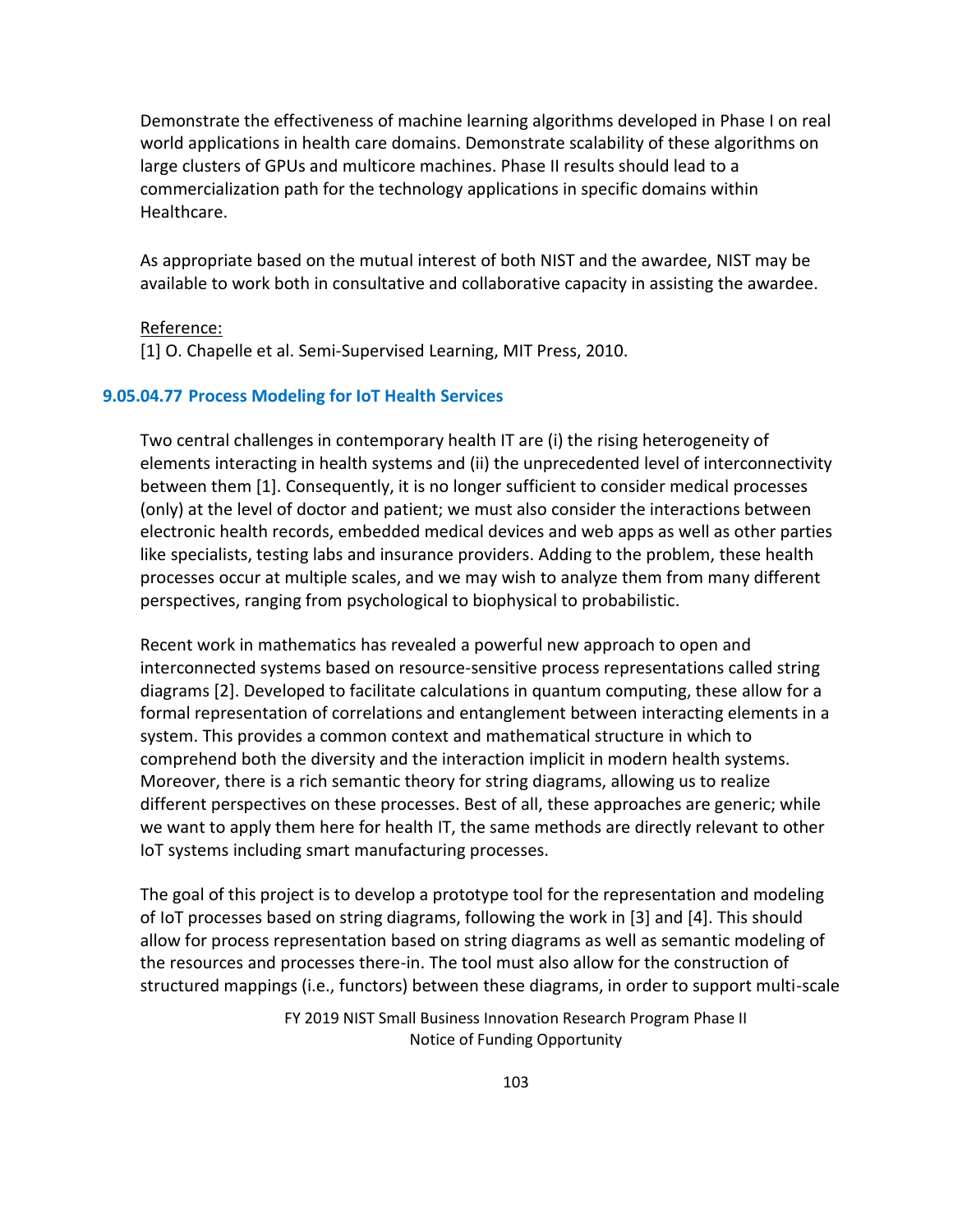#### representations.

The project must also demonstrate the application of this tool in healthcare IT, through one or more examples to be developed jointly with NIST.

The results of the Phase I award should include (i) a user interface for constructing string diagrams, (ii) a means of connecting components in the diagram with semantic and/or computational representations and (iii) a toy example demonstrating such a representation and an analysis based on it.

Phase II should result in a polished prototype tool, extending the capabilities above with (i) multi-scale analysis based on structured mappings between diagrams, (ii) the capability for editing both process and semantic representations and (iii) an automated or guided tool for updating analyses after process modification. These capabilities should be validated through a use-case which will involve >3 interacting components, two scales of representation and analyses from two distinct perspectives.

As appropriate based on the mutual interest of both NIST and the awardee, NIST may be available to assist with the design of the tool, including user interaction and underlying data structures. NIST may also be available to assist in modeling and construction of use cases. The work on medical device inter-operability in the division can be used to generate the examples for prototype implementations.

### References:

[1] S. Jabbar et al. Semantic Interoperability in Heterogeneous IoT Infrastructure for Healthcare, Wireless Communications and Mobile Computing, vol. 2017, Article ID 9731806, 10 pages, doi:10.1155/2017/9731806, 2017.

[2] B. Fong et al. A Categorical Approach to Open and Interconnected Dynamical Systems. Proceedings of the 31st Annual ACM/IEEE Symposium on Logic in Computer Science. ACM, 2016.

[3] S. Reinert et al. Modeling the Internet of Things: A Foundational Approach. Proceedings of the Seventh International Workshop on the Web of Things. ACM, 2016.

[4] S. Breiner et al. Categorical Foundations for Systems Engineering". 15th Annual Conference on Systems Engineering Research. Redondo Beach, CA. March 23-25,2017.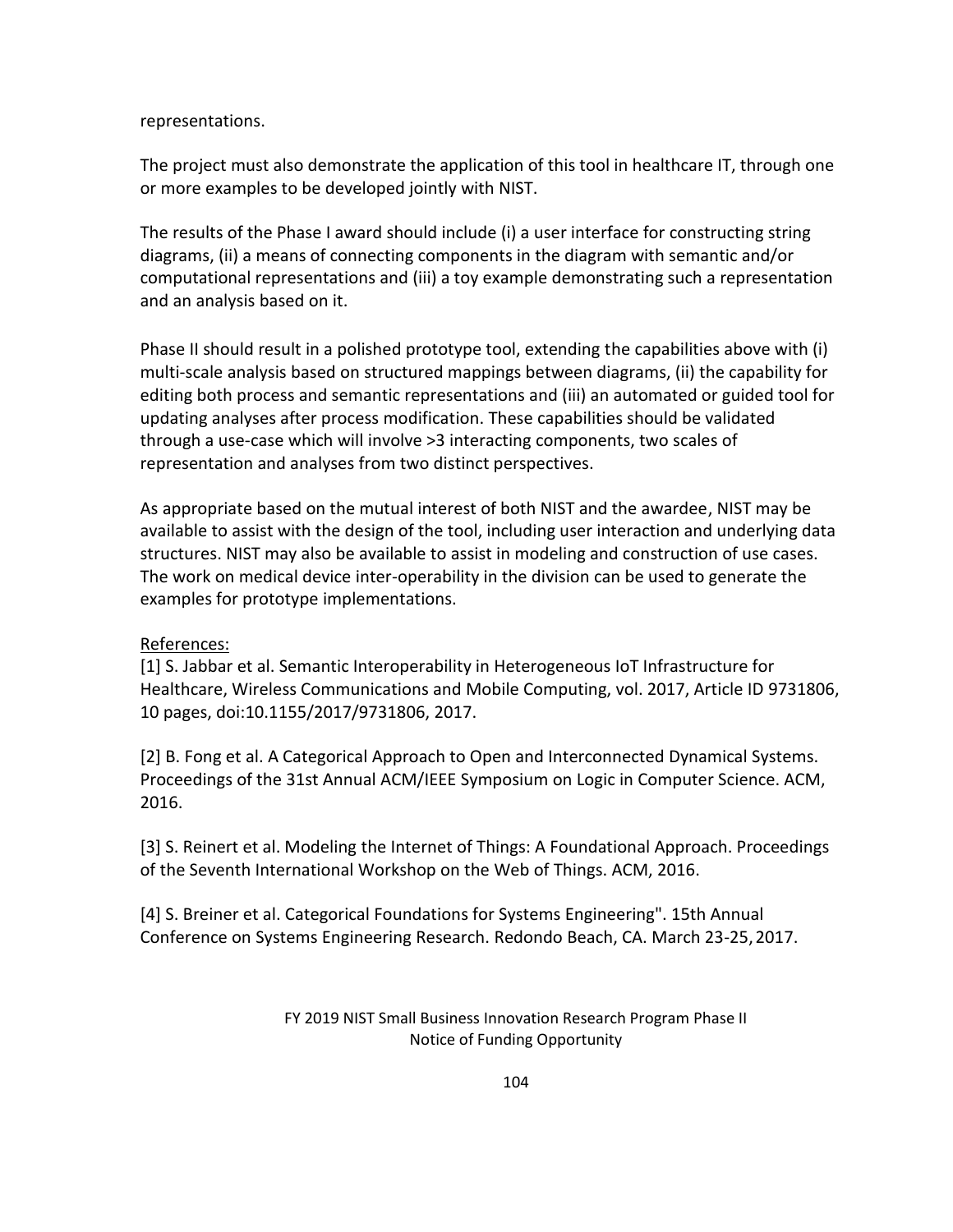## **9.06 Physical Infrastructure and Resilience**

#### **9.06.01.73 Self Configuring Residential Conditioned Air Zoning System for Low Energy Homes**

Several years of testing and data analysis at the NIST Net Zero Energy Residential Test Facility (NZERTF) have shown that this low energy home has difficulty with temperature differences between the upstairs and lower levels of the home. Design airflow rates to those rooms have been verified, but the low sensible loads in the home mean that the airconditioning system does not operate enough to keep the air well-mixed. Temperature differences of as much as 2 °C to 3 °C are prevalent during the warmest days of summer and coolest days of winter. Therefore, the need for more dedicated control of temperature in each room is needed. This observation has already been noted in the literature for other low energy homes; the conclusions were that zoned systems are a way to ensure comfort in all occupied areas (Stecher 2011).

This subtopic proposes the development of an easy-to-install, (hopefully) lower cost, performance-verifiable conditioned air zoning system that will be applicable for both new homes and retro-fit into existing homes. NIST foresees that the leveraging of Internet of Things (IoT) technology such as blue-tooth, zigbee, wifi, etc. can have a huge impact on the heating, ventilating, and air-conditioning systems that residential and commercial contractors install every day. Current building code homes and low energy homes could benefit from multiple temperature and humidity controlled zones. As far as human comfort is concerned, the use of a conditioned air zoning system is a very good way of producing comfortable conditions for all occupants in the various spaces of the home; in some instances, the installation of this zoning system can also save energy by directing conditioned air to the occupied spaces only.

The product of this SBIR project will be the demonstration of a conditioned air zoning system; this zoning system would be designed to deliver the appropriate conditioned air flow rates, as calculated from an ACCA Manual J (2016a) cooling and heating load analysis, to each area of the NZERTF based upon the measurement of each zone's temperature and humidity. The novel idea behind this project would be the merge of Internet of Things (IoT) technology and control of the zoning system's dampers and measurements. Wireless communications protocols would be used to control the zone dampers and communicated to the master zone controller that initiates calls for heating or cooling. The master zone controller should be designed to work with single-speed, multi-speed, and variable-speed equipment. It should be able to operate with heat pumps, air conditioners, hot air furnaces, or combinations of furnaces with air-conditioners or heat pumps.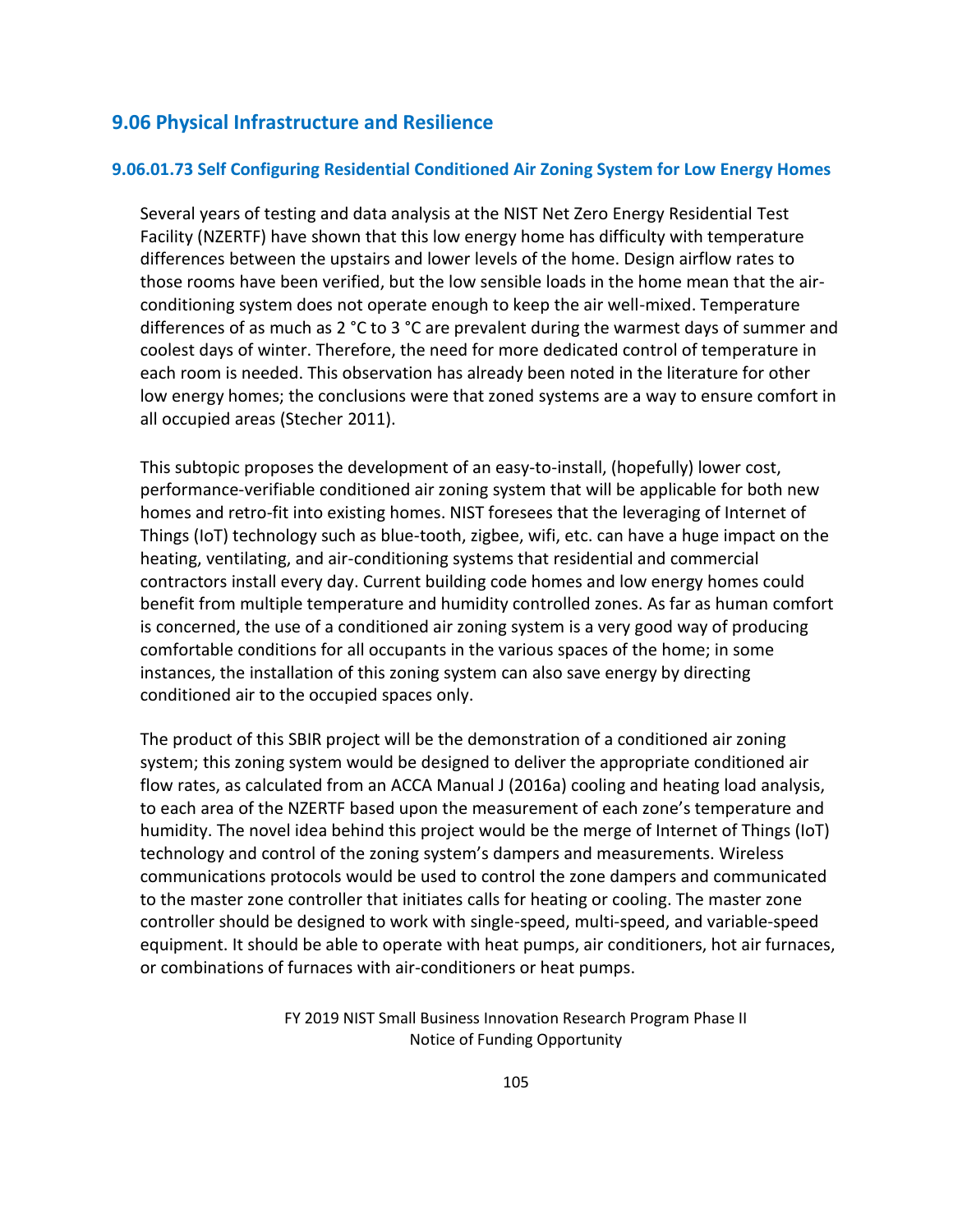Ideally the zone control system should have features that speed setup and installation; zoning dampers should quickly be recognized by the master zone controller and a suitable graphic interface should show the relative location of zone sensors and zone dampers on a schematic of the zoning plan for the residence. Plug-and-Play is the ideal for the installer; in an ideal embodiment, a typical zone damper would be installed, recognized by the zone controller software, automatically displayed on the zoning system schematic, and assigned a physical location and zone by the installer. The only hard wiring that would need to occur, would be the application of electrical power to the zone dampers and master zone controller. The master zone controller could also be hard-wired to the control inputs of the HVAC system(s).

The zone dampers and any other optional hardware should be able to accommodate installations within hard sheet metal round duct and flexible duct. Novel duct fittings for takeoffs from the main duct that make the installation very quick and easy are desired. Quick installation of zone dampers using novel installation fittings and/or techniques are also desired. These installation methods should work for "hard" duct and "flex" duct takeoffs from the main supply trunk line. If a particular takeoff or damper installation hardware is suitable for only one kind of duct material, hard or flex, then the demonstration can proceed with that particular duct material. All installations of zoning hardware (takeoffs and dampers) should provide low air pressure drop per design criteria of ACCA Manual D and Zr (ACCA 2016b, 2011) and ease of installation (Abushakra et al. 2002). The ability to add optional equipment such as duct air flow booster fans, smoke detectors, temperature/humidity sensors, indoor air quality monitoring sensors, air volume flow measurement sensors, or other sensors is desirable as well. All optional accessories should be quickly recognized by the master zone controller and displayed to the installer automatically in the graphical interface during setup and installation. The relative locations of the installed options should be easily placed in appropriate locations on the overall zoning system configuration graphical schematic.

The zoning system setup and installation software should have a commissioning mode that allows for verification of appropriate air flow rates (CFM) to each zone according to the awardee performed room load calculations (ACCA Manual J) and CFM requirements.

This project will also allow a broad sampling of technical experts in the fields of consumer electronics, air conditioning, and related fields to offer input toward the development of a practical, simplified installation and self-configuring residential HVAC air distribution zoning system. This input should produce an effective device design at minimal cost.

#### Phase I activities and expected results: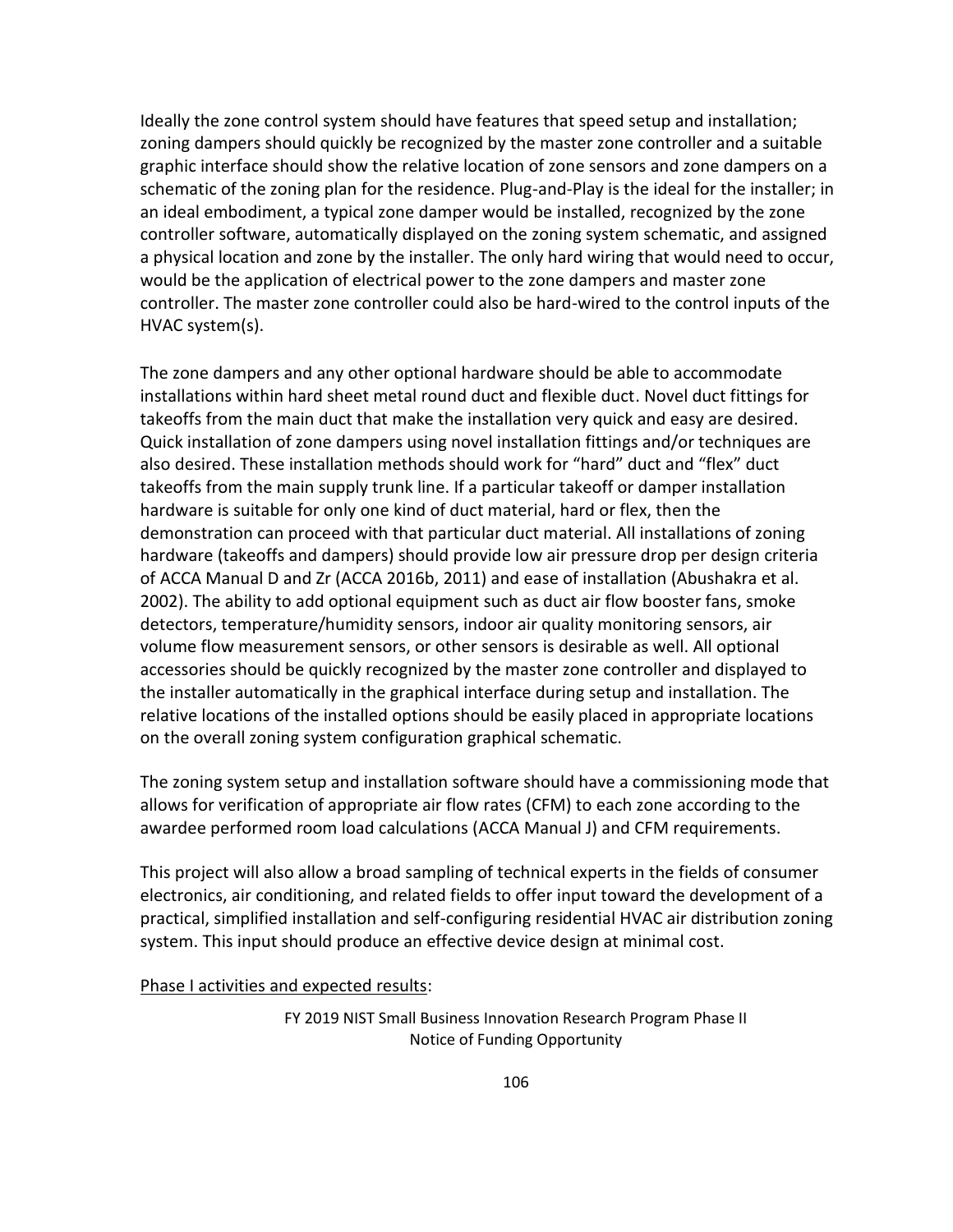The awardee will create an acceptable design that performs all the necessary functions described above. A complete working example of a zone thermostat, zone damper, and master zone controller with installer software as described above should be demonstrated on the benchtop. Functionality to control the HVAC equipment listed above should also be demonstrated. If all functions cannot be directly incorporated, the contractor shall work with the NIST technical expert to re-define the criteria to something buildable while meeting most of the previously listed requirements.

### Phase II activities and expected results:

In Phase II of the SBIR project, the awardee shall construct a prototype of the Phase I zone system design. The awardee shall demonstrate their takeoff and zone damper or optional accessory installation in hard and flex duct. The duct installation will demonstrate installation of takeoffs and zone dampers plus accessories. Installer graphical interface software that demonstrates the setup, commissioning, and full installation operation shall be provided to NIST. Training to use/install all hardware and software will also be provided to NIST for up to six (6) people. Takeoffs will not be installed at the NZERTF, but the zone system installation will be performed like a retrofit rather than a new construction installation. The zone system will be field deployed in the NZERTF by NIST personnel that have been trained by the awardee on the software and hardware necessary to do a zoned system installation. During the prototype test, the awardee shall work with the NIST technical experts to refine their design, perfect software tools, and refine the design to remove any flaws. The awardee shall provide a complete zoning system for at least three (3) controlled zones at the NZERTF.

As appropriate based on the mutual interest of both NIST and the awardee, NIST technical experts may be available for consultations and discussions to answer design questions and clarify any other technical aspects within their field of expertise. NIST will provide architectural drawings of the existing duct work and structure as required by the zone system designers. The awardee will be allowed supervised inspection visits to the NZERTF to complete their load calculations, prepare a zoned system design, and/or to answer any other design related questions.

### References:

[1] B. Abushakra and M. Sherman. A Study of Pressure Losses in Residential AirDistribution Systems. Lawrence Berkley National Laboratory, 2002. Available at [http://escholarship.org/uc/item/2db0m8p8.](http://escholarship.org/uc/item/2db0m8p8)

[2] ACCA Manual D. 2016. ANSI/ACCA Manual D – Residential Duct Systems.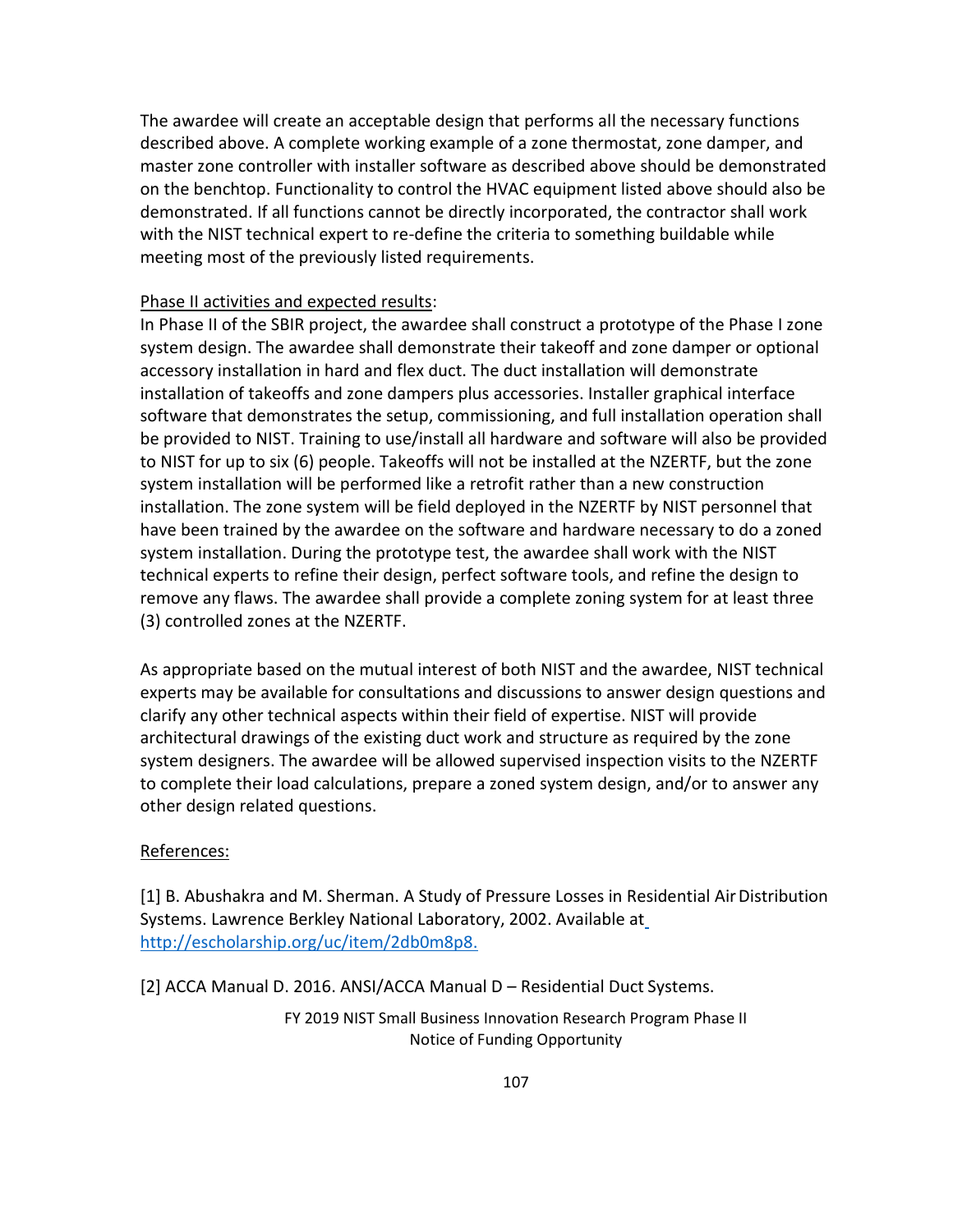[3] ACCA Manual J. 2016. ANSI/ACCA Manual J – Residential Load Calculation.

[4] ACCA Manual Zr. 2011. ANSI/ACCA Manual Zr – Residential Zoning.

[5] ASHRAE 120-2017. Method of Testing to Determine Flow Resistance of HVAC Ducts and Fittings. ANSI approved. American Society of Heating, Refrigerating, and Air Conditioning Engineers. Available at [http://www.techstreet.com.](http://www.techstreet.com/)

[6] D. Stecher. Final Expert Meeting Report: Simplified Space Conditioning Strategies for Energy Efficient Houses. U.S. Dept. of Energy, Building Technologies Program, 2011. Available at [http://www.osti.gov/bridge.](http://www.osti.gov/bridge)

# **9.07 Lab to Market**

### **9.07.01.40 NIST Technology Transfer**

NIST has numerous technologies that require additional research and innovation to advance them to a commercial product. The goal of this SBIR subtopic is for small businesses to advance NIST technologies to the marketplace. The Technology Partnerships Office at NIST will provide the Awardee with a no-cost research license for the duration of the SBIR award. When the technology is ready for commercialization, a commercialization license will be negotiated with the Awardee. Applications may be submitted for the development of any NIST-owned technology that is covered by a pending U.S. non-provisional patent application or by an issued U.S. patent.

Small businesses can obtain information about available NIST-owned inventions at [http://www.nist.gov/tpo.](http://www.nist.gov/tpo) Applicants can also obtain information from the U.S. Patent and Trademark Office site [\(http://www.uspto.gov\)](http://www.uspto.gov/) and private search engines. Applicants will need to confirm that the NIST-owned invention is available for licensing by searching the invention using the link provided on the websites provided above. Alternatively, the applicant can confirm the status of availability by submitting a question to the NIST SBIR website as directed in Section 1.04. Some NIST-owned inventions are described as only available for licensing on a non-exclusive basis, which typically means that at least one non-exclusive commercialization license has been granted by NIST. Any such NIST-owned inventions are still available for licensing on a non-exclusive basis. Any NISTowned invention that has been exclusively licensed to another party is not available for licensing. If the NIST-owned invention has become unavailable for licensing prior to the close of this NOFO in the field of use relevant to the subtopic, NIST has the sole discretion to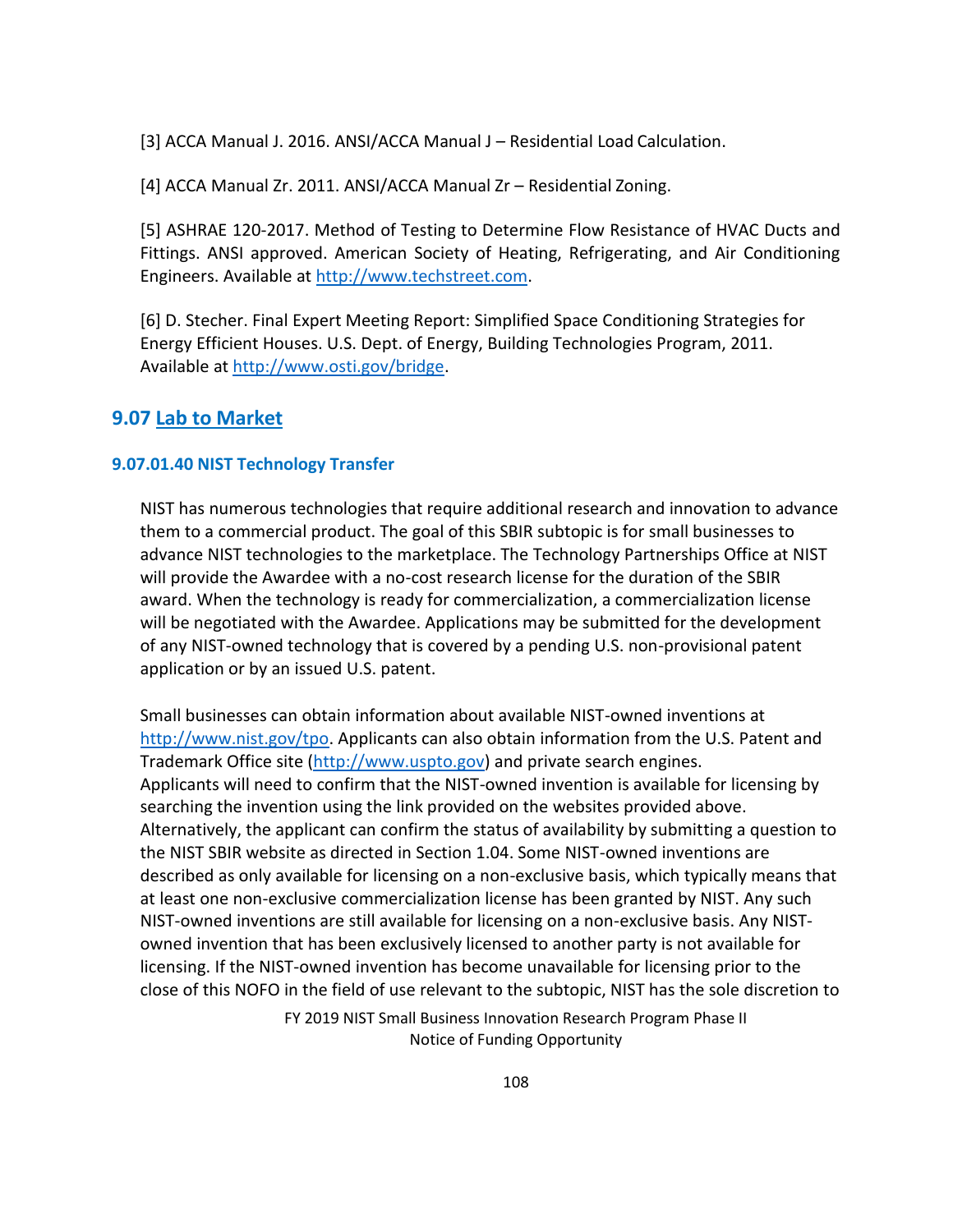deem such an application as ineligible under the subtopic, as stated in Section 4.02 (Phase I Screening Criteria).

A SBIR awardee for this subtopic will be able to obtain from NIST's Technology Partnership Office a research license to use the NIST-owned invention for the award. Awardees will be given the opportunity to negotiate a non-exclusive or an exclusive commercialization license to the NIST-owned invention, in accordance with the Federal patent licensing regulations, set forth in 37 C.F.R. Part 404, and to the extent that such NIST-owned invention is available for licensing and has not otherwise been exclusively licensed to another party. Any research license granted for the purpose of this subtopic will be royaltyfree during the award period. More information about licensing NIST inventions is available at [http://www.nist.gov/Licensing.](http://www.nist.gov/Licensing)

The technical portion of an application should cite the NIST patent or patent application, and include a description of the research that will be undertaken. Included in this technical portion of the application, the applicant should provide a brief description of the proposed plan to develop the commercial product or to develop a commercial service using the NIST invention. The absence of this development plan will result in the application being less competitive.

## Phase I expected results:

Develop a feasibility study that examines expectations of the research to produce a commercial product or service.

## Phase II expected results:

Provide further R&D that leads to demonstrated practical application and advancement toward a commercial product or service.

As appropriate based on the mutual interest of both NIST and the awardee, NIST staff may be available for consultation and collaboration to the extent that resources are available.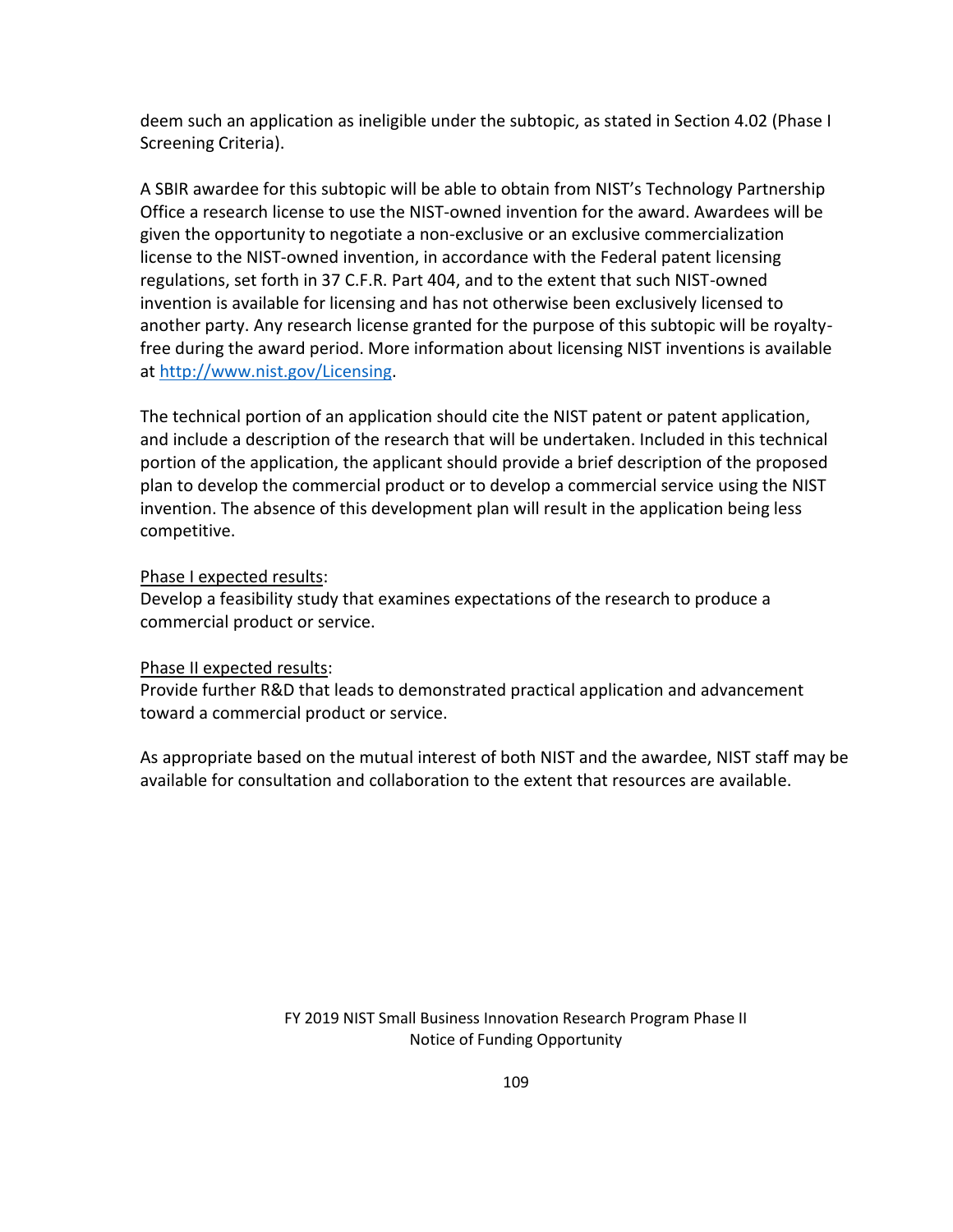# **Appendix A. COVER SHEET**

## **(A fillable version of the Cover Sheet is available at<http://www.nist.gov/sbir>)**

# **Application to National Institute of Standards and Technology (NIST) Small Business Innovation Research (SBIR) Program Phase II 2019-NIST-SBIR-02**

**Cover Sheet**

|                                                                                                                                                             | <b>Name of Submitting Firm:</b>                                                                                                        | Click here to enter text.                                                                                                                                                    |            |                                                                                          |                           |              |  |  |
|-------------------------------------------------------------------------------------------------------------------------------------------------------------|----------------------------------------------------------------------------------------------------------------------------------------|------------------------------------------------------------------------------------------------------------------------------------------------------------------------------|------------|------------------------------------------------------------------------------------------|---------------------------|--------------|--|--|
|                                                                                                                                                             |                                                                                                                                        |                                                                                                                                                                              |            |                                                                                          |                           |              |  |  |
| Project                                                                                                                                                     |                                                                                                                                        | Click here to enter text.                                                                                                                                                    |            |                                                                                          |                           |              |  |  |
| <b>Title</b>                                                                                                                                                |                                                                                                                                        |                                                                                                                                                                              |            |                                                                                          |                           |              |  |  |
| Principal                                                                                                                                                   |                                                                                                                                        |                                                                                                                                                                              | PI Title   | Click here to enter text.                                                                |                           |              |  |  |
| Investigator                                                                                                                                                |                                                                                                                                        |                                                                                                                                                                              |            |                                                                                          |                           |              |  |  |
| (PI) Name                                                                                                                                                   |                                                                                                                                        |                                                                                                                                                                              |            |                                                                                          |                           |              |  |  |
| PI Phone #                                                                                                                                                  |                                                                                                                                        | Click here to enter text.                                                                                                                                                    |            | Click here to enter text.                                                                |                           |              |  |  |
|                                                                                                                                                             |                                                                                                                                        | PI E-mail                                                                                                                                                                    |            |                                                                                          |                           |              |  |  |
| NIST may verify the following responses with information provided elsewhere in your application or by independent sources.<br>THE APPLICANT CERTIFIES THAT: |                                                                                                                                        |                                                                                                                                                                              |            |                                                                                          |                           |              |  |  |
| It is a small business concern (SBC) and meets the definition as stated in this Notice of Funding<br>1.                                                     |                                                                                                                                        |                                                                                                                                                                              |            |                                                                                          |                           |              |  |  |
|                                                                                                                                                             | Opportunity (NOFO).                                                                                                                    |                                                                                                                                                                              |            |                                                                                          | $\Box$ Yes                | $\Box$ No    |  |  |
| 2.                                                                                                                                                          |                                                                                                                                        | The primary employment of the PI will be with the SBC at the time of award and during the                                                                                    |            |                                                                                          |                           | $\Box$ No    |  |  |
| conduct of research.                                                                                                                                        |                                                                                                                                        |                                                                                                                                                                              |            |                                                                                          |                           |              |  |  |
|                                                                                                                                                             | A minimum of either two-thirds for Phase I or one-half for Phase II of the research will be<br>3.                                      |                                                                                                                                                                              |            |                                                                                          | $\Box$ Yes                | $\Box$ No    |  |  |
| performed by the SBC as determined by data provided in the Budget Narrative. See NOFO<br>Section 1.03.01 for details on funding determination.              |                                                                                                                                        |                                                                                                                                                                              |            |                                                                                          |                           |              |  |  |
| 4.                                                                                                                                                          | The applicant and/or PI $\Box$ has / $\Box$ has not submitted applications for essentially equivalent work under other Federal program |                                                                                                                                                                              |            |                                                                                          |                           |              |  |  |
|                                                                                                                                                             |                                                                                                                                        | FFOs and $\Box$ has $/\Box$ has not received other Federal awards for essentially equivalent work.                                                                           |            |                                                                                          |                           |              |  |  |
|                                                                                                                                                             |                                                                                                                                        | If "has", what agency? Click here to enter text.                                                                                                                             |            |                                                                                          |                           |              |  |  |
|                                                                                                                                                             | See NOFO Section 3.02.02(12) for additional details that must be provided.                                                             |                                                                                                                                                                              |            |                                                                                          |                           |              |  |  |
| 5.<br>The applicant qualifies as a socially and economically disadvantaged SBC and meets the                                                                |                                                                                                                                        |                                                                                                                                                                              | $\Box$ Yes | $\square$ No                                                                             |                           |              |  |  |
|                                                                                                                                                             |                                                                                                                                        | definition as stated in this NOFO.                                                                                                                                           |            |                                                                                          |                           |              |  |  |
| 6.                                                                                                                                                          |                                                                                                                                        | The applicant qualifies as a woman-owned SBC and meets the definition as stated in this NOFO.<br>$\Box$ Yes<br>$\Box$ No                                                     |            |                                                                                          |                           |              |  |  |
| 7.                                                                                                                                                          |                                                                                                                                        | The applicant qualifies as a HUBZone-owned SBC and meets the SBA's definition (see                                                                                           |            |                                                                                          | $\Box$ Yes                | $\square$ No |  |  |
| 8.                                                                                                                                                          | http://www.sba.gov/hubzone).<br>Year SBC founded:                                                                                      |                                                                                                                                                                              |            |                                                                                          | Click here to enter text. |              |  |  |
| 9.                                                                                                                                                          | Number of Employees:                                                                                                                   |                                                                                                                                                                              |            |                                                                                          | Click here to enter text. |              |  |  |
| <b>STATEMENTS:</b>                                                                                                                                          |                                                                                                                                        |                                                                                                                                                                              |            |                                                                                          |                           |              |  |  |
|                                                                                                                                                             |                                                                                                                                        |                                                                                                                                                                              |            |                                                                                          |                           |              |  |  |
|                                                                                                                                                             | The applicant will permit the Government to disclose contact information if this application<br>10.                                    |                                                                                                                                                                              |            | $\Box$ Yes                                                                               | $\Box$ No                 |              |  |  |
|                                                                                                                                                             |                                                                                                                                        | does not result in an award, to appropriate local and State-level economic development                                                                                       |            |                                                                                          |                           |              |  |  |
| 11.                                                                                                                                                         |                                                                                                                                        | organizations that may be interested in contacting you for further information.<br>The applicant authorizes contact information and project title to be provided to the NIST |            |                                                                                          |                           | $\Box$ No    |  |  |
|                                                                                                                                                             |                                                                                                                                        | Manufacturing Extension Partnership (MEP) after awards have been announced. If 'Yes' your                                                                                    |            |                                                                                          |                           |              |  |  |
| contact information will be provided to NIST MEP. If so, you will be contacted by your local                                                                |                                                                                                                                        |                                                                                                                                                                              |            |                                                                                          |                           |              |  |  |
|                                                                                                                                                             |                                                                                                                                        |                                                                                                                                                                              |            | MEP to explore business-related support services that could benefit the potential of the |                           |              |  |  |
|                                                                                                                                                             | project you proposed.                                                                                                                  |                                                                                                                                                                              |            |                                                                                          |                           |              |  |  |
| <b>TECHNICAL ABSTRACT (limit to 200 words):</b>                                                                                                             |                                                                                                                                        |                                                                                                                                                                              |            |                                                                                          |                           |              |  |  |
|                                                                                                                                                             |                                                                                                                                        |                                                                                                                                                                              |            |                                                                                          |                           |              |  |  |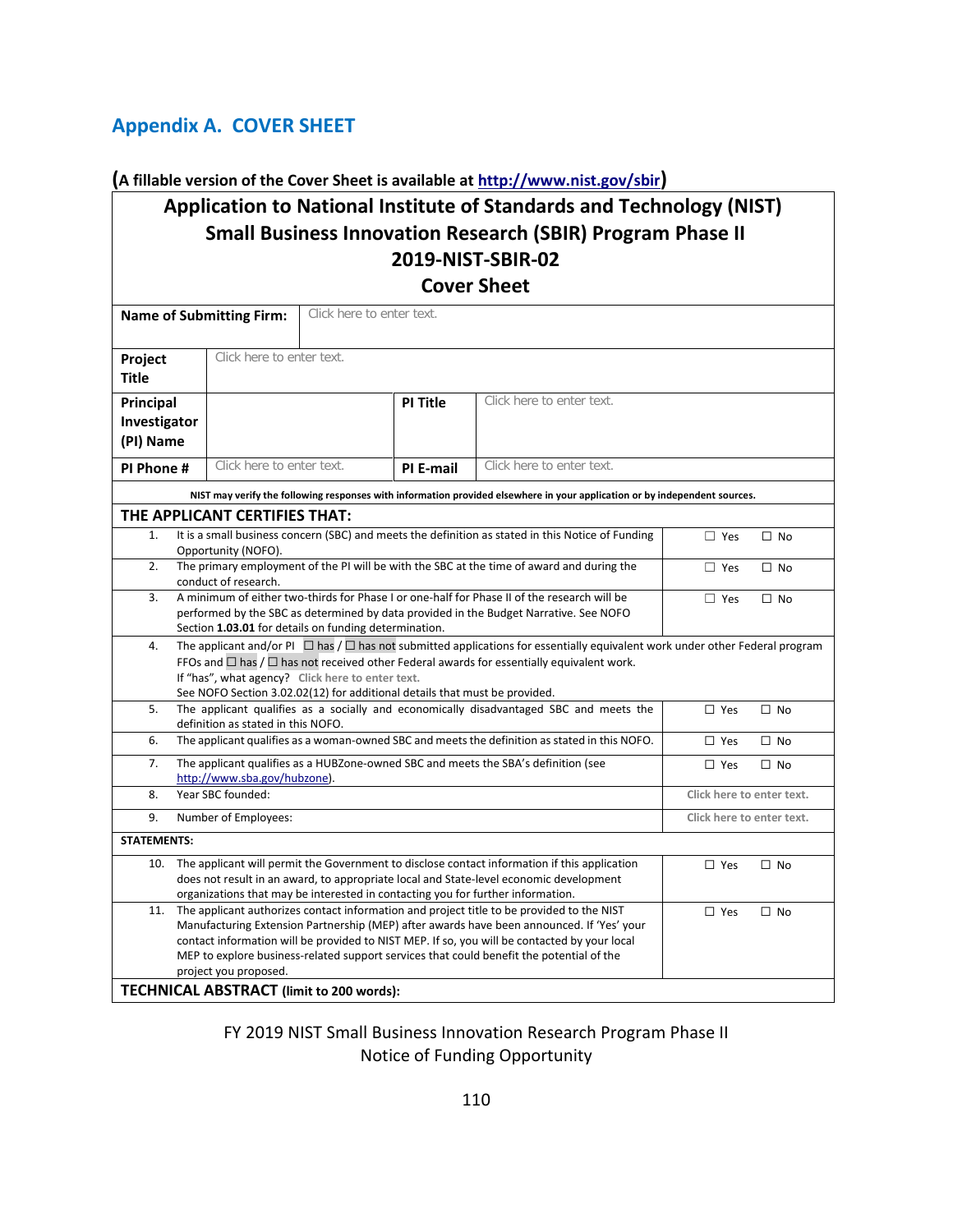Click here to enter text.

#### **POTENTIAL COMMERCIAL APPLICATION OF THE RESEARCH: (limit to 100 words)**

Click here to enter text.

#### **OTHER INFORMATION:**

Information contained in unsuccessful applications will remain the property of the applicant. The government may, however, retain copies of all applications. Public release of information in any application submitted will be subject to existing statutory and regulatory requirements.

Applicants are discouraged from submitting proprietary information unless the information is deemed essential for proper evaluation of the application. If proprietary information provided by an applicant in an application constitutes trade secret, proprietary commercial or financial information, confidential personal information, or data affecting national security, it will be treated in confidence to the extent permitted by law. This information must be clearly marked by the applicant with the term 'confidential proprietary information' and the following legend must appear in this section of the application.

#### **PROPRIETARY NOTICE**

"These data shall not be disclosed outside the Government and shall not be duplicated, used, or disclosed in whole or in part for any purpose other than evaluation of this proposal. If a funding agreement is awarded to this applicant as a result of or in connection with the submission of these data, the Government shall have the right to duplicate, use, or disclose the data to the extent provided in the funding agreement and pursuant to applicable law. This restriction does not limit the Government's right to use information contained in the data if it is obtained from another source without restriction. The data subject to this restriction are contained on pages \_\_\_\_\_\_\_\_\_\_\_\_\_\_\_\_\_of this proposal."

The use of any other legend is unacceptable to the Government and may constitute grounds for removing the application from further consideration without assuming any liability for inadvertent disclosure.

This collection of information contains Paperwork Reduction Act (PRA) requirements approved by the Office of Management and Budget (OMB). Notwithstanding any other provisions of the law, no person is required to respond to, nor shall any person be subject to a penalty for failure to comply with, a collection of information subject to the requirements of the PRA unless that collection of information displays a currently valid OMB control number. Public reporting burden for this collection is estimated to be 30 minutes per response, including the time for reviewing instructions, searching existing data sources, gathering and maintaining the data needed and completing and reviewing the collection of information. Send comments regarding this burden estimate or any aspect of this collection of information, including suggestions for reducing this burden, to the National Institute of Standards and Technology, Attn: Mary Clague, 100 Bureau Dr., MS 2200, Gaithersburg, MD 20899.

**OMB Control No. 0693-0072 Expiration Date: 12/31/2020**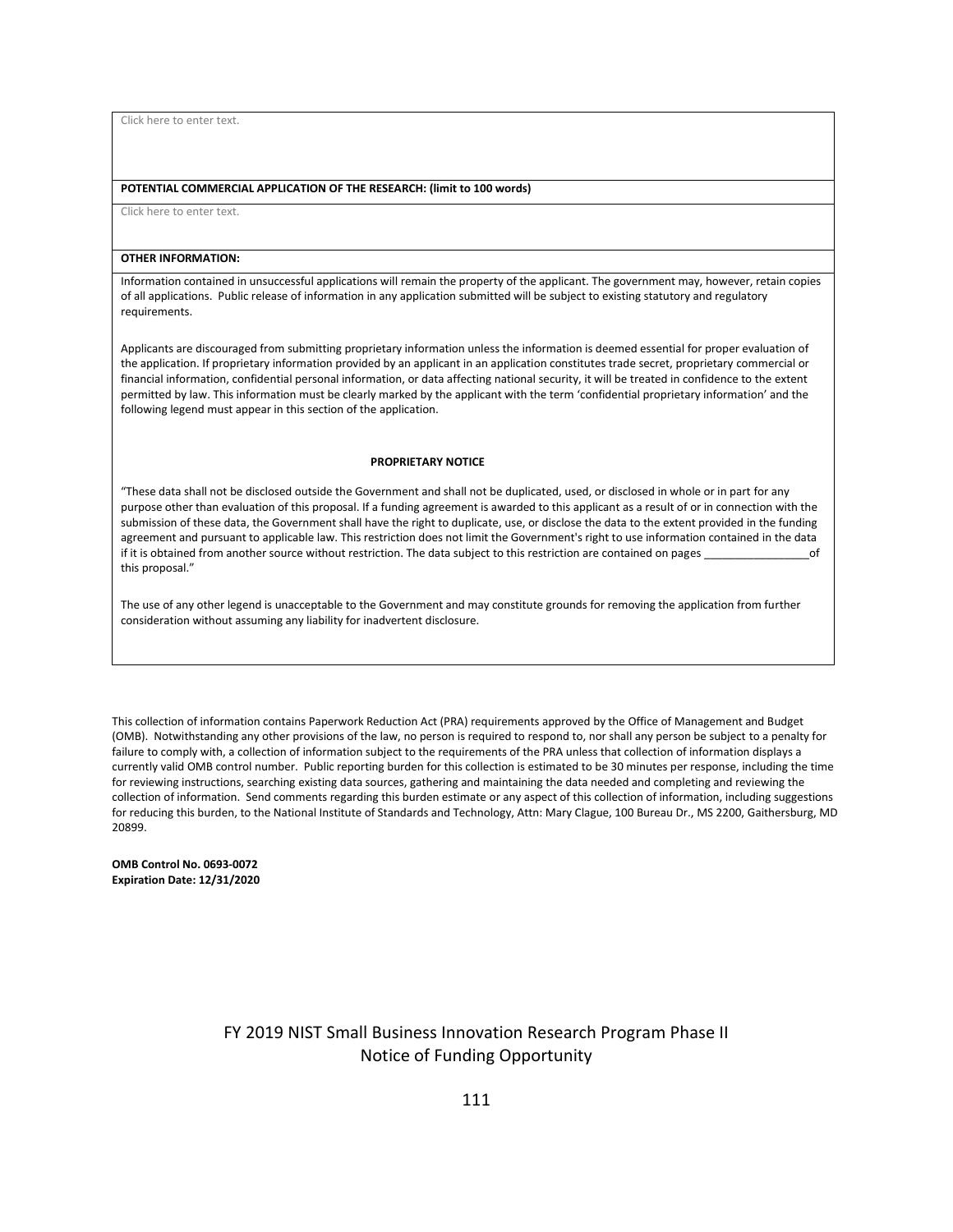# **Appendix B. CERTIFICATIONS**

## **SBIR Funding Agreement Certification (at time of award)**

All small businesses that are selected for award of an SBIR funding agreement must complete this certification at the time of award and any other time set forth in the funding agreement that is prior to performance of work under this award. This includes checking all of the boxes and having an authorized officer of the awardee sign and date the certification each time it is requested.

Please read carefully the following certification statements. The Federal government relies on the information to determine whether the business is eligible for a Small Business Innovation Research (SBIR) Program award. A similar certification will be used to ensure continued compliance with specific program requirements during the life of the funding agreement. The definitions for the terms used in this certification are set forth in the Small Business Act, SBA regulations (13 C.F.R. Part 121), the SBIR Policy Directive and also any statutory and regulatory provisions referenced in those authorities.

If the funding agreement officer believes that the business may not meet certain eligibility requirements at the time of award, they are required to file a size protest with the U.S. Small Business Administration (SBA), who will determine eligibility. At that time, SBA will request further clarification and supporting documentation in order to assist in the verification of any of the information provided as part of a protest. If the funding agreement officer believes, after award, that the business is not meeting certain funding agreement requirements, the agency may request further clarification and supporting documentation in order to assist in the verification of any of the information provided.

Even if correct information has been included in other materials submitted to the Federal government, any action taken with respect to this certification does not affect the Government's right to pursue criminal, civil or administrative remedies for incorrect or incomplete information given in the certification. Each person signing this certification may be prosecuted if they have provided false information.

The undersigned has reviewed, verified and certifies that (all questions must be responded to by checking the appropriate box):

(1) The business concern meets the ownership and control requirements set forth in 13 C.F.R. § 121.702. ☐Yes ☐No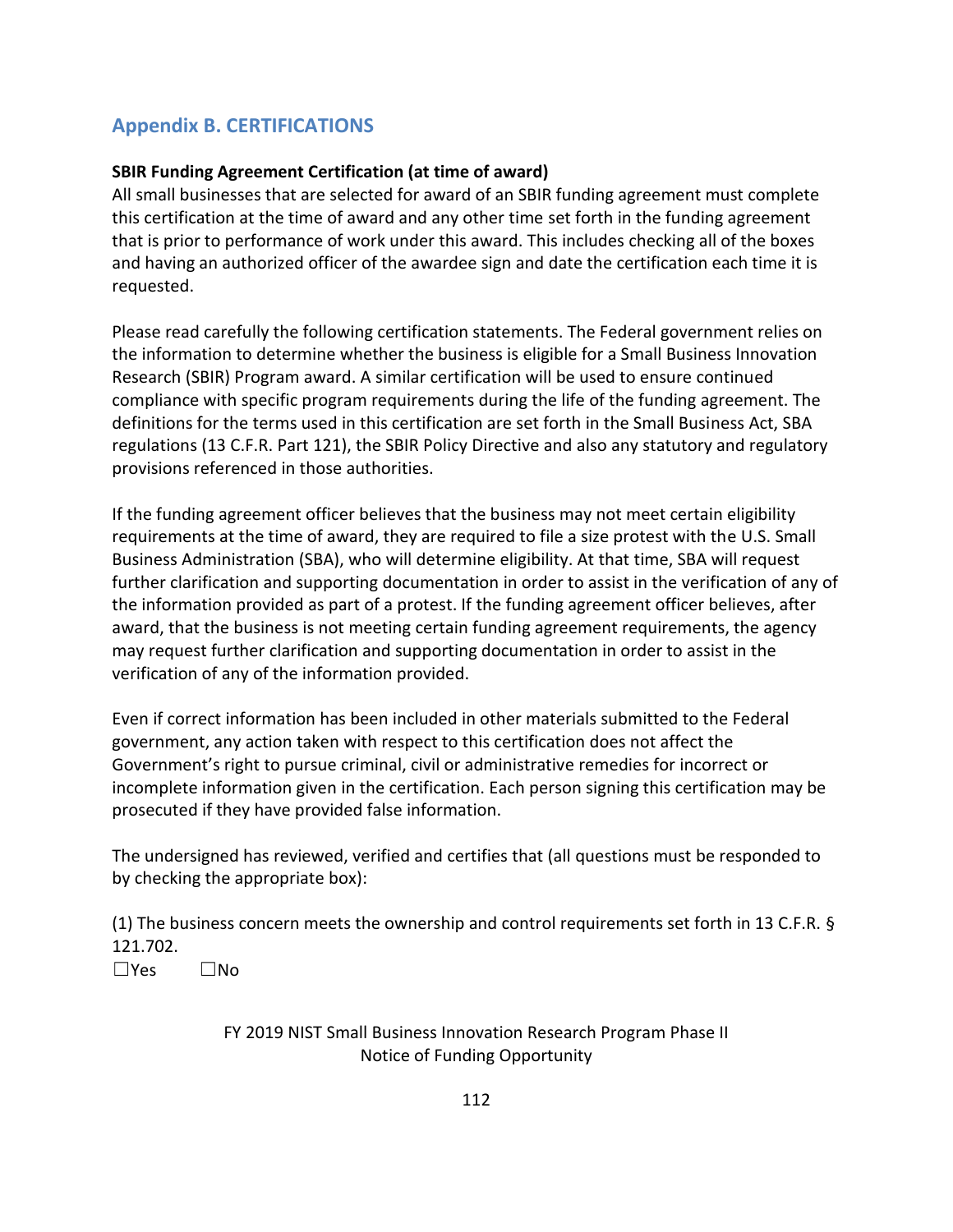|            |              | (2) If a corporation, all corporate documents (articles of incorporation and any amendments,     |
|------------|--------------|--------------------------------------------------------------------------------------------------|
|            |              | articles of conversion, by-laws and amendments, shareholder meeting minutes showing officer      |
|            |              | elections, organizational meeting minutes, all issued stock certificates, stock ledger, buy-sell |
|            |              | agreements, stock transfer agreements, voting agreements, and documents relating to stock        |
|            |              | options, including the right to convert non-voting stock or debentures into voting stock)        |
|            |              | evidence that it meets the ownership and control requirements set forth in 13 C.F.R. § 121.702.  |
| $\Box$ Yes | $\square$ No | $\Box$ N/A Explain why N/A:                                                                      |
|            |              |                                                                                                  |
|            |              |                                                                                                  |

(3) If a partnership, the partnership agreement evidences that it meets the ownership and control requirements set forth in 13 C.F.R. § 121.702. ☐Yes ☐No ☐N/A Explain why N/A:

(4) If a limited liability company, the articles of organization and any amendments, and operating agreement and amendments, evidence that it meets the ownership and control requirements set forth in 13 C.F.R. § 121.702.

☐Yes ☐No ☐N/A Explain why N/A:

\_\_\_\_\_\_\_\_\_\_\_\_\_\_\_\_\_\_\_\_\_\_\_\_\_\_\_\_\_\_\_\_\_\_\_\_\_\_\_\_\_\_\_\_

\_\_\_\_\_\_\_\_\_\_\_\_\_\_\_\_\_\_\_\_\_\_\_\_\_\_\_\_\_\_\_\_\_\_\_\_\_\_\_\_\_\_\_\_

\_\_\_\_\_\_\_\_\_\_\_\_\_\_\_\_\_\_\_\_\_\_\_\_\_\_\_\_\_\_\_\_\_\_\_\_\_\_\_\_\_\_\_\_

(5) The birth certificates, naturalization papers, or passports show that any individuals it relies upon to meet the eligibility requirements are U.S. citizens or permanent resident aliens in the United States.

☐Yes ☐No ☐N/A Explain why N/A:

(6) It has no more than 500 employees, including the employees of its affiliates.  $\Box$ Yes  $\Box$ No

(7) SBA has not issued a size determination currently in effect finding that this business concern exceeds the 500 employee size standard.

☐Yes ☐No

(8) During the performance of the award, the principal investigator will spend more than one half of his/her time as an employee of the awardee or has requested and received a written deviation from this requirement from the funding agreement officer.

 $\square$ Yes  $\square$ No  $\square$  Deviation approved in writing by funding agreement officer:  $\%$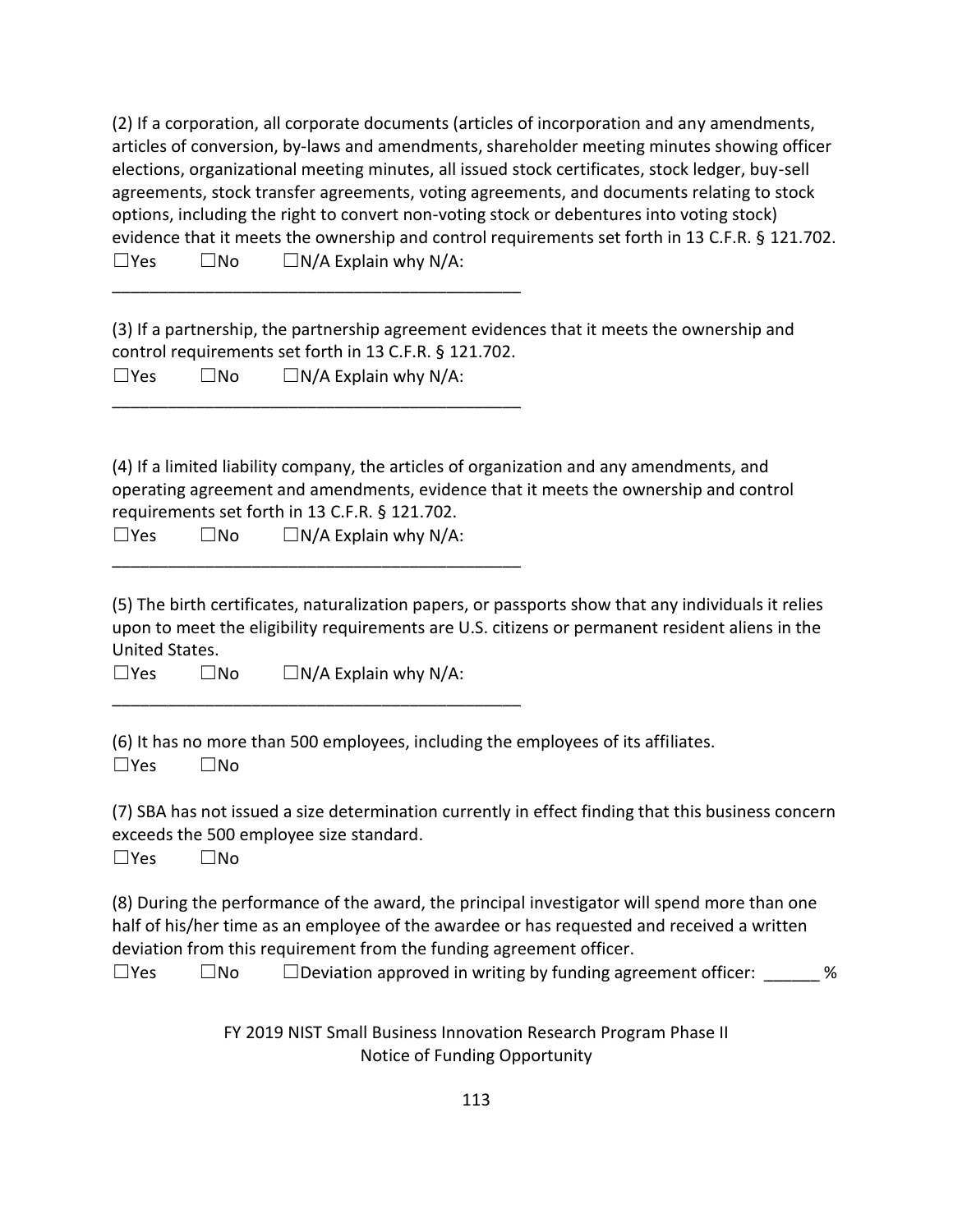(9) All, essentially equivalent work, or a portion of the work proposed under this project (check the applicable line):

 $\Box$  Has not been submitted for funding by another Federal agency.

 $\Box$ Has been submitted for funding by another Federal agency but has not been funded under any other Federal grant, contract, subcontract or other transaction.

 $\Box$ A portion has been funded by another grant, contract, or subcontract as described in detail in the application and approved in writing by the funding agreement officer.

(10) During the performance of award, it will perform the applicable percentage of work unless a deviation from this requirement is approved in writing by the funding agreement officer (check the applicable line and fill in if needed):

 $\square$ SBIR Phase I: at least two-thirds (66 2/3%) of the research.

☐SBIR Phase II: at least half (50%) of the research.

 $\square$  Deviation approved in writing by the funding agreement officer:  $\%$ 

(11) During performance of award, the research/research and development will be performed in the United States unless a deviation is approved in writing by the funding agreement officer.  $\Box$ Yes  $\Box$ No  $\Box$ Waiver has been granted

(12) During performance of award, the research/research and development will be performed at my facilities with my employees, except as otherwise indicated in the SBIR application and approved in the funding agreement.

☐Yes ☐No

(13) It has registered itself on SBA's database as majority-owned by venture capital operating companies, hedge funds or private equity firms.

 $\square$ Yes  $\square$ No  $\square$  N/A Explain why N/A:

\_\_\_\_\_\_\_\_\_\_\_\_\_\_\_\_\_\_\_\_\_\_\_\_\_\_\_\_\_\_\_\_\_\_\_\_\_\_\_\_\_\_\_\_

(14) It is a Covered Small Business Concern (a small business concern that:

(a) was not majority-owned by multiple venture capital operating companies (VCOCs), hedge funds, or private equity firms on the date on which it submitted an application in response to an SBIR NOFO; and (b) on the date of the SBIR award, which is made more than 9 months after the closing date of the NOFO, is majority-owned by multiple venture capital operating companies, hedge funds, or private equity firms).

☐Yes ☐No

 $\Box$ It will notify the Federal agency immediately if all or a portion of the work proposed is subsequently funded by another Federal agency.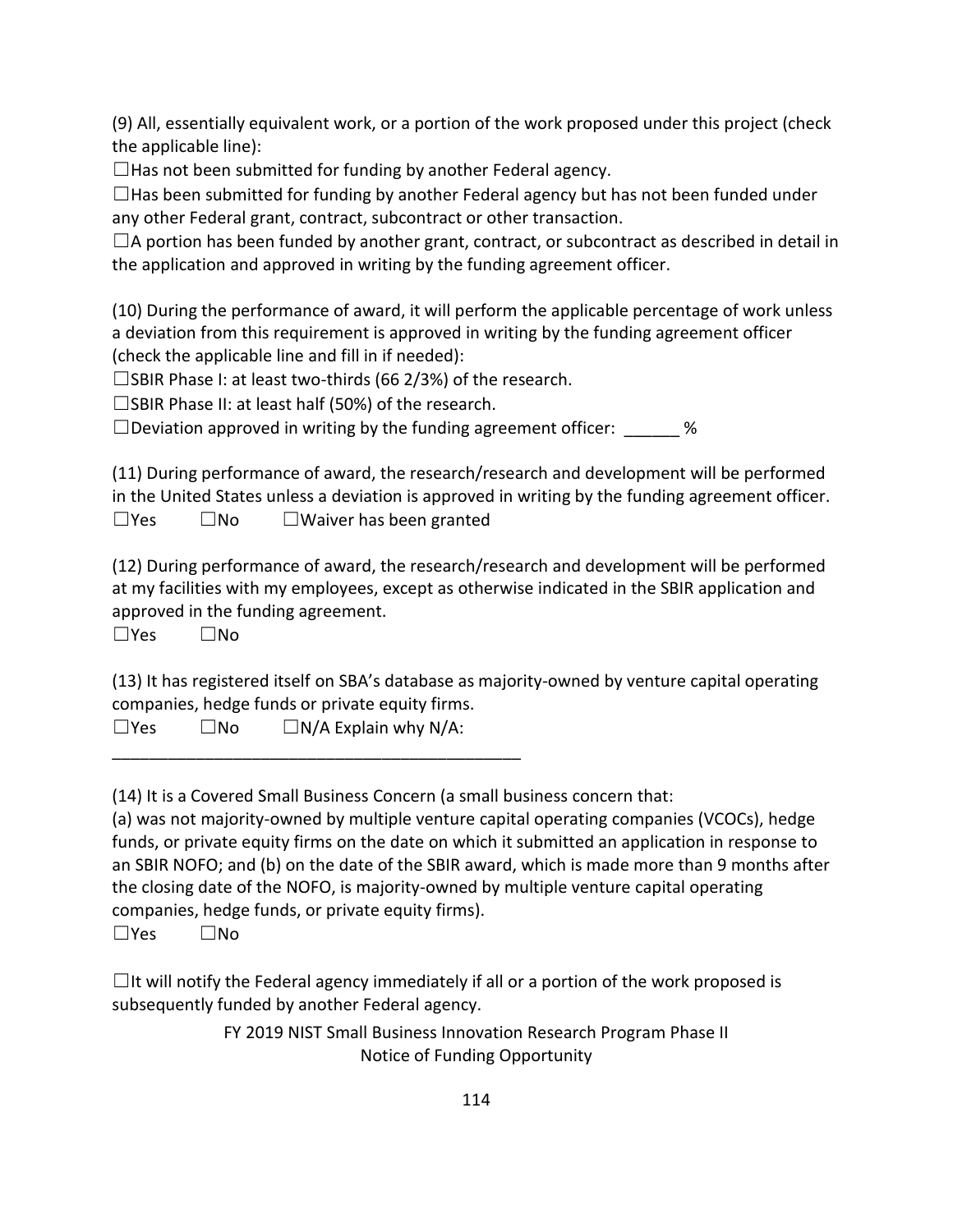$\Box$ I understand that the information submitted may be given to Federal, State and local agencies for determining violations of law and other purposes.

 $\Box$ I am an <u>officer</u> of the business concern authorized to represent it and sign this certification on its behalf. By signing this certification, I am representing on my own behalf, and on behalf of the business concern that the information provided in this certification, the application, and all other information submitted in connection with this application, is true and correct as of the date of submission. I acknowledge that any intentional or negligent misrepresentation of the information contained in this certification may result in criminal, civil or administrative sanctions, including but not limited to: (1) fines, restitution and/or imprisonment under 18 U.S.C. § 1001; (2) treble damages and civil penalties under the False Claims Act (31 U.S.C.

§ 3729 *et seq.*); (3) double damages and civil penalties under the Program Fraud Civil Remedies Act (31 U.S.C. § 3801 *et seq.*); (4) civil recovery of award funds, (5) suspension and/or debarment from all Federal procurement and nonprocurement transactions (FAR Subpart 9.4 or 2 C.F.R. Part 180); and (6) other administrative penalties including termination of SBIR/STTR awards.

| <b>Signature</b>                 | Date / $/$ |
|----------------------------------|------------|
| Print Name (First, Middle, Last) |            |
| <b>Title</b>                     |            |
| <b>Business Name</b>             |            |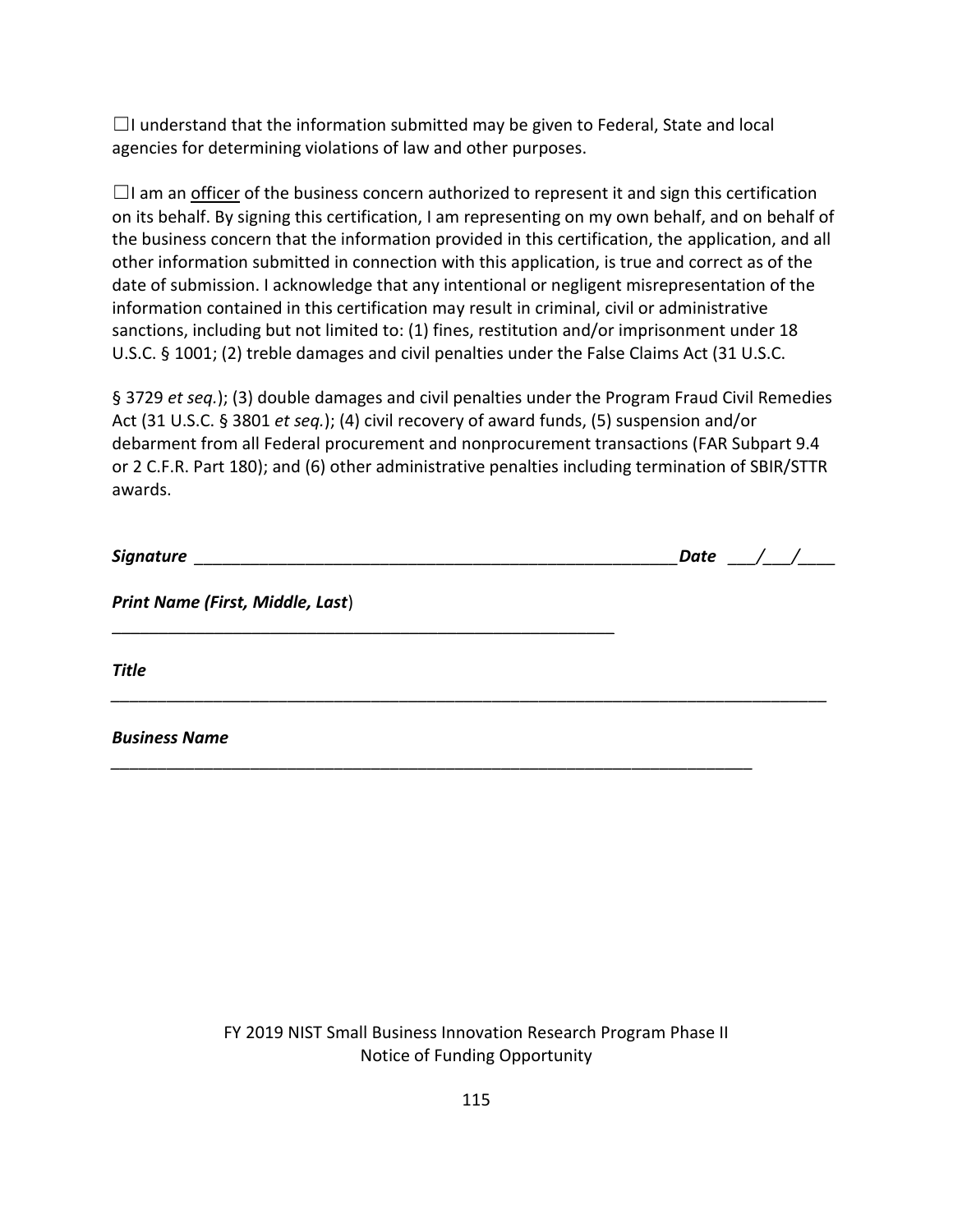## **SBIR Funding Agreement Certification (Life-Cycle Certification)**

All SBIR Phase I and Phase II awardees must complete this certification at all times set forth in the funding agreement (see §8(h) of the SBIR Policy Directive). This includes checking all of the boxes and having an authorized officer of the awardee sign and date the certification each time it is requested.

Please read carefully the following certification statements. The Federal government relies on the information to ensure compliance with specific program requirements during the life of the funding agreement. The definitions for the terms used in this certification are set forth in the Small Business Act, the SBIR Policy Directive, and also any statutory and regulatory provisions referenced in those authorities.

If the funding agreement officer believes that the business is not meeting certain funding agreement requirements, the agency may request further clarification and supporting documentation in order to assist in the verification of any of the information provided.

Even if correct information has been included in other materials submitted to the Federal government, any action taken with respect to this certification does not affect the Government's right to pursue criminal, civil, or administrative remedies for incorrect or incomplete information given in the certification. Each person signing this certification may be prosecuted if they have provided false information.

The undersigned has reviewed, verified and certifies that (all boxes must be checked):

(1) The principal investigator spent more than one half of his/her time as an employee of the awardee or the awardee has requested and received a written deviation from this requirement from the funding officer.

 $\square$ Yes  $\square$ No  $\square$ Deviation approved in writing by funding agreement officer:  $\%$ 

(2) All, essentially equivalent work, or a portion of the work performed under this project (check applicable line):

 $\Box$  Has not been submitted for funding by another Federal agency.

 $\Box$ Has been submitted for funding by another Federal agency but has not been funded under any other Federal grant, contract, subcontract or other transaction.

 $\Box$ A portion has been funded by another grant, contract, or subcontract as described in detail in the application and approved in writing by the funding agreement officer.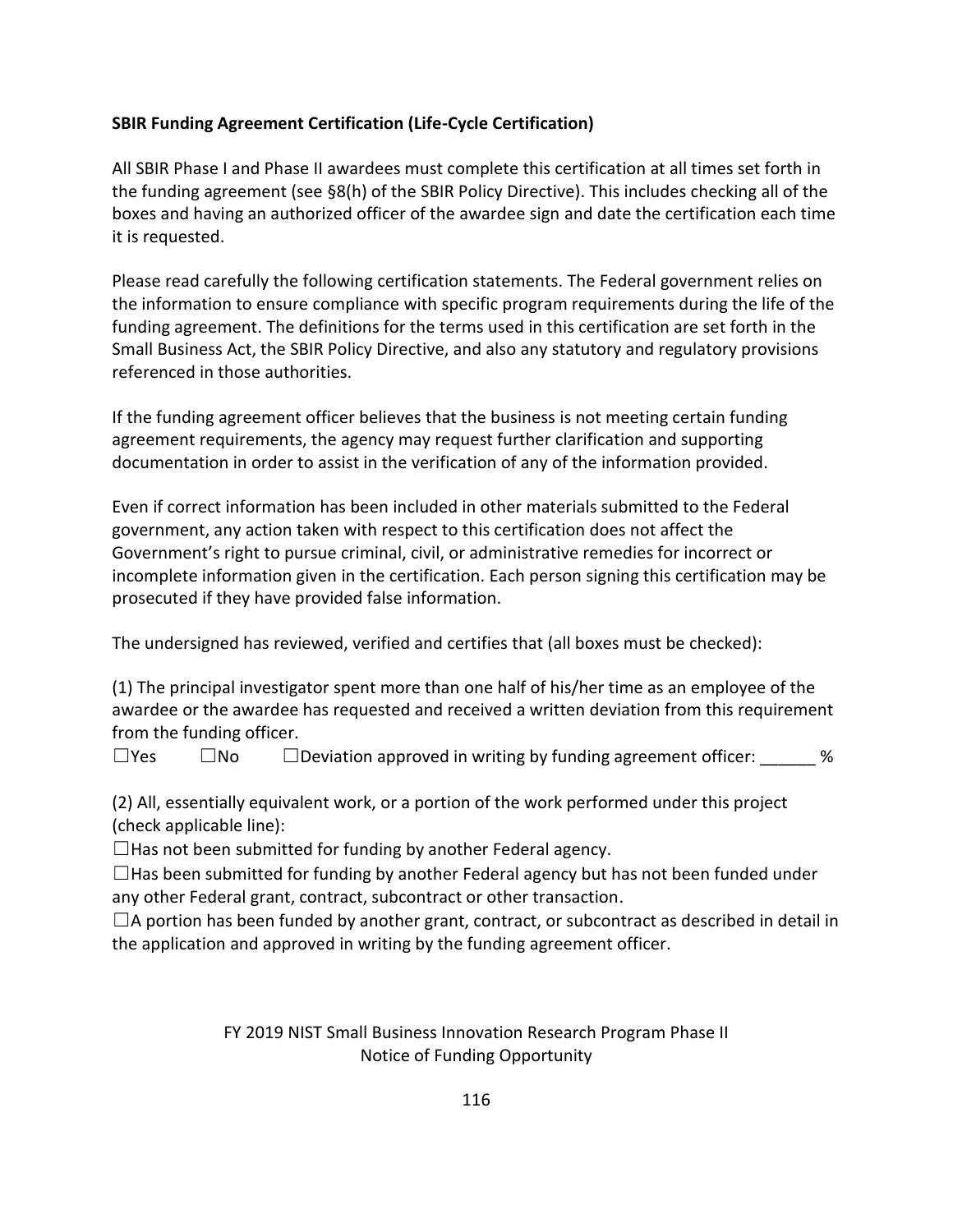(3) Upon completion of the award it will have performed the applicable percentage or work, unless a deviation from this requirement is approved in writing by the funding agreement officer (check the applicable line and fill in if needed):

 $\square$ SBIR Phase I: at least two-thirds (66 2/3%) of the research.

☐SBIR Phase II: at least half (50%) of the research.

 $\Box$ Deviation approved in writing by the funding agreement officer:  $\%$ 

(4) The work is completed and it has performed the applicable percentage of work, unless a deviation from this requirement is approved in writing by the funding agreement officer (check the applicable line and fill in if needed):

 $\square$ SBIR Phase I: at least two-thirds (66 2/3%) of the research.

☐SBIR Phase II: at least half (50%) of the research.

 $\square$  Deviation approved in writing by the funding agreement officer: \_\_\_\_\_\_ %

 $\square$ N/A because work is not completed.

(5) The research/research and development is performed in the United States unless a deviation is approved in writing by the funding agreement officer.

☐Yes ☐No ☐Waiver has been granted

(6) The research/research and development is performed at my facilities with my employees, except as otherwise indicated in the SBIR application and approved in the funding agreement. ☐Yes ☐No

 $\Box$ It will notify the Federal agency immediately if all or a portion of the work authorized and funded under this award is subsequently funded by another Federal agency.

 $\Box$ I understand that the information submitted may be given to Federal, State and local agencies for determining violations of law and other purposes.

 $\Box$ I am an officer of the business concern authorized to represent it and sign this certification on its behalf. By signing this certification, I am representing on my own behalf, and on behalf of the business concern, that the information provided in this certification, the application, and all other information submitted in connection with the award, is true and correct as the date of submission. I acknowledge that any intentional or negligent misrepresentation of the information contained in this certification may result in criminal, civil or administrative sanctions, including but not limited to: (1) fines, restitution and/or imprisonment under 18 U.S.C. § 1001; (2) treble damages and civil penalties under the False Claims Act (31 U.S.C. § 3729 *et seq.*); (3) double damages and civil penalties under the Program Fraud Civil Remedies Act (31 U.S.C. § 3801 *et seq.*); (4) civil recovery of award funds, (5) suspension and/or